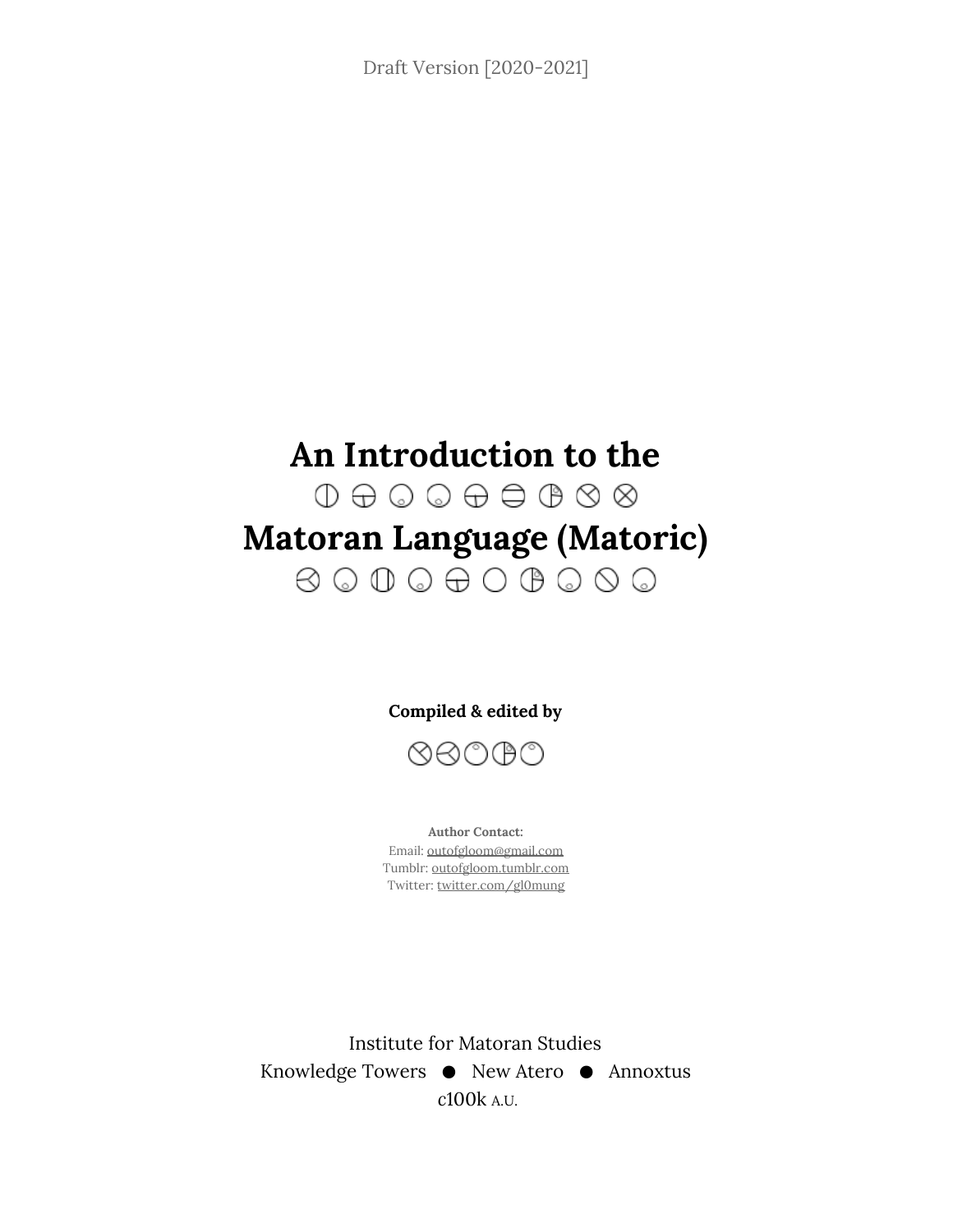## **Table of Contents**

<span id="page-1-0"></span>

| <b>Table of Contents</b>                         | $\boldsymbol{2}$ |
|--------------------------------------------------|------------------|
| Preface                                          | 4                |
| <b>Note on Translation</b>                       | 5                |
| Language Acknowledgment                          | 6                |
| <b>Chapter 1. The Sound System of Matoric</b>    | 8                |
| 1.1 Basic Pronunciation & Spelling               | 8                |
| 1.2 Matoric (Xeno)phonology                      | 12               |
| 1.3 Recap                                        | 14               |
| <b>Chapter 2. Words and Categories</b>           | 15               |
| 2.1 Verbs                                        | 16               |
| 2.2 Modifiers                                    | 17               |
| 2.2.1 Standard Modification                      | 17               |
| 2.2.2 Prefix Modification                        | 20               |
| 2.3 Interim Summary                              | 21               |
| 2.4 Simple Equative Sentences                    | 22               |
| 2.4.1 Negation in Equative Sentences             | 23               |
| 2.5 Recap                                        | 23               |
| 2.6 Word List                                    | 24               |
| <b>Chapter 3. Complex Sentences</b>              | 27               |
| 3.1 Role-markers: Subject and Object             | 28               |
| 3.1.1 Tangent: Pronouns                          | 29               |
| 3.2 Markers for Tense, Aspect, and Mood          | 30               |
| 3.2.1 Tense                                      | 31               |
| 3.2.2 Aspect                                     | 32               |
| 3.2.3 Mood                                       | 34               |
| 3.3 Interim Summary                              | 36               |
| 3.4 Negation in Complex Sentences                | 37               |
| 3.5 Use of Affixal Forms                         | 38               |
| 3.6 Recap                                        | 40               |
| <b>Chapter 4. Marking Location and Direction</b> | 41               |
| 4.1 Location/Direction Markers                   | 41               |
| 4.2 Usage of LD-marked Words                     | 45               |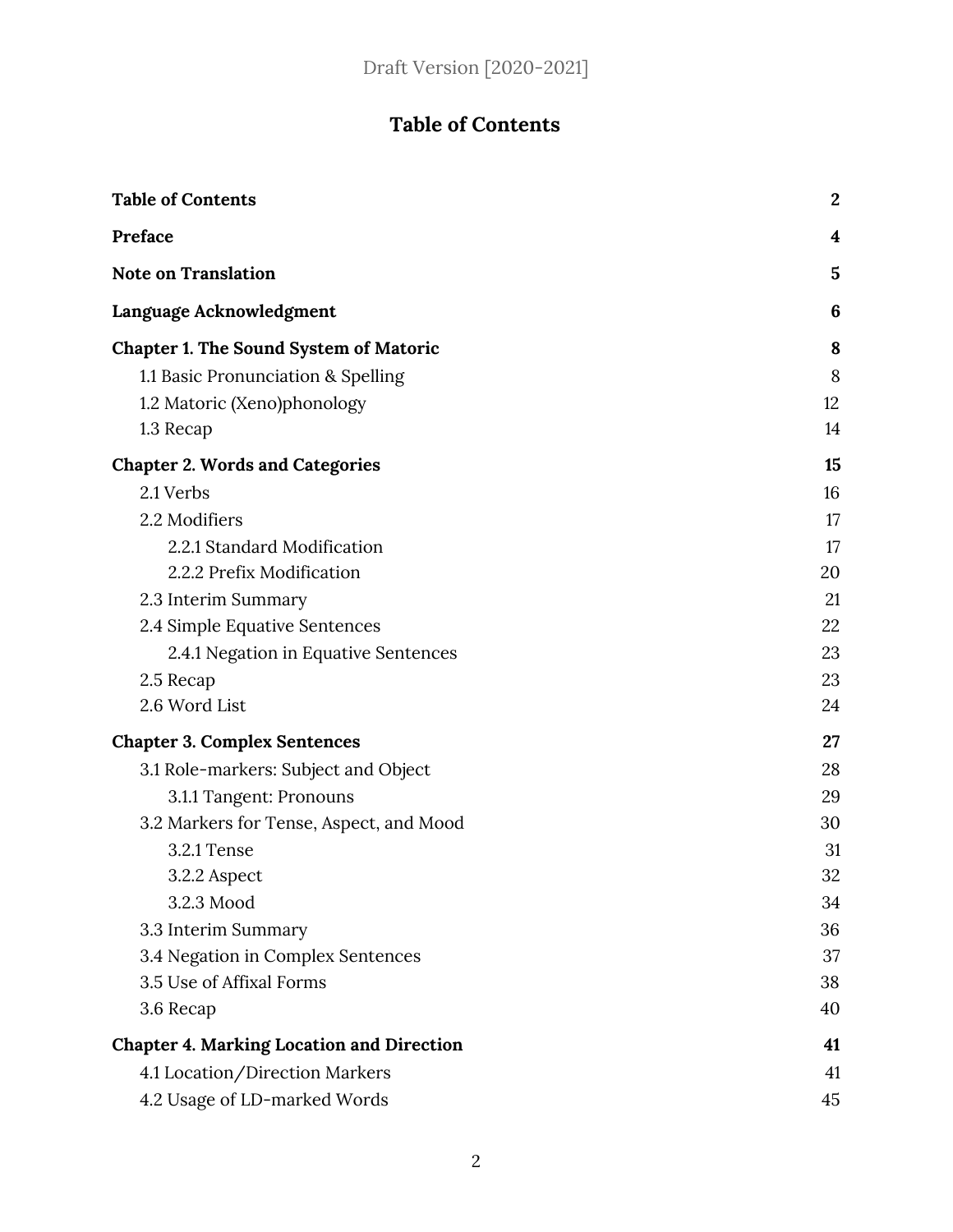| 4.2.1 LD-marked Words as Modifiers               | 45 |
|--------------------------------------------------|----|
| 4.2.2 Modification of LD-marked Words            | 46 |
| 4.2.3 Use of Affixal Forms                       | 48 |
| 4.3 Interim Summary                              | 50 |
| 4.4 More on Pronouns                             | 51 |
| 4.5 Possession-marking                           | 53 |
| 4.6 Recap                                        | 54 |
| <b>Chapter 5. More on Complex Sentences</b>      | 55 |
| 5.1 More on Role-markers                         | 55 |
| 5.2 Causative Sentences                          | 57 |
| 5.3 Interim Summary                              | 59 |
| 5.4 Desentential Causatives                      | 60 |
| 5.5 Existential Sentences                        | 61 |
| 5.6 Recap                                        | 62 |
| <b>Chapter 6. Questions and Commands</b>         | 63 |
| 6.1 Questions                                    | 63 |
| 6.1.1 Yes/No Questions                           | 63 |
| 6.1.2 Information Questions                      | 65 |
| 6.2 Commands                                     | 69 |
| 6.3 Recap                                        | 72 |
| <b>Chapter 7. Coordination and Subordination</b> | 73 |
| 7.1 Coordination                                 | 73 |
| 7.2 Subordination                                | 76 |
| 7.3 Recap                                        | 80 |
| <b>Further Resources</b>                         | 81 |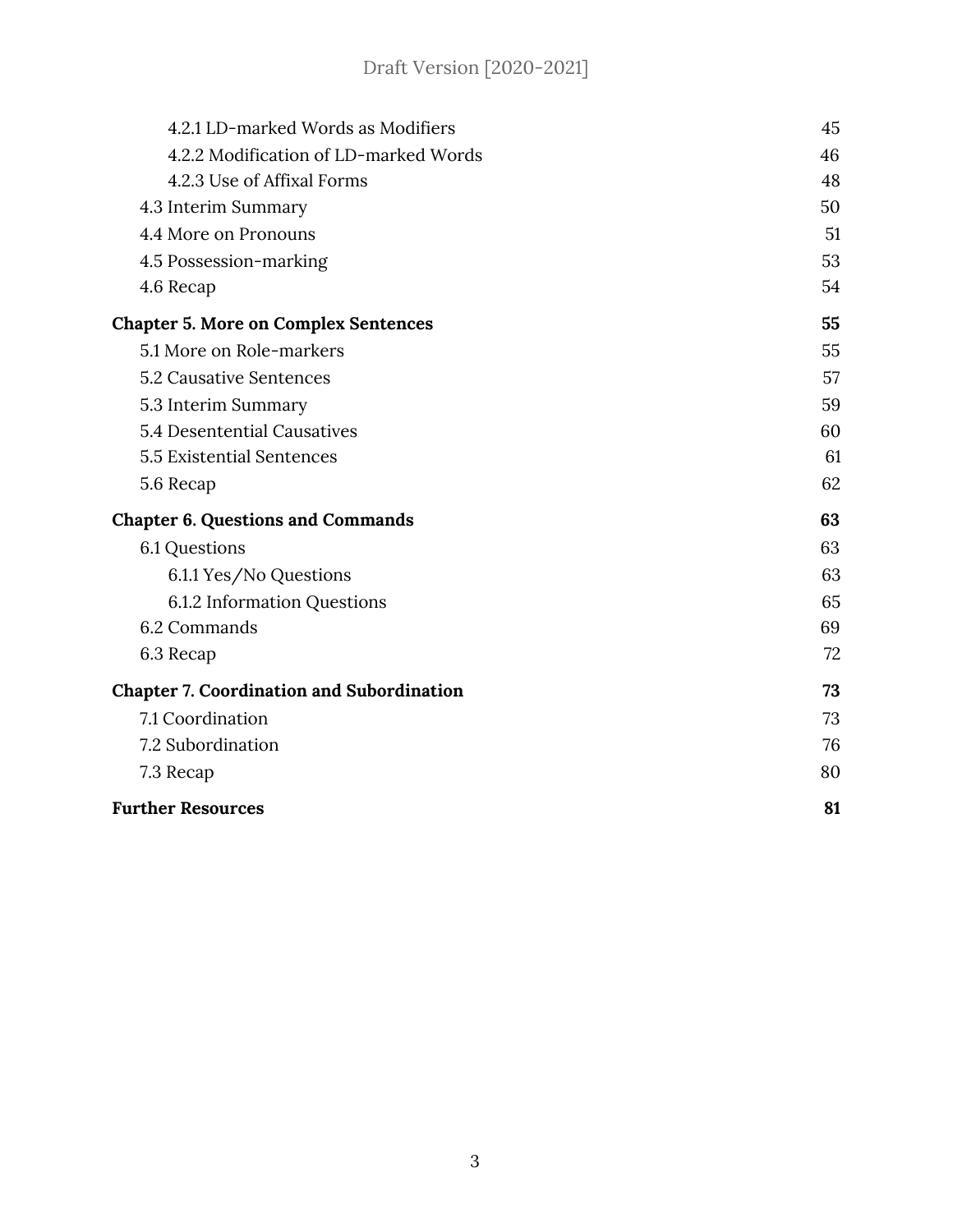## **Preface**

<span id="page-3-0"></span>This is an introduction to one of the languages of the Bionicle, the historical period which spanned the destruction and reformation of the superplanet Spherus Magna. Matoric (Standard Matoran: *Mataryk*) is a language associated first and foremost with the biomechanical "Matoran" species of Antiquity, although it was also spoken by many other species, all of whom originally inhabited the "Matoran Universe (MU)": a planetoid-sized technobiological synthezoid tasked by its builders, the Great Beings, with the restoration of the aforementioned superplanet.

Matoric is an artificially created xenolanguage designed by the Great Beings as a means of functional communication amongst the units working within the system of the MU. Over time, the inhabitants of the MU evolved from their original state as automaton-laborers to a state of self-actualization and self-awareness, and their use of language reflects this shift, with increases in creative variation, coinage of new words and repurposing of old ones, historical changes in form, shifts in convention, the formation of dialects, etc.--all at a timescale, however, much longer than that seen in Spherus Magnan languages, given the apparently unbounded nature of Matoran lifespans.

This document is designed to include all of the features of Matoric necessary to allow readers to understand the sound system, lexicon, and grammatical structure of the language and to begin using it as quickly as possible. The intention is to present these features with only a small amount of technical and theoretical vocabulary in the earlier chapters, although some terms will be necessary. In later chapters, more familiarity with principles of syntax and morphology will be assumed.

This text has been reviewed and approved for dissemination amongst the wider public by the administration of the Adherency.

> *Thos Annonys amat.* Long Live Annona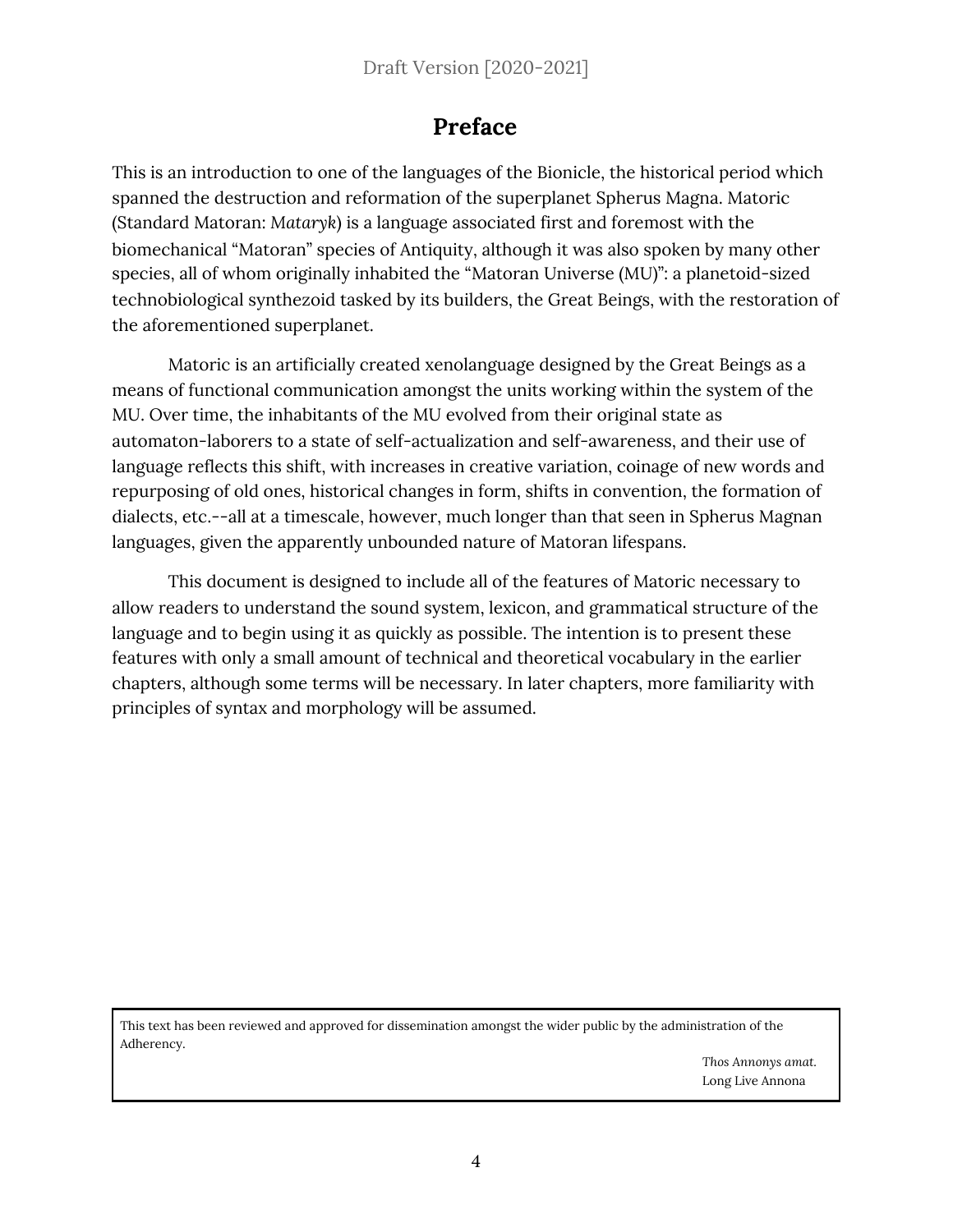## **Note on Translation**

<span id="page-4-0"></span>The text preserved here was not originally written for a human audience, although the native inhabitants of Spherus Magna appear to share some features with our species--including, quite possibly, a similar faculty of language. In translating this work from the original, however, the goal has been to "transliterate" the Spherus Magnan audience into a human one, presenting all the linguistic concepts in terms understandable to humans.

Therefore, all explicit references to Agori have been changed to "human" and all analogies to Agoric languages have been adapted to the human language of English, including references for spelling and pronunciation, replacing the Agoric writing system with the Latin Alphabet, and altering example words, phrases, sentences, and references to grammatical concepts in all chapters.

It is my hope that this translated guide to the language of the Matoran might serve the same purpose for the humans of Earth that it (apparently) did for the later generations of Agori who inhabited Spherus Magna. In this cycle of origin, loss, change, and rebirth, may it be that we catch a glimpse of the way of the BIONICLE.

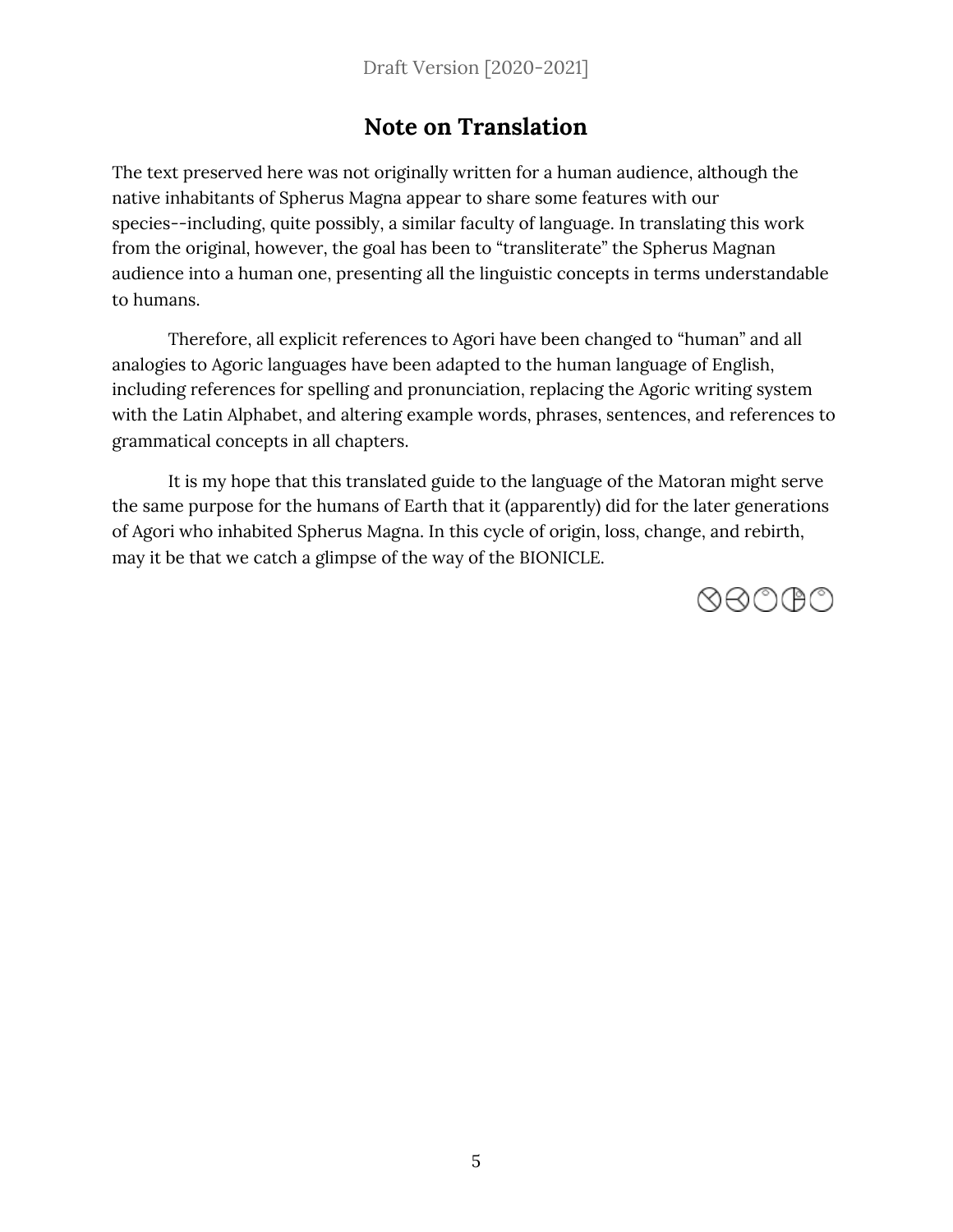## **Language Acknowledgment**

<span id="page-5-0"></span>The names of characters, creatures, objects, and locations in the first year of the BIONICLE storyline were taken from the Māori Language (*Te Reo),* the language of the indigenous peoples of New Zealand, along with other Oceanic/Polynesian languages. This taking was an act of appropriation by LEGO, and several Māori tribes objected to it soon after. As a result, some words were removed or replaced, some were altered in form, and some were allowed to remain.

One of the detrimental effects of appropriation is the erasure of the cultural origin of the appropriated item(s). Therefore, at the outset of this work, I wanted to acknowledge and affirm the origin of the set of words that remained within the BIONICLE "corpus" after the agreement between LEGO and Māori tribes.

These are the words of the language of the Māori people, a part of their cultural history and linguistic identity, and they must not be erased:1

| āki "urging, encouragement"        | mata "face, countenance, surface"         |
|------------------------------------|-------------------------------------------|
| harakeke "flax"                    | matatū "(be) watchful, wakeful; enduring" |
| hau "vital essence, vitality"      | mātau "(be) clever, knowledgeable"        |
| huki "rise up, convulse"           | naho "hasty, quick"                       |
| $huna(-a/-ia)$ "to conceal, hide"  | nui "large, great, many"                  |
| <i>ihu</i> "nose, snout"           | onepū "sandy, sand"                       |
| kāhu "hawk"                        | oneone "earth, soil, dirt"                |
| kaitā "(be) large, big, major"     | önewa "dark grey stone, basalt"           |
| kakama "alertness, quickness"      | pakari "mature, ripe, strong"             |
| kanohi "face, eyesight"            | pōhatu "stone, stony, rocky"              |
| kāpura "fire"                      | <i>puku</i> "?quietly, secretly"          |
| kauae "jaw, chinbone"              | rahi "big, large, great, importance"      |
| kaukau "swimming, bathing"         | rau "?leaf; plume, spray"                 |
| kewa "whale, fish"                 | ruru "?sheltered"                         |
| kōmau "to cover a fire"            | tahu(-na) "to set alight, burn"           |
| kōngū "be cloudy, overcast"        | taipū "heap, pile, dune"                  |
| kōpaka "ice, frost, hail, glacier" | tāmaru "cloudy, overcast, shady"          |
| kōpeke "cold"                      | tiro "gaze, inspection"                   |
| koro "bay, cove, inlet"            | toa "courage, warrior"                    |
|                                    |                                           |

 $1$ <sup>1</sup> This table is incomplete, as there is some unclarity about the precise origin of some words in the corpus. The definitions provided here are also approximate, based on multiple lexicographic sources for Māori. The definitions provided are selected as the most likely intended choice by the developers of BIONICLE--most of the words have multiple additional meanings.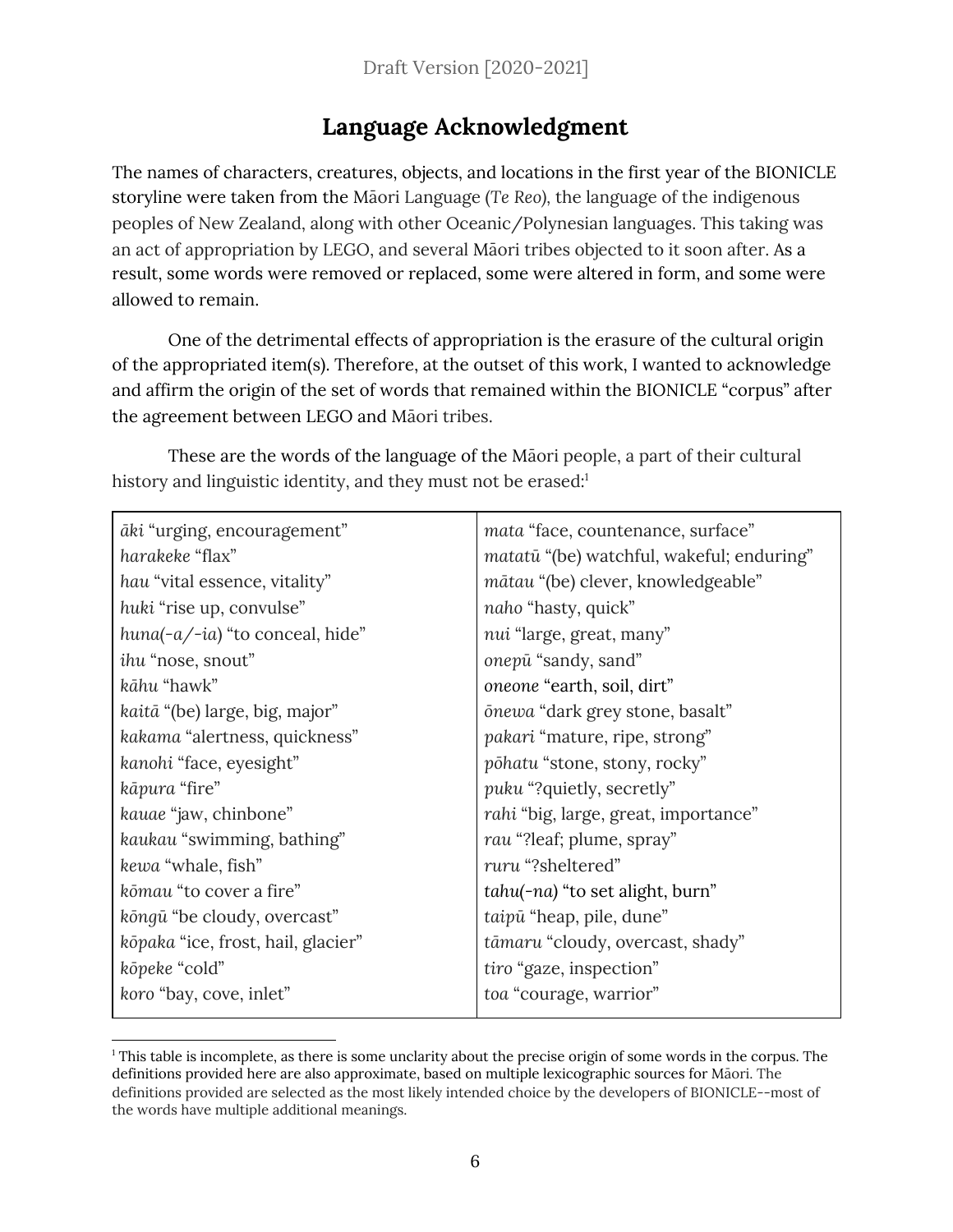| kūmū "promontory, headland"         | wahi "location, locality, place" |
|-------------------------------------|----------------------------------|
| ?mirumiru "bubble"                  | wairua "spirit, soul"            |
| mākū "wet, moist, damp"             | whenua "land, country, ground"   |
| mana "prestige, authority, control" |                                  |
| māngai "mouth"                      |                                  |

Although this document is a work of creative fiction, my hope is that it may generate a broader interest in language amongst its readers and point them in the direction of language learning, linguistics, and the study of minority and indigenous languages like Māori, which deserve support, respect, and preservation.

An additional goal of this work is to provide a way for BIONICLE fans to invent universe-internal names for their original characters and creations as an alternative to the practice of taking additional words from the Māori Language, or related languages, simply to create a "Polynesian" aesthetic.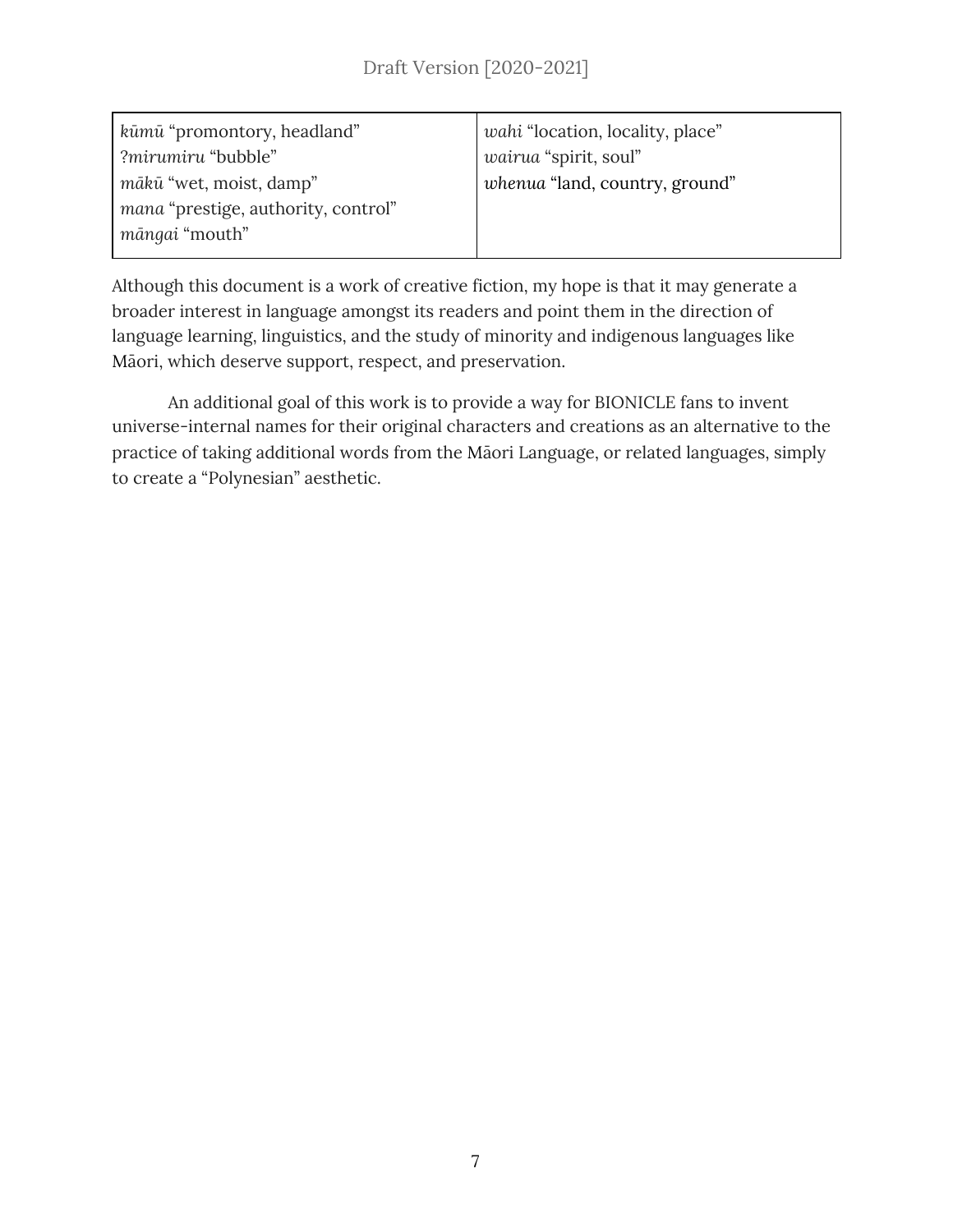# **Chapter 1. The Sound System of Matoric**

<span id="page-7-0"></span>First and foremost, it should be emphasized that Matoric is a *xenolanguage*--not a human language--neither is it spoken or acquired by human speakers within the universe of BIONICLE. As such, there is no guarantee that Matoran (and Matoran-adjacent species) pronounce the sounds of their language using means that are at all similar to those used by humans: an oral/nasal cavity, lips, teeth, palate, tongue, etc. Indeed, it is clear that the audible expression of Matoric is likely to be very different in reality from the way that it is represented in "translation". In fact, the Matoric vocal system appears to consist of a single oral aperture with (at least) four wedge-shaped articulators and possibly no nasal cavity, even though Matoran have been depicted with fully articulated mouths and lips in various forms of media.

With this said, the notion of *translation* is significant. If we assume that the form of names and terms that are presented within the BIONICLE record are not random and do indeed reflect some aspects of the original Matoric system, then an approximate sound system can be constructed based on those names/terms and their corresponding "human" pronunciations.

#### <span id="page-7-1"></span>**1.1 Basic Pronunciation & Spelling**

A system for representing the basic pronunciation of Matoric letters is presented in the table below, associating specific sounds (represented by IPA transcription and an informal English description) with letter-forms in both the Matoran Alphabet and the transliteration of that writing system into the Latin Alphabet.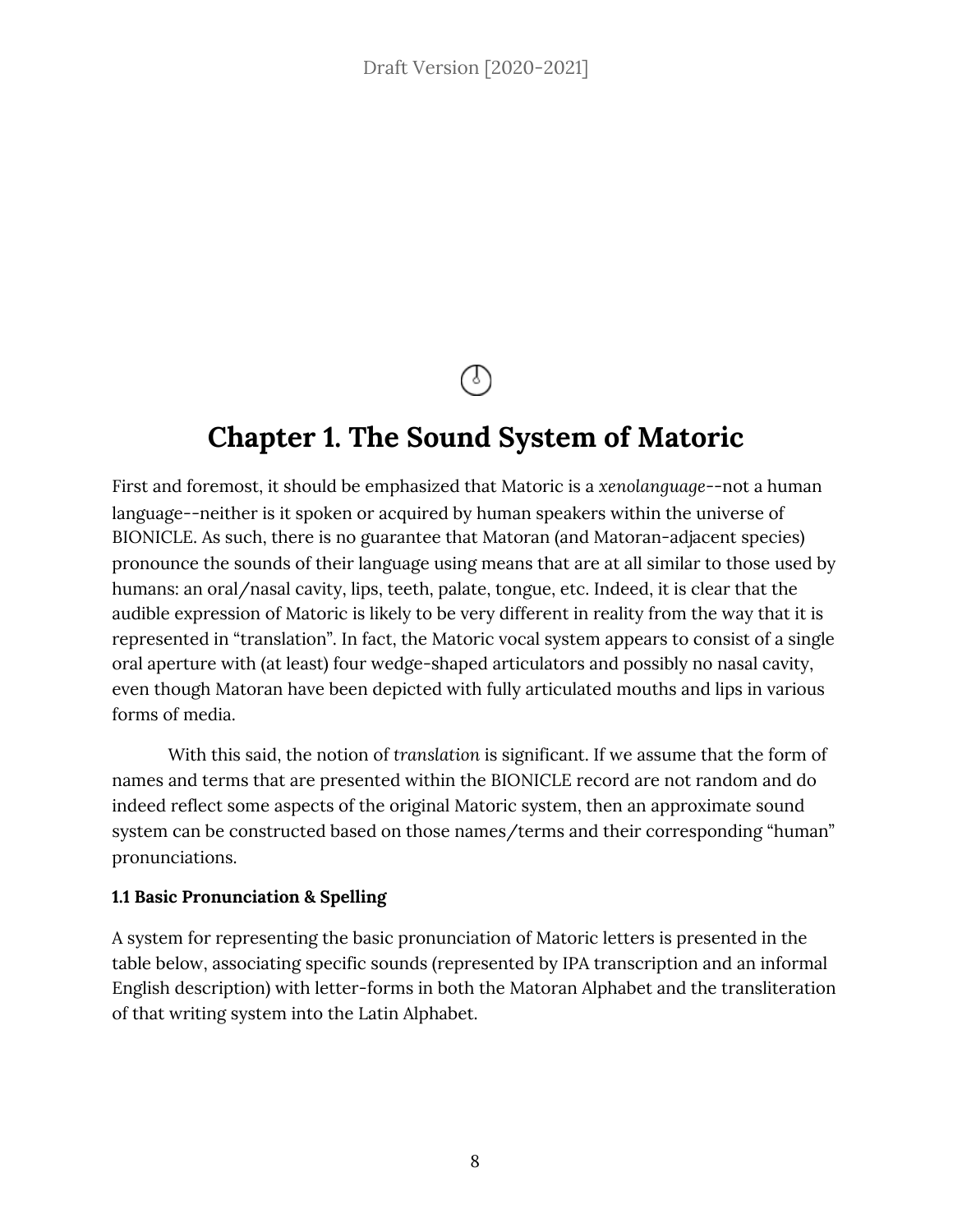| Matoran<br>Alphabet       | Latin<br>Alphabet                                           | Sound (IPA)                                   | <b>Sound (English</b><br>example)      |
|---------------------------|-------------------------------------------------------------|-----------------------------------------------|----------------------------------------|
|                           | $< k >$ , $< c >$                                           | $\left[\mathrm{k}\right]$                     | "kick"                                 |
|                           | $\langle x \rangle, \langle kh \rangle, \langle ch \rangle$ | $[$ ks, kh $]$                                | "mix", "backhand"                      |
|                           | $\langle$ g $\rangle$                                       | [g]                                           | "give"                                 |
| O                         | $\langle h \rangle$                                         | [h]                                           | "hat"                                  |
|                           | $<$ ng $>$                                                  | [n]                                           | "king"                                 |
|                           | $\langle sh \rangle$                                        | $[1]$                                         | "shell"                                |
|                           | $\langle j \rangle$                                         | $[d_3]$                                       | "jump"                                 |
|                           | < t >                                                       | [t]                                           | "tell"                                 |
| $\lvert \circ \rvert$     | d >                                                         | [d]                                           | "dell                                  |
| $\overline{\circ}$        | <br>th>                                                     | $[\theta]$                                    | "thing"                                |
|                           | < s >, < c >                                                | $\left[\begin{array}{c} s \end{array}\right]$ | "sell"                                 |
|                           | < z >                                                       | $[\mathbf{z}]$                                | " $\mathbf{Z}$ 00"                     |
| Z                         | < n >                                                       | [n]                                           | " $ne$ "                               |
| $\mathbb{O}$ $\mathbb{O}$ | < l >, < lh >                                               | $[1]$                                         | " $let"$                               |
| $\mathbb{O}, \mathbb{O}$  | $<$ r >, $<$ rh >                                           | $\lbrack \ \mathsf{L} \ \rbrack$              | "pity" in fast speech;<br>Spanish pero |
|                           | $<\mathrm{y}>$                                              | $[j]$                                         | "yet"                                  |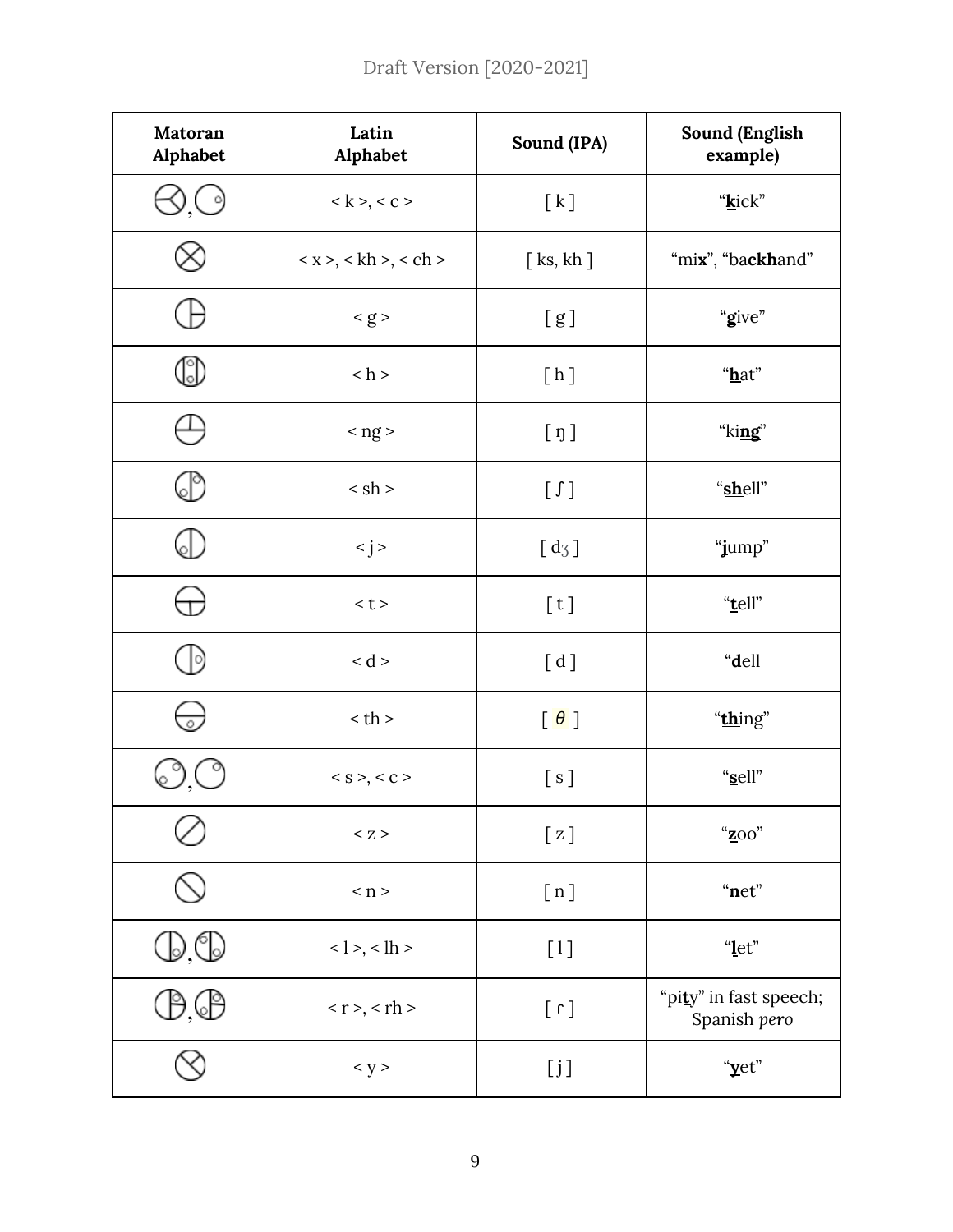| ᠿ                    | < p >                                    | [p]            | " ${\bf p}$ et"                                 |
|----------------------|------------------------------------------|----------------|-------------------------------------------------|
| $\circledcirc$       | $<{\rm b}>$                              | [b]            | " $\mathbf{b}$ et"                              |
| QÇ                   | < f >, < ph >                            | [f]            | "fail"                                          |
| $\otimes \otimes$    | < v >, < v h >                           | $[\mathbf{v}]$ | "veil"                                          |
|                      | $<$ m $>$                                | [m]            | " $me$ "                                        |
| $\otimes \otimes$    | $\langle w \rangle, \langle w h \rangle$ | [ w ]          | " <u>w</u> et"                                  |
| (o                   | a >                                      | $[\alpha]$     | "saw"                                           |
|                      | < 0 >                                    | [0]            | $``\mathbf{SO}"$                                |
| $\curvearrowright$   | < u >                                    | [u]            | " $sue$ "                                       |
| $\oplus$ , $\ominus$ | $\langle i \rangle, \langle y \rangle$   | [i]            | "sea"                                           |
|                      | < e >                                    | [e]            | " $say"$                                        |
| $(\circ)$            | $<$ ' $>$                                | [ ? ]          | "uh-oh" (abrupt sound<br>between the syllables) |

The Matoric sound system also contains the equivalents of diphthongs: two vowels pronounced together as a single syllable-unit. Diphthongs are simply spelled with two separate vowel symbols in a sequence at this point in time. Not all sequences of vowels are allowed as diphthongs, however. The nine diphthongs in the table below show the possibilities: 2

<sup>&</sup>lt;sup>2</sup> Diphthongs are given a broad transcription in IPA. Assume that they are pronounced as "falling" diphthongs, and that the second segment is non-syllabic.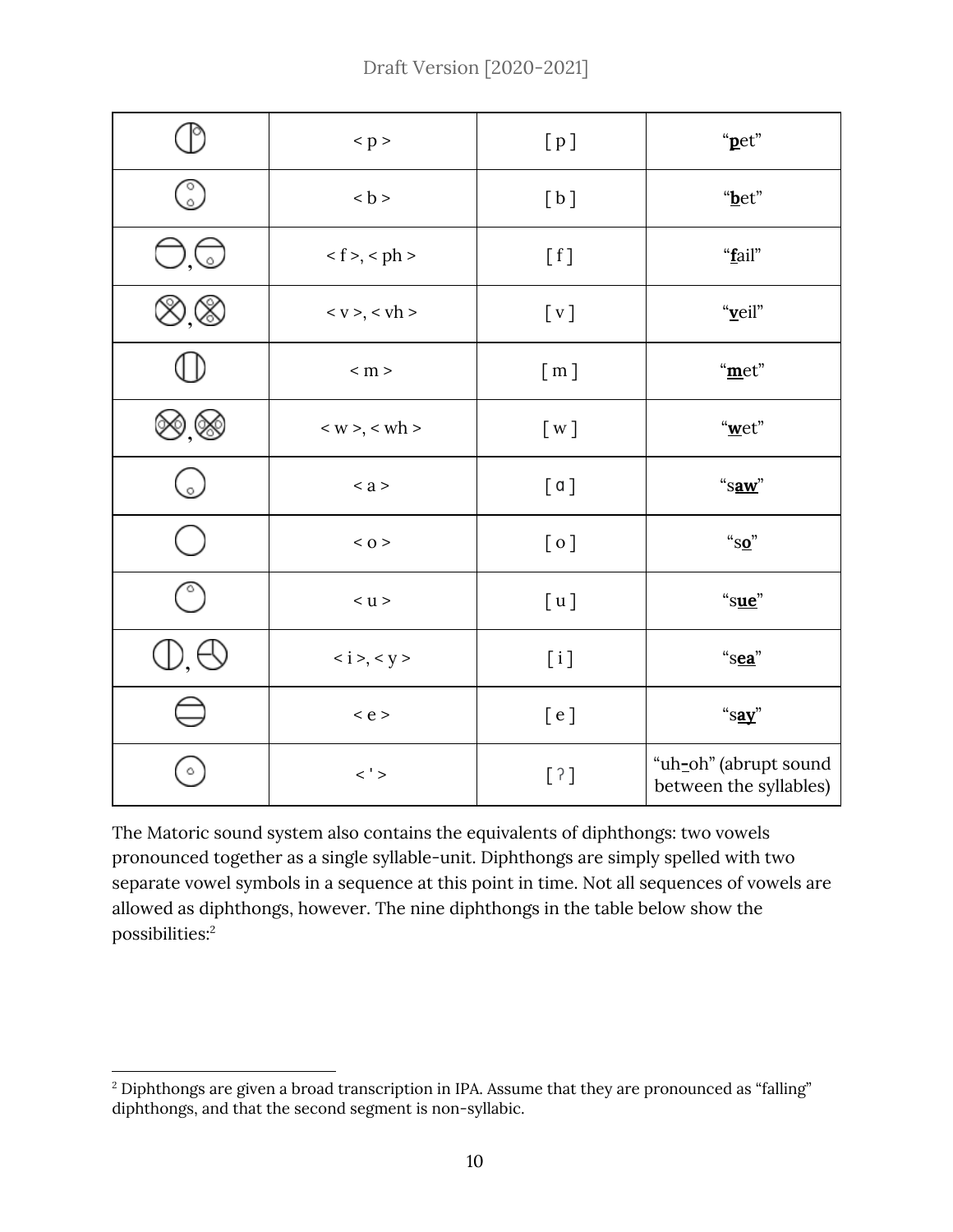| $\leq$ ea >                          | $\langle$ ie $\rangle$           | $\langle$ ia $\rangle$      |
|--------------------------------------|----------------------------------|-----------------------------|
| [ea]                                 | [ie]                             | $\lceil$ ia]                |
| "p <b>ay a</b> ll" (as one syllable) | "reembark" or "see" <sup>3</sup> | "realign"                   |
| $\langle \text{ui} \rangle$          | $<$ ua $>$                       | $\leq$ 0u $>$               |
| $[ui]$ or $[uj]$                     | $\lceil$ ua $\rceil$             | $[ou]$ or $[ow]$            |
| "gooey"                              | "to all" (as one syllable)       | "no ooze" (as one syllable) |
| $\leq$ 0a $>$                        | $\langle$ ai $\rangle$           | $\leq$ au $\geq$            |
| [oa]                                 | [ai] or [aj]                     | [au] or [aw]                |
| "st <b>owa</b> way"                  | "mine"                           | "mound"                     |

When an eligible sequence of vowels is not intended to be read as diphthongal, the symbol <'> is inserted between the vowels in order to break up the syllables (<a'i> [ɑ.ʔi], <a'o> [ɑ.ʔo], etc.).

Some additional notes on spelling are in order. The use of the letter <c> in some transcriptions of words and names is the result of a basic confusion between variant letter-forms of the Matoran symbols for <k> and <s>. As shown in the table above, there is a second variant form for each symbol, directly related to the first variant. These secondary forms are very similar to each other, and have over time become conflated, hence the varying sound-values for the letter <c>. The result is that, when <c> precedes the vowels <e> and <i>, it is to be understood as the <s>-variant, with a pronunciation of [s]. In all other cases, the  $\langle k \rangle$ -variant (with a pronunciation of [k]) is intended.

Other cases where there are two variant forms, such as the symbols for <l>, <r>, <f>, <v>, and <w>, have a slightly different origin than the variation with <c>. These reflect instances of historical sound change in Matoric. In earlier stages of the language, the sound system included "devoiced" or "aspirated" versions of the sounds listed above. Letter-sequences with <h> are used in the Latin transcription to represent these older sound-values (<lh>, <rh>, etc.), which have, however, collapsed over time with the default realization of the sound. Nevertheless, in many cases, the older spelling has been retained by convention (viz. *lhikan*, *rhotuka*). Finally, the variant form for the letter <i> (transliterated as <y>), results from a "ligature" originally representing the sequence <ai> (a diphthong) by superimposing the symbols for  $\leq a$  and  $\leq$  >. This was eventually conflated with the symbol for the consonant <y>.

A more precise presentation of the sound system of Matoric is not possible without a detailed understanding of the xenophonology of the system, the full scope of which is beyond this document. However, a rough and incomplete version of such a system is

<sup>&</sup>lt;sup>3</sup> This diphthong is reduced to a single vowel sound, represented in the pronunciation example "see", at the end of a word.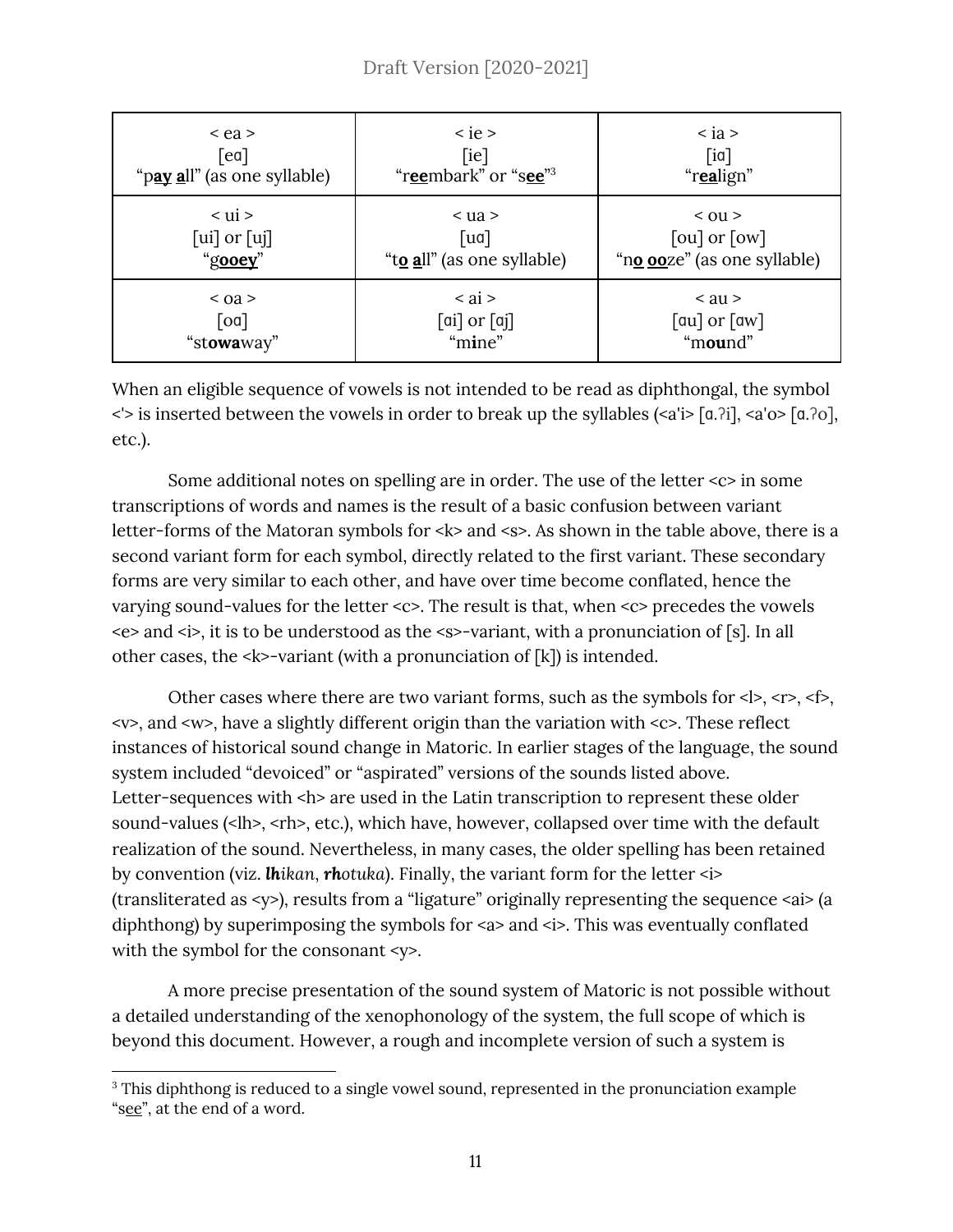presented below in the hopes of helping readers to understand some of the significant ways in which Matoric xenophonology converges with, and diverges from, the principles of human phonology. The section which follows assumes an understanding of phonological terminology.

#### <span id="page-11-0"></span>**1.2 Matoric (Xeno)phonology**

The equivalent of "vowel" and "consonant" sounds appear to exist in Matoric, along with the principles by which sound-segments are organized into "syllables". Consonant sounds may be roughly divided up by the human equivalents of *voicing, place of articulation,* and *manner of articulation*, while vowels appear to be organized according to (at least) features of *height* and (something like) *roundness*--but not *frontness/backness*, notably. In other cases, the categories that exist in Matoric clearly cross-cut some of the categories that are typically at work in human languages.

For example, in Matoric there are established phonological relations between the sound represented by  $\langle k \rangle$  and the sound represented by  $\langle r \rangle$ , the sound represented by  $\langle \varphi \rangle$ and that represented by  $< d>$ ,  $< b>$  and  $< g>$ ,  $< v>$  and  $< l>$ ,  $< s>$  and  $< t>$ , etc. These typically manifest as allophonic variants arising in intervocalic positions within words, as well as in dialect-wide sound changes (such as the Makuta dialect-shift of  $\langle r \rangle$  to  $\langle \rangle$ ,  $\langle \varphi \rangle$  to  $\langle \rangle$  in certain contexts, etc.).

Some of these correspondences (such as  $s \sim t$  or  $r \sim l$ ) will be largely unsurprising to those who are versed in principles of human phonology, but others will be more marginal (*b ~ g? v ~ l?* etc.). This is because, once again, the Matoric system of phonology deals in categories that are different in some ways from human categories, both in terms of articulation (because Matoran and Matoran-adjacent beings do not have the same articulatory apparatus as humans) and possibly in perception (because they also may have different perceptual apparatus).

With some of these ideas in mind, Figure 1 below attempts to give an idea of some of the relations that exist between the consonant sounds that are represented in the table above. IPA transcriptions are not used here, because this table does not represent human pronunciations or human phonological organization. Instead, the Latin Alphabet letter forms are simply used as stand-ins for the values of the original Matoric sounds: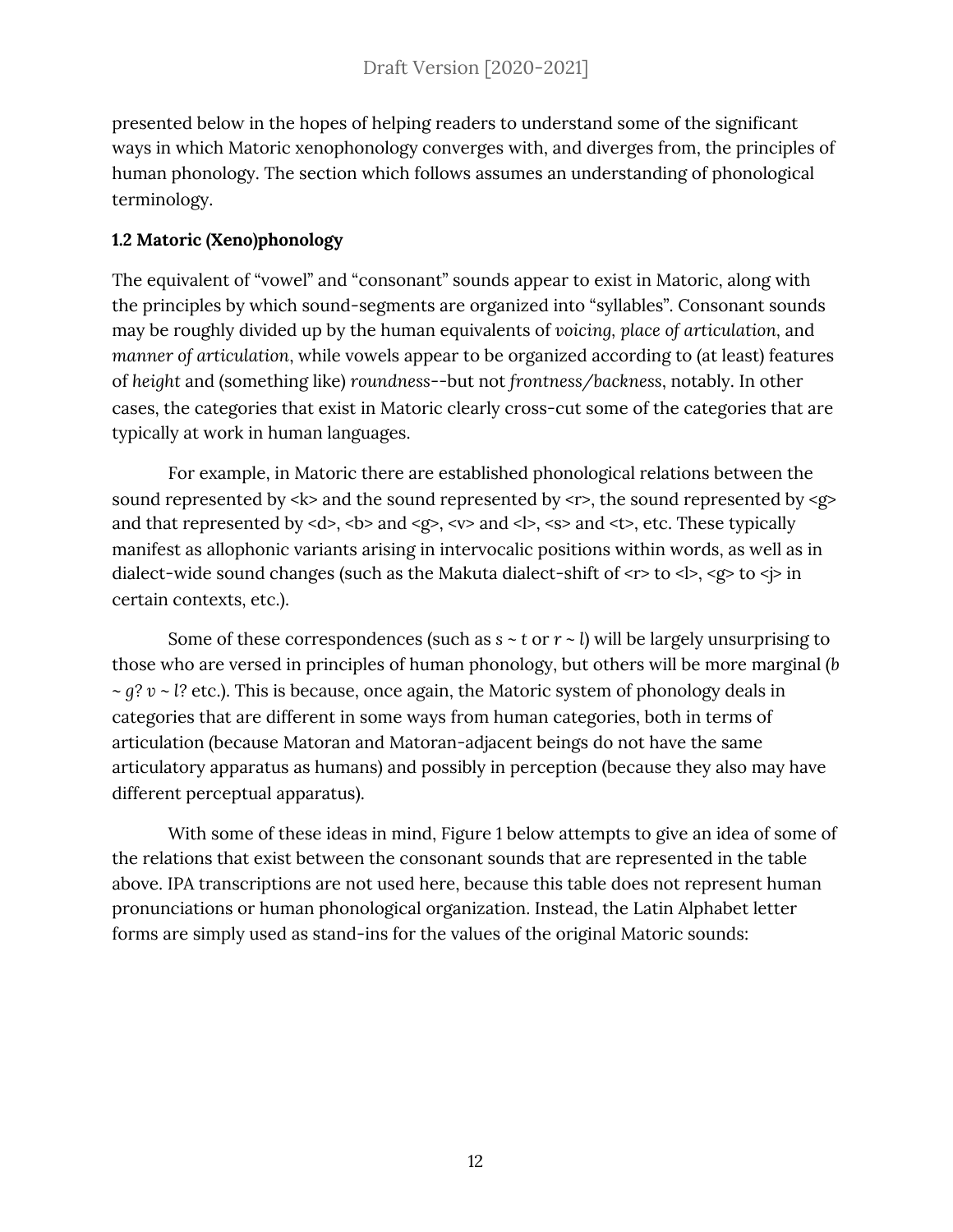Draft Version [2020-2021]



**Figure 1. Approximate Matoric Consonant System**

In the figure, it can be seen that the sounds in the outermost "ring" correspond to sounds with an [alveolar] place of articulation, in human terms. The medial ring corresponds to a [velar] place of articulation, and the innermost ring corresponds to a [labial] place of articulation. The division of the rings into roughly six portions represents a hybrid of "voicing" and "manner". The rightmost portion clearly includes the equivalent of "voiceless stops", while the upper left portion includes "voiced stops". The other portions correspond to "nasals", a combination of "fricatives" and "liquids/approximants", and "semivowels".

Sound changes and sound variation in Matoric generally involve one segment "crossing over" into an immediately adjacent region within the chart (as with *s ~ t*, for example), although some boundaries between regions are less permeable than others for reasons that are not yet well understood. Permeable boundaries are represented in the figure by boundaries bisected by a small circle.

The structure of the Matoric vowel system is a slightly simpler affair than the consonant system, since the organization of Matoric vowels appears to be less complex than human vowel systems, relying only on equivalents of "height" and roundness to distinguish vowel sounds. Even then, based on historical change, it may be possible to describe the Matoric vowel space purely in terms of vowel height. Specific vowels also appear to have natural correlations with specific consonants: *a* > *h* is a common strategy for resolving vowel hiatus, for example, while the vowel *i* correlates with *y* in many cases. A column containing the different vowel-qualities in Matoric is placed alongside the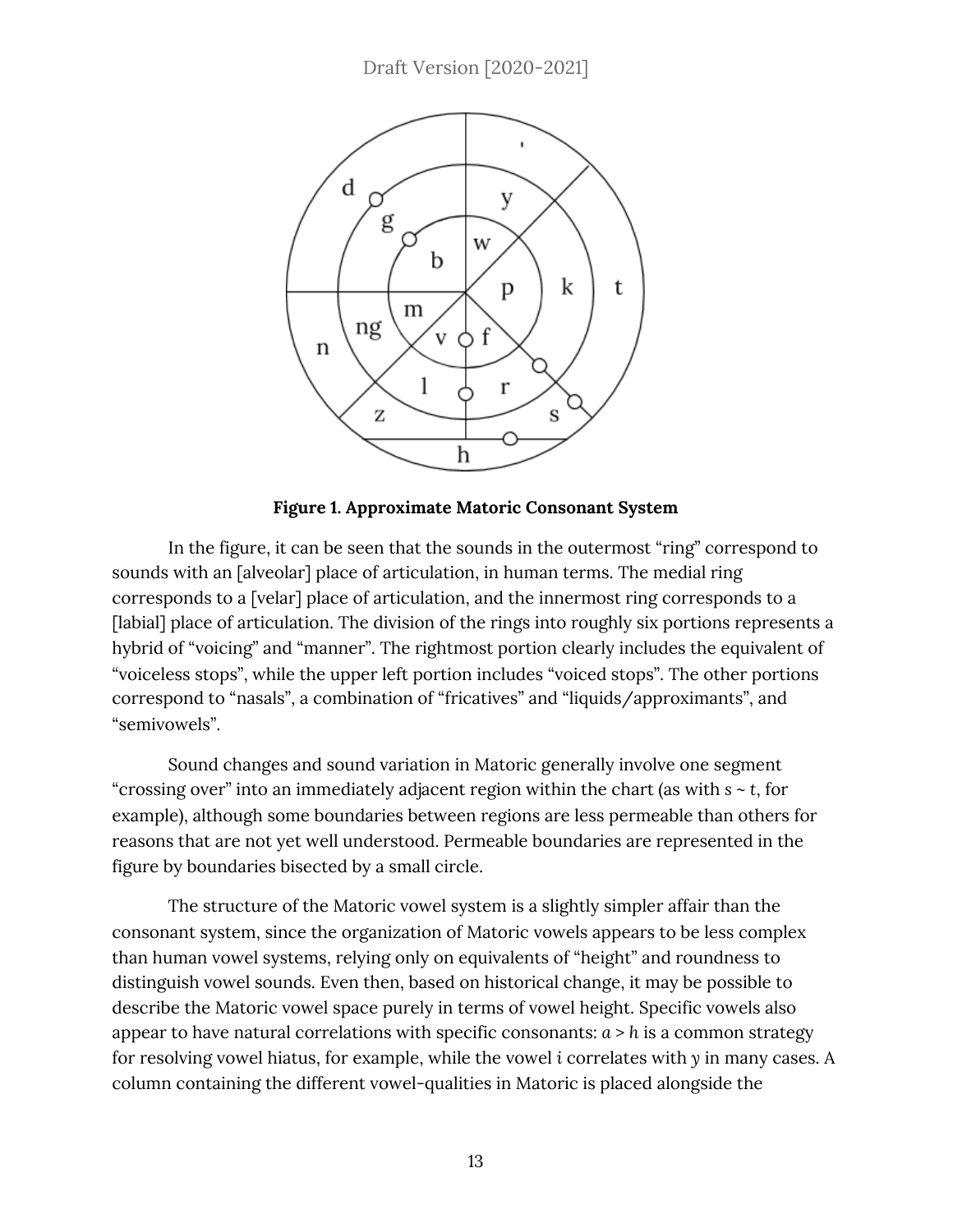consonantal system in Figure 2 below, with lines indicating some correlations. Note also that internal to the vowel chart, the individual boundaries between specific vowel qualities are also permeable, as indicated by the empty circle.



**Figure 2. Approximate Matoric Consonant + Vowel System**

#### <span id="page-13-0"></span>**1.3 Recap**

You now have the general tools to read and pronounce the Matoric words that you will encounter later on, and you have an idea of some of the variations in sound and spelling that arise in Matoric. An additional purpose of this chapter is to introduce the basic idea that Matoric phonology is not identical with human phonology and sketch out what that might look like in practice, while also providing readers with a guide for how to approximate Matoric pronunciation using human articulations.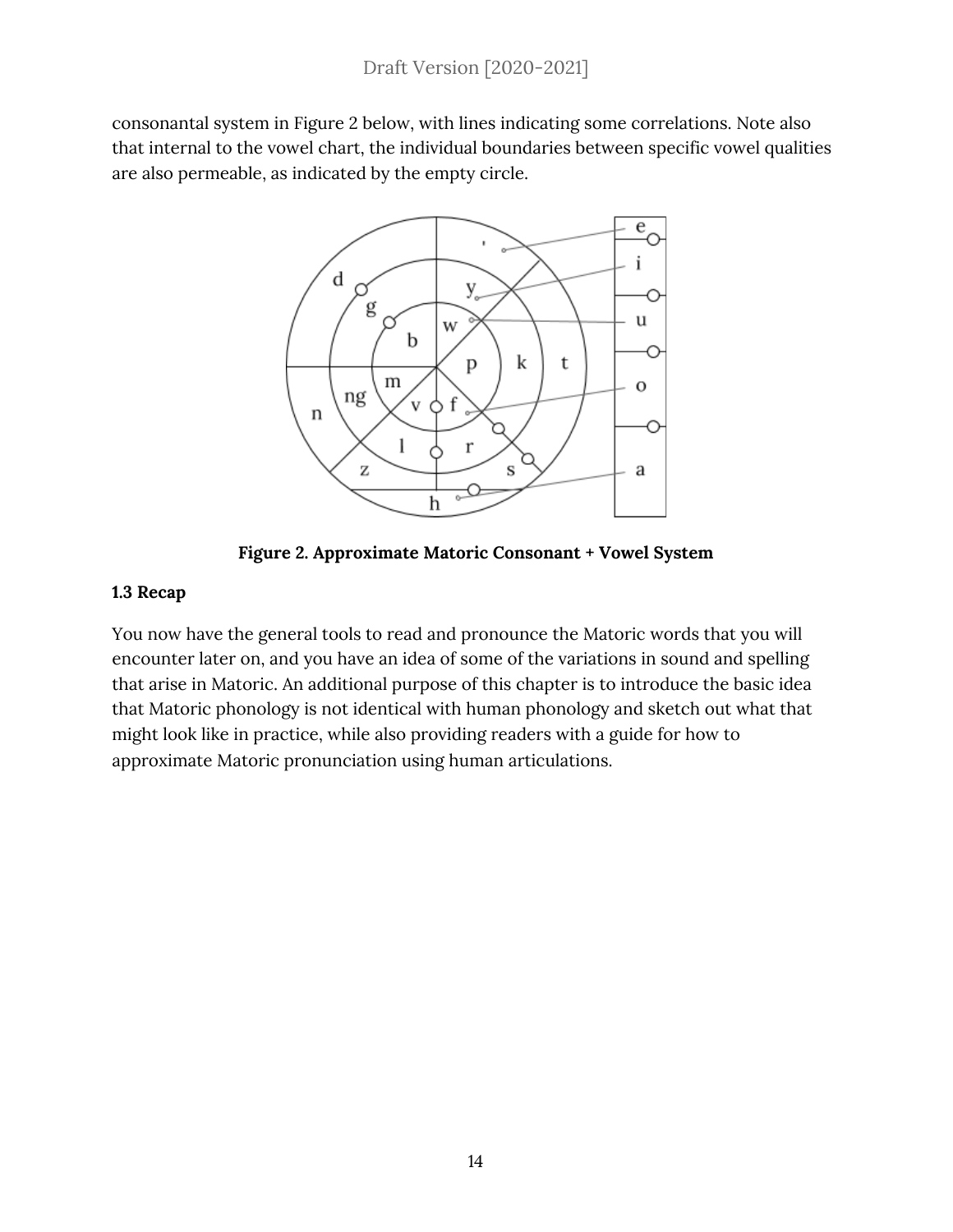# **Chapter 2. Words and Categories**

<span id="page-14-0"></span>An important part of learning and using any language is understanding how the basic units of that language (roughly "words") are organized into different categories. These categories are commonly called "parts of speech", and they include things like:

- (1) **Nouns:** words like "person", "dog", "love" that signify *entities*--persons, places, things, ideas, concepts, etc.
- (2) **Verbs:** words like "run", "play", "build", "become" that signify *events*--actions, activities, processes, states, etc.
- (3) **Adjectives**: words like "red", "happy", "doubtful" that signify states or properties of nouns.
- (4) **Adverbs:** words like "often", "occasionally", "unfortunately" that signify states or properties of verbs and sentences.

All words in Matoric are, by default, "category-neutral", meaning that any word listed in the glossary may be used to specify an *entity*, an *event*, or a *state/property* of one of these, given the right context and marking. With that said, while individual unmarked Matoric words are technically category-neutral, the closest English translation of them tends to be very "noun-like"--specifying *entities*--and therefore Matoric words in isolation are typically translated with English nouns, as in the examples below:

- (5) **aki** "valor, bravery; leadership, initiative"
- (6) **aku** "sight, vision; knowledge"
- (7) **hau** "shielding, protection, safety"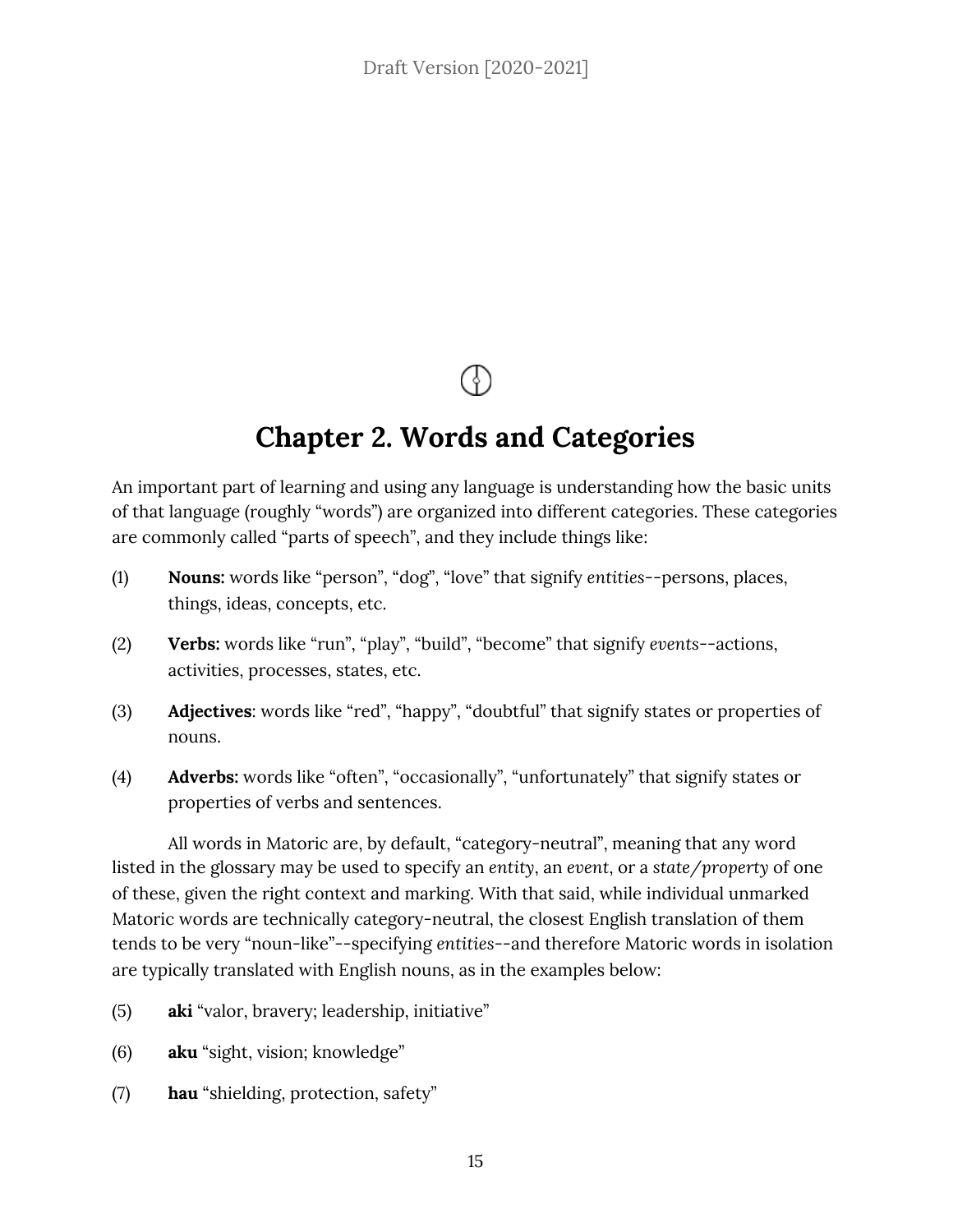(8) **iro** "work, labor"

It is potentially helpful for learners to think of Matoric words as being nouns by default which can be "verbed" or "adjectived" in different contexts. In the next two sections, the categories of verbs and modifiers (adjectives/adverbs) will be introduced and explained. In each case, a different marking or configuration is used to indicate that the words in a specific phrase are to be interpreted as some different category from their default ("noun-like") specification.

#### <span id="page-15-0"></span>**2.1 Verbs**

The equivalent of a verb in Matoric is formed by the addition of the marker *ya* "event (of)" immediately after any word. This indicates that the word marked by *ya* is to be interpreted as an "event of (the semantic content of the word)".

The following table lists isolated words with their default interpretations in the left column and corresponding "verbal" interpretations with *ya* in the right column:

| Word ("noun-like")                              | With ya ("verb-like")                                                                 |
|-------------------------------------------------|---------------------------------------------------------------------------------------|
| aku<br>"sight, vision; knowledge"               | aku <b>ya</b><br>"to see; to know ('event of sight/knowledge')"                       |
| iro<br>"work, labor"                            | iro ya<br>"to work, to labor ('event of work/labor')                                  |
| aki<br>"valor, bravery; leadership, initiative" | aki ya<br>"to act bravely; to lead, take initiative ('event of<br>valor/initiative')" |
| hau<br>"shielding, protection, safety"          | hau <b>ya</b><br>"to shield, protect, make safe ('event of<br>shielding')"            |

Sometimes it can be difficult to capture how exactly the default interpretation of a word translates into a verbal use. In general, when fitting a word into a verbal context with *ya* the translation of the newly created verbal phrase is "to act in a way defined by (the semantic content of the word)".

So, in the case of *aku ya*, the translation could be paraphrased as "to act in a way defined by sight/knowledge". This is not precisely the same as "to see" or "to know", but it could encompass these meanings. The examples with *iro* and *aki* are clearer: "to act in a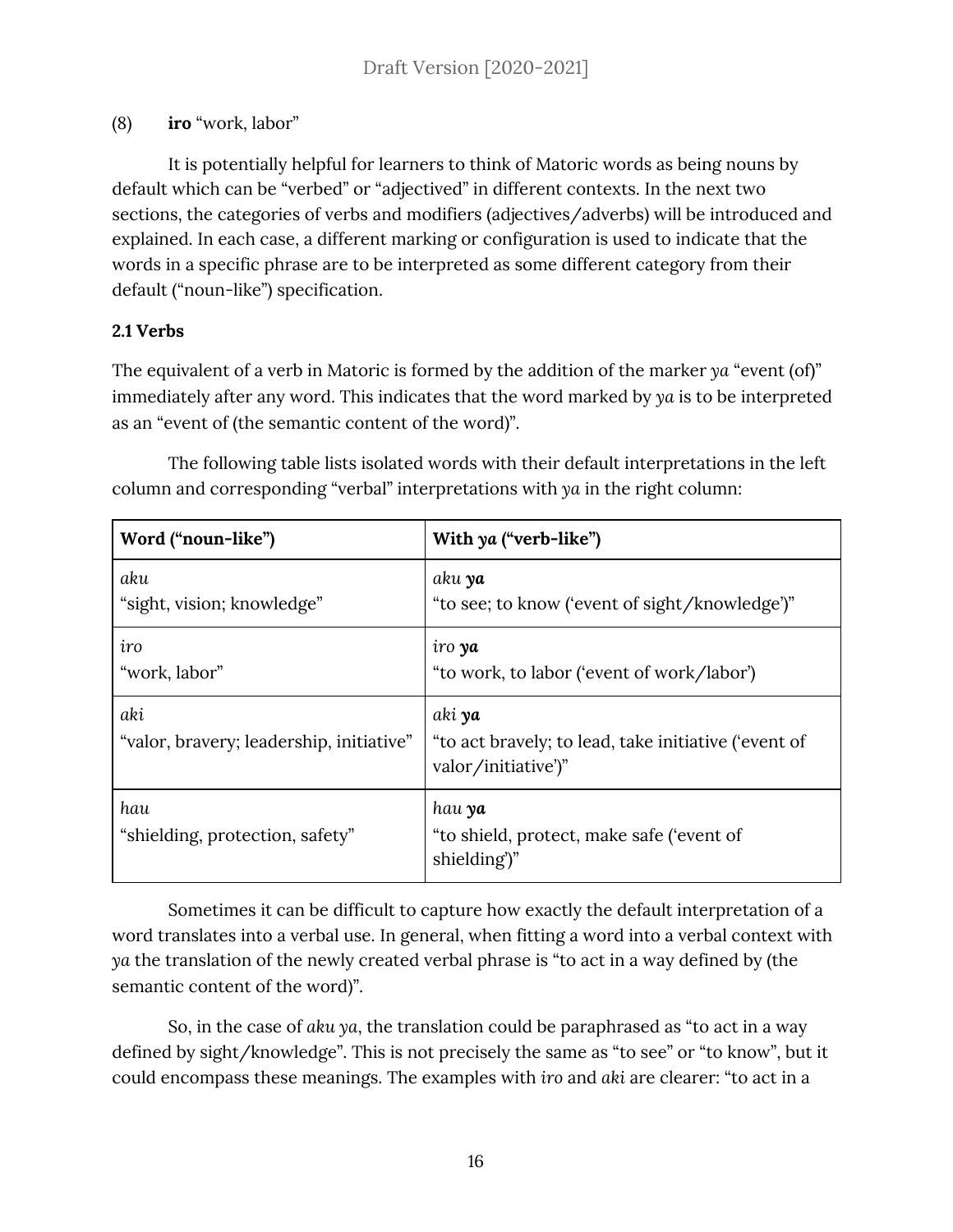way defined by work/labor" and "to act in a way defined by valor/initiative". In these cases, the English verbs "to work" and "to act bravely, to lead" fit fairly well.

Words that signify more concrete, specific, and physical meanings can be more difficult to conceptualize, but they follow the same pattern as above: the word *taha* "(physical) fire, flame, heat" is verbalized as *taha ya*, which translates as "to act in a way defined by fire/flame/heat". This could cover a wide range of English verbs: "to flame", "to burn", to "flare (up)", "to heat (up)", etc. The common theme is that some action is performed that reflects the (physical) properties of fire/flame/heat.

### <span id="page-16-0"></span>**2.2 Modifiers**

The category of "modifiers" includes both "adjectives" and "adverbs"--words that add descriptive content to other words, both nouns and verbs. The derivation of modifiers in Matoric is not accomplished by the addition of a marking, as with the verbal *ya*. Instead, modification is indicated by the position of the words in a sequence ("syntax"). There are two methods of indicating that one word modifies another. The first involves simply placing two words in a sequence. While the other involves making one word (the intended modifier) into a "prefix", attaching to the beginning of the other word.

### <span id="page-16-1"></span>**2.2.1 Standard Modification**

When one unmarked word is placed immediately after another word, the second word is interpreted as a modifier of the first. Multiple modifiers can be strung together in this way, with the first word in the sequence being interpreted as the "head". The basic equation is as follows:

- (9)  $X + Y = "Y$  modifies X"
- (10)  $X + Y + Z = "Y$  and Z modify X"
- (11)  $X + Y + Z + W = "Y$  and Z and W modify X"

The table below provides a list of example words (which, again, start out with default "noun-like" status) and some phrases constructed from them, illustrating standard modification: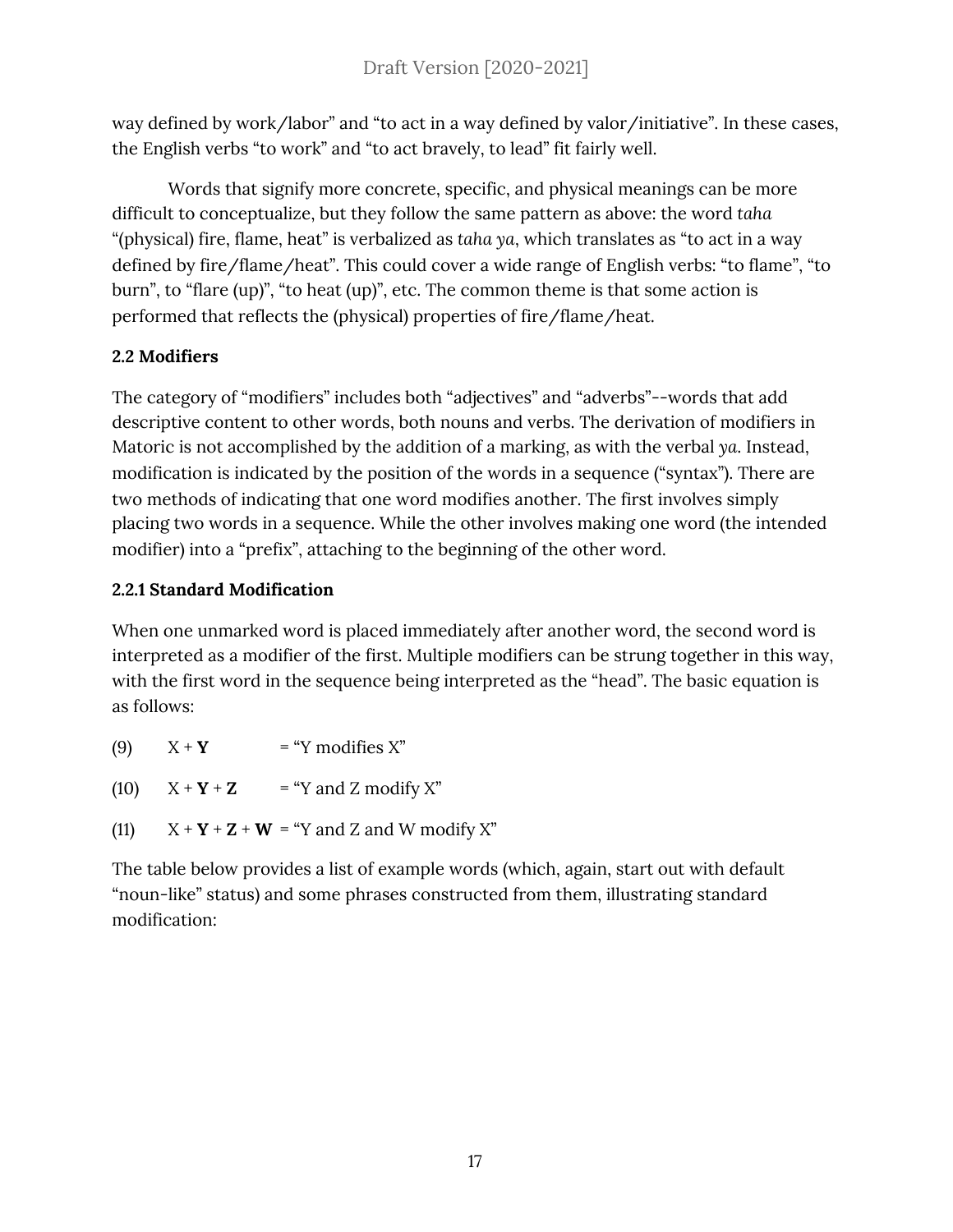| <b>Example Words</b> | <b>Example Phrases</b>     |
|----------------------|----------------------------|
| toa "hero, heroism"  | toa aki                    |
| aki "valor, bravery" | "brave hero"               |
|                      | toa aki rua                |
| rua "wisdom"         | "wise, brave hero"         |
| paka "strength"      | toa <b>aki rua paka</b>    |
|                      | "strong, wise, brave hero" |
|                      | aki toa                    |
|                      | "heroic bravery"           |
|                      | rua <b>paka</b>            |
|                      | "strong wisdom"            |
|                      |                            |

The modifiers in the table above are directly equivalent to "adjectives", which modify nouns. However, modification can also apply in the context of the verbal marker *ya*, yielding the equivalent of "adverbs", which modify verbs. The modification of verbal contexts is slightly more complex, due to the fact that modifiers must be positioned with respect to the verbal marker and the word it marks. The equations below illustrate some of the possibilities:

- (12)  $X + \gamma a = "event-of-X"$
- (13)  $X + Y + \gamma a = "Y$  modifies event-of-X"
- (14)  $X + Y + Z + \gamma a = "Y$  and Z modify event-of-X"

As can be seen, modification in a verbal context follows the exact same pattern as modification in a non-verbal context: the first word in the sequence (X, in this case) is interpreted as the "head", and all subsequent words (Y, Z, etc.) are interpreted as modifiers. Importantly, this represents an exception to the rule introduced in Section 1 whereby the verb marker *ya* verbalizes the word that immediately precedes it. In the context of modification, *ya* verbalizes the first word in the sequence (the "head"), ignoring all the intervening modifiers.

<sup>...</sup>Etc.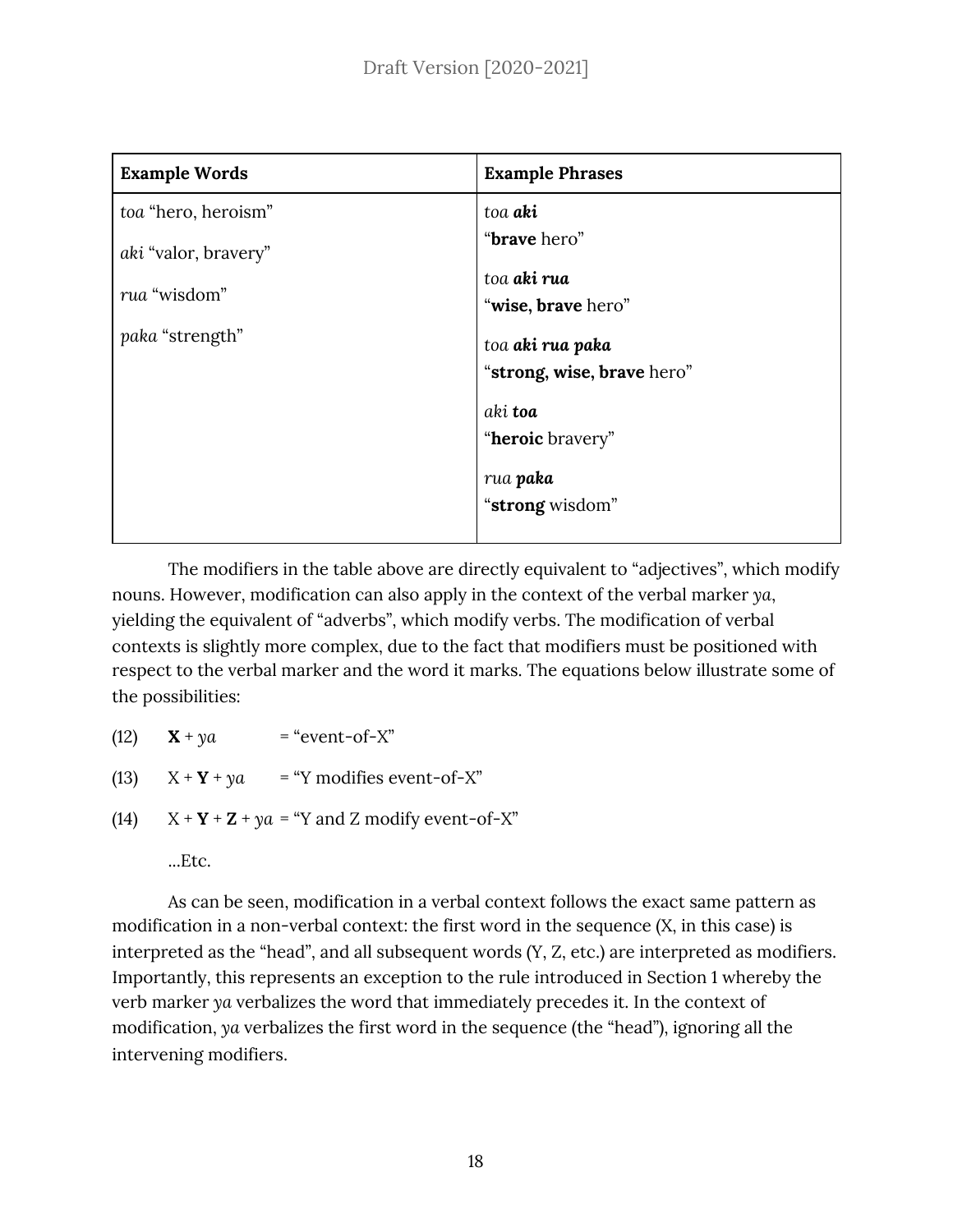| <b>Example Verbs</b>                                                     | With Modifier(s)                                                                                                                                                                         |
|--------------------------------------------------------------------------|------------------------------------------------------------------------------------------------------------------------------------------------------------------------------------------|
| iro ya<br>"to work, labor"                                               | iro <b>aki</b> ya<br>"to work bravely"                                                                                                                                                   |
| aku ya<br>"to see; to know"<br>hau ya<br>"to shield, protect, make safe" | iro <b>aki rua</b> ya<br>"to work <b>bravely</b> (and) wisely"<br>iro <b>aki rua paka</b> ya<br>"to work <b>bravely</b> (and) <b>wisely</b> (and) <b>strongly</b> "<br>aku <b>aki</b> ya |
|                                                                          | "to see <b>bravely</b> ('to look/gaze bravely')"<br>hau <b>toa paka</b> ya<br>"to protect heroically (and) bravely"                                                                      |

Because of the fact that standard modification in verbal contexts places modifiers between the verbalized word and *ya,* this has the potential to create quite a bit of ambiguity in sentences, since readers will be tempted to interpret the word immediately preceding *ya* as the verb. Fortunately, there is also an additional option to represent standard modification, illustrated in the equation below:

- (15)  $X + ya + Y = "Y$  modifies event-of-X"
- (16)  $X + ya + Y + Z = "Y$  and Z modify event-of-X"

...Etc.

In this case, ambiguity is avoided by placing all of the modifiers after *ya*, preserving the adjacency between *ya* and the word it verbalizes (X). There is no significant meaning-difference between these two versions of modification, and, in fact, they can be mixed together according to the speaker's preference:

(17)  $X + Y + ya + Z = "Y and Z modify event-of-X"$ 

### **Examples with modifiers after** *ya*

(a) *iro ya aki* "to work **bravely**"

(b) *iro ya aki rua* "to work **bravely** (and) **wisely**"

(c) *iro ya aki rua paka* "to work **bravely** (and) **wisely** (and) **strongly**"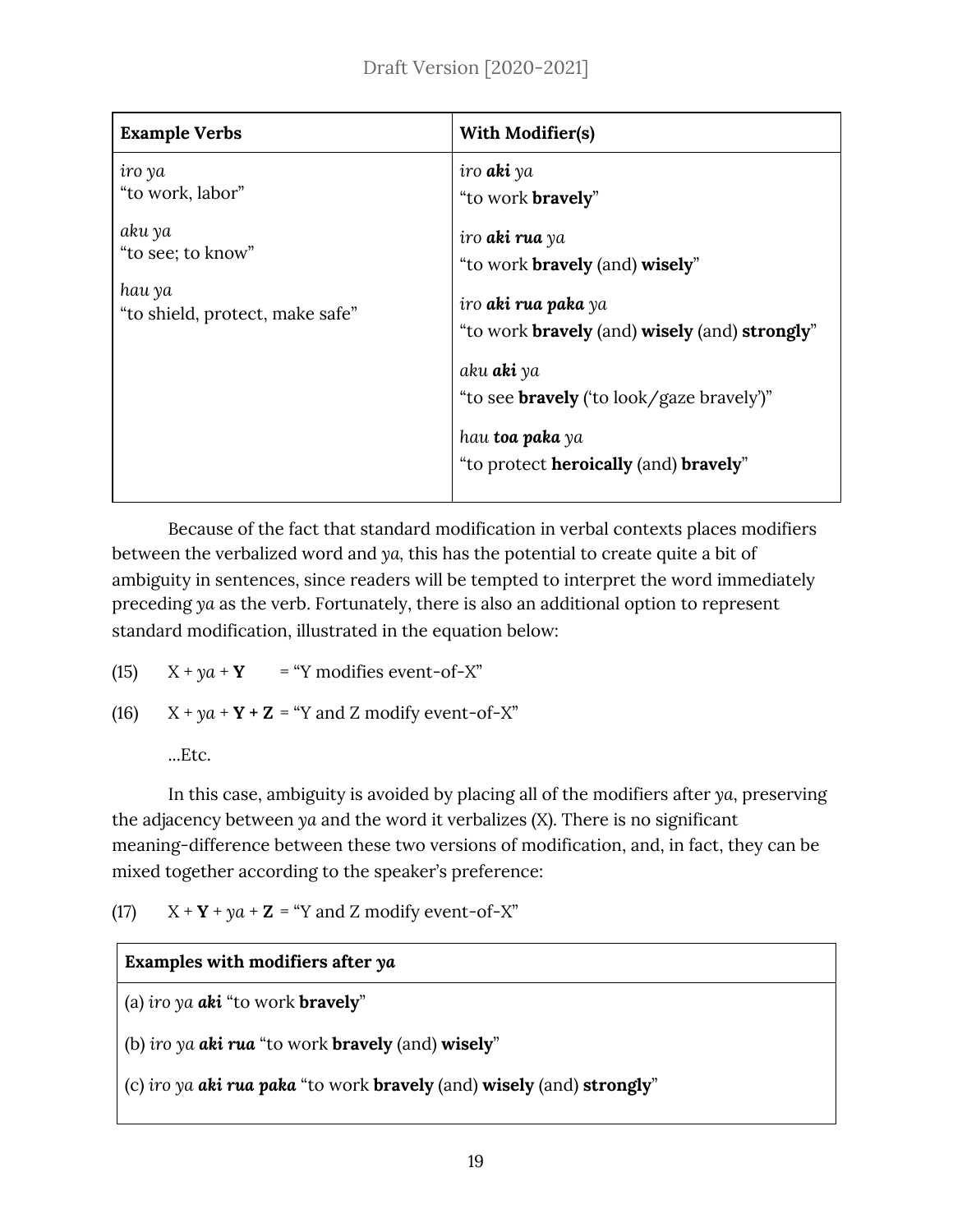**Other possibilities for (c):**

- (c') *iro aki ya rua paka*
- (c") *iro aki rua ya paka*

#### <span id="page-19-0"></span>**2.2.2 Prefix Modification**

Modification can also be expressed by using a given word as a "prefix"--a unit that is attached to the beginning of another word which it modifies. This form of modification tends to express a slightly different meaning for modifiers: a meaning that focuses on more concrete and physical properties or a more "literal" interpretation of the content of the modifier.

The classic example is the use of the word *nui* "greatness, vastness" in different configurations. When used in the standard modification context, *nui* can be translated as "great", meaning "significant", "important", "wide in scope", etc. In the prefix modification context, however, *nui* tends to mean "big" or "large", referring to the greatness or vastness of the concrete/physical properties of the word which it modifies. This, along with other examples, is illustrated in the table below:

| <b>Standard Modification</b> | <b>Prefix Modification</b>                                                                                          |
|------------------------------|---------------------------------------------------------------------------------------------------------------------|
| rahi nui<br>"great beast"    | nui-rahi<br>"large beast ('physically defined by vastness/greatness in<br>terms of form/actions')"                  |
| toa aki<br>"brave hero"      | aki-toa<br>"leader hero, quick-to-act hero ('physically defined by<br>bravery/initiative in terms of form/actions') |
| toa rua<br>"wise hero"       | rua-toa<br>"careful/wary/perceptive/tactful hero ('physically<br>defined by wisdom in terms of form/actions')"      |
| toa paka<br>"strong hero"    | paka-toa<br>"muscular/brawny/sturdy/athletic hero ('physically<br>defined by strength in terms of form/actions')"   |

As can be seen, the basic interpretation of prefix modification is "physically defined by (the semantic content of the modifier) in terms of form/actions". Importantly, although prefix modification *tends to* lead to a physical/concrete interpretation as illustrated above, it is not *required to*. There are cases where the metaphysical/abstract interpretation is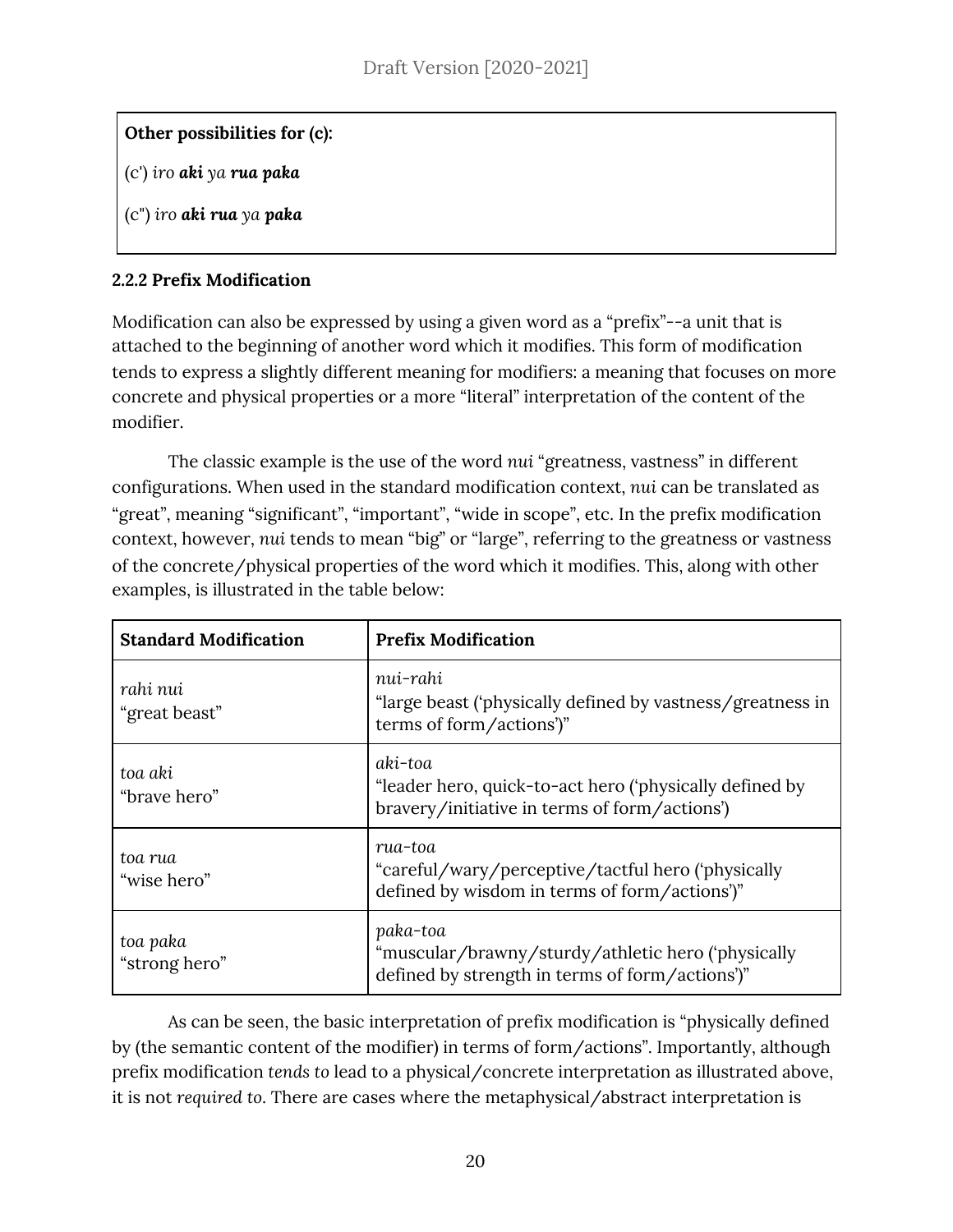intended, and prefix modification is used to avoid ambiguity in a larger sentence structure. These cases will be discussed later on.

One more important context where the distinction between standard and prefix modification becomes negligible is in verbal contexts. Prefix modification is available in the context of the marker *ya*, and does not necessarily impose a more physical/concrete interpretation of a given event, although such an interpretation is available. Prefix modification can be used to further avoid the ambiguity that arises with standard modification in verbal contexts, as illustrated below:

#### **Examples of prefix modification with** *ya*

(a) *aki-iro ya* "to work **bravely**"

(b) *rua-aki-iro ya* "to work **bravely** (and) **wisely**"

(c) *paka-rua-aki-iro ya* "to work **bravely** (and) **wisely** (and) **strongly**"

**Other possibilities for (c):**

```
(c') rua-aki-iro paka ya
```
(c") *aki-iro rua paka ya*

(c"') *aki-iro rua ya paka*

```
(c"") rua-iro ya aki paka
```
...Etc.

#### <span id="page-20-0"></span>**2.3 Interim Summary**

All of the different parts of speech used in Matoric have been introduced so far, with the following properties:

- Words in Matoric are "category-neutral" by default, but are very close to **nouns** in this state. It is useful to simply think of all words in Matoric as nouns by default.
- **Verbs** are formed by adding the marker ya after a word: *iro* "work, labor"  $\rightarrow$  *iro* ya "to work, to labor"
- Words can become **modifiers** (adjectives or adverbs) when combined together in a sequence. There are two forms of modification: Standard Modification and Prefix Modification.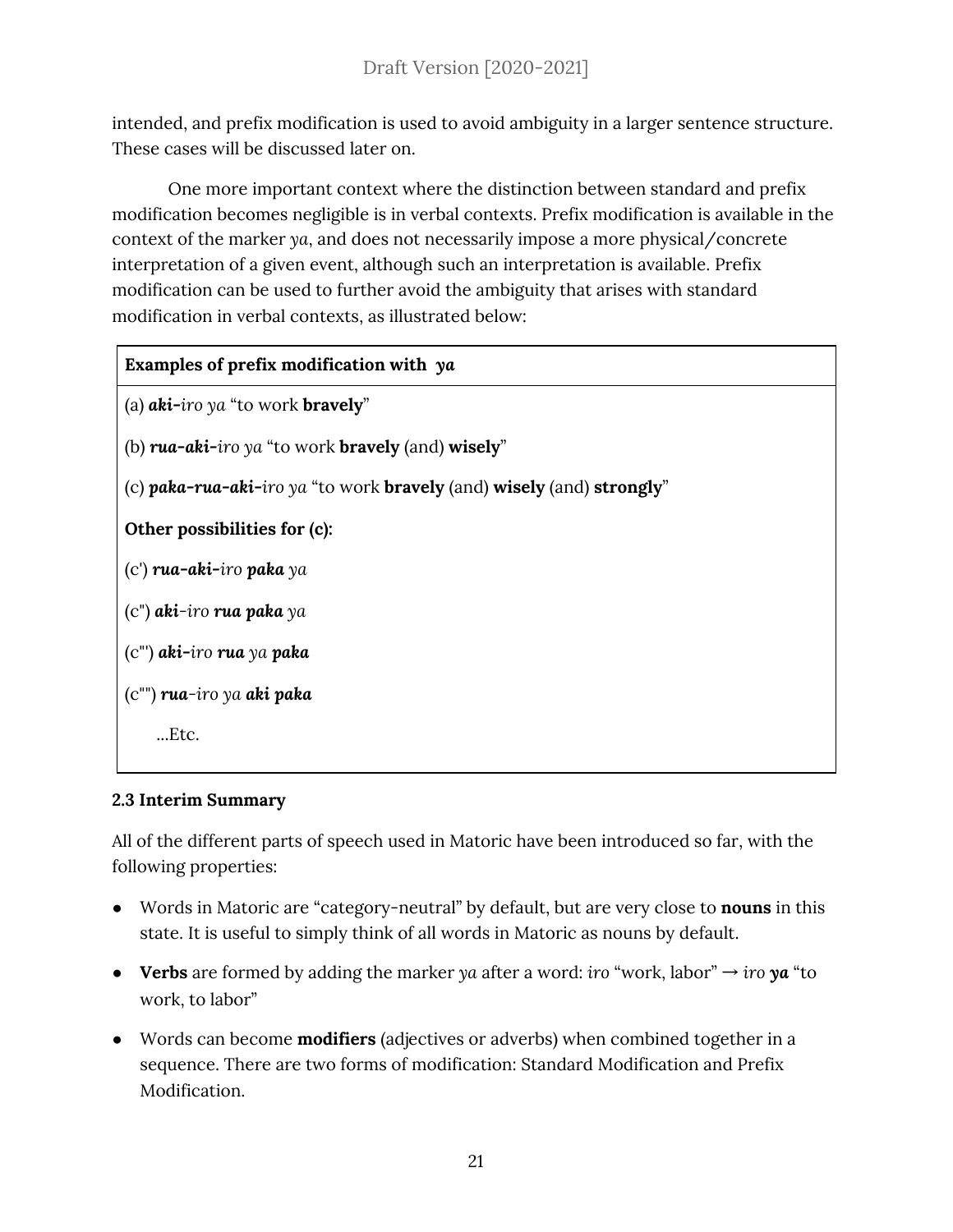- **Standard Modification:** In a combination of two or more words, the first word is interpreted as the "head", and all subsequent words in the sequence are modifiers, either **adjectives** or **adverbs**, depending on the context: *toa aki* "**brave** hero" vs. *aki toa* "**heroic** bravery"; *hau aki ya* or *hau ya aki* "to protect **bravely**".
- **Prefix Modification:** One word is "prefixed" onto another word. The prefixed word is the modifier, while the non-prefix word is the "head". The basic interpretation of prefix modification is "physically defined by (the semantic content of the modifier) in terms of form/actions": *nui-rahi* "**large** beast" *aki-toa* "**leader** hero"; *toa-hau ya* "to protect **heroically**".

#### <span id="page-21-0"></span>**2.4 Simple Equative Sentences**

Now that you have been introduced to the different categories used in Matoric, it is time to introduce the basic format for a simple sentence, called an *equative sentence*, translated as "X is Y". In other words, X is *equated with* Y. A special marker *ai* "be" is used to create these sentences, placed at the very end of the sentence:

(18)  $X + Y + ai "X is Y"$ 

Technically, *ai* is *optional*. The sentence in (18) could be rewritten as X + Y, with the same interpretation ("X is Y"). However, this leads to ambiguity, since  $X + Y$  looks exactly like an example of Standard Modification: "Y modifies X". The specific context in which a sentence is uttered or written usually helps to clarify the intended meaning, but for beginners, it is advisable to always use *ai* when an equative sentence is intended. The reason for this overlap between equative sentences and modification is not random! Equative sentences actually do involve a form of modification, since one word is being described or embodied by the other.

The precise interpretation of equative sentences is as follows: In a structure  $X + Y +$ *ai*, X is typically interpreted as a noun (the default, as usual), while Y is interpreted either as a noun or an adjective-like modifier. The table below provides examples of equative sentences with both variant translations:

| <b>Equative sentences</b> | <b>Translation (noun or adjective)</b>        |
|---------------------------|-----------------------------------------------|
| Dosne paka ai             | "Dosne is strength" or "Dosne is strong."     |
| Nokama rua <b>ai</b>      | "Nokama is wisdom" or "Nokama is wise."       |
| Aki paka <b>ai</b>        | "Valor is heroism" or "Valor is heroic."      |
| Midak apu <b>ai</b>       | "Midak is (a) friend" or "Midak is friendly." |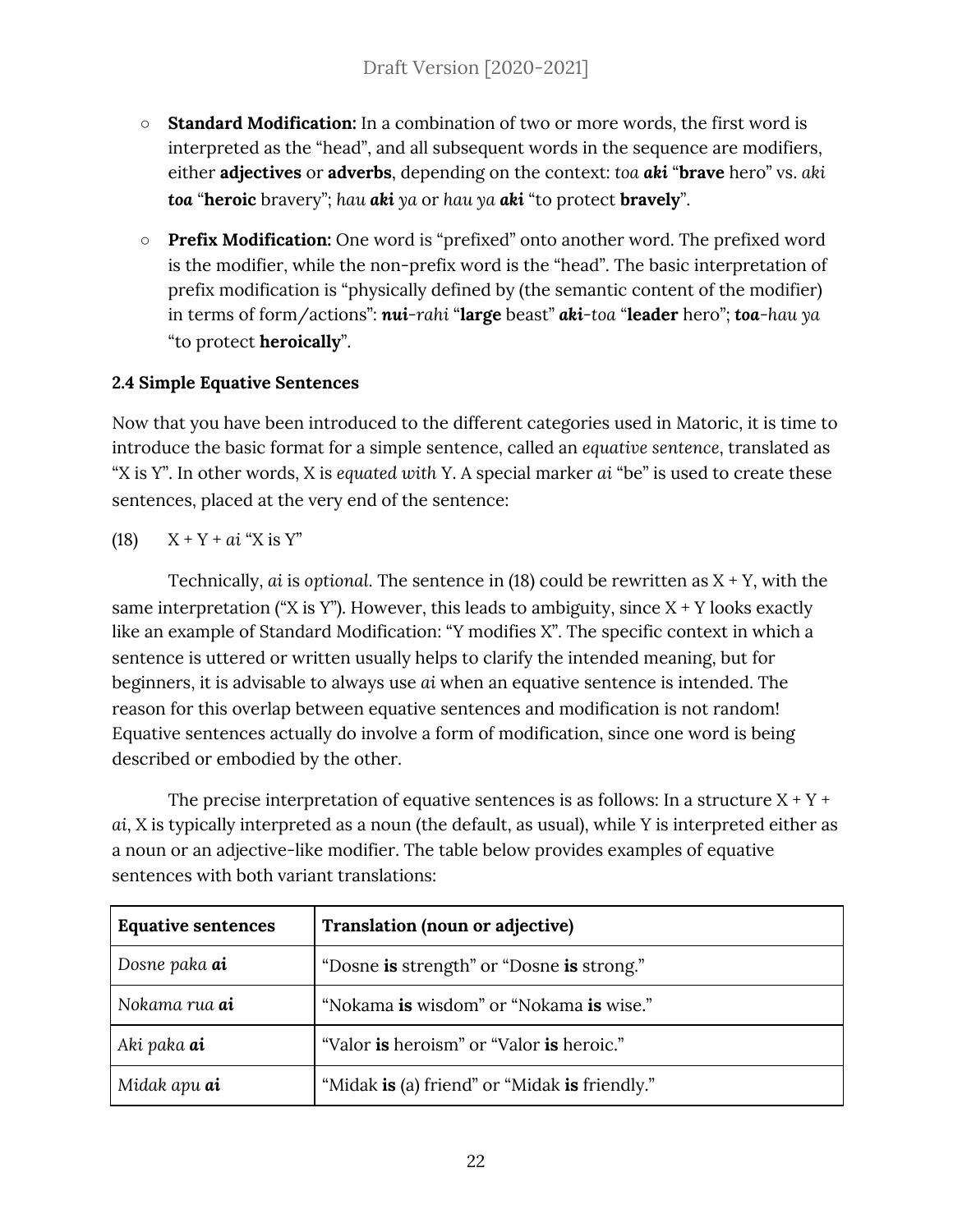### <span id="page-22-0"></span>**2.4.1 Negation in Equative Sentences**

The default interpretation of equative sentences (and other relations like modification) is "positive", in the sense that a statement "X is Y" is interpreted as a claim that X is indeed Y. But sometimes it is necessary to express the opposite: that X is *not* Y. This is called *negation*, and it is represented in Matoric by the marker *ru* "(be) not", placed at the very end of a sentence or phrase--in the same slot that *ai* would normally be placed. Note that *ai* and *ru* are mutually exclusive--they do not occur at the same time. Each of the sentences in the table above can be rewritten with *ru* in order to convey the opposite meaning:

| <b>Translation (noun or adjective)</b><br><b>Negative sentences</b> |                                                       |
|---------------------------------------------------------------------|-------------------------------------------------------|
| Dosne paka <b>ru</b>                                                | "Dosne is not strength" or "Dosne is not strong."     |
| Nokama rua <b>ru</b>                                                | "Nokama is not wisdom" or "Nokama is not wise."       |
| Aki paka <b>ru</b>                                                  | "Valor is not heroism" or "Valor is not heroic."      |
| Midak apu <b>ru</b>                                                 | "Midak is not (a) friend" or "Midak is not friendly." |

Lastly, *ru* can also be used as a modifier to "negate" other words, such as nouns or other modifiers. In this usage, it is common to employ prefix modification to convey the meaning "not X" or "un-X":

| Examples with ru-                     |  |  |
|---------------------------------------|--|--|
| toa ru-aki "not-brave hero"           |  |  |
| toa aki ru-rua "brave, not-wise hero" |  |  |
| ru-toa paka "strong not-hero"         |  |  |
| ru-paka aki "brave not-strength"      |  |  |

More discussion of negation in complex sentences is found in Section 3.3.

#### <span id="page-22-1"></span>**2.5 Recap**

At this point, you have the tools to interpret isolated words, simple phrases, and simple sentences in Matoric. You have been introduced to the concepts of word-categories or parts of speech and provided with explanations for how to interpret and derive the categories of nouns, verbs, and modifiers (adjectives, adverbs). Finally, you have also been given the tools to construct simple equative sentences ("X is Y").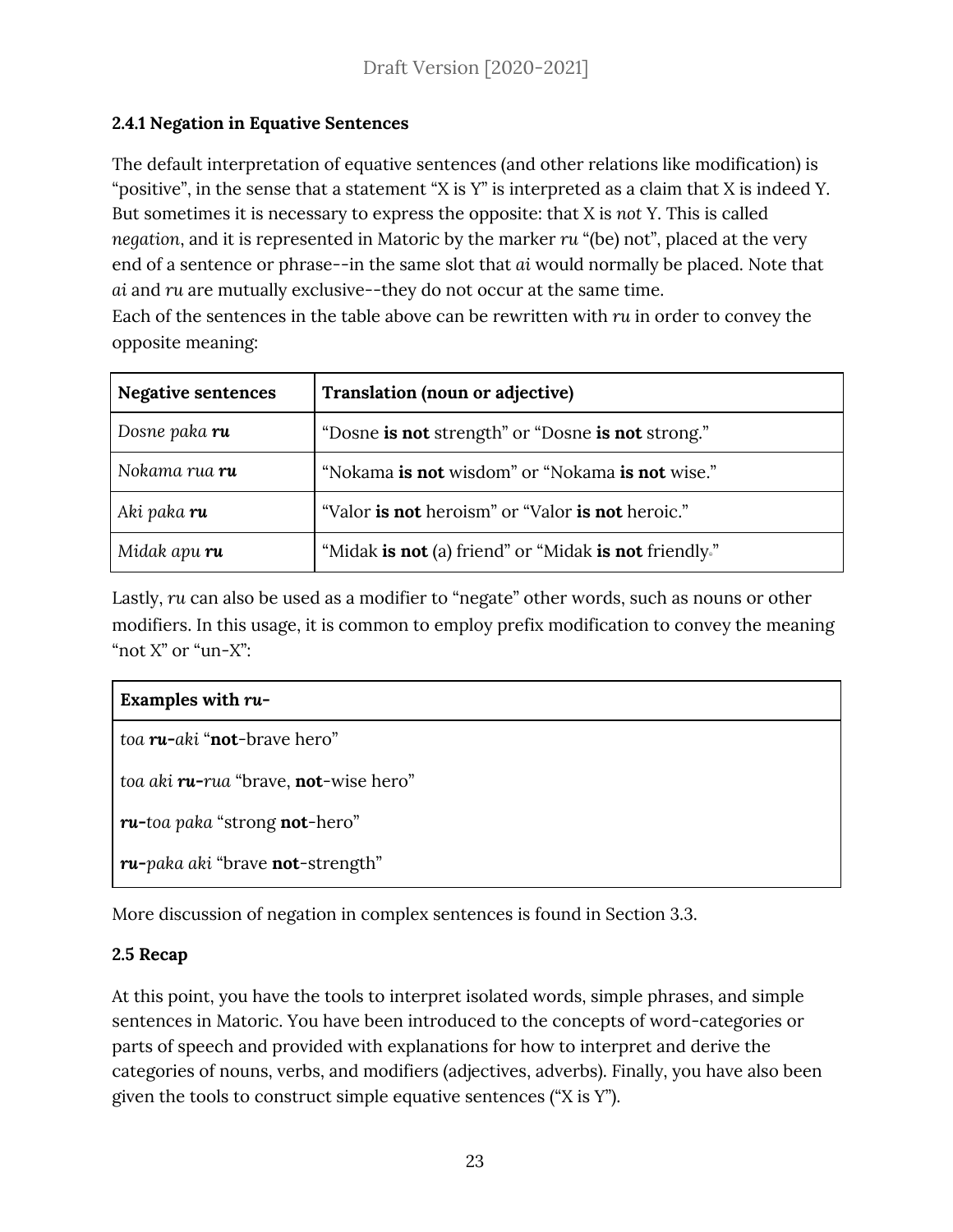The next section contains a brief list of common Matoric words, some of which have been used in examples already, with corresponding translations.

#### <span id="page-23-0"></span>**2.6 Word List**

| aga  | burden, heaviness, mantle; bowing, bending; wisdom, weight of experience                       |  |  |
|------|------------------------------------------------------------------------------------------------|--|--|
| aki  | valor, bravery; leadership, initiative; leader, lord                                           |  |  |
| aku  | sight, vision, perception; knowledge, knowing; clarity (of thought/mind)                       |  |  |
| apu  | friend, friendliness, ally-hood, companionship; compatibility, reliability,<br>trustworthiness |  |  |
| ar   | creativity, (pure) creation, inspiration                                                       |  |  |
| aro  | discrete unit, item, entity                                                                    |  |  |
| atu  | spirit (of), avatar, embodiment; expression, extension                                         |  |  |
| axi  | evaluation, measurement                                                                        |  |  |
| bahi | significance, importance; authority, management, overseeing/oversight                          |  |  |
| cehi | variation, possibility, $n$ -ary (non-binary)                                                  |  |  |
| dehi | communication                                                                                  |  |  |
| ele  | search, seeking                                                                                |  |  |
| fahi | limit, (de)limitation, end                                                                     |  |  |
| fehi | invention, creativity, innovation                                                              |  |  |
| gahi | cohesion, progression, continuity                                                              |  |  |
| gala | (physical) water, liquid, waves                                                                |  |  |
| hau  | shielding, protection, safety                                                                  |  |  |
| ida  | soul, spirit, substance of being                                                               |  |  |
| iete | measurement, measure, metric, share, dosage                                                    |  |  |
| igo  | growth, change, mutation                                                                       |  |  |
| ika  | spirit, being, creature; form, substance, matter/energy                                        |  |  |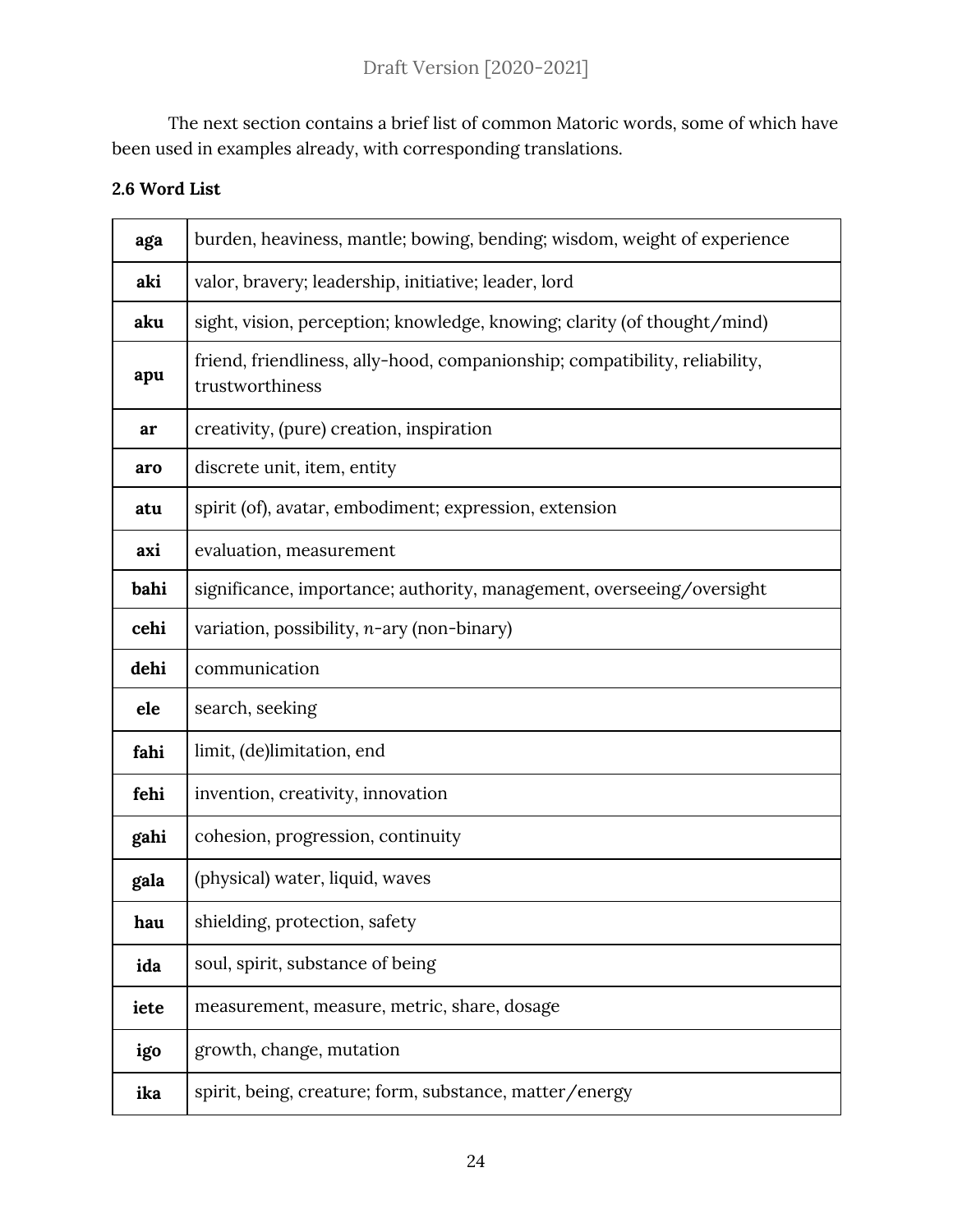| iki  | imagery, image, reflection; flicker, flash, glint                                 |  |  |
|------|-----------------------------------------------------------------------------------|--|--|
| iko  | mind, intelligence, forethought, foresight, (the) future                          |  |  |
| ila  | field, range, extent; array, containment; bearing, carrying, wielding             |  |  |
| ini  | memory, record; history, (the) past; star(s), constellations                      |  |  |
| ipo  | personality, character                                                            |  |  |
| iro  | construction, building; application, realization                                  |  |  |
| iru  | downward, earthward, descent                                                      |  |  |
| ite  | calculation, computation, processing                                              |  |  |
| ivo  | linkage, transit, transmission                                                    |  |  |
| karo | fuel, energy source                                                               |  |  |
| kau  | breathing, breath                                                                 |  |  |
| khi  | fragmentation, destruction                                                        |  |  |
| kohu | (physical) ice, cold, snow                                                        |  |  |
| kura | anger, rage                                                                       |  |  |
| lehi | activity, excitability, life                                                      |  |  |
| leha | (physical) air, wind, breeze                                                      |  |  |
| me   | mind, brain, mental system                                                        |  |  |
| nui  | vastness, greatness, largeness                                                    |  |  |
| ona  | (physical) earth, ground, soil, dirt                                              |  |  |
| opo  | present time, (the) present, here-and-now, current moment                         |  |  |
| otu  | (high) intensity, extremeness; conversion, transition, transformation, volatility |  |  |
| otua | (physical) plasma, extreme heat, volatile/unstable matter                         |  |  |
| pa   | solid substance/object, consistency (homogenous); resilience, immutability        |  |  |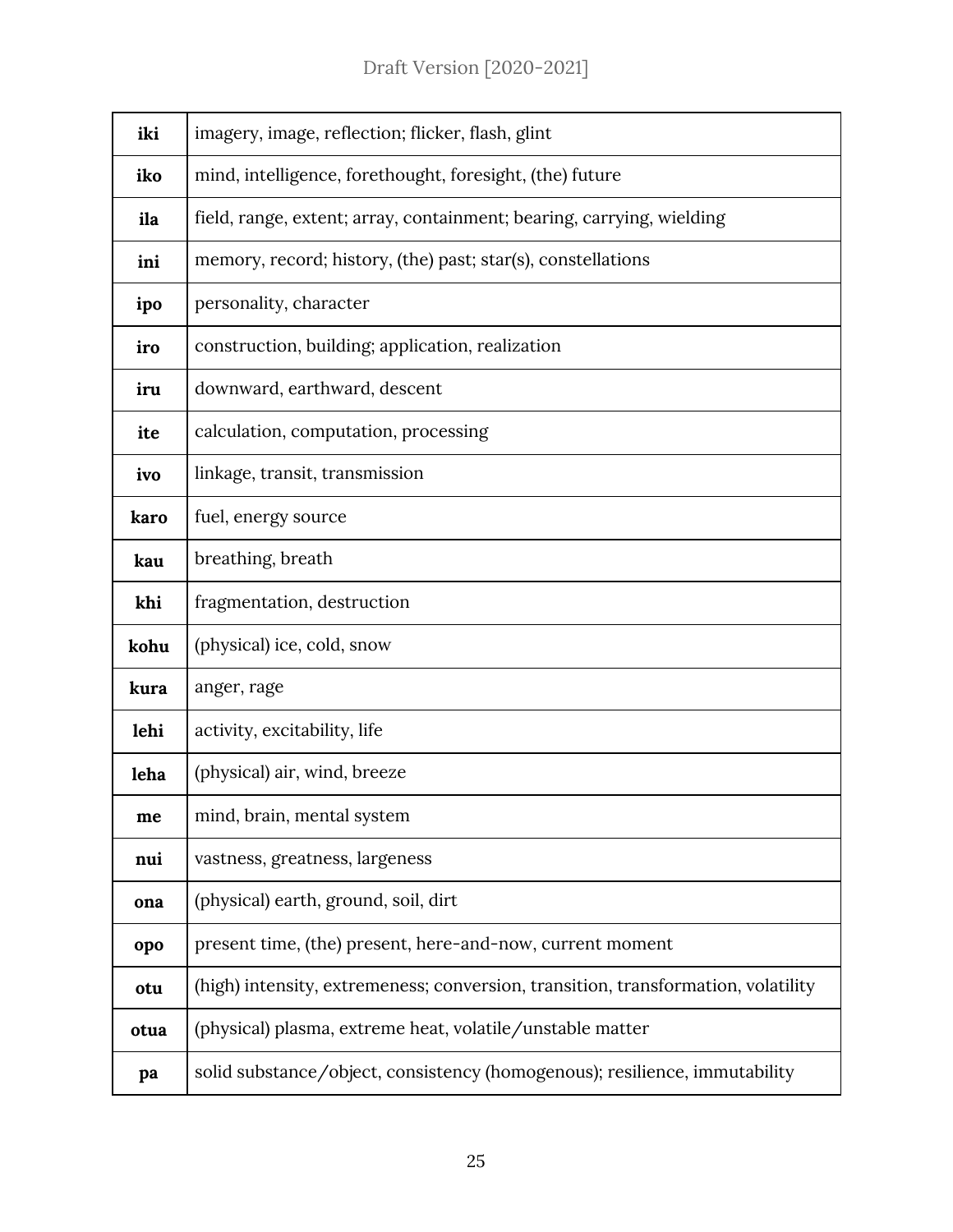| poha   | (physical) stone, rock, granite                                                 |  |  |
|--------|---------------------------------------------------------------------------------|--|--|
| pra    | precedence, primordiality, precursor, ancientness                               |  |  |
| ra     | unknown, (the) unseen; strangeness, foreign-ness; age, ancientness, pre-history |  |  |
| rahi   | beast, wildlife; strange, unknown, dangerous thing(s)                           |  |  |
| ranohi | product, production, outcome of work/labor                                      |  |  |
| rau    | translation, understanding                                                      |  |  |
| rax    | titan, large being, agent/actor                                                 |  |  |
| rhotu  | rotation, spinning, wheel                                                       |  |  |
| ru     | solid substance/object, solidity (heterogenous); foundation, grounding          |  |  |
| sa     | consumption, hunger                                                             |  |  |
| taha   | (physical) fire, flame, heat                                                    |  |  |
| teri   | inscrutable calculation, hidden understanding                                   |  |  |
| tura   | fear, terror, cowardice                                                         |  |  |
| turi   | peace, calm; age, experience                                                    |  |  |
| voha   | (physical) lightning, electricity, energy                                       |  |  |
| vohi   | satisfaction, satiation, balance                                                |  |  |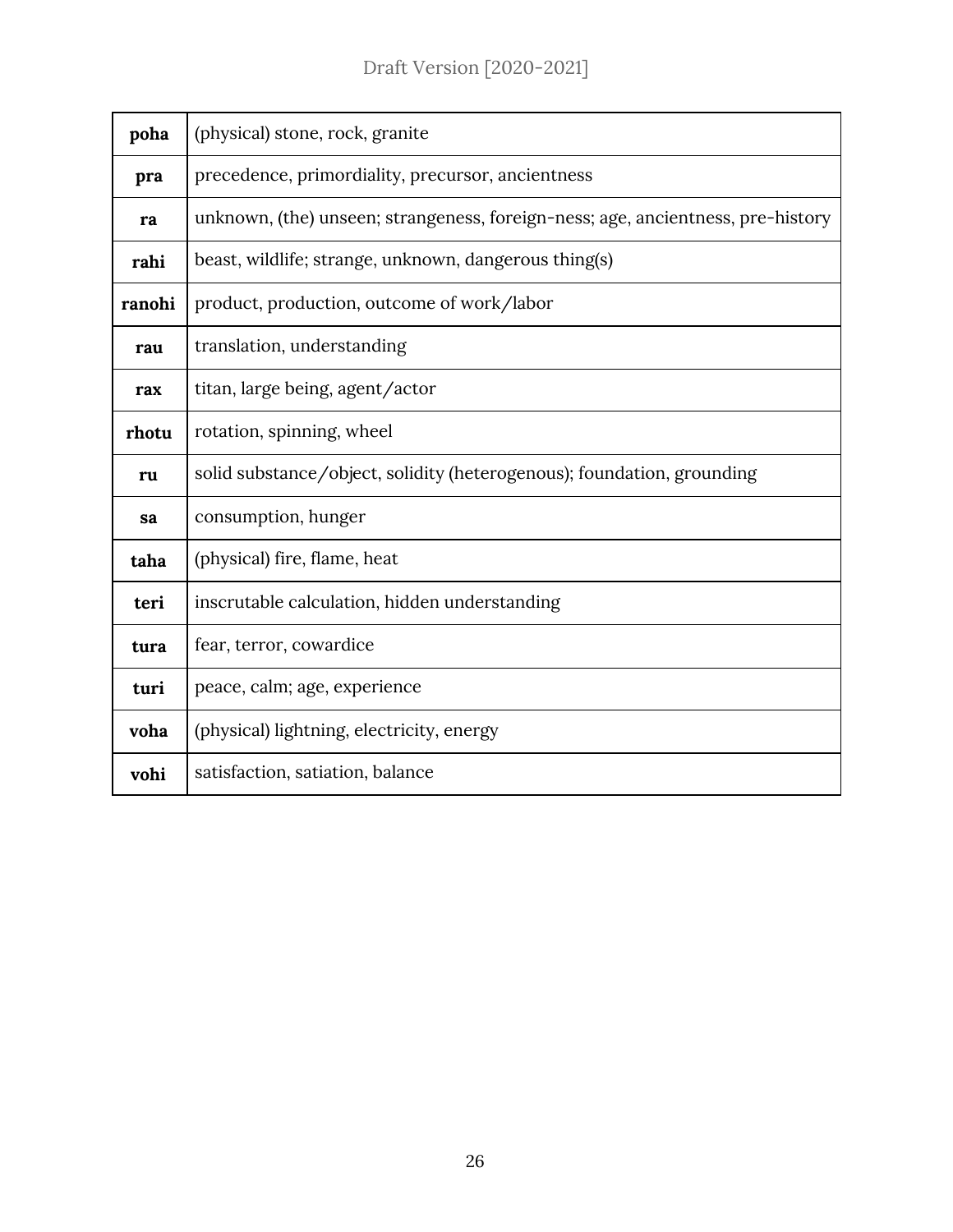# **Chapter 3. Complex Sentences**

<span id="page-26-0"></span>At this point, simple equative sentences consisting of a set of items and the marker *ai* have been discussed ("X is Y"), but the topic of Matoric sentence structure is much more complicated. In this section, the full complexity of individual sentences will be discussed, starting with the introduction of *non-equative sentences*: sentences whose meaning is more detailed than "X is Y". These will be termed "complex sentences".

Complex sentences in Matoric are formed on the basis of a verb (reminder: a word marked with ya), which specifies the core action/event of the sentence. (1) provides a starting example built on *iro* "work, labor":

(1) *iro ya* "to work, to labor"

This sequence could actually stand on its own as a sentence, translating roughly as "There is an event of working" (see Section 5 for more information on "existential sentences" of this kind). Typically, however, sentences contain a verb plus (at least) some other word specifying an entity that is involved in the action/event of the sentence. We may simply use a name such as "Midak" for the time being:

(2) *Midak iro ya* "Midak works"

This sentence could also be translated as "There is an event of working in which Midak is involved" or, more obtusely: "Midak work event". In this case, the entity specified by *Midak* is directly involved in the event of working--in other words, Midak is the work-er of this event. With that said, more than one entity can be involved in the event/action of the sentence. Consider a new example built on *aku ya* "(to) see" (*aku* "sight, vision"):

(3) *Midak Dosne aku ya* "???"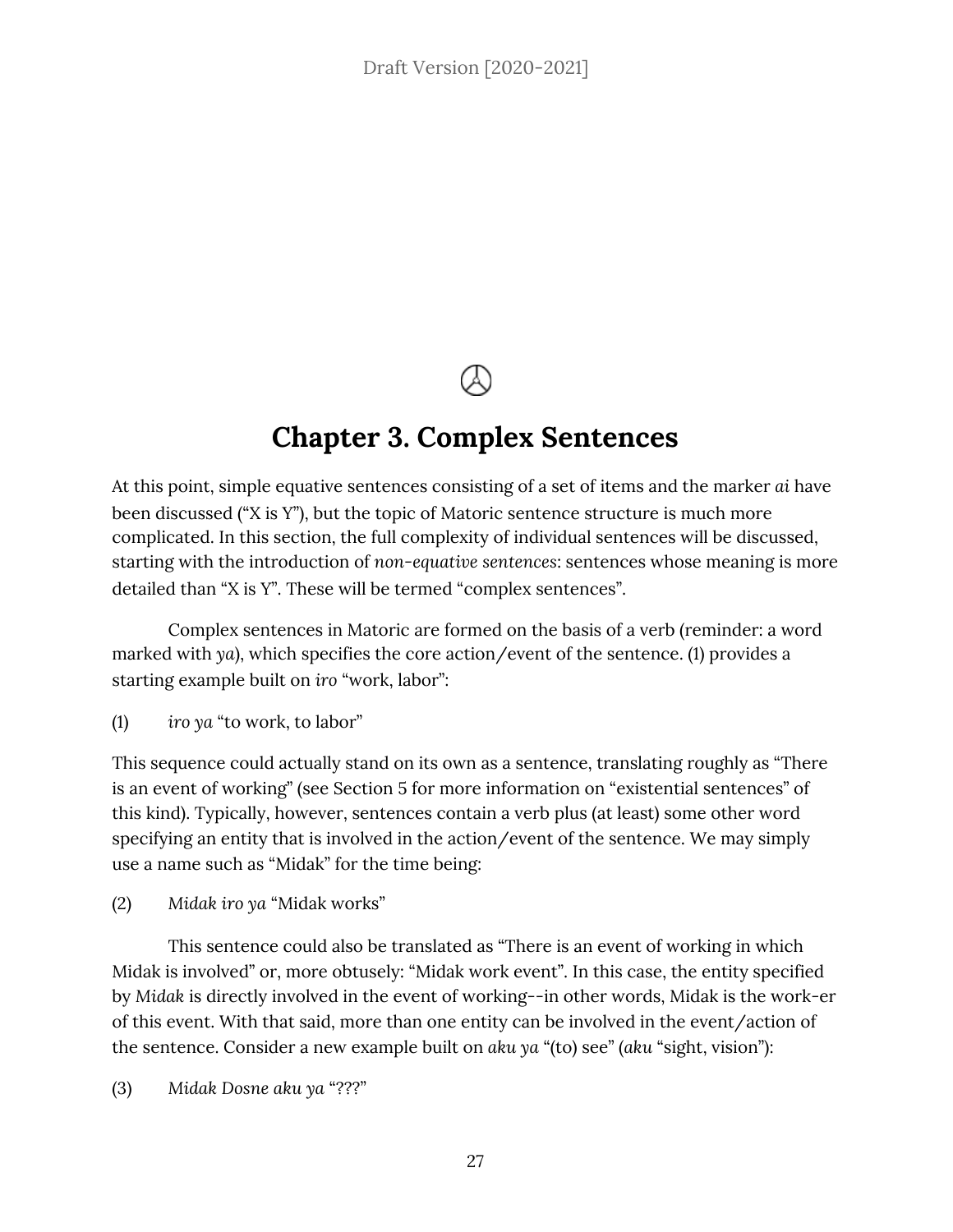This sentence could be translated as "There is an event of seeing in which Midak and Dosne are involved", or "Midak Dosne sight event". However, nothing in the sentence specifies the precise *role* that the entities Midak and Dosne play--is Midak seeing Dosne, or the other way around? In order to distinguish different roles within an event, Matoric utilizes *role-markers*.

#### <span id="page-27-0"></span>**3.1 Role-markers: Subject and Object**

There are two markers that function to distinguish roles within an event. Each marker is placed immediately after the word or phrase which plays that role.

| <b>Subject</b><br>Agent/Causer/Controller | ta | Expresses that an entity is the Subject of a<br>sentence: the agent, causer, or controller of the<br>event.  |
|-------------------------------------------|----|--------------------------------------------------------------------------------------------------------------|
| Object<br>Patient/Target/Controllee       | za | Expresses that an entity is the Object of a<br>sentence: the patient, target, or controllee of the<br>event. |

Returning to the example in (3) above, if we add one or more role-markers to this sentence, it can immediately clarify the roles of Midak and Dosne:

- (4) a. *Midak ta Dosne za aku ya* "Midak (subject) sees Dosne (object)."
	- b. *Midak Dosne za aku ya*
	- c. *Midak ta Dosne aku ya*
- (5) a. *Midak za Dosne ta aku ya* "Dosne (subject) sees Midak (object)."
	- b. *Midak Dosne ta aku ya*
	- c. *Midak za Dosne aku ya*

Note that both markers need not be present--even the addition of one marker, either *ta* or *za*, is enough to clarify the relations of the entities within the event. In addition, the role markers can be assigned in any order. In (4), *ta* is assigned to Midak, but to Dosne in (5), and this changes the interpretation of the sentence. With this said, the subject does tend to precede the object as a general rule in Matoric, and this convention will be followed consistently in examples going forward.

Another notable feature of role-markers is that they can be used to signify the presence of a subject or object entity in a sentence even if there is no word to represent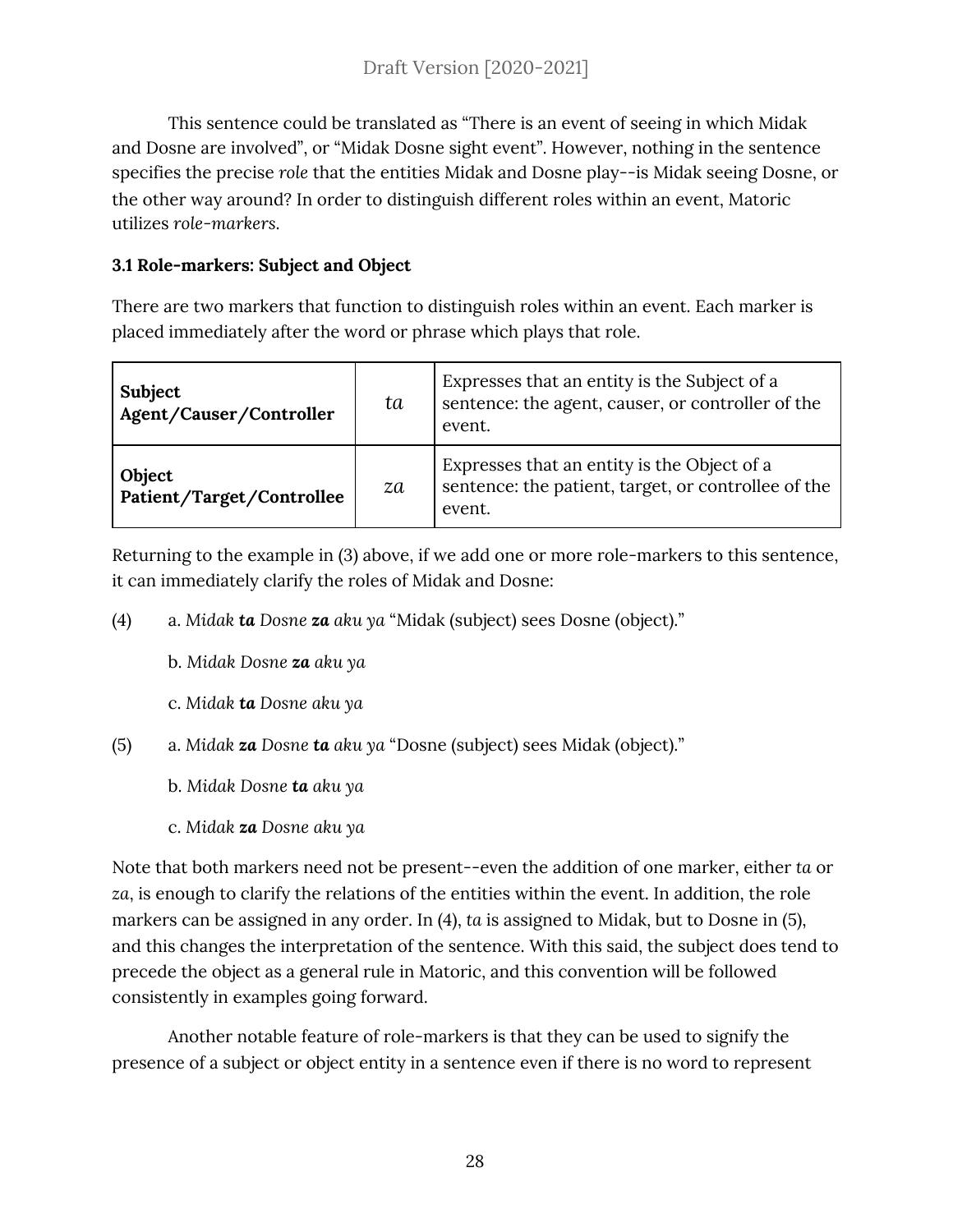that entity. In other words, *ta* and *za* can both function as "indefinites", translating roughly to "someone" or "something".

We will focus on *za* first. In a sentence like (6) below, *za* is present to indicate that there is an object of the event of seeing, but there is no word that "fills in" the content of the object, leaving it indefinite:

(6) *Midak ta za aku ya* "Midak (subject) sees **someone/something** (object)."

This construction also exhibits a slight quirk that should be noted: When *za* is used in this indefinite manner, it is also typical, though not obligatory, for the verb (*aku*, in this case), to be prefixed onto *za*, yielding a structure like (7):

(7) *Midak ta aku-za ya* "Midak (subject) sees **someone/something** (object)."

This only occurs when *za* is immediately followed by the verb. In other cases, no prefixation occurs, as in (8), where the linear order of subject and object is reversed:

(8) *Za Midak ta aku ya* "Midak (subject) sees **someone/something** (object)."

The marker *ta* also may be used to convey an indefinite subject in a similar way. One slight difference is that, when *ta* is used in this way, it takes on a new form, *aka,* as in (9a), unless it happens to be adjacent to the verb, in which case, unlike with the marker *za*, the verb is *always* prefixed onto it, and it retains its *ta* form, as in (9b):

(9) a. *Aka Dosne za aku ya* "**Someone/something** saw Dosne (object)."

b. *Dosne za aku-ta ya* "**Someone/something** saw Dosne (object)."

Having introduced the concept of "indefinites" which refer to some non-specific entity in a sentence context, another common set of word-units that interact with role-markers and represent entities in sentences (aside from names and other generic nouns) should be mentioned: *pronouns.*

### <span id="page-28-0"></span>**3.1.1 Tangent: Pronouns**

Pronouns are divided into First, Second, and Third Person categories and are also marked by the role-markers for Subject and Object, having subsequently developed independent "fused" forms.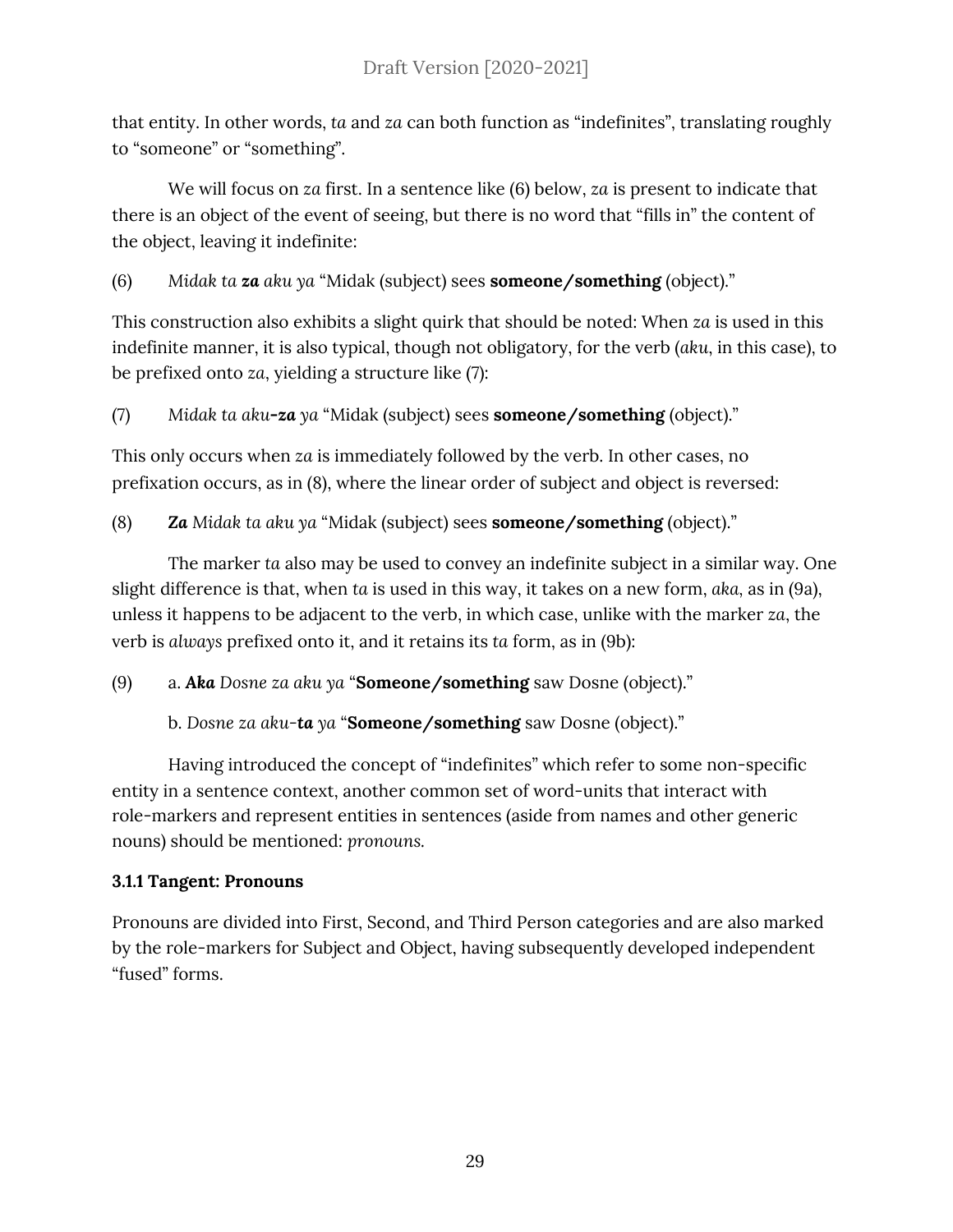|                  | <b>Basic Form</b> | Subject                      | Object                               |
|------------------|-------------------|------------------------------|--------------------------------------|
|                  | $(r)$ o           | $(o)$ ka "I, we"             | oza, ako "me, us"                    |
| $\boldsymbol{2}$ | o(h)u             | (o)uka "you"                 | $(0)uza$ , $ak(0)u$ "you"            |
| 3                | ohi, ai           | $(a)$ ika "she, he, it they" | (a)iza, akai "her, him, it,<br>them" |

Due to historical factors, there is a certain amount of variation in the forms listed here (*ro* vs. *o, ohu* vs. *ou*, etc.) and in some cases completely new alternatives have been coined (viz. the object forms, where the forms with *-z-* are older while the forms with *ak-* are younger).

The examples below illustrate the use of pronouns. Note that the subject and object forms are not obligatory together--parallel to the usage of the bare role-markers above. As long as one form is marked as either subject or object, the other can remain unmarked, up to the user's preference.

#### (10) a. *Ro iro ya* "I/you/they work"

b. *Ka uza aku ya* "I see you"

- c. *Ika oza aku ya* "They see me"
- d. *Midak ta ro aku ya* "Midak (subject) sees me (basic)"
- e. *Midak ako aku ya* "Midak sees me (object)"
- f. *Hahli iza ile ya* "Hahli seeks it (object)" (*ile* "seeking, search")
- g. *Ohu Hahli za ile ya* "You (basic) seek Hahli (object)"

Additional pronoun forms also exist and are used as markers to express notions of *possession*. In addition, there are distinct pronoun forms for expressing *location* and *direction*. All of these forms are discussed in Chapter 4.

### <span id="page-29-0"></span>**3.2 Markers for Tense, Aspect, and Mood**

Thus far, Matoric sentences have been presented in relatively simple terms, expressing statements about actions and events that generally occur in the present moment. However, Matoric has the means of expressing much more complex event structures, which will be the focus of the next three sections. Sentences may be marked for temporal information ("tense"), aspectual information ("aspect"), and modal information ("mood"), and the markers for each of these categories occupy specific positions within the sequence of a given sentence.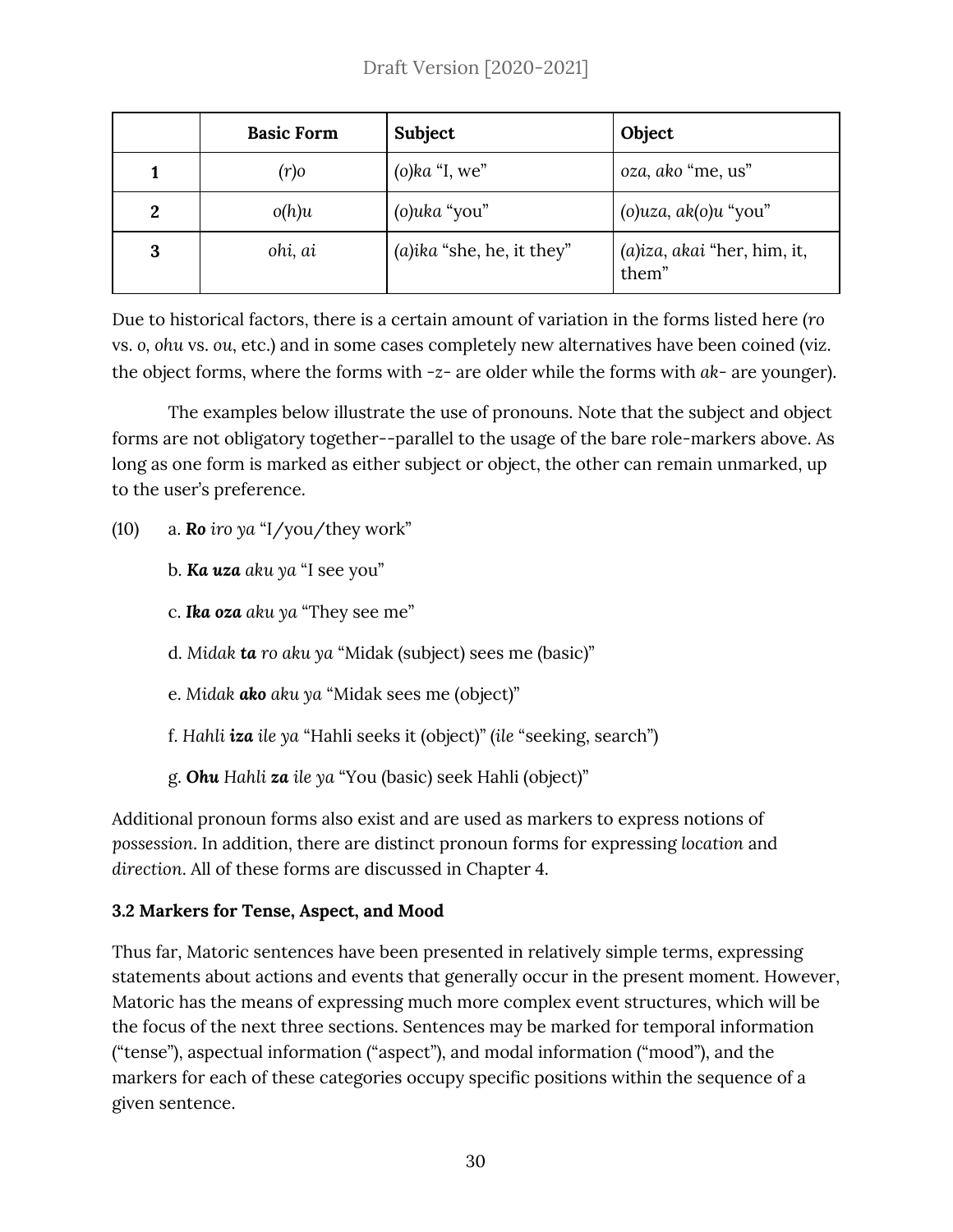### <span id="page-30-0"></span>**3.2.1 Tense**

The following markers may be added at the end of a sentence to indicate **when** an event, action, state, or entity occurs in time (during, before, or after the present moment).

- These markers are added **after** the markers *ai* and *ya*, if they are present.
- All of these markers have both an **independent form** and an **affixal form** (listed below it). The suffixal form may exhibit some variation from the independent form. Both are interchangeable and the choice of one or the other is up to the user's preference. The use of affixal forms is discussed in Section 3.4 below.
- If **no** tense-marker is present, the default interpretation is **present tense**. This is expressed in the table by indicating that the marker *po* is optional.

| <b>Tense</b>  | <b>Marker</b>             | <b>Examples:</b>                                                                                 |  |
|---------------|---------------------------|--------------------------------------------------------------------------------------------------|--|
| Present       | (po)<br>$[-po]$           | Expresses that an event, action, state, etc. occurs at the<br>present moment.                    |  |
|               |                           | (a) Midak iro ya (po) "Midak works (right now)."<br>(b) Midak apu (ai) (po) "Midak is a friend." |  |
| Past          | nu<br>$[-nu]$             | Expresses that an event, action, state, etc. <i>prior</i> to the<br>present moment.              |  |
|               |                           | (a) Midak iro ya nu "Midak worked."<br>(b) Midak apu (ai) $nu$ "Midak was a friend."             |  |
| <b>Future</b> | ko<br>$\lceil -ro \rceil$ | Expresses that an event, action, state, etc. occurs after the<br>present moment.                 |  |
|               |                           | (a) Midak iro ya ko "Midak will work"<br>(b) Midak apu (ai) ko "Midak will be a friend."         |  |

In general, tense markers do not occur together, and beginners should avoid combinations of multiple tense markers. With that said, it is indeed possible, although extremely uncommon, to specify events that occur, for example, in the present moment of a past time (i.e. similar, but not identical to the past tense), a future moment of a past time or a past moment of a future time (both of which would be very close to the present). Sequences of multiple tense markers can potentially be used to signify such complex relative temporal locations--especially in poetic or narrative contexts: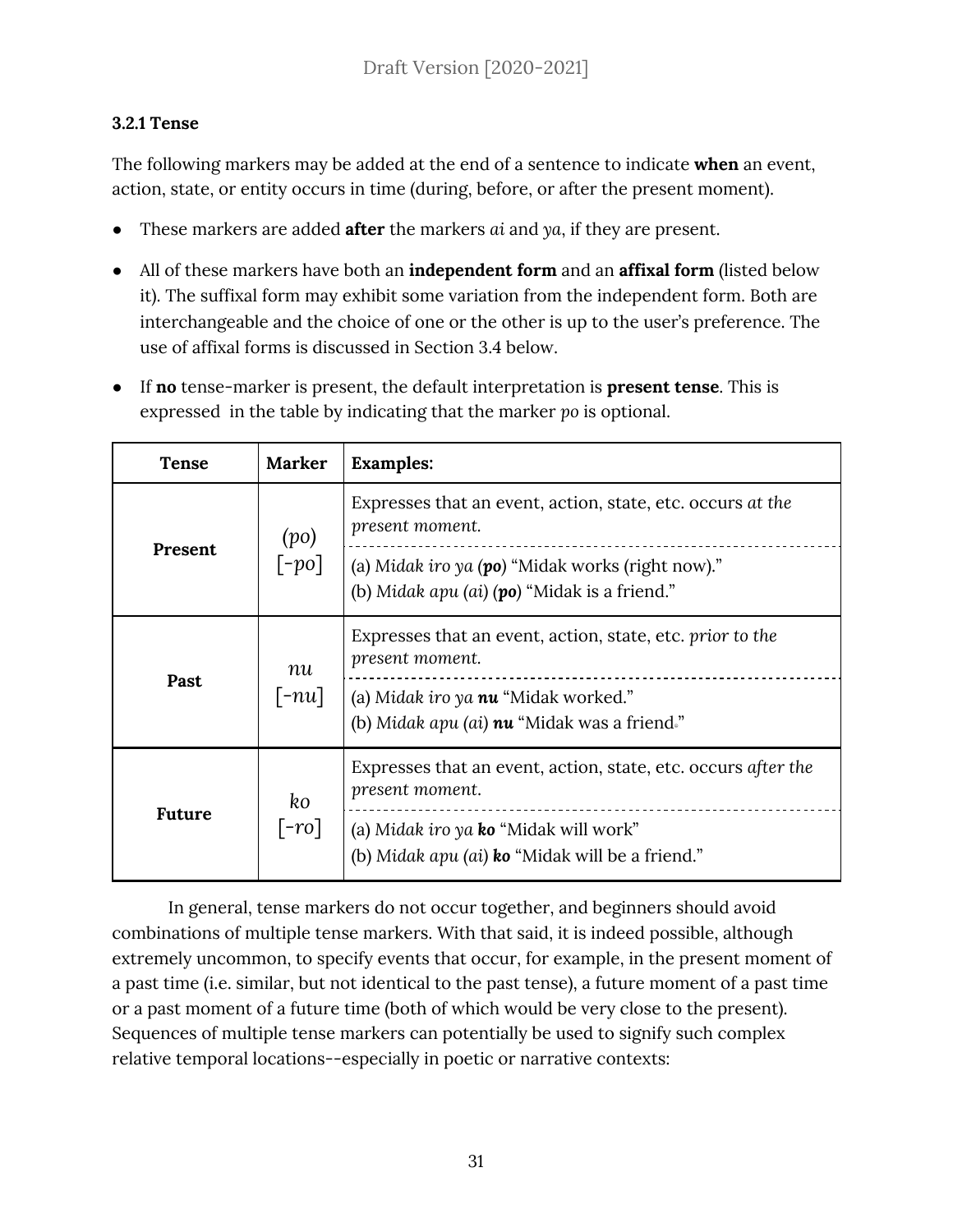| (11) | a.  po nu           | = "past of the present", a past moment, basically equivalent to the<br>general past tense.                                     |
|------|---------------------|--------------------------------------------------------------------------------------------------------------------------------|
|      | $b. \ldots nu$ po   | = "present of the past", a past moment viewed from that moment as if<br>it were the present, as in a storytelling context.     |
| (12) | a.  po ko           | = "future of the present, a future moment, basically equivalent to the<br>general future tense.                                |
|      | $b. \ldots$ ko $po$ | = "present of the future", a future moment viewed from that moment<br>as if it were the present, as in a storytelling context. |
| (13) | a.  nu ko           | = "future of the past", a future moment relative to a past moment,<br>basically equivalent to the general present tense        |
|      | b.  ko nu           | $=$ "past of the future", a past moment relative to a future moment,<br>basically equivalent to the general present tense.     |

Combinations of more than two tense markers (e.g. "future of the present of the past") are, again, possible, but vanishingly rare and will not be discussed here.

#### <span id="page-31-0"></span>**3.2.2 Aspect**

The following markers may be added at the end of a sentence to indicate **how** an event, action, state, or entity unfolds on a timeline (starting, continuing, ending, repeating, etc.).

- These markers are added **after** the markers *ai* and *ya* and also **after** the tense markers *po, nu,* and *ko*, if present.
- As with the tense-markers, the markers below have both an independent and an affixal form, see Section 3.4 below for discussion.
- The example sentences in the table below do not contain any overt tense-markers, meaning that they are to be interpreted by default in the present tense.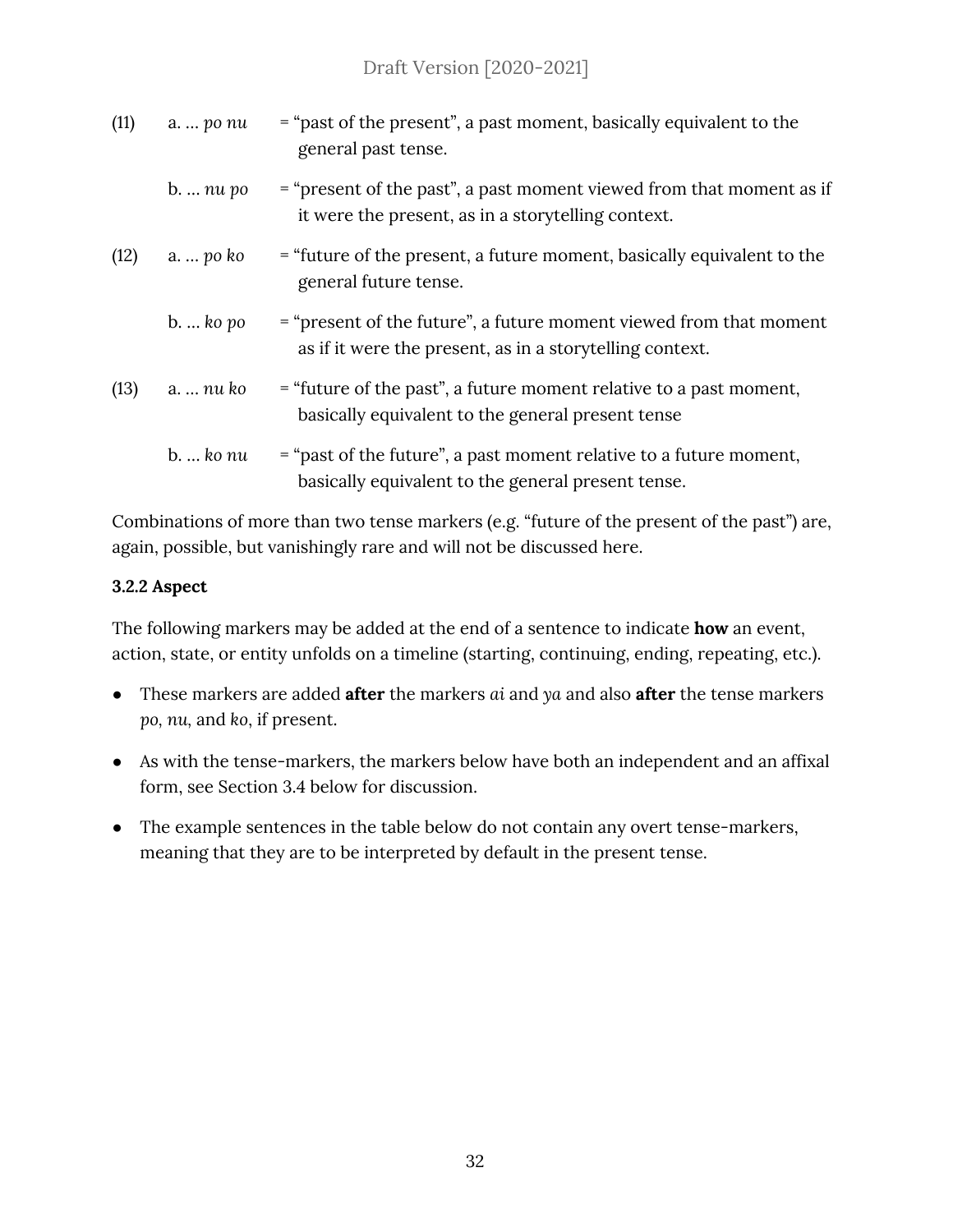| Aspect                        | <b>Marker</b>             | <b>Explanation/Examples</b>                                                                                                                                                                 |  |
|-------------------------------|---------------------------|---------------------------------------------------------------------------------------------------------------------------------------------------------------------------------------------|--|
|                               | ta<br>$\lceil -ka \rceil$ | Expresses the start or inception of an event, action, state, etc.                                                                                                                           |  |
| Inceptive/<br>Inchoative      |                           | (a) Midak iro ya ta "Midak starts to work"<br>(b) Boreas tura (ai) $ta$ "Boreas starts to be afraid."                                                                                       |  |
|                               | ga<br>$[-da]$             | Expresses that an event, action, state, etc. is in progress,<br>unfinished, or incomplete viewed as a whole unit (this aspect<br>overlaps with the narrower Progressive/Continuous Aspect). |  |
| Imperfective                  |                           | (a) Midak iro ya ga "Midak continues to work (ongoing,<br>unfinished)"<br>(b) Boreas tura (ai) $ga$ "Boreas continues to be afraid (ongoing,<br>unfinished)."                               |  |
| Progressive/                  | de<br>$[-de]$             | Expresses that an event, action, state, etc. is in progress,<br>continuing, or ongoing viewed from a snapshot in time<br>(this aspect is a subset of the broader Imperfective Aspect).      |  |
| Continuous                    |                           | (a) Midak iro ya <b>de</b> "Midak is working (at this moment)."<br>(b) Boreas tura (ai) $de$ "Boreas is being afraid (at this<br>moment)."                                                  |  |
|                               | le<br>$\lceil -le \rceil$ | Expresses that an event, action, state, etc. repeats or iterates<br>over a length of time (a habit or repetitive pattern).                                                                  |  |
| Habitual/<br><b>Iterative</b> |                           | (a) Midak iro ya le "Midak works (as a profession, each day,<br>etc.).<br>(b) Boreas tura (ai) le "Boreas is afraid (repeatedly, over and<br>over, etc.)."                                  |  |
| Perfective                    | fa<br>$[-la]$             | Expresses that an event, action, state, etc. is completed or<br>finished, whether viewed as a whole or from a specific point<br>in time.                                                    |  |
|                               |                           | (a) Midak iro ya fa "Midak finishes/stops working."<br>(b) Boreas tura (ai) $fa$ "Boreas stops being afraid."                                                                               |  |

Multiple aspectual markers can be combined together to signify more complex aspectual contours for events. Some of the most common combinations involve *ta, fa, ga*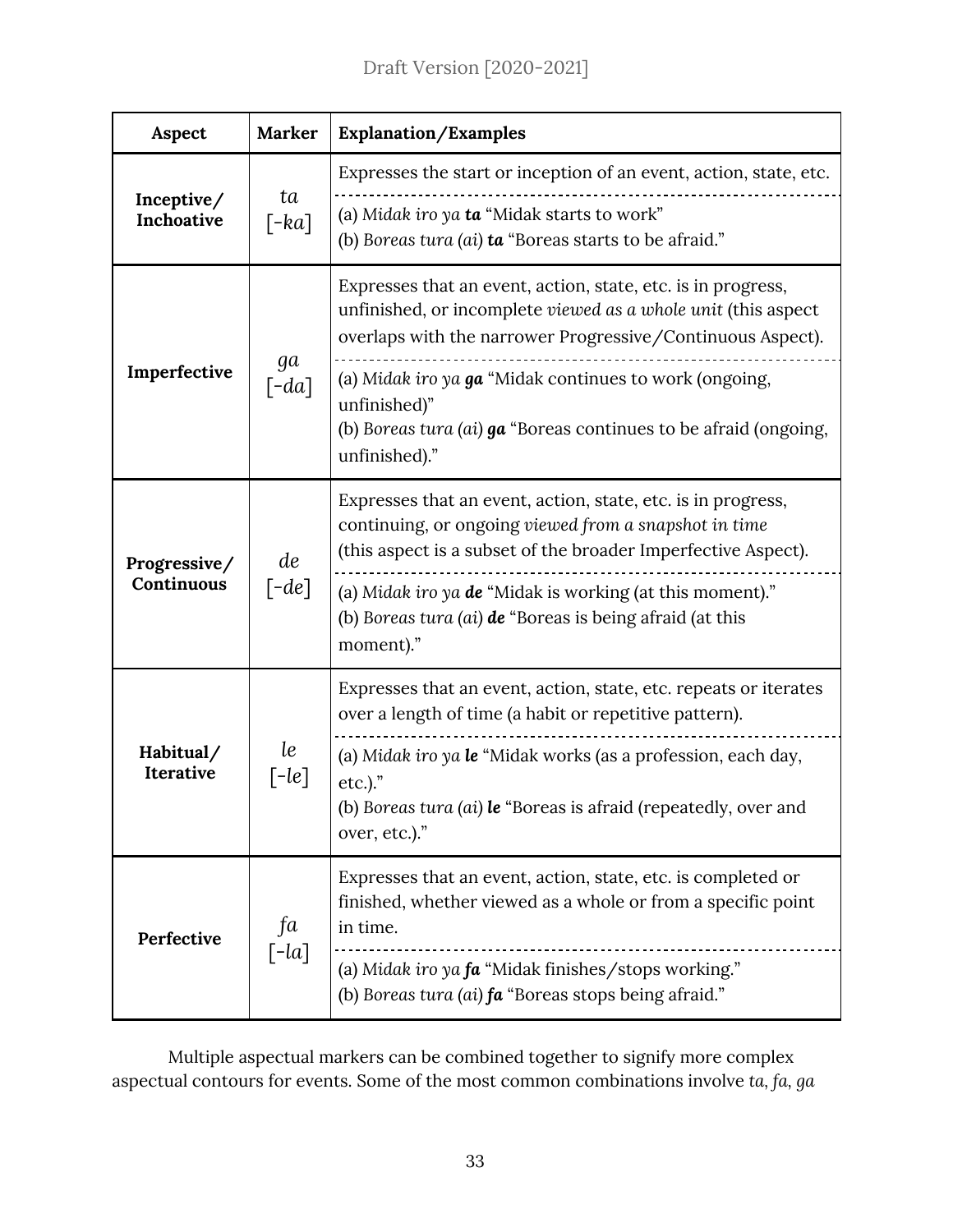and *de*, indicating the beginning or end of an ongoing process, or the "stretching out" of a start/end for some event into an ongoing process.

| (14) |                                          | a. Midak iro ya ta "Midak starts to work."                                                   |
|------|------------------------------------------|----------------------------------------------------------------------------------------------|
|      |                                          | b. Midak iro ya ta ga "Midak is (in the process of) starting to work."                       |
|      |                                          | c. Midak iro ya ta fa "Midak finishes starting to work."                                     |
| (15) | a. Midak iro ya $ga$ "Midak is working." |                                                                                              |
|      |                                          | b. Midak iro ya ga ta "Midak starts to be working."                                          |
| (16) |                                          | a. Midak iro ya $fa$ "Midak finishes work(ing)."                                             |
|      |                                          | b. Midak iro ya <b>fa ta</b> "Midak <b>starts to finish</b> work(ing)."                      |
|      |                                          | c. Midak iro ya fa de "Midak is (in the process of) finishing work(ing) (at the<br>moment)." |
| (17) | a. Midak iro ya <b>de</b>                | "Midak is working (at the moment)."                                                          |

b. *Midak iro ya de fa* "Midak **finishes the process of** work**ing (at the moment)**."

Other combinations of aspectual markers are also possible, with few limitations, in fact (habitual ongoing or perfective events with *le* for example).

### <span id="page-33-0"></span>**3.2.3 Mood**

The following markers may be added at the end of a sentence to indicate the likelihood, capability, and/or necessity of a possible (i.e. non-real) event, action, state, or entity coming into being.

- These markers are added **after** the markers *ai* and *ya* and **after** any markers of tense or aspect.
- As with the previous markers, the markers below have both an independent and an affixal form, see Section 3.4 below for discussion.
- The example sentences in the table below do not contain any overt tense-markers, meaning that they are to be interpreted by default in the present tense.

| Mood               | Marker | <b>Explanation/Examples</b>                                        |  |
|--------------------|--------|--------------------------------------------------------------------|--|
| Gnomic/<br>Generic | ba     | Expresses a general, universal truth without reference to<br>time. |  |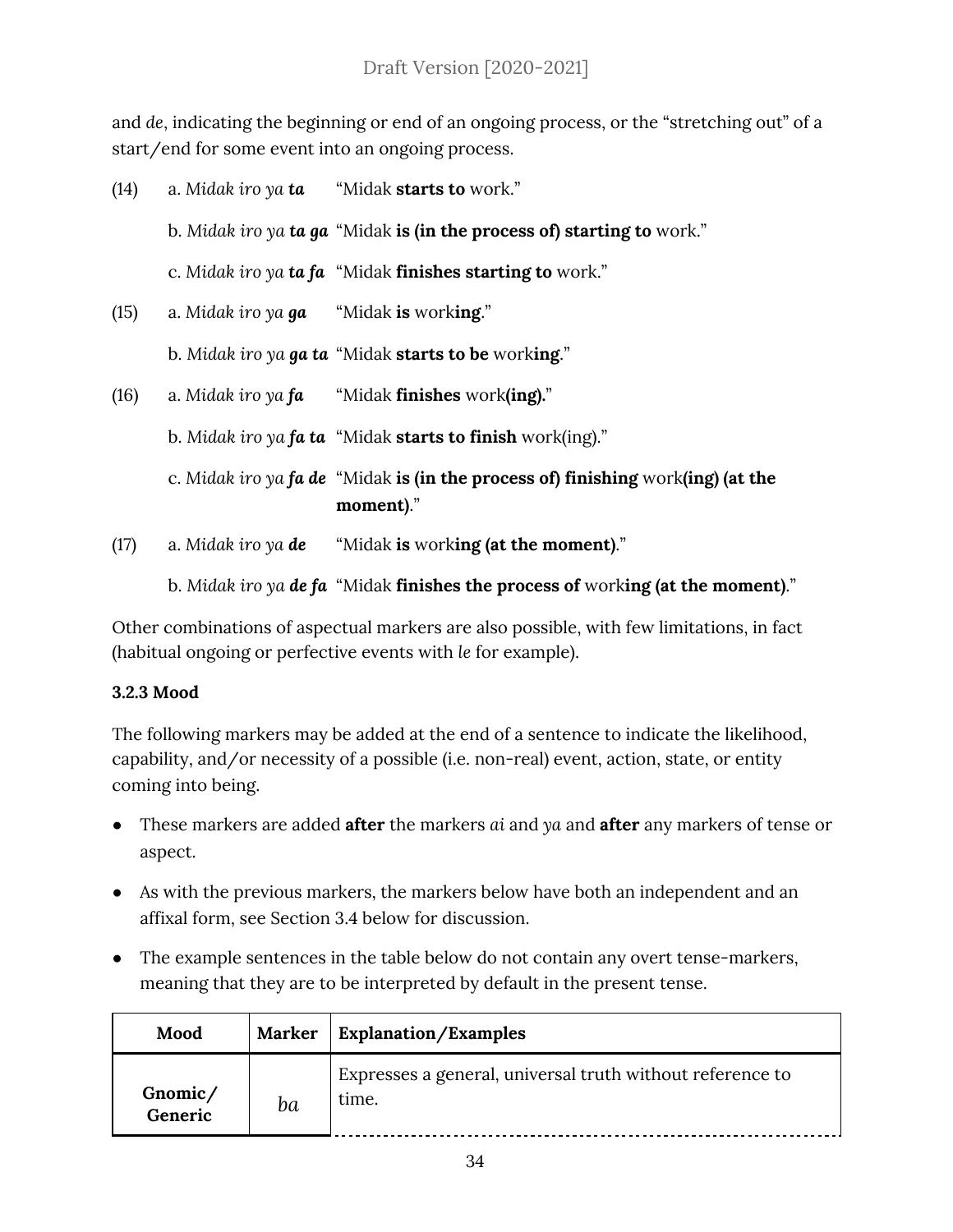|                           | $[-ga]$                                       | (a) Matoran iro ya <b>ba</b> "Matoran work (that's what they do)."<br>(b) Toa aki (ai) ba "Toa are brave (that's what they are)." |
|---------------------------|-----------------------------------------------|-----------------------------------------------------------------------------------------------------------------------------------|
| Epistemic/<br>Possibility | ce<br>$[-ti]$                                 | Expresses that an event, action, state, etc. is possible or may<br>potentially come about ("may, might").                         |
|                           |                                               | (a) Midak iro ya ce "Midak might work."<br>(b) Boreas aki (ai) ce "Boreas might be brave."                                        |
| Deontic/                  | $\mathcal{V}^{\Omega}$<br>$\lceil -vo \rceil$ | Expresses that an event, action, state, etc. is capable of<br>coming into being ("can, be able to").                              |
| <b>Ability</b>            |                                               | (a) Midak iro ya vo "Midak can/is able to work."<br>(b) Boreas aki (ai) vo "Boreas can be brave."                                 |
| Necessity/<br>Obligation  | su<br>$\lceil$ -tu]                           | Expresses that an event, action, state, etc. is necessary or<br>obliged to come about ("should, must, need to, have to").         |
|                           |                                               | (a) Midak iro ya su "Midak should/must work."<br>(b) Boreas aki (ai) su "Boreas should/must be brave."                            |

Various combinations of mood markers are available, as illustrated in the sentences below. As with tense and aspectual markers, the ordering of the markers conveys a difference in meaning (or "scope"), although the semantic difference is sometimes extremely subtle and/or negligible.

| (18) | a. Midak iro ya vo su        | "Midak must be able to work."<br>["obligatory ability to accomplish event"]           |
|------|------------------------------|---------------------------------------------------------------------------------------|
|      | b. Midak iro ya <b>su vo</b> | "Midak <b>is able to have to</b> work."<br>["ability to accomplish obligatory event"] |
| (19) | a. Midak iro ya su ce        | "Midak may have to work."<br>["possible obligatory event"]                            |
|      | b. Midak iro ya <b>ce su</b> | "Midak must possibly work."<br>["obligatory possible event"]                          |

The position of the marker *ba* does not convey any subtle semantic changes--it can be ordered anywhere in the sequence, with the same meaning:

| (20) | a. Matoran iro ya <b>vo ba</b> | "Matoran <b>can</b> build (that's what they are able to do)" |
|------|--------------------------------|--------------------------------------------------------------|
|------|--------------------------------|--------------------------------------------------------------|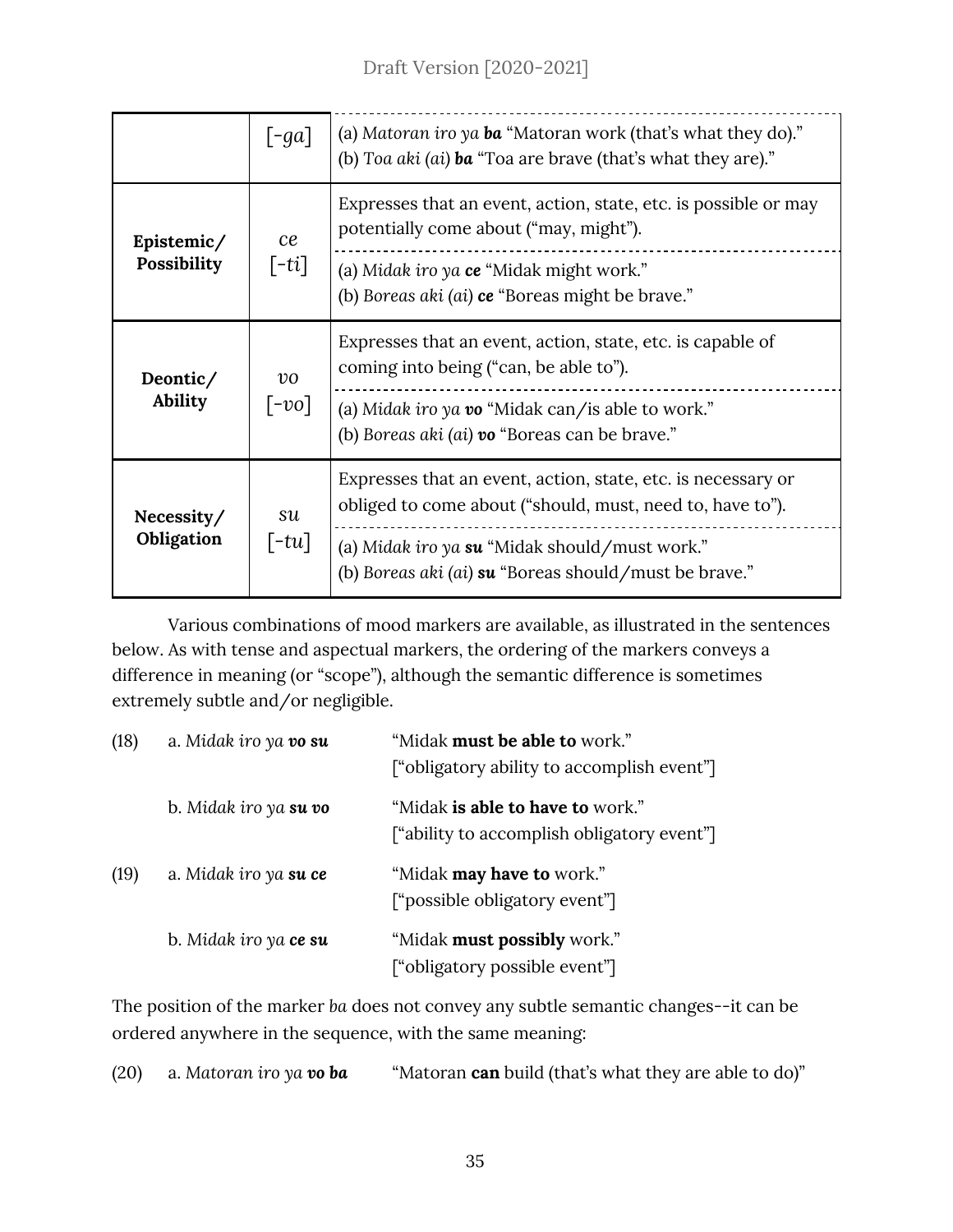#### b. *Matoran iro ya ba vo* "Matoran **can** build (that's what they are able to do)"

#### <span id="page-35-0"></span>**3.3 Interim Summary**

So far, the markers for tense, aspect, and mood have been introduced in detail. Recall that each of these markers occupies a specific position in the sentence and that they are ordered with respect to each other. The relative sequence of markers is as follows:

… *ya/ai* + (Modifiers) + Tense + Aspect + Mood + Negation

Note that there is an optional slot for modifiers immediately following *ya/ai*. This is the position in which one or more modifiers of the verb can be placed if desired, as discussed in Section 2.2.1.

In all of the example-sentences above, only a single type of marker has been used per sentence. The full complexity of Matoric sentences can only be appreciated, however, when multiple different types of markers are used simultaneously, as in the examples below:

| (21) | a. Midak iro ya nu              | "Midak worked."<br>$=$ ["event of working in the past"]                                                   |
|------|---------------------------------|-----------------------------------------------------------------------------------------------------------|
|      | b. Midak iro ya <b>nu ga</b>    | "Midak was working."<br>$=$ ["ongoing event of working in the past"]                                      |
|      | c. Midak iro ya <b>nu ga su</b> | "Midak should have been working."<br>$=$ ["obligatory ongoing event of working in the past"]              |
| (22) | a. Midak lego ya ko             | "Midak will play."<br>["event of playing in the future"]                                                  |
|      | b. Midak lego ya <b>ko ta</b>   | "Midak will start to play."<br>["start of event of playing in the future"]                                |
|      | c. Midak lego ya ko ta vo       | "Midak will be able to start to play."<br>["ability of start of event of playing in the future"]          |
| (23) | a. Midak iro ya <b>po fa</b>    | "Midak finishes work(ing)."<br>["completion of event of work in the present"]                             |
|      | b. Midak iro ya <b>po fa de</b> | "Midak is finishing work(ing) (at the moment)."<br>["ongoing completion of event of work in the present"] |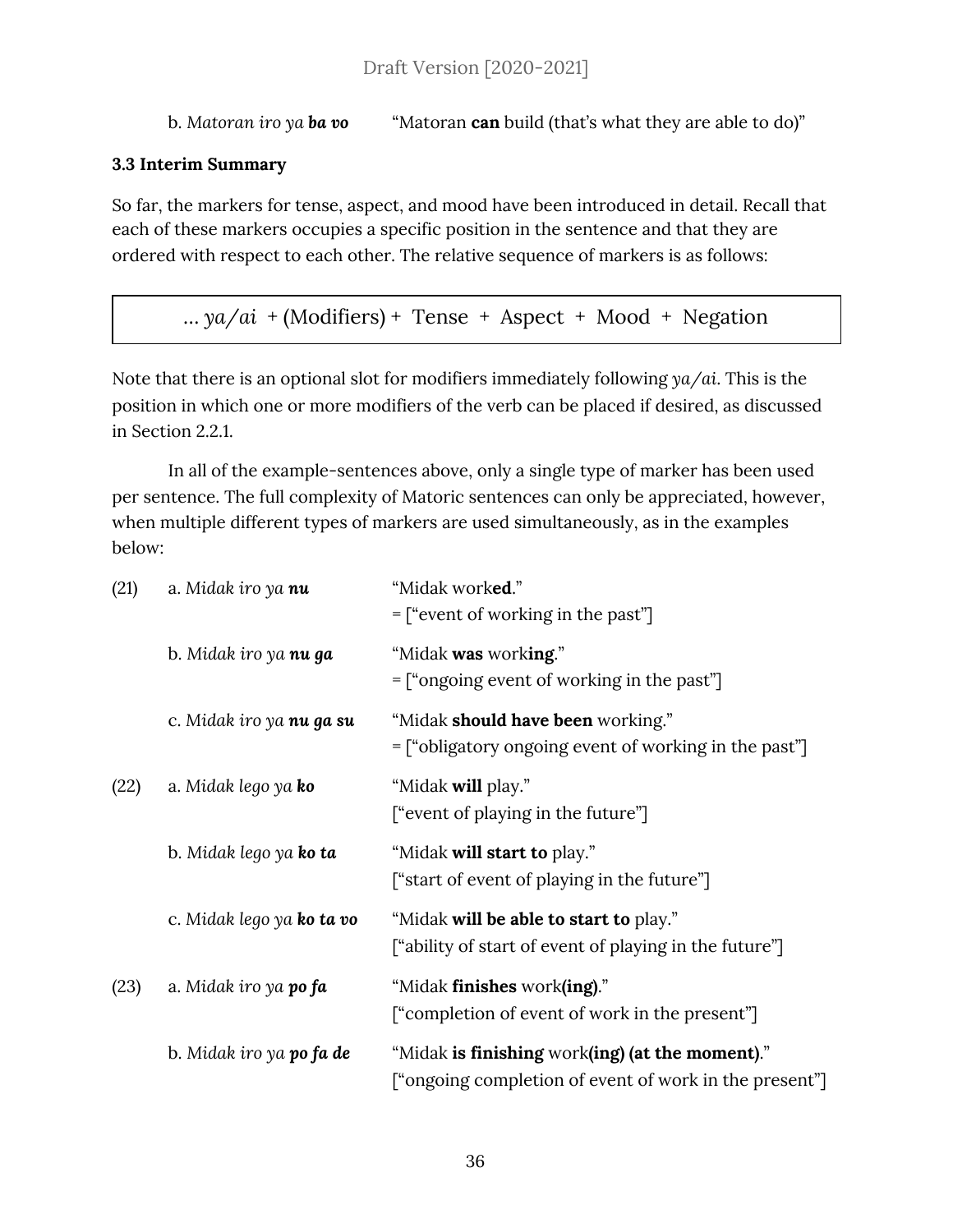| c. Midak iro ya <b>po fa de ce</b>   | "Midak might be finishing work(ing) (at the moment)."  |  |
|--------------------------------------|--------------------------------------------------------|--|
|                                      | expressible ongoing completion of event of work in the |  |
|                                      | present"                                               |  |
| d Midak iro ya <b>no fa de ce po</b> | "Midak is able to maybe be finishing workling"         |  |

| d. Midak iro γa <b>po fa de ce vo</b> | "Midak is able to maybe be finishing work(ing)    |
|---------------------------------------|---------------------------------------------------|
|                                       | (at the moment)."                                 |
|                                       | erability of possible ongoing completion of event |
|                                       | of work in the present"                           |
|                                       |                                                   |

Some of these constructions are actually quite difficult to render in English in a simple manner, since the grammatical categories that English has at its disposal are different from Matoric; however, approximate translations are possible. This is the case with (7c) above, where the use of *have been* approximates the notion of an ongoing event in the past, and in (9d) where *maybe be* is used to express the epistemic/possibility modal in a progressive/continuous aspectual frame.

#### **3.4 Negation in Complex Sentences**

Just as with the simple equative sentences in Section 2.4.1, complex sentences are by default interpreted as "positive" claims or assertions ("X did indeed happen"). However, complex sentences can also be negated using the marker *cu* (*-ru*), placed at the very end of the sentence, after all tense, aspect, and mood markers, if present.

Note that the negation-marker used for sentences with *ya* is distinct from that used for negation in equative sentences with *ai*. In equative sentences, the marker *ru* is used, replacing *ai* (see Section 2.4.1 for details).

|                 |               | Expresses the negation of an event, action, state, etc. ("not").                                                                                                                                                            |
|-----------------|---------------|-----------------------------------------------------------------------------------------------------------------------------------------------------------------------------------------------------------------------------|
| <b>Negation</b> | cu<br>$[-ru]$ | (a) Midak iro ya (po) cu "Midak does not work."<br>' (b) Midak iro ya <b>nu cu</b> "Midak <b>did not</b> work."<br>(c) Midak iro ya ta cu "Midak did not start to work."<br>(d) Midak iro ya su cu "Midak should not work." |

#### **3.5 Use of Affixal Forms**

Each of the markers introduced in this chapter have both an independent form, which has been used in all examples so far, and an affixal form which attaches to an adjacent word. The affixal forms of markers are, in some cases, different from the full form as a result of historical changes in the form of Matoric words. The use of independent vs. affixal form is largely up to the preference of the user: there is *no semantic difference* between them, although the distinction between an independent word and an affix does, on the surface,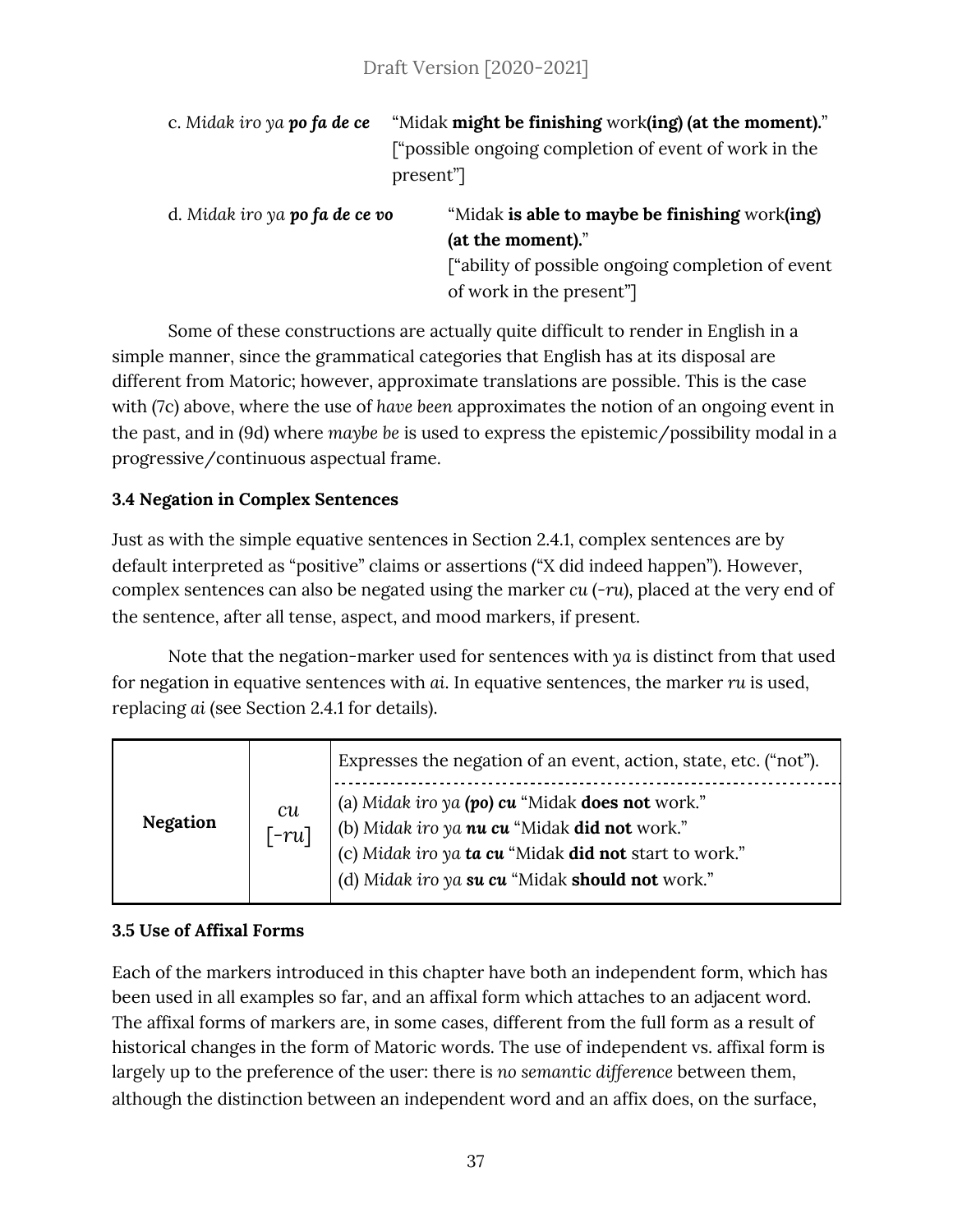parallel the distinction between standard modification and prefix (affix) modification seen with modifiers (Sections 2.2.1 and 2.2.2).

All of the markers for tense, aspect, and mood introduced in this chapter have affixal forms which attach to the end of the word immediately preceding them. In other words, they are *suffixal*. In addition, the verb marker *ya*, the equative marker *ai*, and *ru,* the negation of *ai*, have suffixal forms as well: *-ya, -ai,* and *-ru*, although these forms are not used as frequently as other affixal forms, and these markers will continue to be presented in their independent forms in the examples below.

Other markers, which will be introduced in the next chapter (Chapter 4), are *circumfixal*, consisting of a paired prefix and suffix which "wrap around" the targeted word. The rules for the use of affixal forms listed here apply to these types of affixes as well.

- Affixal forms always attach to the word or marker that immediately precedes them in a sequence. They may be spelled with or without a "dash" separating them from the host word.
- Independent and affixal forms of different markers may be used in tandem with each other.
- The ordering of affixal forms reflects the exact same properties of "scope" seen in the examples at the ends of Sections 3.2.1-3.2.3. Affixhood is simply an alternative form for each marker which allows for variation in surface form of sentences.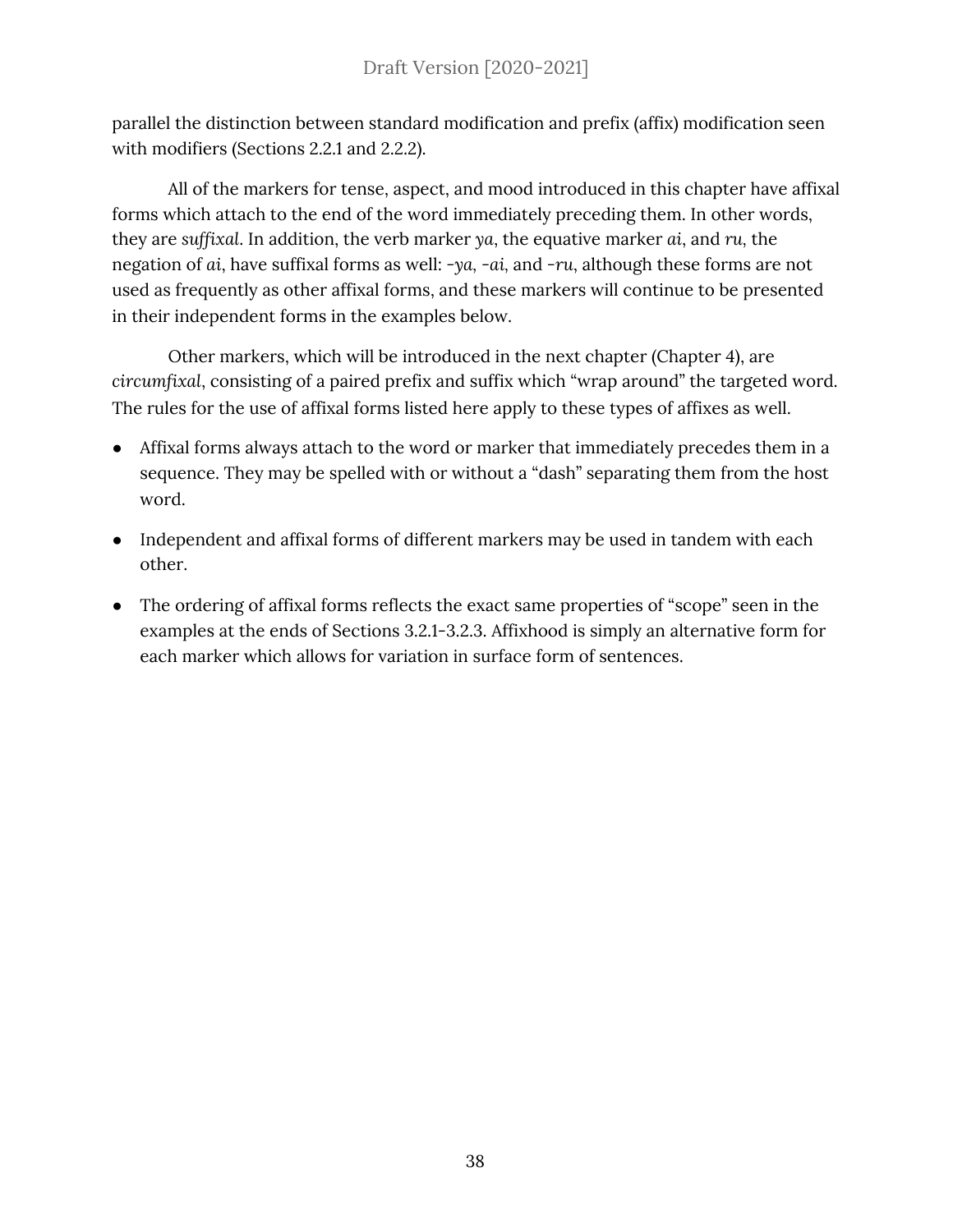| <b>Independent Form</b>       | <b>Affix Form</b>                                                                   | <b>Translation</b>                            |
|-------------------------------|-------------------------------------------------------------------------------------|-----------------------------------------------|
| Midak iro ya <b>po</b>        | Midak iro ya <b>po</b><br>$ya$ - $po$                                               | "Midak works."                                |
| Matoran iro ya ba             | Matoran iro yaga<br>$ya$ -ga                                                        | "Matoran work (that's what<br>they do)."      |
| Dosne aku ya <b>ko vo</b>     | Dosne aku ya <b>rovo</b><br>$ya$ - $ro$ - $vo$<br>yaro vo<br>$ya$ kovo              | "Dosne will be able to see."                  |
| Nixie aki ya <b>nu ta</b>     | Nixie aki ya <b>nuka</b><br>…ya- <b>nu-ka</b><br>ya <b>nu ta</b><br>$\gamma a$ nuka | "Nixie started to act bravely."               |
| Nikila toa ya <b>nu fa ce</b> | Nikila toa ya <b>nulati</b><br>ya-nu-la-ti<br>yanula ce<br>yanu fati<br>ya nulati   | "Nikila might have finished<br>acting heroic" |

One final item of note is how affixal forms interact with the presence of modifiers. As noted in Section 3.3, markers follow a specific sequence that includes an optional slot for modifiers placed after *ya/ai*. The table containing this sequence is copied below:

… *ya/ai* + (Modifiers) + Tense + Aspect + Mood + Negation

If the affixal form of a tense/aspect/mood marker is used and a modifier is present in between that marker and *ya/ai*, the marker should not be attached to the modifier itself, even though the modifier will directly precede the affixal marker. Instead, affixal markers "skip" the modifier position and affix directly onto *ya/ai*.

(24) a. *Midak iro ya aki nu* "Midak worked bravely."

→ **YES:** *Midak iro yanu aki*

→ **NO:** *Midak iro ya akinu*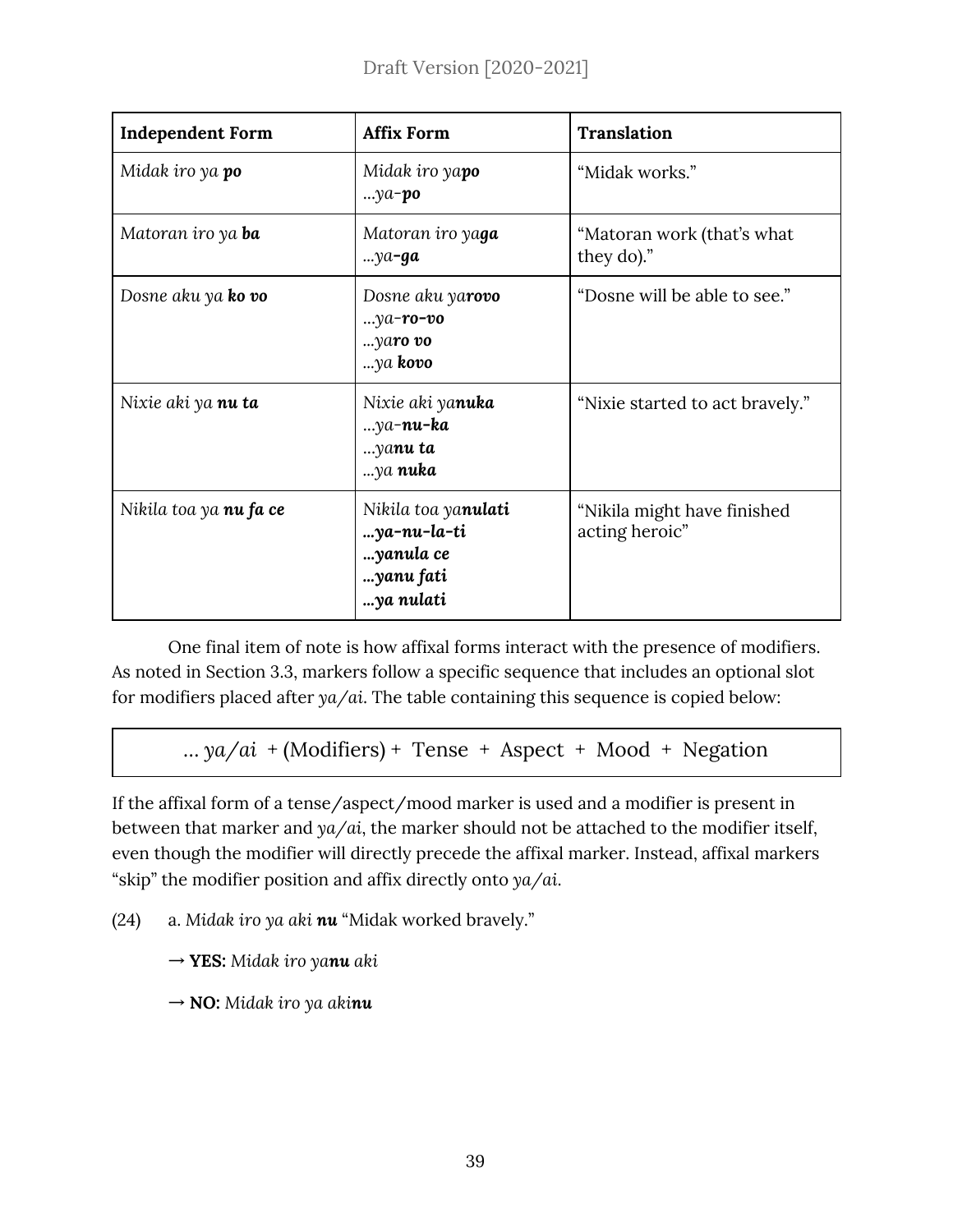### **3.6 Recap**

In this chapter, complex sentences consisting of a verb and entities involved in the action/event of the verb have been introduced in detail, along with a variety of markers.

- **Role-markers** indicate the precise relation that entities have to each other within an action/event: Subject (agent, causer, controller) or Object (patient, controllee).
- **Pronouns** (first, second, and third person) were also introduced at this point, with dedicated Subject and Object forms.
- **Tense-markers** indicate the placement of an action/event in time (before, during, or after the present moment).
- **Aspect-markers** indicate the contours and internal structure of an action/event (whether an event is finished or ongoing, just starting, repeating, etc.).
- **Mood-markers** indicate reality/irreality, potential, and possibility of an event (whether an event is real or not, possible, obligatory, etc.)

Markers for **negation** have also been introduced, along with discussion of the usage of **independent** and **affixal forms** of markers. At this point, the reader has the ability to construct sentences to a high level of complexity involving actions/events with multiple actors, unfolding temporally in very specific ways.

The next chapter adds markers which specify concepts of location and direction, providing an additional wealth of information that can be integrated into sentences.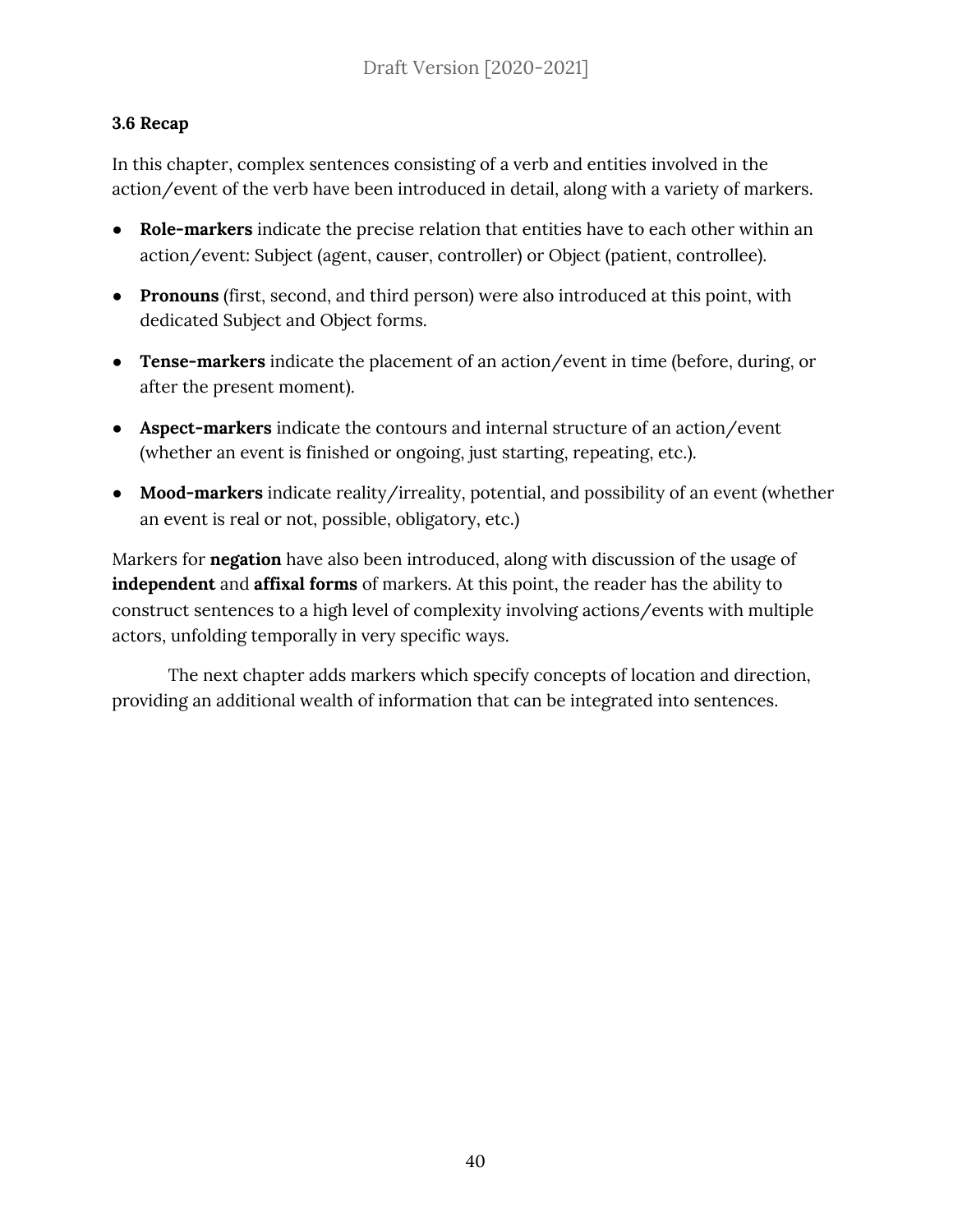**Chapter 4. Marking Location and Direction**

The construction of events/states and the specification of those events/actions/states for temporal, aspectual, and modal information is, in reality, only one facet of the content of sentences. Another important facet involves information about spatial relations between entities in terms of location or position and direction/motion. Matoric has a wide range of markers whose function is to indicate such relations, signifying the location of entities and events in the world.

In this chapter, the full range of location/direction markers (LD-markers) will be introduced, followed by discussion of the usage of LD-marked words in sentences and for modificational purposes. LD-marked pronoun forms will also be introduced.

#### **4.1 Location/Direction Markers**

Unlike the markers for tense, aspect, etc., LD-markers cannot co-occur; in other words, two different LD-markers cannot be added to the same word. The first three LD-markers will be familiar if you have read through Chapter 3: they are the same in form as the markers for tense, which are primarily added to sentences built around events (and marked with *ya* or *ai*). When directly appended to individual words, however, they indicate spatiotemporal properties of those entities, rather than tense.

It is important to note that all of the LD-markers in this section may be applied to both words that count as nouns and words that count as verbs. In both cases, the markers specify some property of location and/or direction, although in the verbal context direction of motion is prominent. The table below contains the markers themselves, with both independent and affixal forms, along with translations in terms of location/position and direction/motion, followed by multiple examples of the use of each marker in nounal and verbal contexts.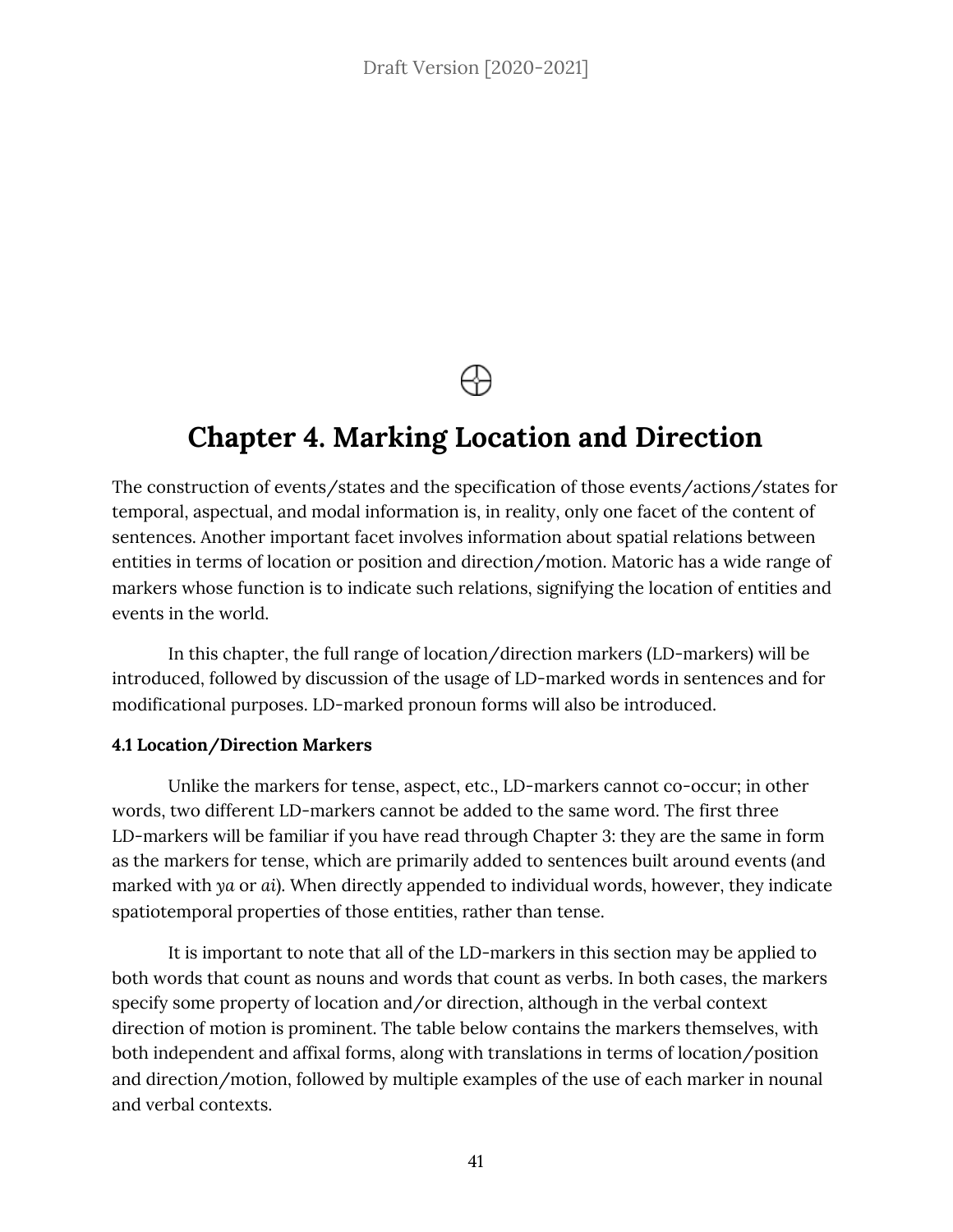| Marker                    | (i) Location/Position<br>(ii) Direction/Motion          | <b>Examples</b>                                                                                                                      |
|---------------------------|---------------------------------------------------------|--------------------------------------------------------------------------------------------------------------------------------------|
| p <sub>0</sub><br>$[-ha]$ | $(i)$ "in/at/on, (along) with,<br>amongst, during"      | (a) <b>Koro po</b> Midak ai<br>"Midak is at the village."<br>(b) <b>Inu po</b> Midak iro ya nu<br>"Midak worked in/during the past." |
|                           | (ii) "through, across"                                  | (c) <b>Koro po</b> Midak ivo ya<br>"Midak moves through the village."<br>(d) Midak ta <b>ivo po</b> ya<br>"Midak moves through."     |
| nu<br>$[-hai]$            | (i) "before, preceding (in a<br>sequence); behind"      | (a) <b>Dosne nu</b> Midak ai<br>"Midak is before Dosne."<br>(b) <b>Suva nu</b> kanohi ai<br>"The mask is <b>behind the shrine.</b> " |
|                           | (ii) "back to, backwards"                               | (c) <b>Kini nu</b> Midak ta ivo ya<br>"Midak moves back to the temple."<br>(d) Midak ivo nu ya<br>"Midak moves backwards."           |
| ko<br>$\lceil -ro \rceil$ | (i) "in front of, proceeding (in a<br>sequence), after" | (a) <b>Dosne ko</b> Midak ai<br>"Midak is after Dosne."<br>(b) Suva ko kanohi ai<br>"The mask is in front of the shrine."            |
|                           | (ii) "frontwards, forward,<br>advancing, ahead"         | (c) Kini ko Midak ta ivo ya<br>"Midak moves forwards to the<br>temple."<br>(d) Midak ivo ko ya<br>"Midak moves forward/ahead."       |

These markers specify relations that can be described as *sequential*: before, with, after, forward, backward, etc. The relations signified by the remaining markers in the table below range from vertical position (above, below) to relations involving containment (into, out of), origin (from, away from), and extension (extending from).

Notably, the majority of these markers have forms that are classified as *circumpositions*, consisting of a pair of units, one preceding and one following the target word. The placement of the target word with circumpositional markers is indicated by "\_".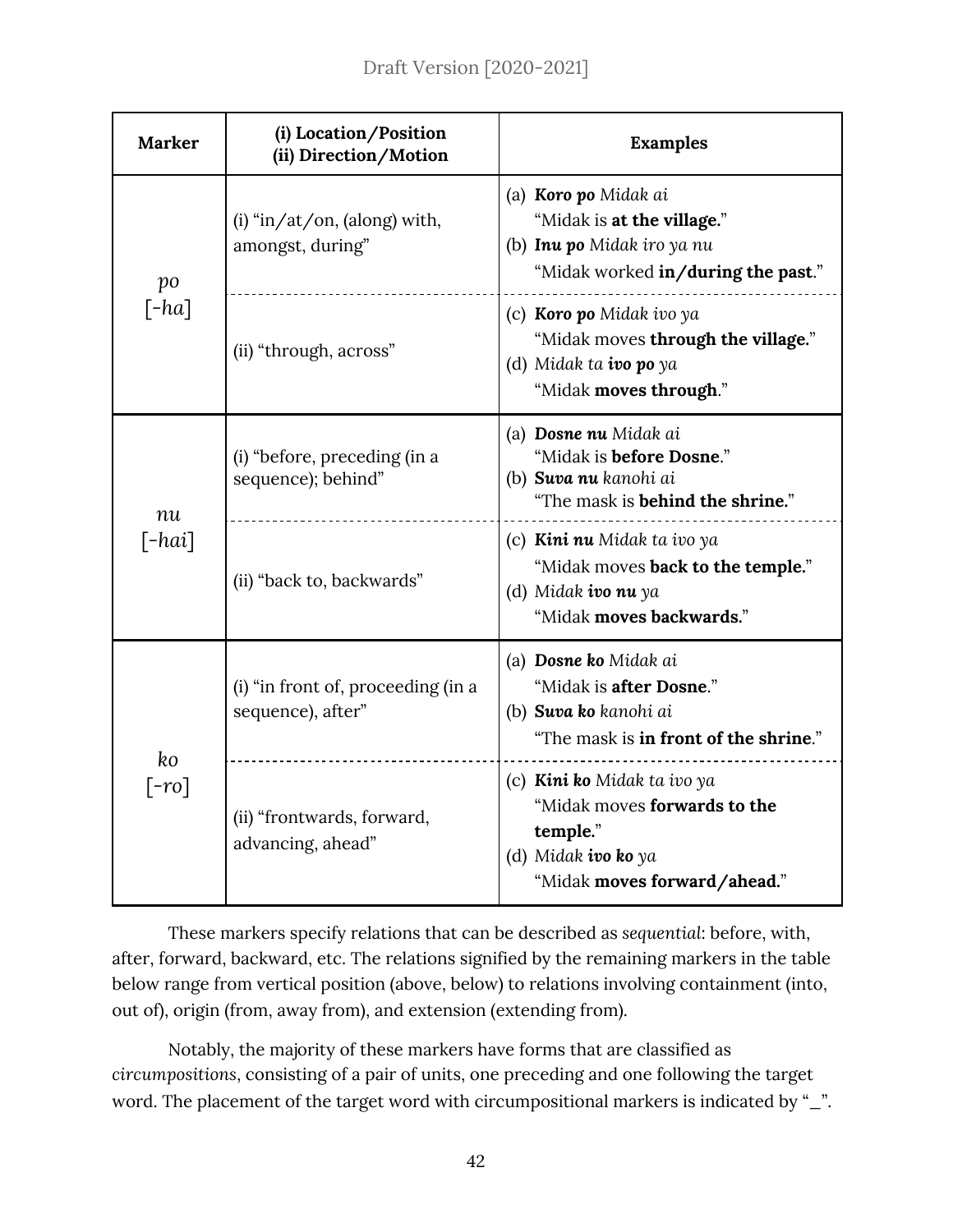Some circumpositional markers have affixal forms that are prefixal, attaching to the beginning of the target word, while others retain both the preceding and following elements, counting as *circumfixal* (a pairing of a prefix and suffix).

| <b>Marker</b>           | (i) Location/Position<br>(ii) Direction/Motion      | <b>Examples</b>                                                                                                                     |
|-------------------------|-----------------------------------------------------|-------------------------------------------------------------------------------------------------------------------------------------|
|                         | (i) "under, underneath, below"                      | (a) <b>Mangai au</b> Makuta ai<br>"Makuta is under/below Mangai."                                                                   |
| (a)u<br>$[-a]$          | (ii) "down, downward, toward<br>(a position) below" | (b) Mangai au Takua ivo ya<br>"Takua moves down below Mangai."<br>(c) Takua <b>ivo au</b> ya<br>"Takua moves<br>downward/descends." |
|                         | (i) "over, above, upon, on top<br>$\mathrm{of}$ "   | (a) Metru Nui hu Mata Nui ai<br>"Mata Nui is above Metru Nui."                                                                      |
| hu<br>$[-0]$            | (ii) "up, upward, toward (a<br>position), above"    | (b) Mangai hu Kaa ivo ya<br>"Kaa moves up above Mangai."<br>(c) Takua <b>ivo hu</b> ya<br>"Takua moves upward/ascends."             |
| $pa_$<br>$[pa-]$        | (i) "at (a position), near $(to)$ "                 | (d) Pa Mangai o Ta-Koro ai<br>"Ta-Koro is at/near to Mangai"                                                                        |
|                         | (ii) "around, near to, close to"                    | (e) Pa Le-Koro o Kaa ivo ya<br>"Kaa moves around Le-Koro."<br>Kaa <b>pa ivo o</b> ya<br>(f)<br>"Kaa moves around (somewhere)."      |
| on $u$<br>$[0(n)-(-u)]$ | (i) "in, interior to, inside of"                    | (a) <b>On kini u</b> Lumi ai<br>"Lumi is inside of the temple."                                                                     |
|                         | (ii) "into, toward (a position)<br>inside"          | (b) <b>On kini u</b> Lumi ivo ya<br>"Lumi moves inside the temple."<br>(c) Lumi on ivo $u$ ya<br>"Lumi moves inside."               |
| $ke_u$                  | (i) "external to, outside of"                       | (a) <b>Ke kini u</b> Talvi ai<br>"Talvi is outside of the temple."                                                                  |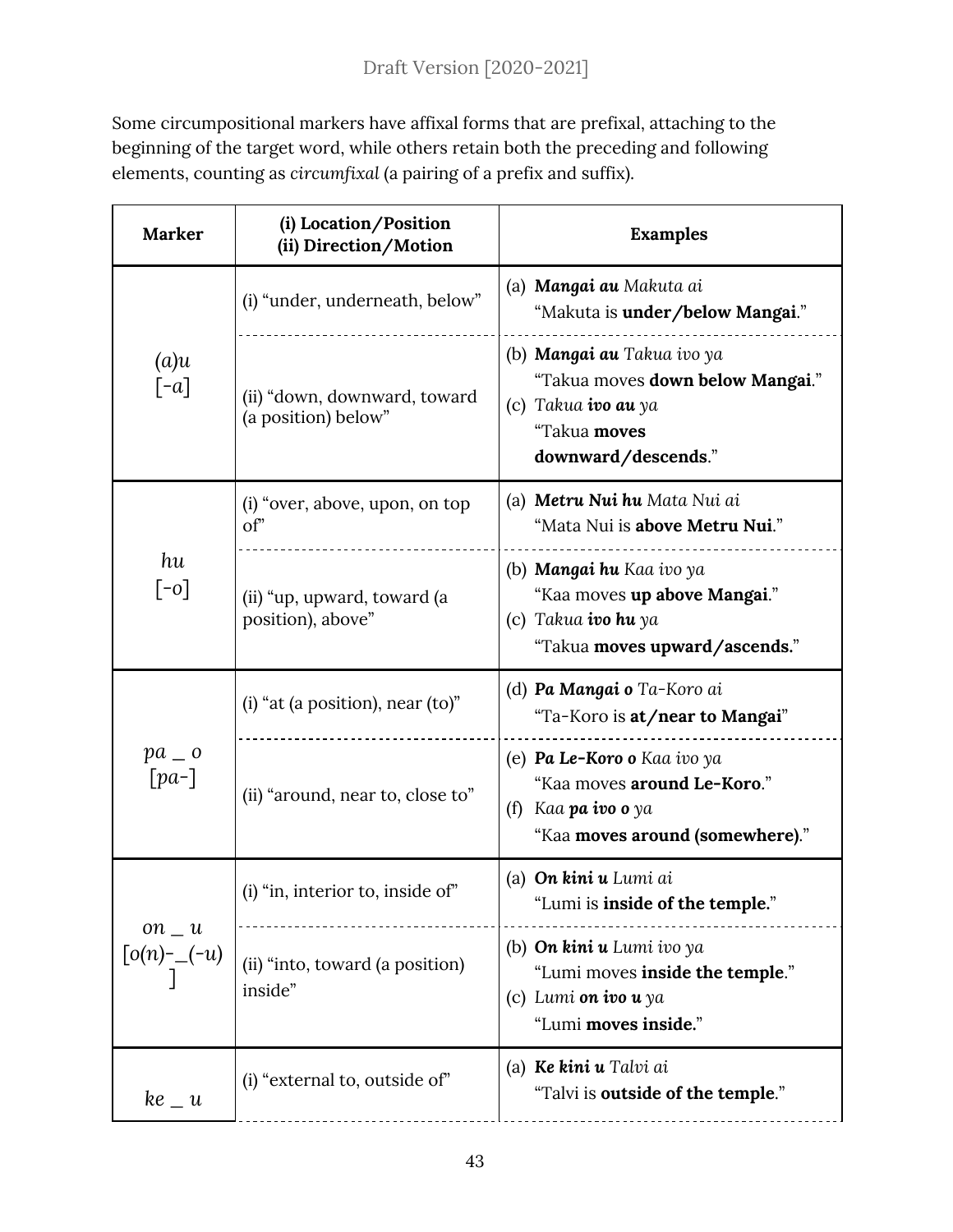| $[ke-(u)]$              | (ii) "out of, toward (a position)<br>outside" | (b) <b>Ke kini u</b> Talvi ivo ya<br>"Talvi moves outside the temple."<br>(c) Talvi <b>ke ivo u</b> ya<br>"Talvi moves outside."                                            |
|-------------------------|-----------------------------------------------|-----------------------------------------------------------------------------------------------------------------------------------------------------------------------------|
|                         | (i) "away from, far from"                     | (a) Os Ta-Koro u Takua ai<br>"Takua is away from Ta-Koro."                                                                                                                  |
| $0s$ $u$<br>$[0h-(-u)]$ | (ii) "far from, at a distance"                | (b) Os Ta-Koro u Takua ivo ya<br>"Takua moves far from Ta-Koro."<br>(c) Takua <b>os ivo u</b> ya<br>"Takua moves at a distance."                                            |
| $ve_u$                  | (i) "extending from"                          | (a) <b>Ve Mangai u</b> ru ai<br>"Darkness (is) <b>extending from</b><br>Mangai."                                                                                            |
| $[ve-(-u)]$             | (ii) "along, following along<br>with"         | (b) Ve ivo u Takua ivo ya<br>"Takua moves <b>along the path.</b> "<br>(c) Takua ve ivo $u$ ya<br>"Takua moves <b>along (something)"</b> .                                   |
|                         | (i) "beside, next to, adjacent to"            | (a) Suva ianga kanohi ai<br>"The mask is <b>beside the shrine.</b> "                                                                                                        |
| ianga<br>[-(y)anga]     | (ii) "alongside of, parallel with"            | (b) <b>Rahi ianga</b> toa ivo ya<br>"The Toa moves alongside/parallel<br>with the Rahi."<br>(c) Toa <b>ivo ianga</b> ya<br>"The Toa moves in parallel (with<br>something)." |
| $ka\ a$<br>$[ka--a]$    | (i) "oriented toward, pointing<br>to"         | (a) Ka Mangai a Ta-Koro ai<br>"Ta-Koro is oriented toward<br>Mangai"                                                                                                        |
|                         | (ii) "to, toward, directed at"                | (b) <b>Ka Le-Koro a</b> Kaa ivo ya<br>"Kaa moves toward Le-Koro."<br>(c) Kaa ka ivo a ya<br>"Kaa moves toward (somewhere)."                                                 |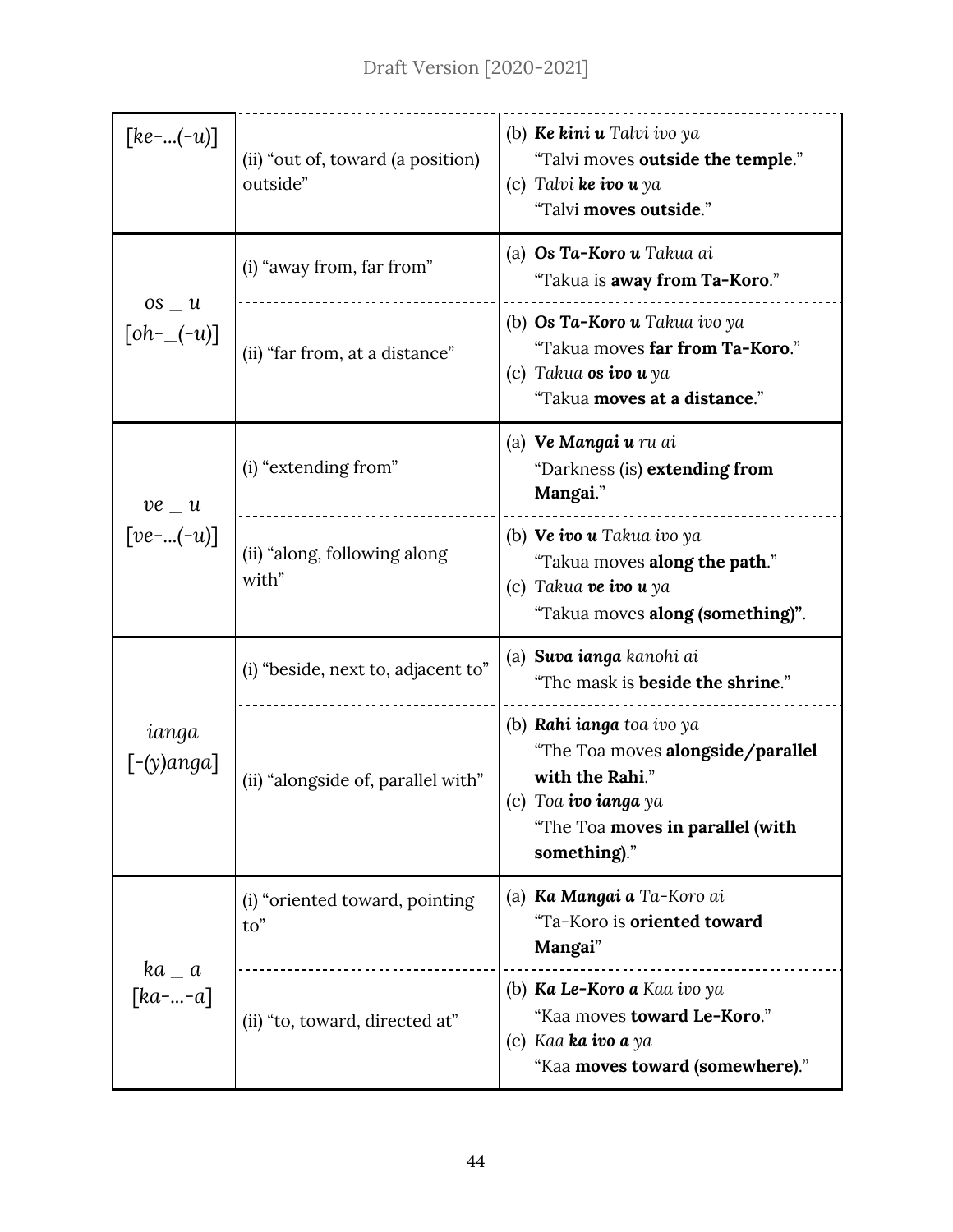|                                       | (i) "from, originating from"     | (a) At Ta-Koro a Takua ai<br>"Takua is from Ta-Koro."                                                                    |
|---------------------------------------|----------------------------------|--------------------------------------------------------------------------------------------------------------------------|
| $at \_a$<br>$\lceil ak -  - a \rceil$ | (ii) "away from, off of, out of" | (b) At Ta-Koro a Takua ivo ya<br>"Takua moves away from Ta-Koro."<br>(c) Takua <b>at ivo a</b> ya<br>"Takua moves away." |

# **4.2 Usage of LD-marked Words**

As noted earlier, LD-markers may be applied to words of any category--nouns, verbs, etc. Another way of thinking about this is that LD-markers do not influence the category of a word at all, unlike a marker like *ya,* which directly determines the category (verb). LD-markers simply add information to a word: information about locational and directional properties in space and time.

The example-sentences in the table above illustrate LD-markers attached to words that count as nouns (the (a) and (b) sentences) and as verbs (the (c) sentences). LD-marked words may also be used as modifiers in the exact same way that other words can, in both standard and prefix modification contexts. They may also be targeted by modifiers. The next two subsections will address each of these contexts separately:

# **4.2.1 LD-marked Words as Modifiers**

LD-marked words may be used as modifiers of other words, just like their unmarked counterparts. The following examples will illustrate:

- (1) *kanohi nui* "**great** mask"
- (2) *kanohi suva ianga* "mask **beside (the) shrine**, **beside-shrine** mask"

In (1), *nui* functions as a modifier of *kanohi*, specifying a property of greatness. In (2), *suva ianga* also functions as a modifier of *kanohi*, specifying the location of the mask. Both of these are cases of standard modification. Prefix modification may also be used:

- (3) *nui-kanohi* "**great/big** mask"
- (4) *suvayanga-kanohi* "mask **beside (the) shrine**, **beside-shrine** mask"

In (3), *nui* is interpreted in a more physical/concrete way, while in (4) there isn't a clear correlate, since words marked with LD-markers already tend to specify physical/concrete concepts in terms of spatial/temporal location or direction. Note that the affixal form of the LD-marker *ianga* has been used in (4). This is standard in the context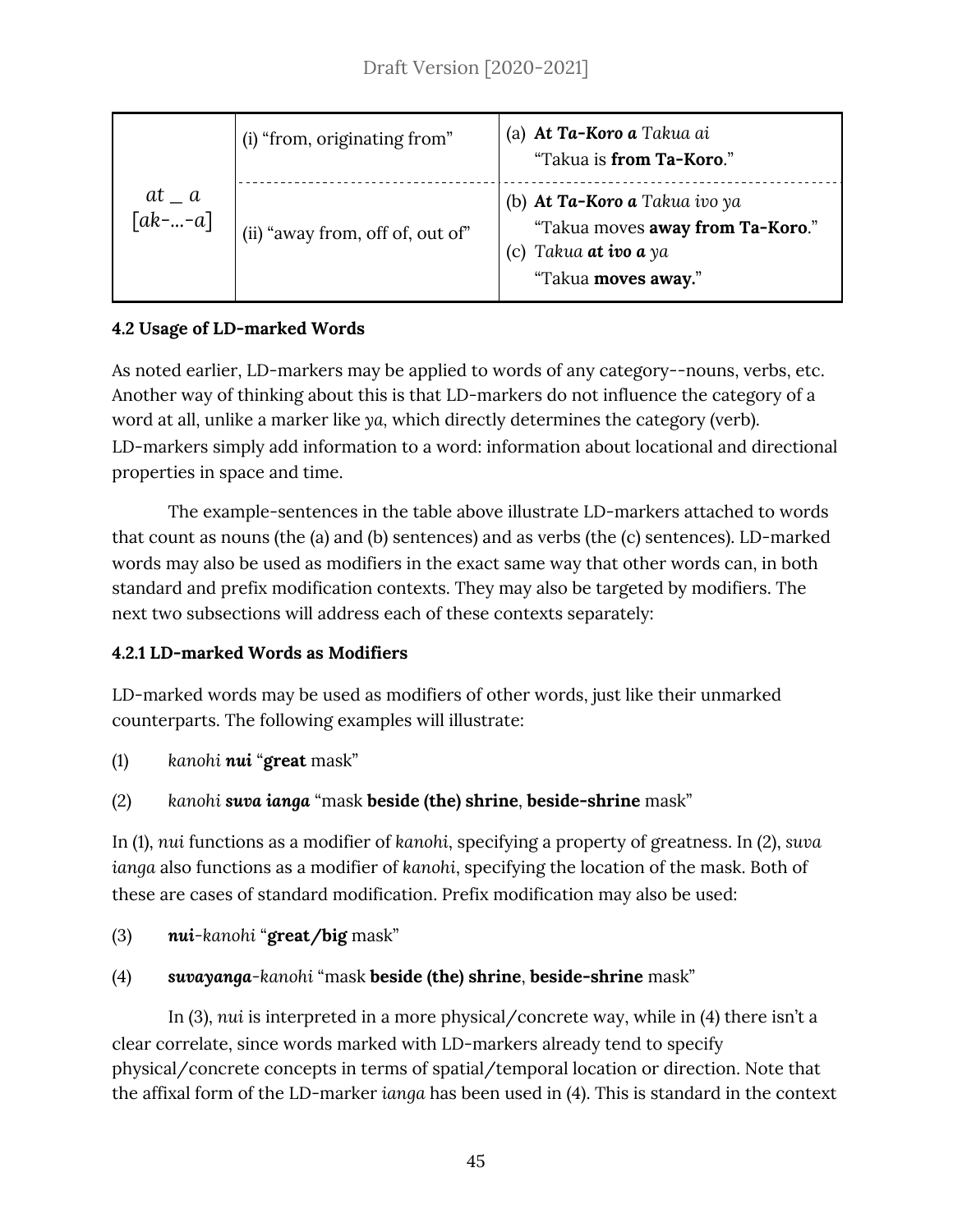of prefix modification, although using the independent form is also an option (*suva ianga-kanohi*). See Section 4.2.3 for more details about affixal forms of LD-markers.

LD-marked words can also modify verbs, with similar results. The sentences in (5) below provide examples of an unmarked word used as a modifier (with standard and prefix modification), while (6) provides examples of LD-marked words used as modifiers of a verb in the different available positions (before and after *ya*), along with prefix modification.

(5) a. *iro aki ya* "(to) work **bravely**"

b. *aki-iro ya* "(to) work **bravely**"

(6) a. *iro kini ianga ya* "(to) work **beside the temple**"

b. *iro ya kini ianga* "(to) work **beside the temple**"

c. *kiniyanga-iro ya* "(to) work **beside the temple**"

Now that the use of LD-marked words as modifiers has been discussed, the next section will describe how LD-marked words can themselves be targeted by modifiers.

# **4.2.2 Modification of LD-marked Words**

The placement of modifiers in contexts with LD-markers follows the same rules that applied for modifiers in the context of the verbal marker *ya*. This means that there are two options for the placement of modifiers: before or after the LD-marker, as illustrated in the sentences below:

(7) a. *toa ianga* "beside the hero"

b. *toa aki ianga* "beside the **brave** hero"

- c. *toa ianga aki* "beside the **brave** hero"
- (8) a. *ivo au ya* "(to) move downward"
	- b. *ivo aki au ya* "(to) move downward **bravely**"
	- c. *ivo au aki ya* "(to) move downward **bravely**"

Remember that, in the case of (7b) and (8b), the LD-markers target the "head" (*toa* in (7b), *ivo* in (8b)), not the word that immediately precedes the marker (the modifier *aki* in both cases). Once again, this is exactly the same pattern that applied for modifiers with the verbal marker in Section 2.2.1.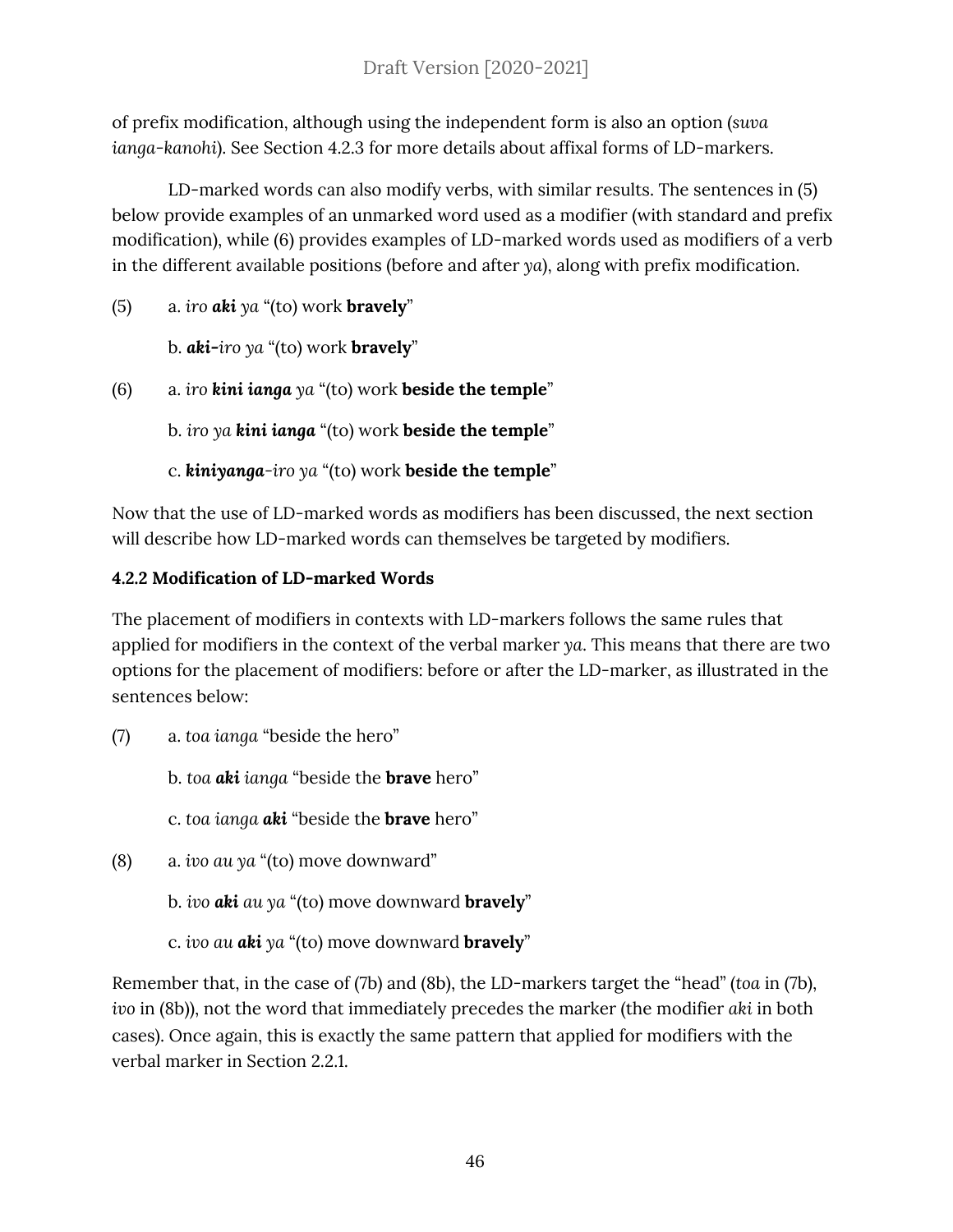One additional facet of this topic should be noted: given that LD-marked words can themselves be used as modifiers, this means that one LD-marked word can be modified by another LD-marked word (or multiple!).

- (9) a. *suva hu kini ianga* "above (the) shrine (that is) **beside (the) temple;**
	- above the **beside-the-temple** shrine"
	- b. *suva kini ianga hu* "above (the) shrine (that is) **beside (the) temple;** above the **beside-the-temple** shrine"
- (10) *suva hu kini ianga os koro u* "above the shrine (that is) **beside the temple** (and) **far from the village**; above the **beside-the-temple, far-from-the-village** shrine"

Circumpositional markers such as *os\_u* and *on\_u* deserve special attention here. In the standard case with a single word, the circumposition simply "wraps around" the target word. In the context of a modifier, the circumposition can "wrap around" either the target word on its own or the target word plus its modifiers. This is the same pattern that applies above with non-circumpositional markers (illustrated in (7)-(8)): modifiers can be placed either inside or outside the unit created by the LD-marker.

- (11) a. *Os kini u* "far from the temple"
	- b. *Os kini nui u* "far from the great temple"
	- c. *Os kini u nui* "far from the great temple"
- (12) a. *On ivo u ya* "(to) move into"
	- b. *On ivo aki u ya* "(to) move into **bravely**"
	- c. *On ivo u aki ya* "(to) move into **bravely**"

Prefix modification is also used to avoid ambiguity, and, just as with modification in verbal contexts, the meaning-difference between standard and prefix modification (i.e. metaphysical/abstract vs. physical/concrete) is suspended in these cases, as shown in (13) and (14). Note that (14) provides another example of one LD-marked word modifying another LD-marked word, with the modifying LD-marked word placed in its affixal form (see Section 4.2.3 below).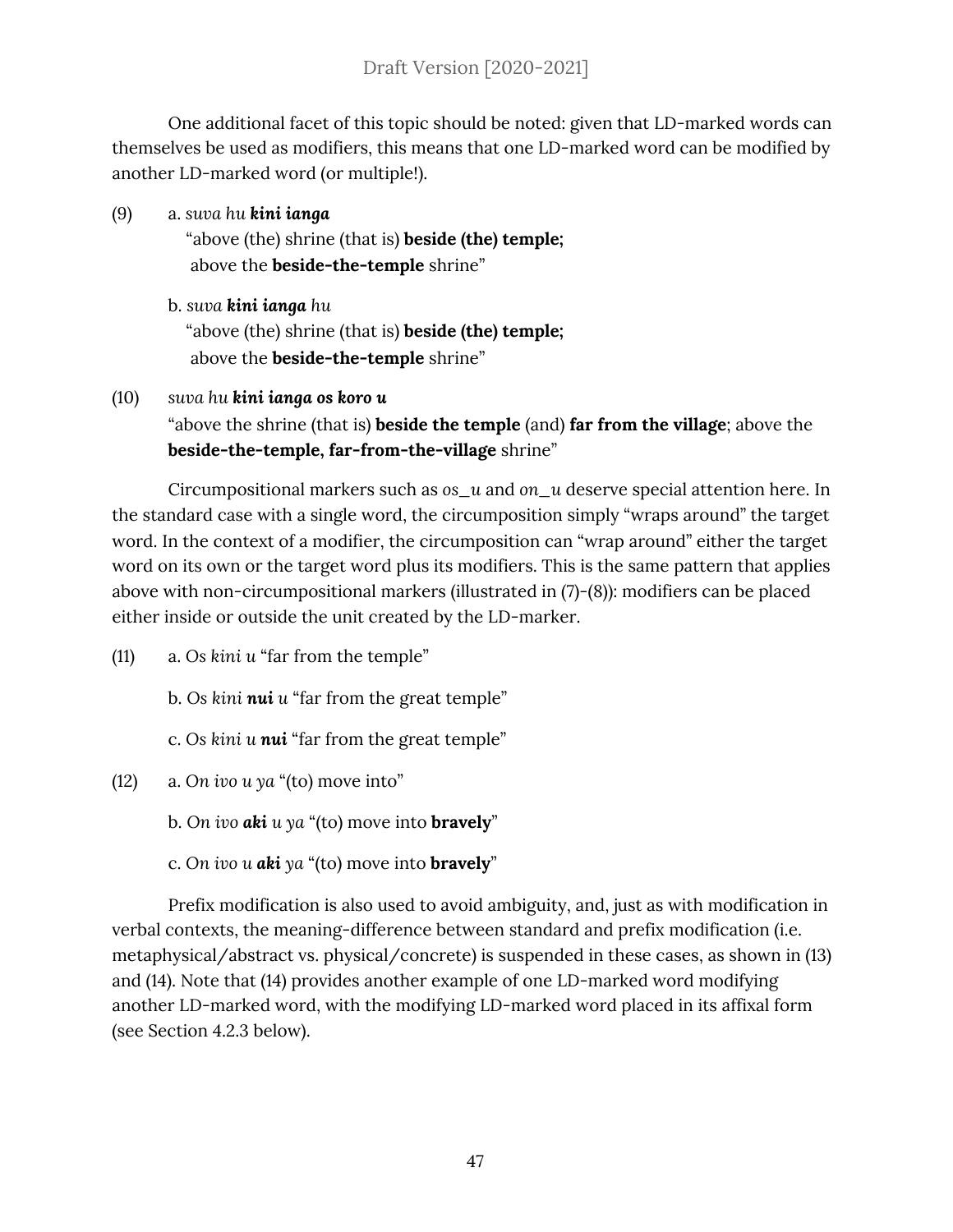(13) a. *aki-toa ianga* "beside the brave hero"

b. *os aki-toa u* "far from the brave hero"

c. *os aki-ivo u ya* "(to) move away from **bravely**"

### (14) *kini***y***anga-suva hu* "above the shrine **beside the temple**"

Another way to avoid ambiguity with LD-markers in the context of modifiers is to utilize the affixal forms of these markers, which will be the topic of the next section.

# **4.2.3 Use of Affixal Forms**

Each of the markers above has both an independent and an affixal form, listed in the table. The choice of form is up to the preference of the user, just as it was with the tense/aspect/mood markers in Chapter 3. There is no meaning-difference between independent and affixal forms. The only important thing to note is that, when affixal, LD-markers always target the word that they mark--not just the word that immediately precedes them. This means that, if a modifier intervenes between an LD-marker and the word it targets, the affixal form of the marker will "skip" the modifier and attach directly to its target, rather than attaching to the modifier. This is illustrated below:

(15) *Kini nui ianga* "**beside** (the) great temple"

- → **YES:** *Kini-yanga nui*
- → **NO:** *Kini nui-yanga*
- (16) *Os kini nui u* "far from (the) great temple"
	- → **YES:** *Oh-kini-u nui*
	- → **NO:** *Oh-kini nui-u*

Affixal forms of LD-markers are used in various contexts to decrease ambiguity. One context has already been introduced in the sentences above: when an LD-marked word is modified by other words, it is less ambiguous to use the affixal form of the LD-marker to clearly indicate which word is the "head". Thus, in the context of (15) above (*kini nui ianga*), it is unclear which of the words preceding *ianga* is actually targeted as the "head". If the affixal form of *ianga* is used (attached directly to the head), this ambiguity is resolved (*kiniyanga nui*).

The second context where affixal forms decrease ambiguity is prefix modification, where an LD-marked word is used as a modifier. In this case, the standard approach is to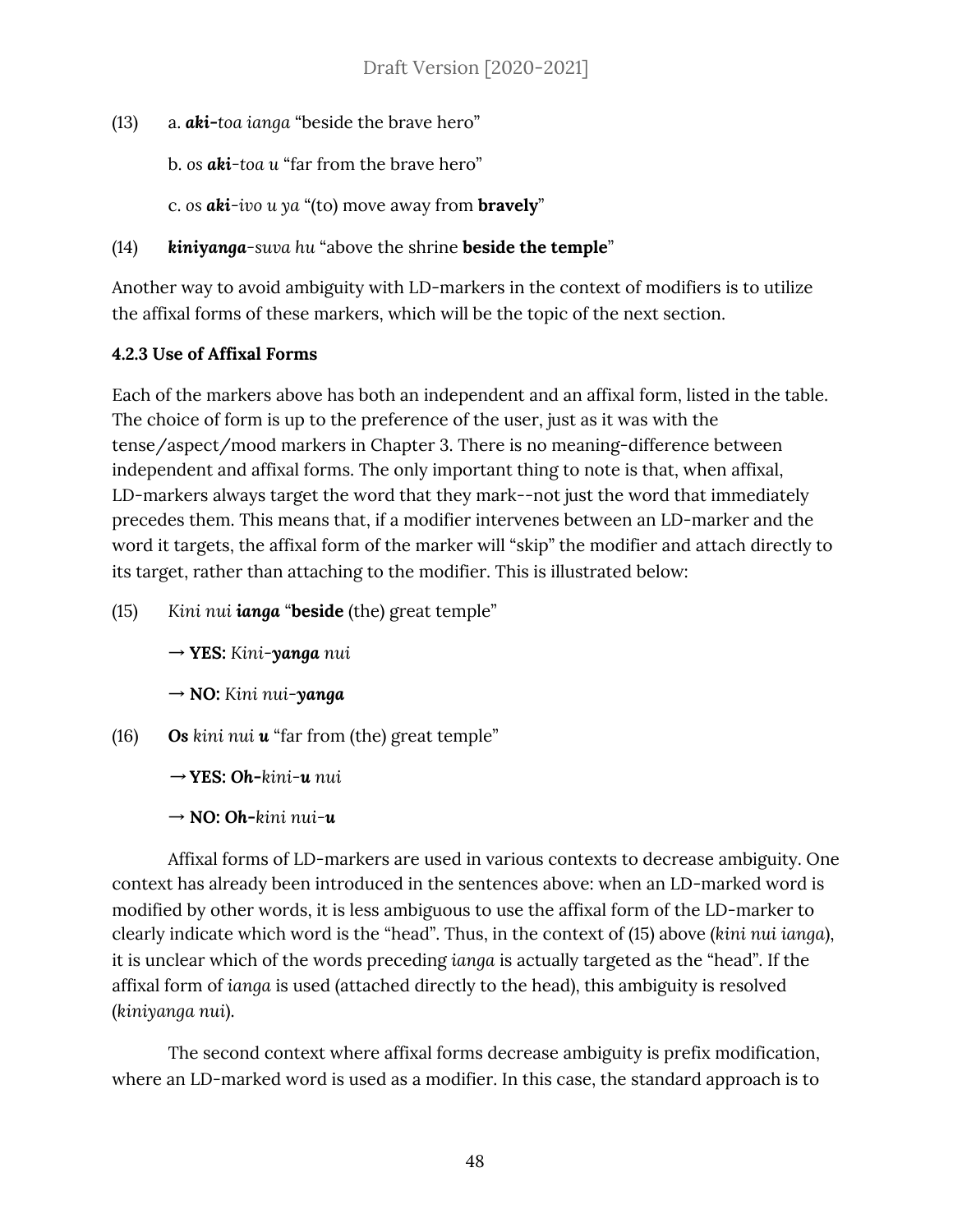use the affixal form of the LD-marker on the modifier. This has already been exemplified by a few sentences in Sections 4.2.1 and 4.2.2 above, repeated here:

(17) a. *iro kini ianga ya* "(to) work **beside the temple**" (standard modification)

b. *kiniyanga-iro ya* "(to) work **beside the temple**" (prefix modification)

(18) a. *suva hu kini ianga* "above the shrine **beside the temple**" (standard modification)

b. *kini***y***anga-suva hu* "above the shrine **beside the temple**" (prefix modification)

In both cases, the affixal form *-yanga* is used instead of the independent form *ianga*. This "simplifies" the prefixed modifier and allows for less confusion about the target(s) of multiple markers.

A third context where affixal forms decrease ambiguity is when one LD-marked word modifies another LD-marked word and the modifier is placed before the LD-marker of the head, as illustrated in the sentence below (again taken from Section 4.2.2):

(19) a. *suva kini ianga hu* "above (the) shrine (that is) **beside (the) temple;** above the **beside-the-temple** shrine"

> b. *suva kiniyanga hu* "above (the) shrine (that is) **beside (the) temple;** above the **beside-the-temple** shrine"

In this case, the modifying LD-marked word *kini ianga* could also be placed after *hu* (the LD-marker of the head *suva*), but the use of an affixal form *kiniyanga* is also effective in indicating which word is the modifier and which word is not.

Finally, it is worth considering the ordering of elements in contexts where multiple items are affixed to the same target, such as when the affixal form of an LD-marker is used along with prefix modification. In such cases, the LD-marker is always attached first, followed by the prefixed modifier:

(20) *Os kini nui u* "far from (the) great temple"

→ **YES:** *Nui-oh-kini-u*

→ **NO:** *Oh-nui-kini-u*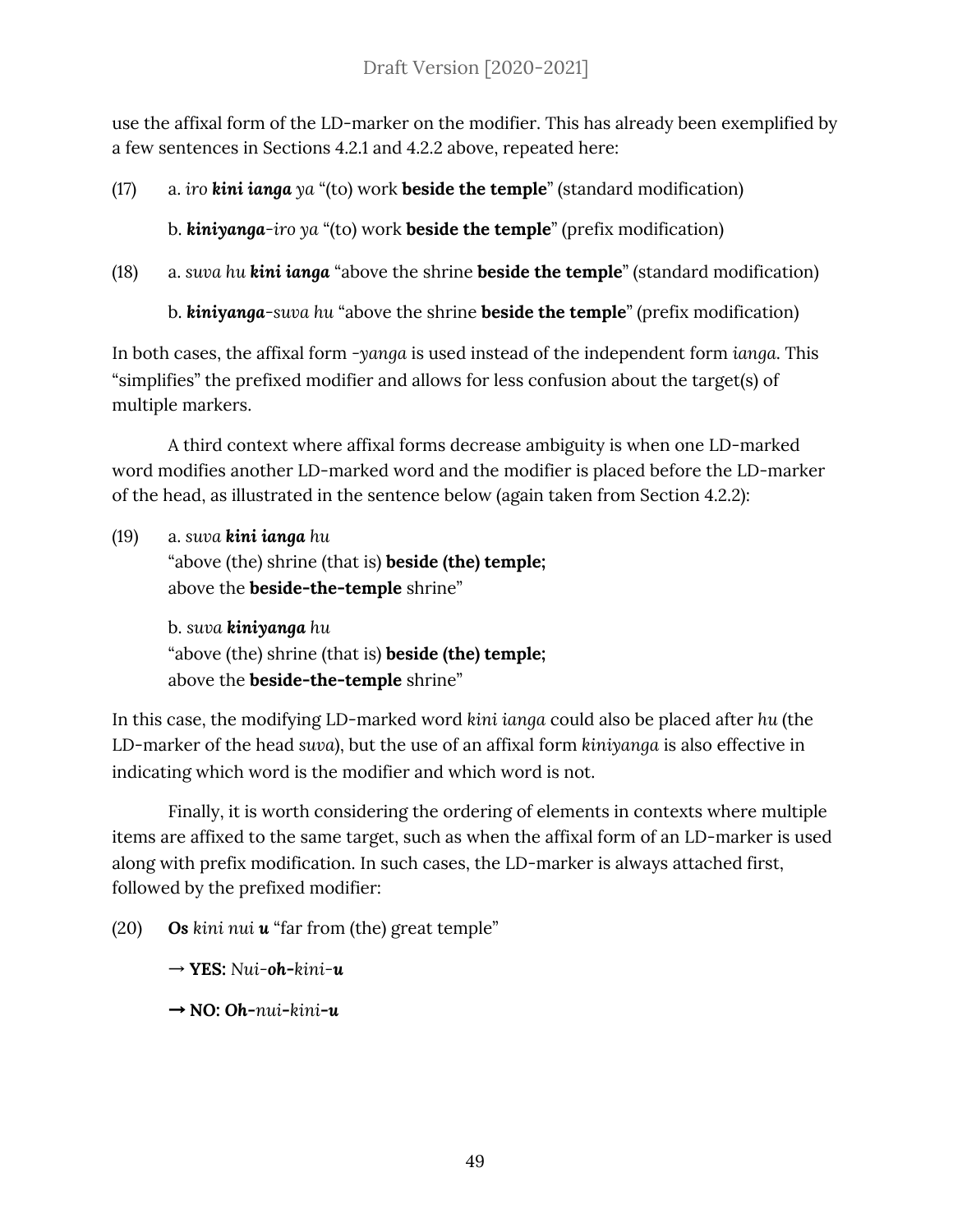#### **4.3 Interim Summary**

Thus far, the full range of markers for location and direction ("LD-markers") has been covered, along with details on the usage of LD-marked words as nouns, verbs, and modifiers. The modification of LD-marked words--both through standard modification and prefix modification--has also been addressed, and the use of affixal forms of LD-markers has been introduced.

To conclude this section, it is worth reviewing once again issues of ambiguity that arise in the context of modification, particularly with LD-marked words in mind. The sequence of words in (21) can be interpreted in a variety of ways, represented by (a), (b), and (c).

#### (21) *Kanohi suva ianga*

- a. *Kanohi + suva ianga + (ai)* "(The) mask is beside the shrine" (equative sentence with optional *ai*)
- b. *Kanohi suva + ianga*

"beside (the) shrine-related mask" (*suva* modifies *kanohi, ianga* marks *kanohi*)

c. *Kanohi + suva ianga*

"(the) mask beside the shrine" (*suva ianga* modifies *kanohi*)

In (21a), the phrase is interpreted as an equative sentence, "X is Y", with X represented by *kanohi* and Y represented by *suva ianga*. The marker *ai* is optional in equative sentences, so this interpretation is certainly available, but not obligatory. In (21b), the phrase is interpreted as a case of standard modification and LD-marking, with *kanohi* being modified by *suva* ("shrine-related mask") and *ianga* targeting *kanohi* as the head ("beside (the) … mask"). In (21c), the phrase is interpreted as a different instance of standard modification and LD-marking, with *ianga* now targeting *suva* ("beside the shrine"), and the LD-marked word (*suva ianga*) functioning as a modifier of *kanohi*.

Although there is nothing inherently wrong with ambiguity, it can pose a challenge for readers. There are many options available in Matoric to distinguish these three different interpretations, some of which have been introduced in this chapter. To resolve (21a), all that is needed is an overt *ai* to signal that this is an equative sentence (along with possibly using the affixal form of *ianga* on *suva*), as shown in (22).

(22) a. *Kanohi suva ianga ai*

"(The) mask **is** beside the shrine"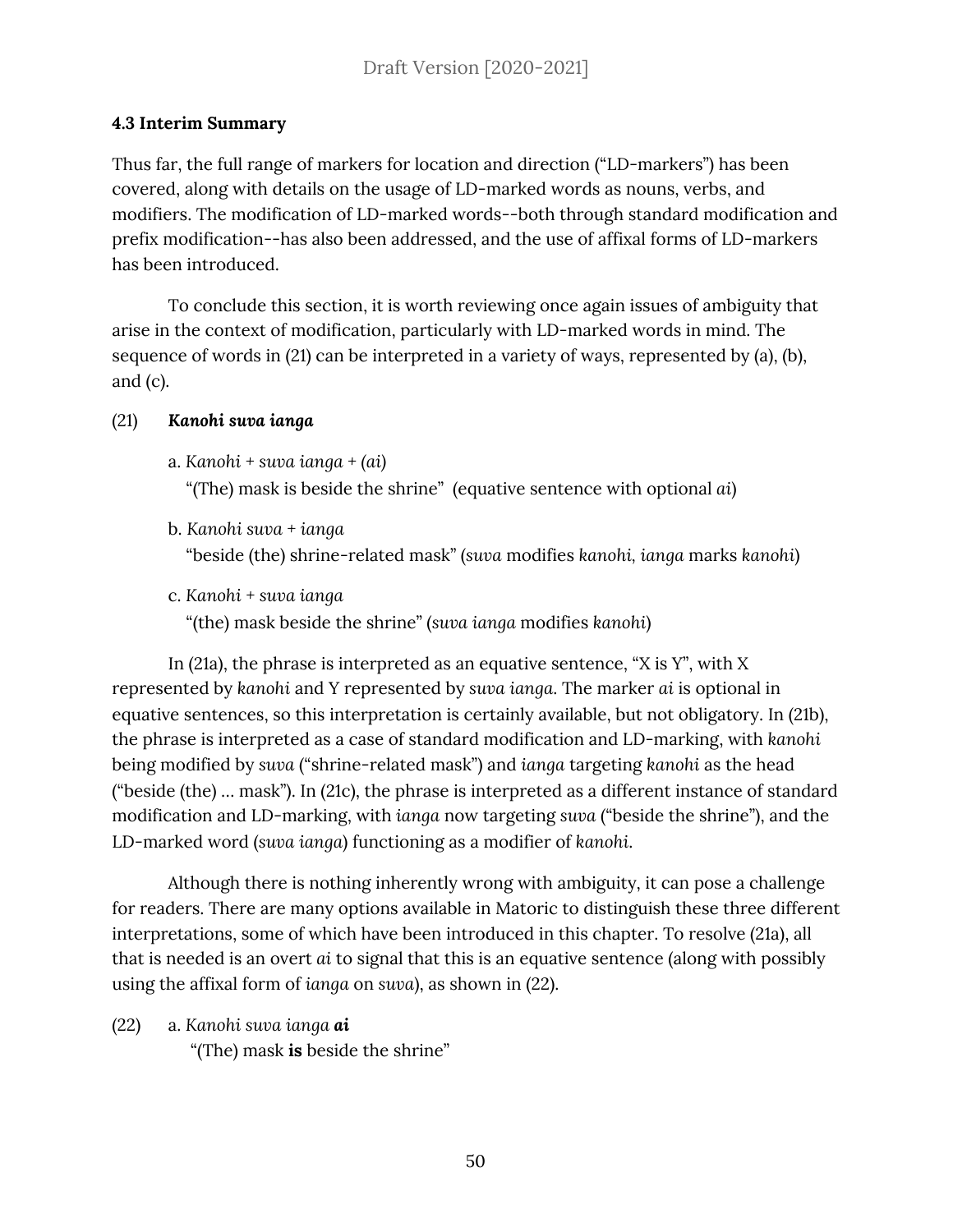### b. *Kanohi suvayanga ai*

"(The) mask **is beside** the shrine"

For (21b), the affixal form of the LD-marker *ianga* could be used on *kanohi* to clearly signal which is the head and which is the modifier. The same goes for (21c), where *ianga* could affix directly to *suva*. These are shown in (23). Alternately, prefix modification could be used, as in (24):

### (23) **Affixal form of LD-marker**

- a. *Kanohi suva ianga* <sup>→</sup> *Kanohiyanga suva* "**beside** (the) shrine-related **mask**"
- b. *Kanohi suva ianga* <sup>→</sup> *Kanohi suvayanga* "(the) mask **beside the suva**"

# (24) **Prefix Modification**

- a. *Suva-kanohi ianga* "beside (the) **shrine-related** mask"
- b. *Suvayanga-kanohi* "(the) mask **beside the suva**"

# **4.4 More on Pronouns**

Pronouns were last discussed in Chapter 3 in the context of the role-markers *ta* and *za*. They may also be targeted by LD-markers in order to convey location and direction of pronoun-referents ("I", "we", "you", "they", etc.). Recall that pronouns are divided into First, Second, and Third Person categories, each with a "basic form" to which different markers are added. Over time, the addition of markers has resulted in the development of "fused" forms, listed for each of the LD-markers in the table below.

In each case, the meaning of the LD-marker is combined with the meaning of the pronoun, e.g. *roha* "with + me/us", *ouhu* "with + you", *aiha* "with + her/him/it/them". etc.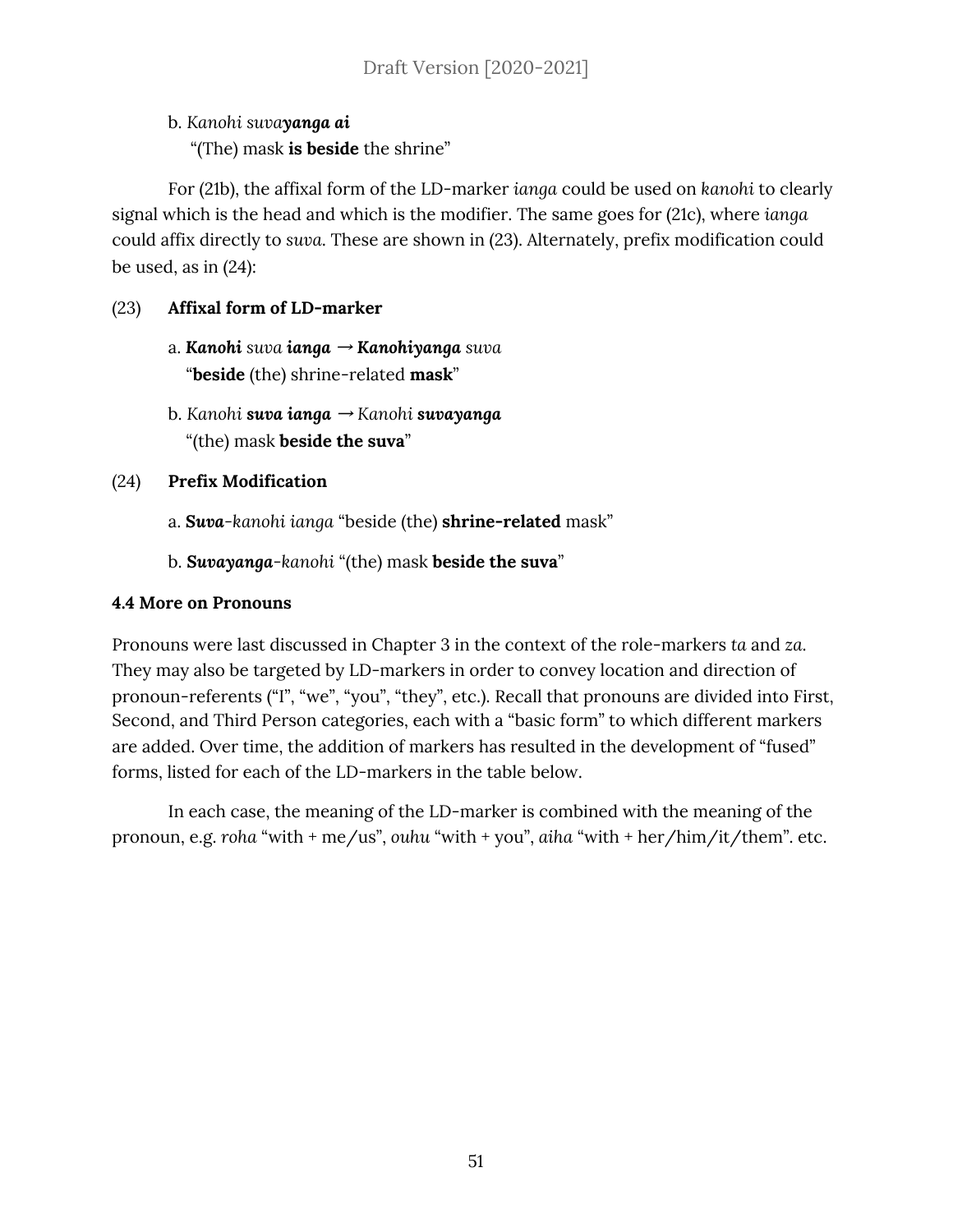|                                                                                                              | $\mathbf{1}$           | $\boldsymbol{2}$ | 3                            |
|--------------------------------------------------------------------------------------------------------------|------------------------|------------------|------------------------------|
| <b>Basic Form</b>                                                                                            | $(r)$ o<br>" $me$ /us" | o(h)u<br>"you"   | ohi, ai<br>"her/him/it/them" |
| po [-ha]<br>"in/at/on, (along) with,<br>amongst, during; through,<br>across"                                 | roha                   | ouha             | aiha                         |
| nu [-hai]<br>"before, preceding (in a<br>sequence); behind; back to,<br>backwards"                           | rohai                  | ouhai            | ohai, aihai                  |
| ko [-ro]<br>"in front of, proceeding (in a<br>sequence), after;<br>frontwards, forward,<br>advancing, ahead" | roro                   | ouro             | ohko, airo                   |
| $(a)$ u $[-a]$<br>"under, underneath, below;<br>down, downward, toward (a<br>position) below"                | roa                    | ohua             | ahia, aia                    |
| hu [-ha]<br>"over, above, upon, on top<br>of; up, upward, toward (a<br>position), above"                     | rohu                   | ouhu             | aihu                         |
| $pa_$ = $o$ $[pa-$ - $o]$<br>"at (a position), near (to);<br>around, near to, close to"                      | paro'o                 | pahu'o           | pai'o                        |
| on $u$ [on- $-u$ ]<br>"in, interior to, inside of;<br>into, toward (a position)<br>inside"                   | onou                   | onu'u            | onai'u                       |
| $ke_u [ke_u-u]$<br>"external to, outside of; out<br>of, toward (a position)<br>outside"                      | kero'u                 | kehu'u           | kai'u                        |
| $\cos$ _ u [oh-_-u]<br>"away from, far from; far<br>from, at a distance"                                     | oto'u                  | otou'u           | otai'u                       |
| $ve_u [ve_u - u]$<br>"extending from; along,<br>following along with"                                        | ver"u                  | vehu'u           | vai'u                        |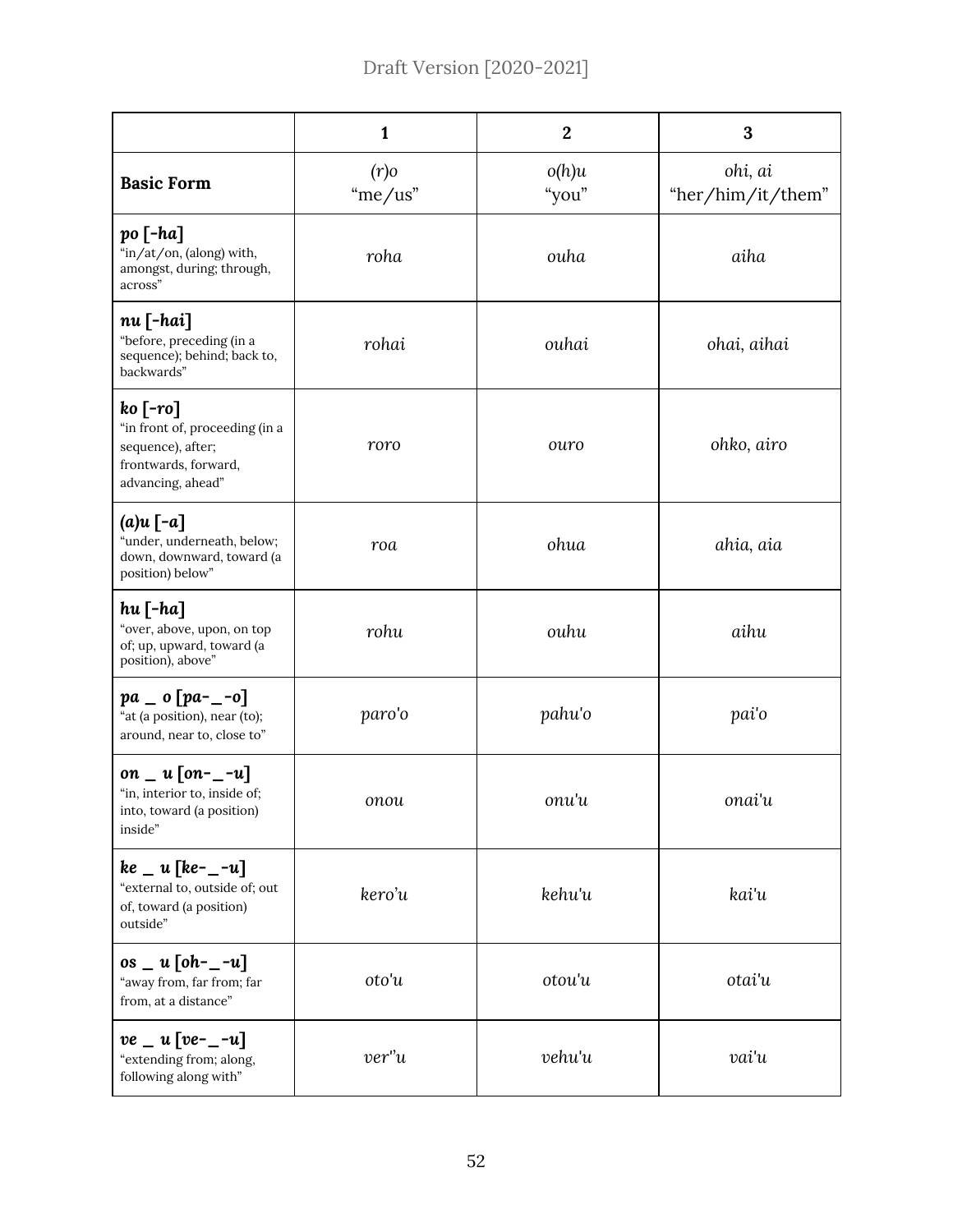| ianga [-yanga]<br>"beside, next to, adjacent to;<br>alongside of, parallel with"         | royanga | ouyanga | ayanga |
|------------------------------------------------------------------------------------------|---------|---------|--------|
| $ka_a[a[ka-1-a]]$<br>"oriented toward, pointing<br>to; to, toward, directed at"          | karo'a  | kahu'a  | kai'a  |
| $at \_ a \lceil ak - a \rceil$<br>"from, originating from;<br>away from, off of, out of" | ako'a   | akou'a  | akai'a |

In addition to expressing the location and direction of pronominal entities in a communicative context, LD-marked pronouns may also be used for modification. Under this usage, they express the equivalent of *demonstratives* like "this" and "that" in English, signifying the deictic position of the words that they modify. It is conventional for Prefix Modification to be used in order to express these meanings, as shown in the following examples:

(25) a. *paro'o-koro* "**this** village (**here**)" or "the **near-to-me** village"

b. *oto'u*-*koro* "**that** village (**over there**)" or "the **away-from-me** village"

c. *rohu-koro* "**that** village (**up there**)" or "the **above-me** village"

d. *royanga-koro* "**this** village (**beside me**)" or "the **beside-me** village"

...Etc.

These examples only contain First Person LD-marked forms, but all of the LD-marked pronoun forms can be used in this demonstratival way, yielding a wide variety of deictic positions relative to different actors within a context ("near to me", "near to you", "near to them", etc.).

# **4.5 Possession-marking**

In order to convey the concept that one thing possesses or controls another thing, one of the following structures is used:

- (26) X Y *ai* "X**'s** Y, Y **of** X"
- (27) X *ai-*Y "X**'s** Y, Y **of** X"

In (26), *ai* is added after a sequence of two words and marks the second word as being possessed by the first. In (27), *ai* is added as a prefix to the second word, with the same interpretation.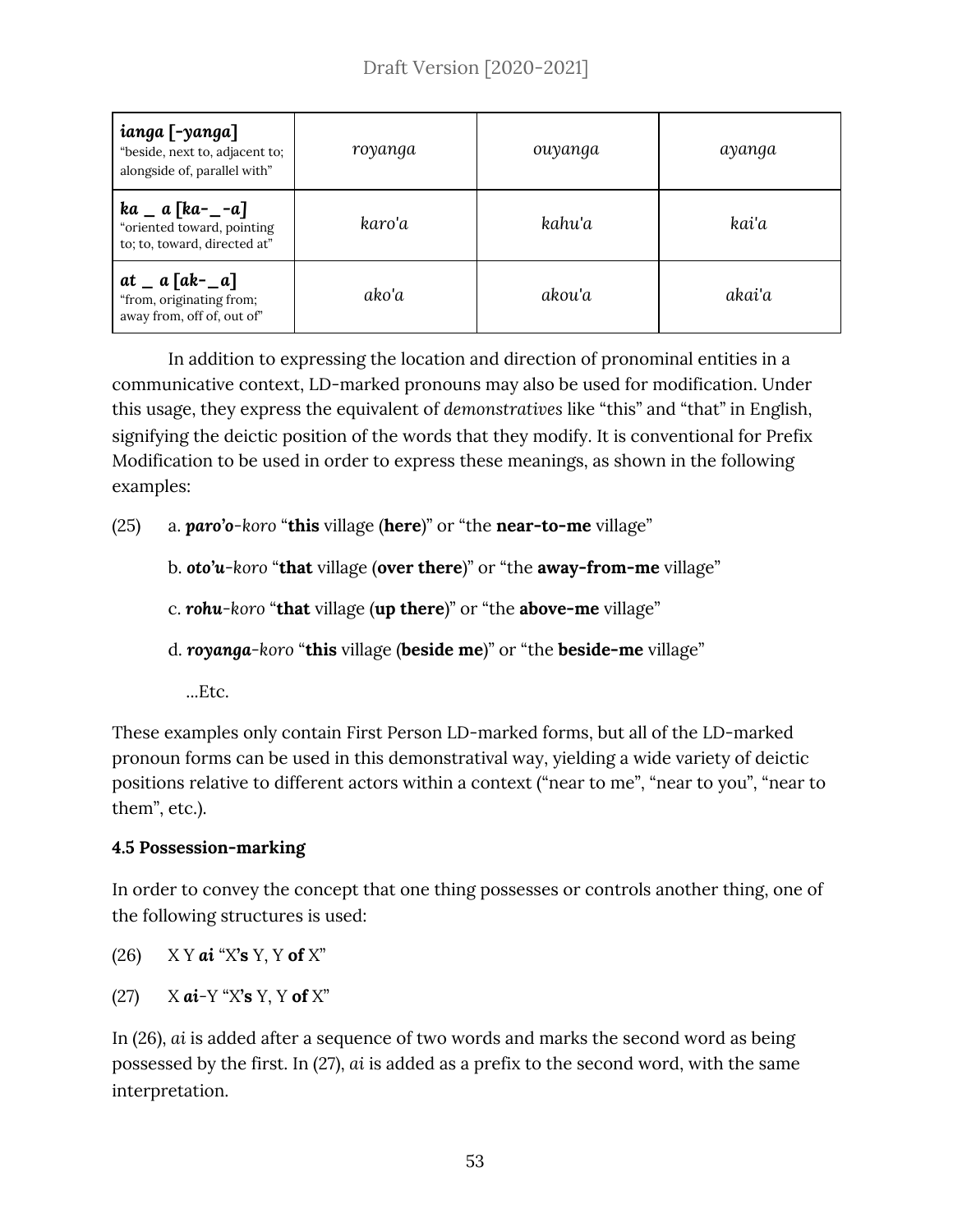These structures originate historically from the combination of the Third Person pronoun *ai* "she/he/it/they" with the second item in the sequence (Y) as a modifier. (26) originates from an instance of standard modification, while (27) originates as prefix modification. Astute readers will note, of course, that (26) is identical in form to the marking used in equative sentences if no additional markers of tense, aspect, etc. are included. Compare (28) below:

(28) a. *Midak apu ai* "Midak **is** a friend/friendly" or "Midak**'s** friend"

> b. *Midak ai-apu* "Midak**'s** friend, friend of Midak"

No such ambiguity arises with the prefix forms in (26) and (27b), and for this reason it tends to be preferred as the possession-marker in contexts where ambiguity is possible, as in (29b) below:

- (29) a. *Koro Turaga ai iro ya po ga* "The village**'s** elder is working."
	- b. *Toa ai-suva guuri ai nu* "The Toa**'s** suva was in decay."

This introduction to general possession-marking sets up the marking of possession using other pronouns, as outlined in the table below. Each Person (First, Second, Third) has an independent form which can be placed after the target of possession as in (26) above or prefixed as in (27). In addition, the possessive pronouns each have an affixal form which manifests as a suffix attached, once again, to the target of possession.

| <b>Person</b> | <b>Marker</b>                         | <b>Translation</b>  | <b>Examples</b>                                                                                                                |
|---------------|---------------------------------------|---------------------|--------------------------------------------------------------------------------------------------------------------------------|
|               | $(r)$ o<br>$\lceil -1 \cdot 0 \rceil$ | "my, our"           | (a) Kanohi (r)o "my/our mask"<br>(b) Kanohi'o "my/our mask"<br>(c) $(R)$ o-kanohi "my/our mask"                                |
| $\mathbf{2}$  | ou<br>$\lceil -u \rceil$              | "your"              | (a) Kanohi ou "your mask"<br>(b) Kanohi'u "your mask"<br>(c) Ou-kanohi "your mask"                                             |
| 3             | ai<br>$\mathcal{I}$ -'(a)i]           | "her/his/its/their" | (a) Kanohi $ai$ "her/his/its/their mask"<br>(b) Kanohi'(a)i "her/his/its/their mask"<br>(c) Ai-kanohi "her/his/its/their mask" |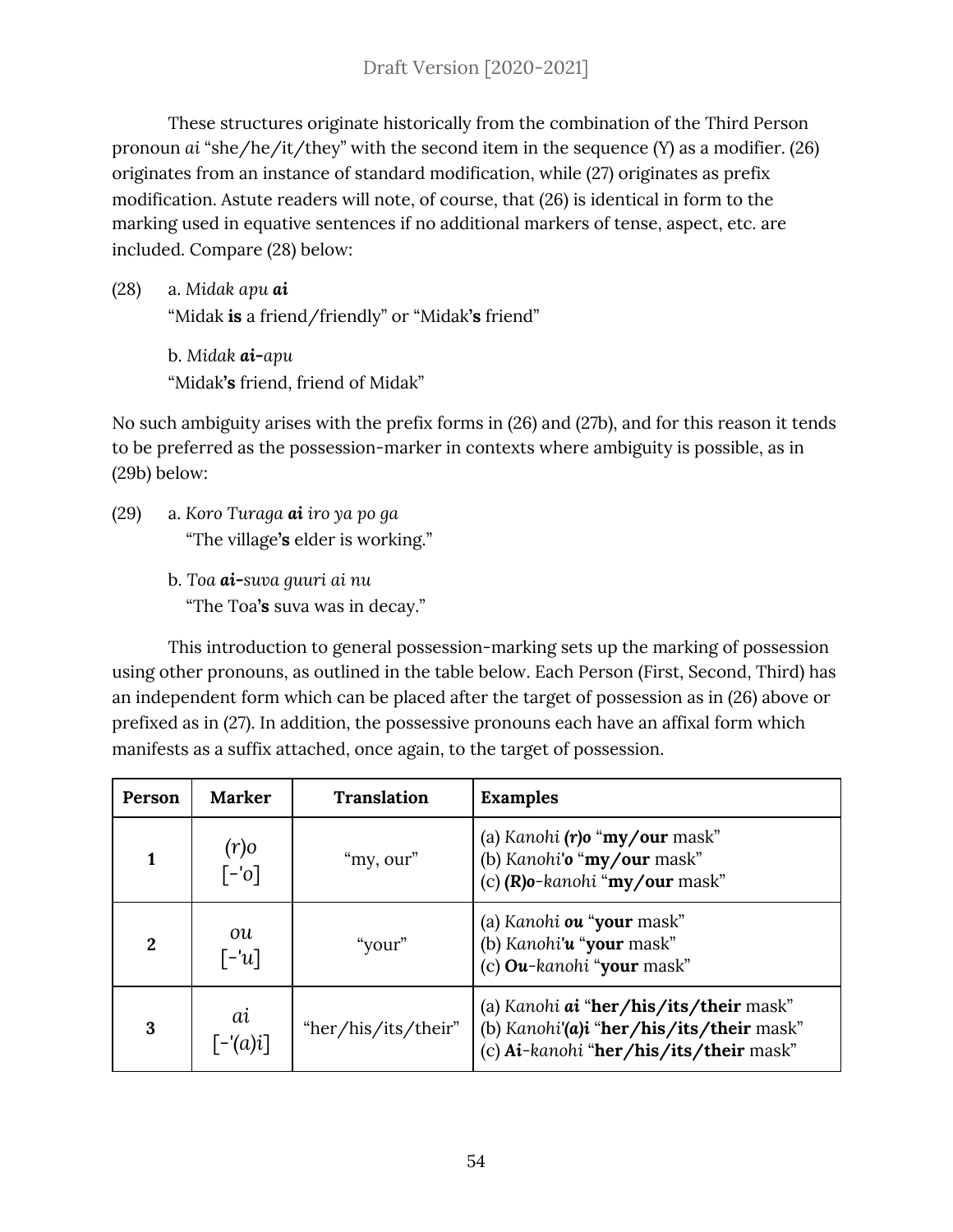#### **4.6 Recap**

At this point, you have the tools to construct and interpret units containing Location/Direction markers, to use LD-marked words as verbs, nouns, and modifiers, and to modify LD-marked words as well. You have been introduced to the use of both independent and affixal forms of these markers, and you have been introduced to the forms of LD-marked pronouns, along with concepts of possession-marking and possessive pronouns.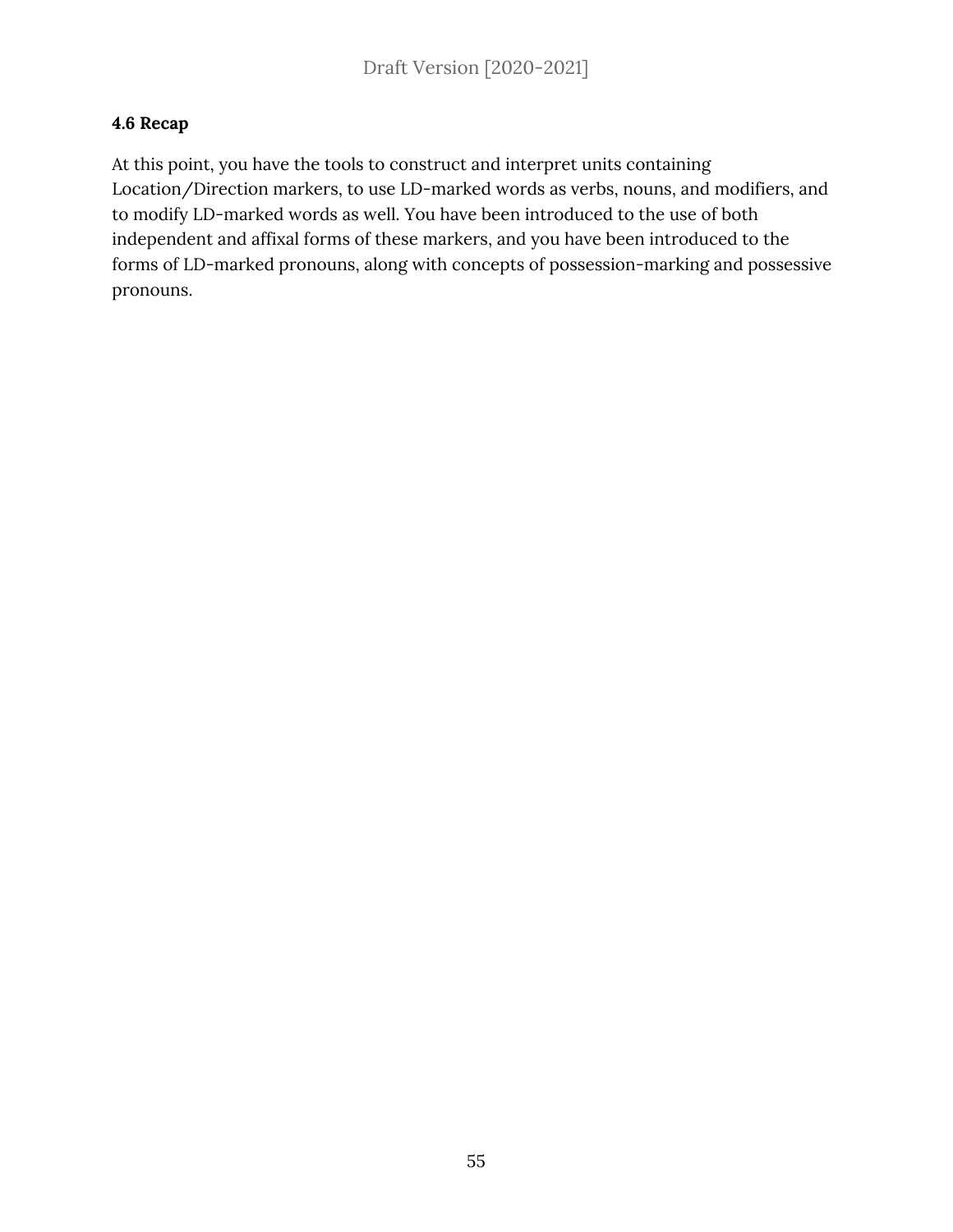# **Chapter 5. More on Complex Sentences**

At this point, two types of sentences have been introduced: complex sentences with *ya* and equative sentences with *ai*, illustrated in (1) and (2):

- (1) *Pekka iro ya* "Pekka works."
- (2) *Dosne apu ai* "Dosne is (a) friend/friendly."

In addition, Chapter 3 introduced the role-markers for Subject and Object (*ta* and *za*, respectively), which provide information on the way that entities are involved in an event, process, or state--as the agent/controller (*ta*) or the patient/controllee (*za*).

(3) *Nikila ta koro za hau ya* "Nikila (subject/agent) protects the village (object/patient)."

In this chapter, the precise interpretation of the role-markers will be further fleshed out, and additional types of sentences will be introduced, taking advantage of different combinations of markers (in particular, role-markers and *ya*/*ai*).

#### **5.1 More on Role-markers**

The two role-markers, *ta* and *za,* have been described so far as indicating "agenthood" and "patienthood", broadly speaking. On a more abstract level, this can be understood as a difference in the *intentionality* of a given entity. This sharpening of the role-markers as a function of intentionality has a direct impact on the translation of sentence-meanings.

● A word overtly marked by *ta* indicates an entity that is involved in an event, action, process, or state in an *intentional* way--not in a passive way--not as a neutral experiencer of the event--but in an active and purposeful way.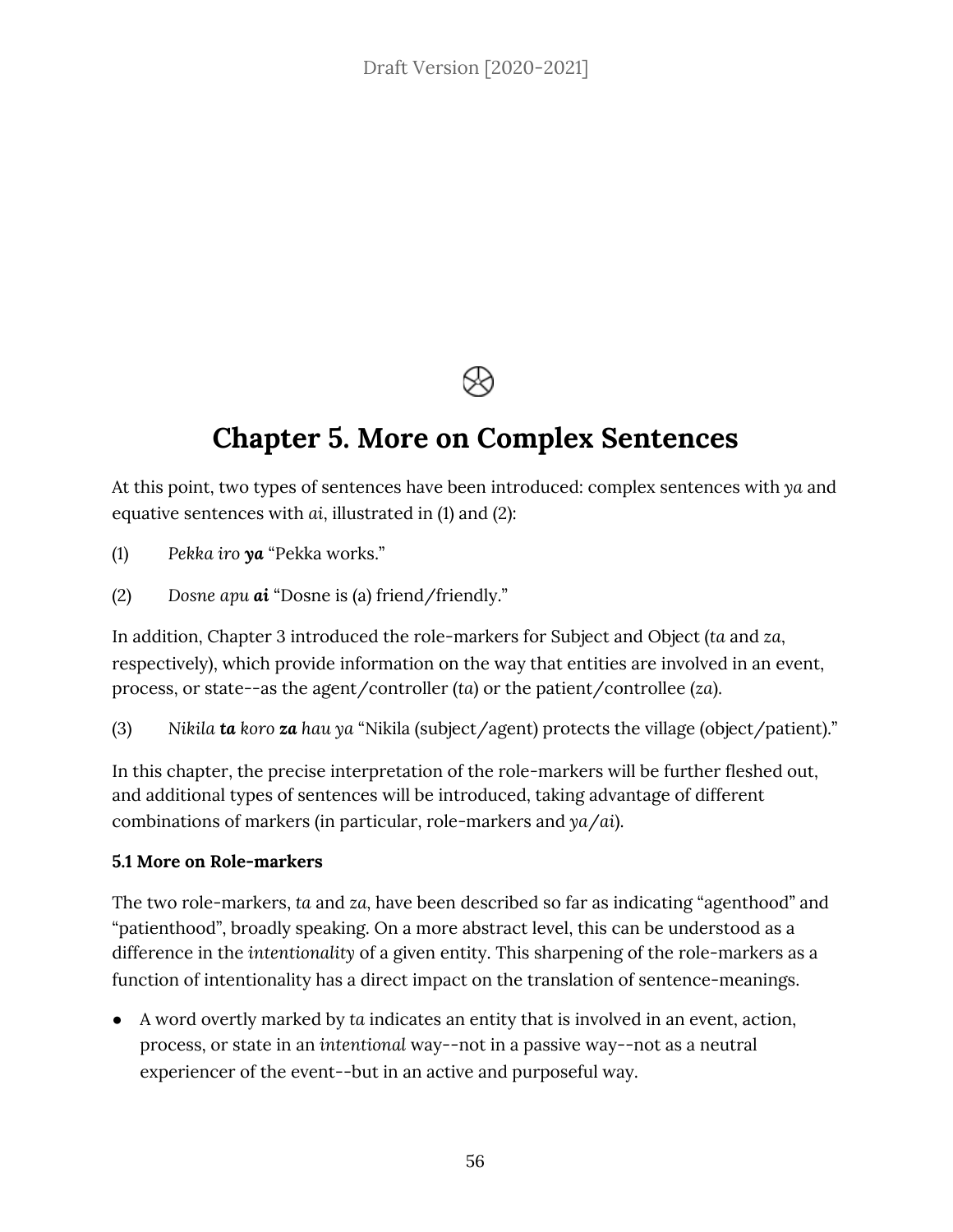● A word overtly marked by *za* indicates an entity that is involved in an event, action, process, or state in a *non-intentional* way, as a target of the action of the event or an experiencer of a given state.

The key phrase in both of the above descriptions is *overtly marked*. Recall that the role-markers in a sentence may be optionally present ("overt") or absent ("non-overt"). The choice of an overt or non-overt role-marker has a direct impact on the meaning of a sentence. An overt role-marker commits the marked entity to one of the interpretations above in an obligatory way, while the absence of a marker leaves the precise interpretation of the entity's role more flexible. Consider the following sentences:

(4) a. *Boreas aku ya* "Boreas sees ('perceives, notices')."

b. *Boreas ta aku ya* "Boreas looks ('watches, examines')."

The difference between these two sentences is simply in the absence vs. presence of the role-marker *ta*. In (4a), *Boreas* is still the Subject of the sentence, since it is the only entity present, but Boreas is not necessarily involved in the event of seeing in an active or highly purposeful way (although Boreas could still be construed as an agent, given the right context). Because of this, the verb *aku ya* is translated in ways that convey a sense of "(to) see unintentionally" ("perceive", "notice", etc.). In contrast, (4b) has *ta* marking *Boreas* as the active agent of the sentence, and so *aku ya* is translated with more active verbs, conveying a sense of "to see intentionally" ("look", "watch", "examine", etc.).

The same goes for the marker *za*. If *za* is present overtly in the sentence, it indicates that an entity is not active or intentional in its involvement within the event, and this can expand or narrow the meaning of the sentence. The word *tura* "fear, cowardice" will be used to exemplify this below.

(5) a. *Ahkmou tura ya* "Ahkmou fears ('harbors fear/cowardice')."

b. *Ahkmou za tura ya* "Ahkmou is frightened ('terrified, reacting with fear, surprised')"

c. *Ahkmou ta tura ya* "Ahkmou fears ('respects, takes precautions against')"

The distinctions between (5a), (5b), and (5c) can be subtle. In (5a), the relation of Ahkmou to the action/event of fear is "neutral" in the sense that Ahkmou is simply involved in the event, with no further information provided. In (5b), Ahkmou is a non-intentional patient (marked with *za*), indicating a sense of being frightened by something or reacting with fear in an uncontrolled or unintentional way. In (5c), Ahkmou is intentional with respect to the action/event of fear, conveying a sense that Ahkmou engages in fear with some level of control (i.e. fear as respect or reverence).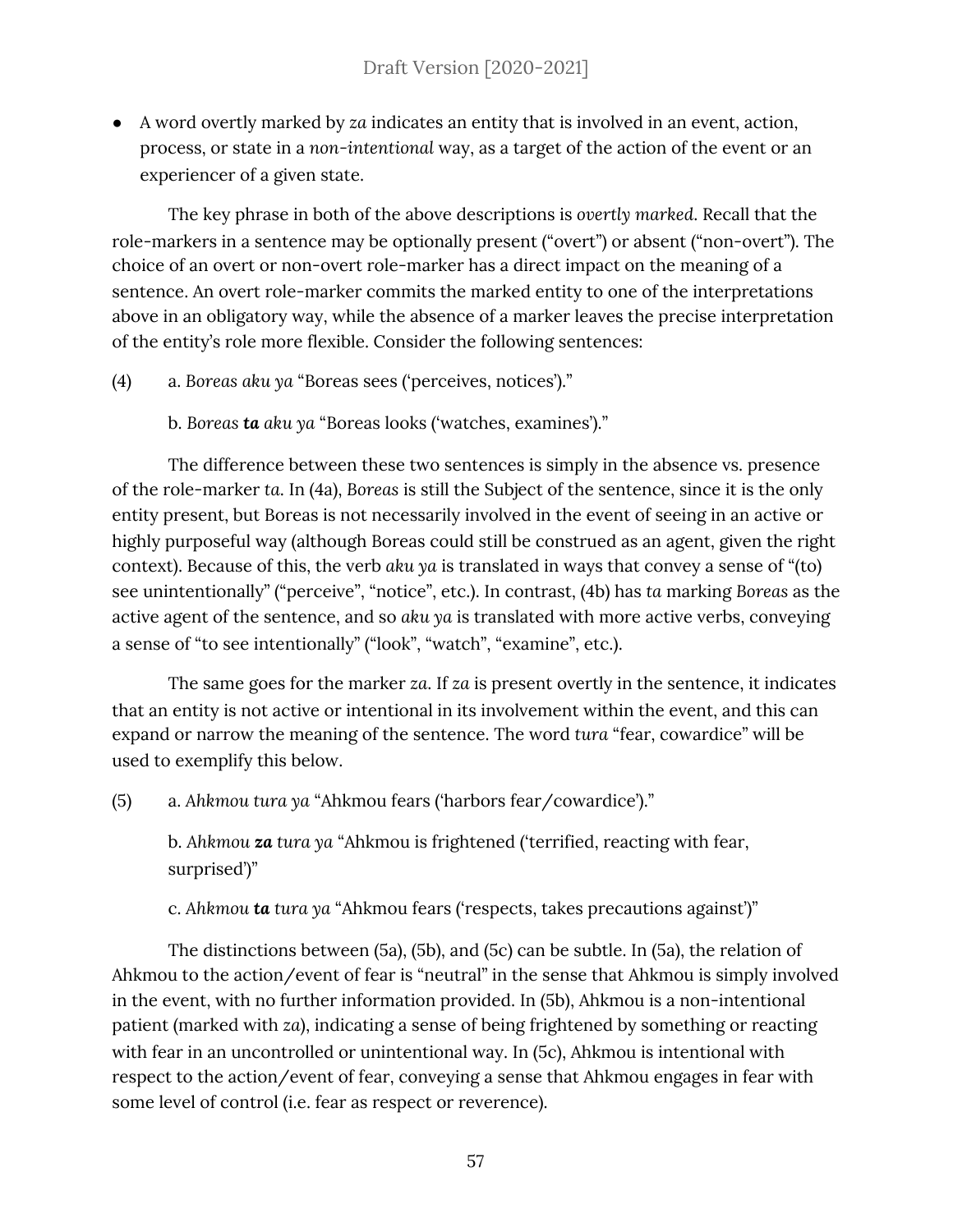# Draft Version [2020-2021]

Similar distinctions could be made for the sentences with *aku ya* above, where in (4a) Boreas's relation to the action/event of seeing is "neutral", whereas in (4b) Boreas's relation is active. Were *Boreas* to be marked with *za* (*Boreas za aku ya*), it would convey the sense that some visual perception happened to Boreas without their intent or expectation ("A vision struck Boreas"). In general, however, the "neutral" version of the sentence (with no role-markers, as in (4a) and (5a) above) tends to be bear a meaning very similar to (though not identical with) the version of the sentence with *za,* while the version with *ta* is more distinct.

The difference between an intentional and a non-intentional interpretation of a sentence is relevant in a variety of cases, such as where the event, process, or state of a sentence specifies some kind perceptual quality (as with *aku* "sight, vision" or *ide* "hearing, audioception"), emotional quality (such as *tura* "fear, cowardice" or *kura* "anger, rage"), movement (*ivo* "linkage, transit"), and other semantic categories. In other cases, the distinction does not make much of a difference. Various additional examples are provided below:

(6) *ide ya* "to hear"

a. *Boreas (za) ide ya* "Boreas hears"

b. *Boreas ta ide ya* "Boreas listens"

(7) *kura ya* "to rage, be angry"

a. *Lesovikk (za) kura ya* "Lesovikk rages ('blind rage, overcome by anger')"

b. *Lesovikk ta kura ya* "Lesovikk is angry ('controlled anger')"

(8) *ivo ya* "to move, transit"

a. *Pekka (za) ivo ya* "Pekka moves (from...to)"

b. *Pekka ta ivo ya* "Pekka travels/runs/walks ('controlled movement')"

(9) *ivo au ya* "to move, transit downward"

a. *Pekka (za) ivo au ya* "Pekka moves downward ('falls')"

b. *Pekka ta ivo au ya* "Pekka descends ('controlled descent')"

#### **5.2 Causative Sentences**

Now that the meaning and function of role-markers has been explored in more detail, a new construction incorporating the marker *ta* can be discussed. Up until now, the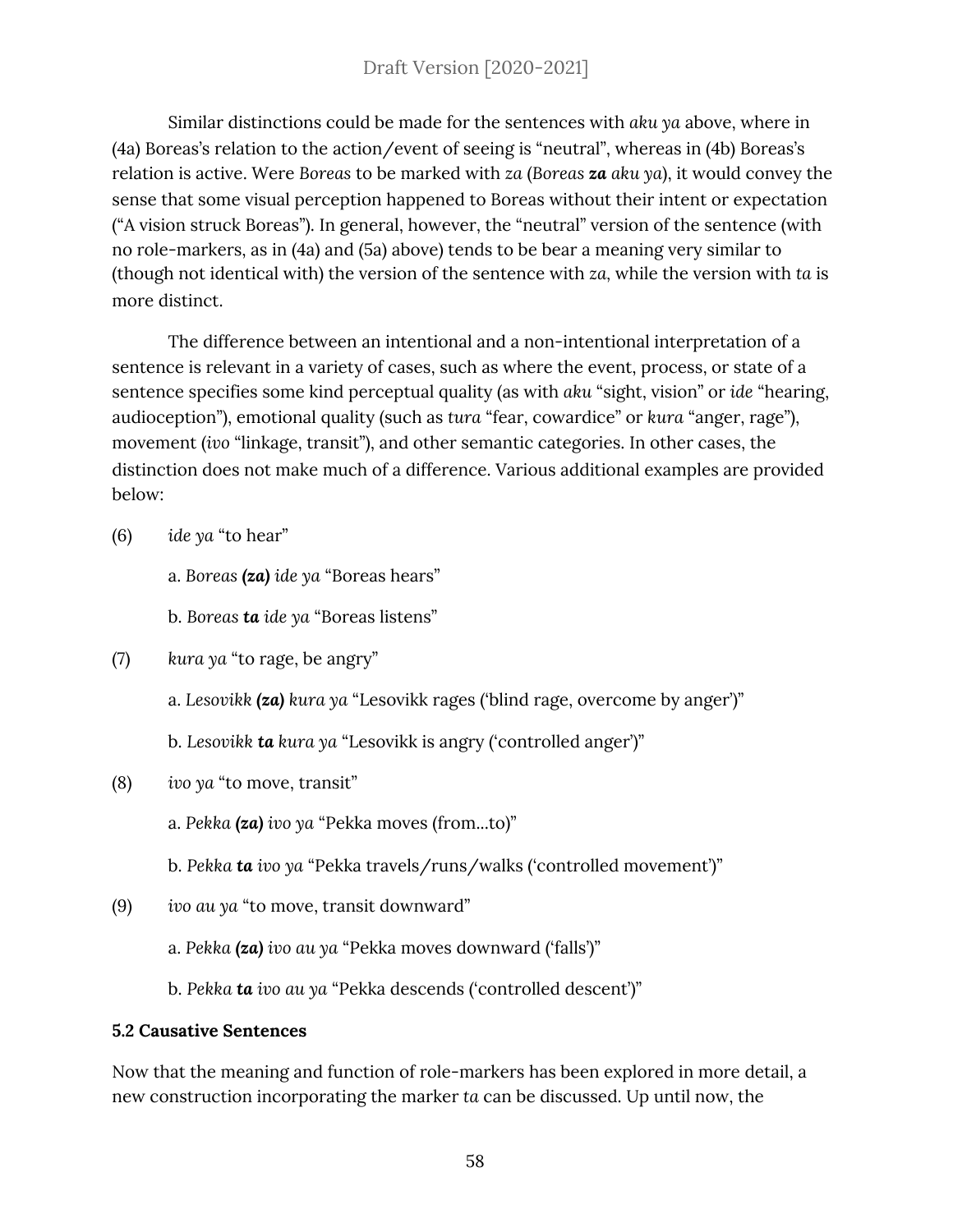# Draft Version [2020-2021]

role-markers have only been used in verbal sentences with *ya*, but it is also possible to use *ta* in a context similar to equative sentences. There are two related constructions where *ta* is used in this way to indicate the cause of an event or state, each with its own causative marker: *ai* and *yai*.

The first construction has an approximate meaning of "X makes/causes Y". It involves an entity X marked with *ta*, plus another unit Y, followed by the causative marker *ai* (negation: *ru*). The relation between X and Y is interpreted as causative, where X generates Y or brings Y into being.

| (10) | $X$ ta + $Y$ + ai | "X makes/causes Y"        |
|------|-------------------|---------------------------|
|      | $X$ ta + Y + ru   | "X does not make/cause Y" |

This construction is distinct from a typical equative sentence, which conveys the meaning "X is Y". The two sentences below show the contrast between equative sentences (11) and causative sentences of this kind (12). There is a significant difference!

(11) a. *Makuta tura ai* "Makuta **is** fearful/afraid" b. *Makuta tura ru*

"Makuta **is not** fearful/afraid"

(12) a. *Makuta ta tura ai* "Makuta **makes/causes** fear"

> b. *Makuta ta tura ru* "Makuta **does not make/cause** fear"

The second construction has an approximate meaning of "X makes Y be/do Z". It also involves an entity X marked with *ta*, but it is now followed by a more complex consisting of two or more units Y and Z, plus the causative marker *yai* (negation: *rai*). The relation between X, Y, and Z is also interpreted as causative, where X causes or brings about the relation between Y and Z. Importantly, the relation between Y and Z can be interpreted either as an equative relation ("Y be Z") or as a verbal relation where Z is the verb.

(13) a.  $X$  **ta** + Y + Z + **yai** "X **makes** Y (be/do) Z b.  $X$  ta +  $Y$  +  $Z$  + rai "X does not make  $Y$  (be/do)  $Z$ "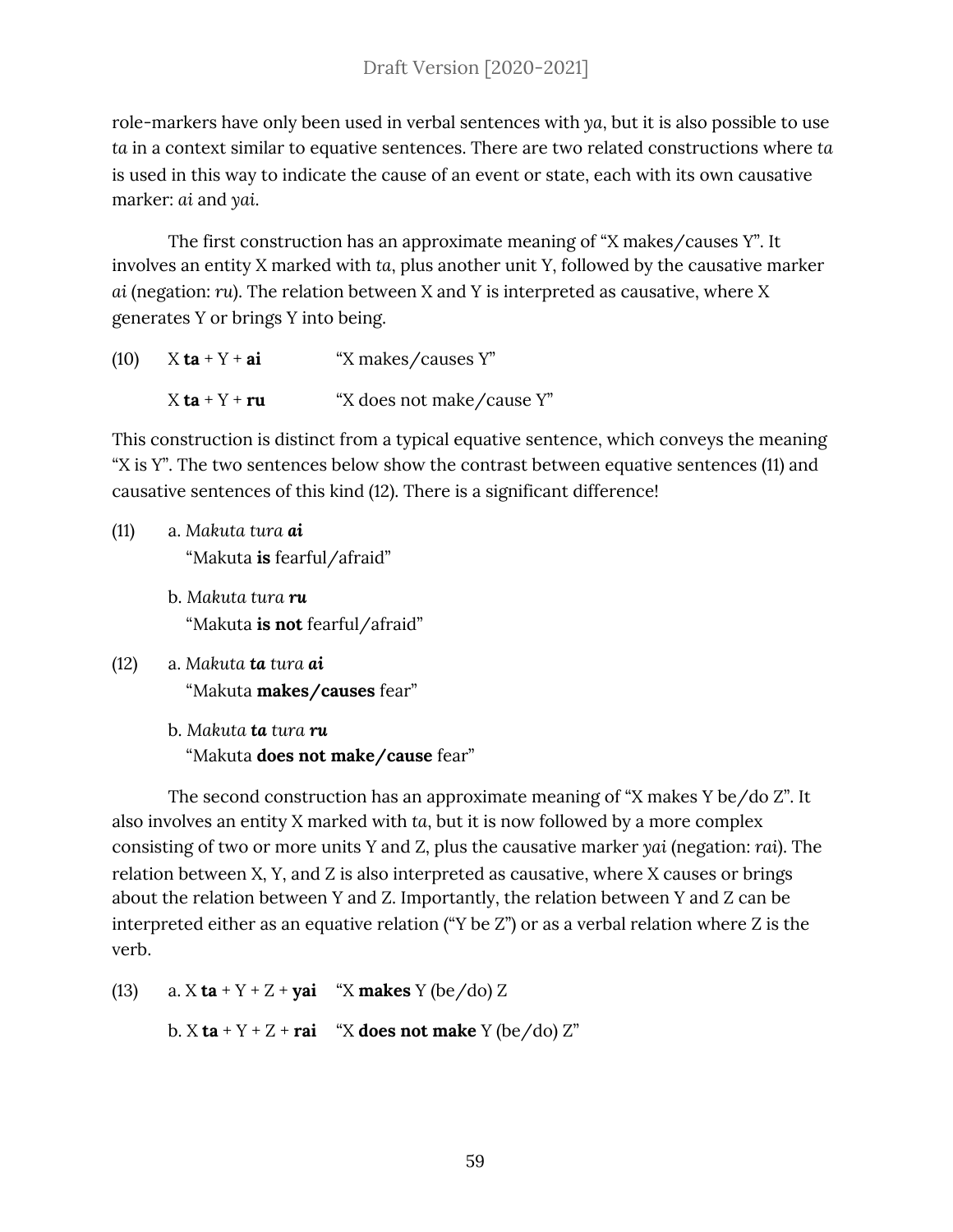Historically, the marker *yai* is a "fused" form of the word-sequence *ya ai* or *ai ai*. This is because the equations in (13) originate from older structures, shown in (13') below, which reveal some context for the meanings of these constructions:

# (13') **Early Matoric Causative Constructions**

a. X **ta +** [ Y + Z **ya** ] **+ ai** = "X **makes** Y **do** Z" b.  $X$  ta +  $\lceil Y + Z + ai \rceil + ai = "X$  makes  $Y$  be  $Z"$ 

As can be seen, these causative constructions are built on the pattern of an equative sentence with *ai*: "X + Y + *ai*", where Y is, in each case, replaced by another sentence. In (13'a), Y is replaced with a verbal sentence "Y + Z **ya**", while in (13'b), Y is replaced by another equative sentence " $Y + Z + ai$ ". The sentences below provide examples of the causative constructions in (13):

- (14) a. *Makuta ta Ahkmou tura yai* "Makuta **makes** Ahkmou fear/be afraid."
	- b. *Makuta ta Ahkmou tura rai* "Makuta **does not make** Ahkmou fear/be afraid."

One last thing to note is that modifiers may only be positioned *after* the causative markers *ai* (*ru*) and *yai* (*rai*)--not before--and that prefix modification is not available in these constructions.

(15) a. *Nikila ta aki ai toa* "Nikila **heroically** causes bravery"

> b. *Nikila ta Takua aki yai toa* "Nikila **heroically** makes Takua brave/act bravely"

# **5.3 Interim Summary**

Thus far, the meaning of the role-markers *ta* and *za* have been fleshed out in more detail, going beyond the original concepts of agenthood and patienthood and introducing the notion of *intentionality*, which directly affects the interpretation of sentences when role-markers are overt or absent.

In addition, a new sentence-type--*causative sentences*--has been introduced, with two distinct constructions conveying "X makes/causes Y" and "X makes Y (do/be) Z". Causatives make use of the marker *ta* in the context of a causative marker *ai (*negation: *ru*) or *yai* (negation: *rai*).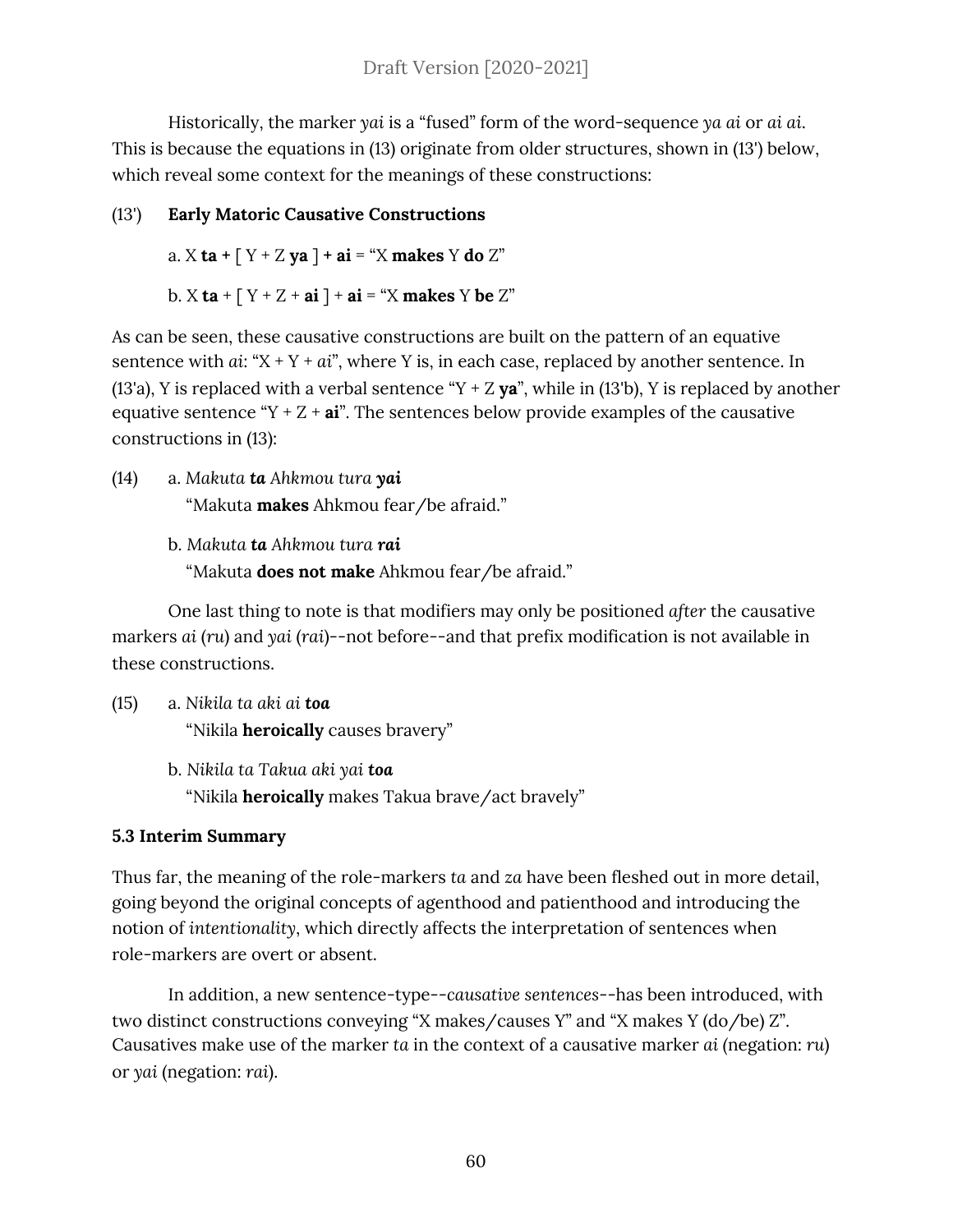### **5.4 Desentential Causatives**

One final Matoric construction that is related to the discussion of causative sentences above is the phenomenon of *desentential causatives* (DCs), which are, in essence, phrases which contain all the elements of causative constructions (a *ta*-marked word, a (form of) the causative markers, etc.), but which have been "de-sentenced"--converted from a full sentence into something that functions like any other word/phrase (typically a noun). The closest English equivalent to this is the nominalization of causative structures shown in () below:

(16) Midak makes Dosne happy  $\rightarrow$  [ Midak's making Dosne happy ] annoyed Dosne.

DCs are used in Matoric to identify and preserve causative relations within a larger sentential structure. The following equations show how causative sentences (discussed in Section 4.2) can be converted into DCs:

#### (17) **Causative Sentence Constructions**

a. X *ta* + Y + Z + *yai* "X **makes** Y (do/be) Z"

b.  $X$  ta +  $Y$  +  $Z$  + rai "X does not make  $Y$  (be/do)  $Z$ "

# (18) **Desentential Causatives**

a. (*ta*-X) + *ai*-Y + Z-'*ai* "X's **making** Y (do/be) Z"

b.  $(ta-X) + ai-Y + Z-ru$  "X's not making Y (do/be) Z"

A few rules apply in the conversion here: First, the marker *ta* is converted into a prefix, continuing to marker the causer. However, the causer may also be deleted if it is unnecessary or if it is available in the communicative context of the sentence. Second, the causative marker *yai* is "split" into two units, a prefix *ai-* and a suffix *-'ai*. In the negated form, *rai* is split into *ai-* and *-ru*. The prefix attaches to the first unit within the caused relation (Y, in this case), while the suffix attaches to the last unit within the caused relation (Z). The following examples illustrate:

- (19) *Makuta ta Ahkmou tura yai* "Makuta **makes** Ahkmou fear/be afraid."
	- → *ta-Makuta ai-Ahkmou tura'ai* "Makuta's **making** Ahkmou afraid"
- (20) *Makuta ta Ahkmou tura rai* "Makuta **does not make** Ahkmou fear/be afraid."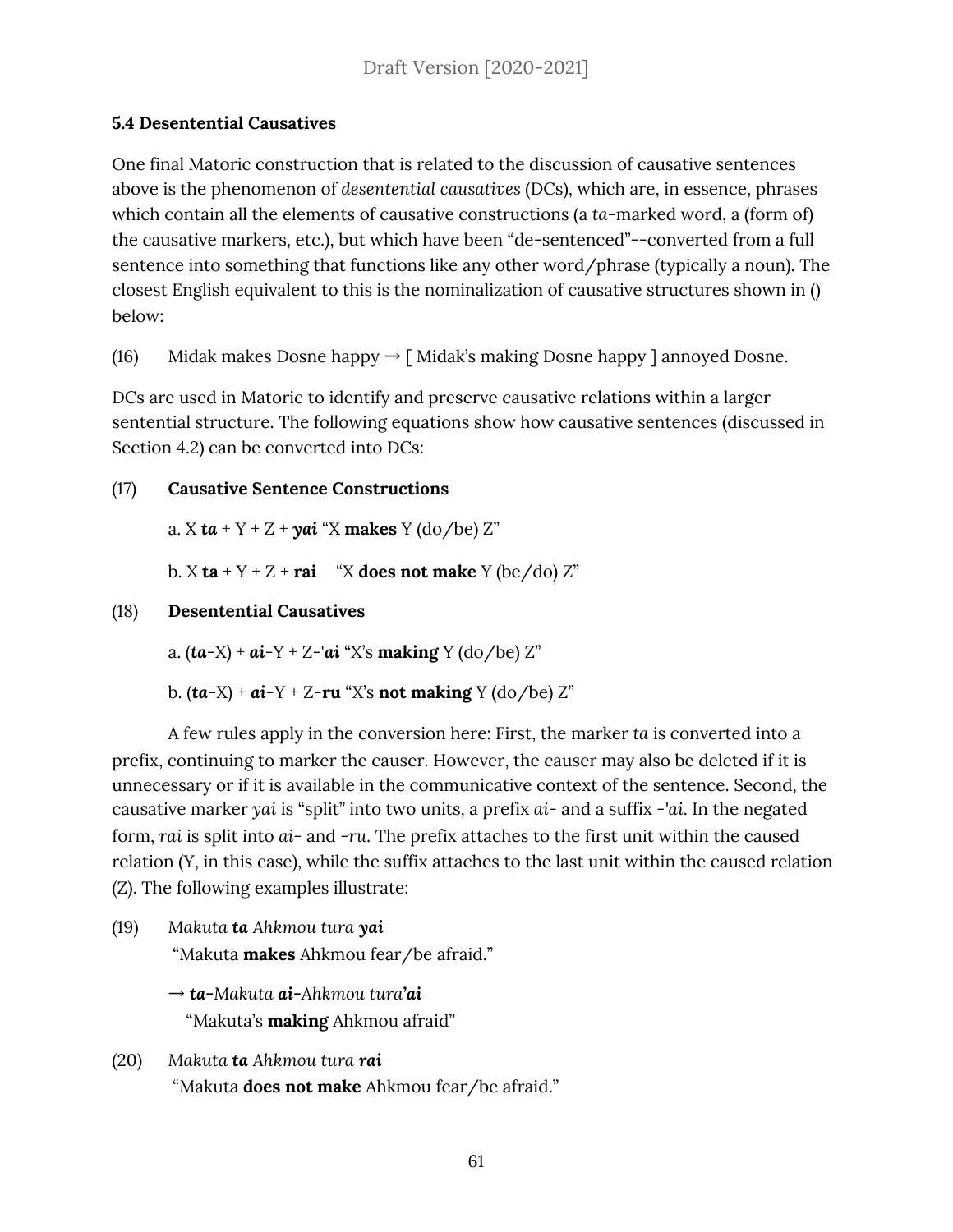→ *ta-Makuta ai-Ahkmou turaru*

"Makuta's **not making** Ahkmou afraid"

The sentence in (21) shows how a DC may be integrated into a larger sentence (in this case, as a phrase marked as the object of *aku ya* by *za*.

# (21) *Pohatu ta-Makuta ai-Ahkmou tura'ai za aku ya nu* "Pohatu saw **Makuta's making Ahkmou afraid**"

It is unclear why other desentential constructions aside from DCs are not found in Matoric, leaving the possibility that DCs were a specific design-feature included in the base of the xenolanguage by the Great Beings.

# **5.5 Existential Sentences**

Turning away from causative constructions and additional uses of role-markers, this section will address one final sentence type: *existential sentences,* which translate as "There is X". In their simplest form, they consist of a single word plus any modifiers, along with a tense marker (optional in the case of present tense). The sentences below illustrate:

|           | (22) a. Toa (po) <b>"There is</b> a hero." |
|-----------|--------------------------------------------|
| b. Toa nu | <b>"There was</b> a hero."                 |
| c. Tog ko | " <b>There will be</b> a hero."            |

The inclusion of modifiers in existential sentences is a point of ambiguity if standard modification is used. Technically, the sentence in (23) below can be interpreted both as an equative sentence ("X is Y") and as an existential sentence ("There is…"):

| (23) Toa aki nu | $=$ either "The hero was brave" (equative)       |
|-----------------|--------------------------------------------------|
|                 | <b>or</b> "There was a brave hero" (existential) |

As usual, prefix modification can be used to avoid ambiguity in such cases, as illustrated in (24), which can only be interpreted as an existential sentence--not as an equative sentence. This is also another case where the meaning-difference between standard and prefix modification (i.e. metaphysical/abstract vs. physical/concrete) is not enforced.

```
(24) Aki-toa nu = only "There was a brave hero" (existential)
         not "The hero was brave" (equative)
```
Existentials can also be built upon verbal structures with *ya*, as shown in (25) and (26). The possibility of an existential interpretation for this structures was also noted in Chapter 3:

(25) a. *Iro ya (po)* "**There is** an event of work."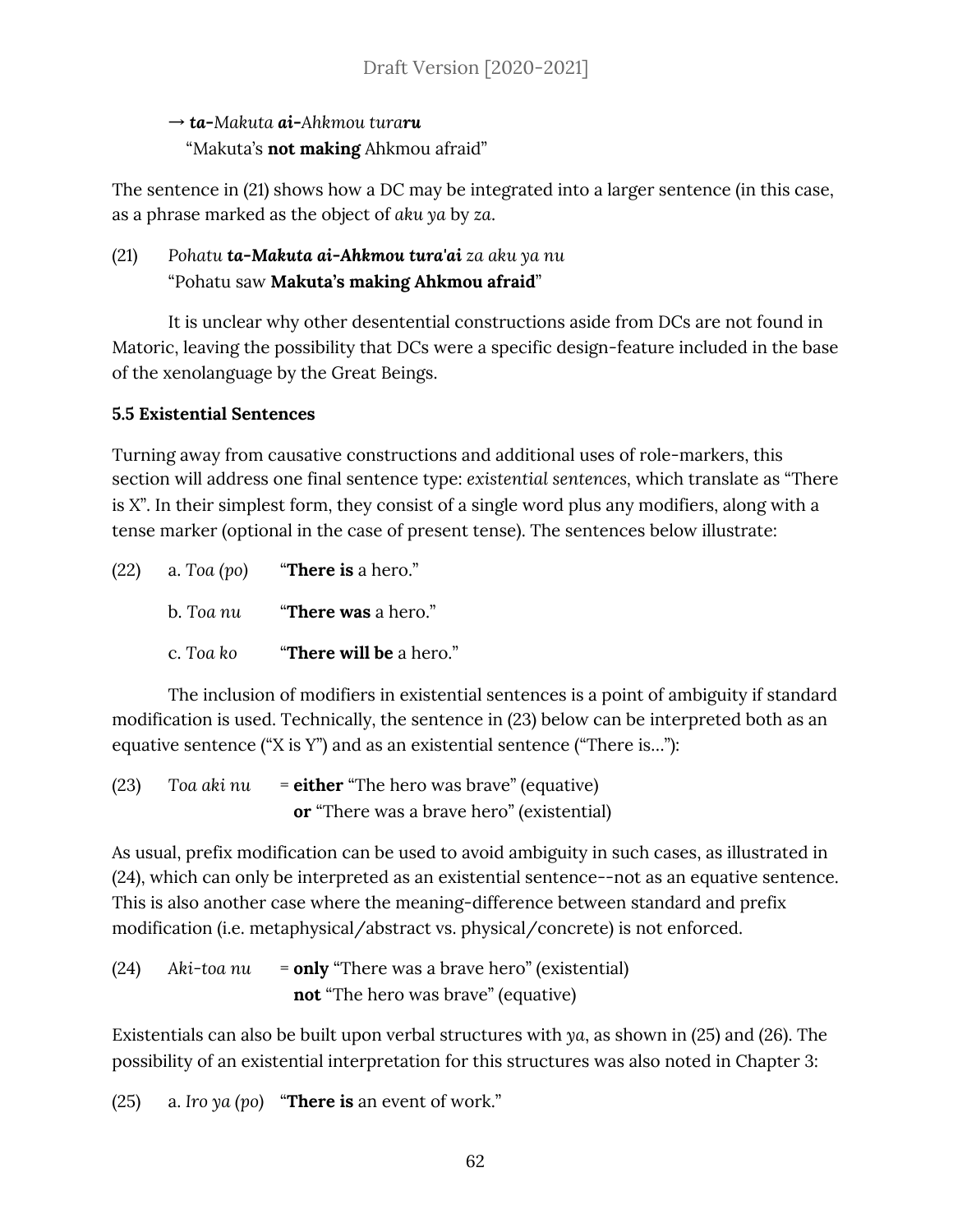(26) a. *Iro aki ya* "**There is** an event of brave work."

b. *Iro ya aki* "**There is** an event of brave work."

c. *Aki-iro ya* "**There is** an event of brave work."

In general, existential sentences are used to introduce new referents into a communicative situation--new entities, events, states, etc.--so that they can be further referenced in later sentences.

#### **5.6 Recap**

At this point, you have the tools to construct and interpret a wider variety of sentences, using the role-markers *ta* and *za* to convey subtle distinctions in intentionality within events and states, employing causative constructions to communicate the causes of states and events (and converting causative sentences into desentential causatives in order to construct even more complex sentences). Finally, you can use existential sentences to present new entities and events within a particular communicative context.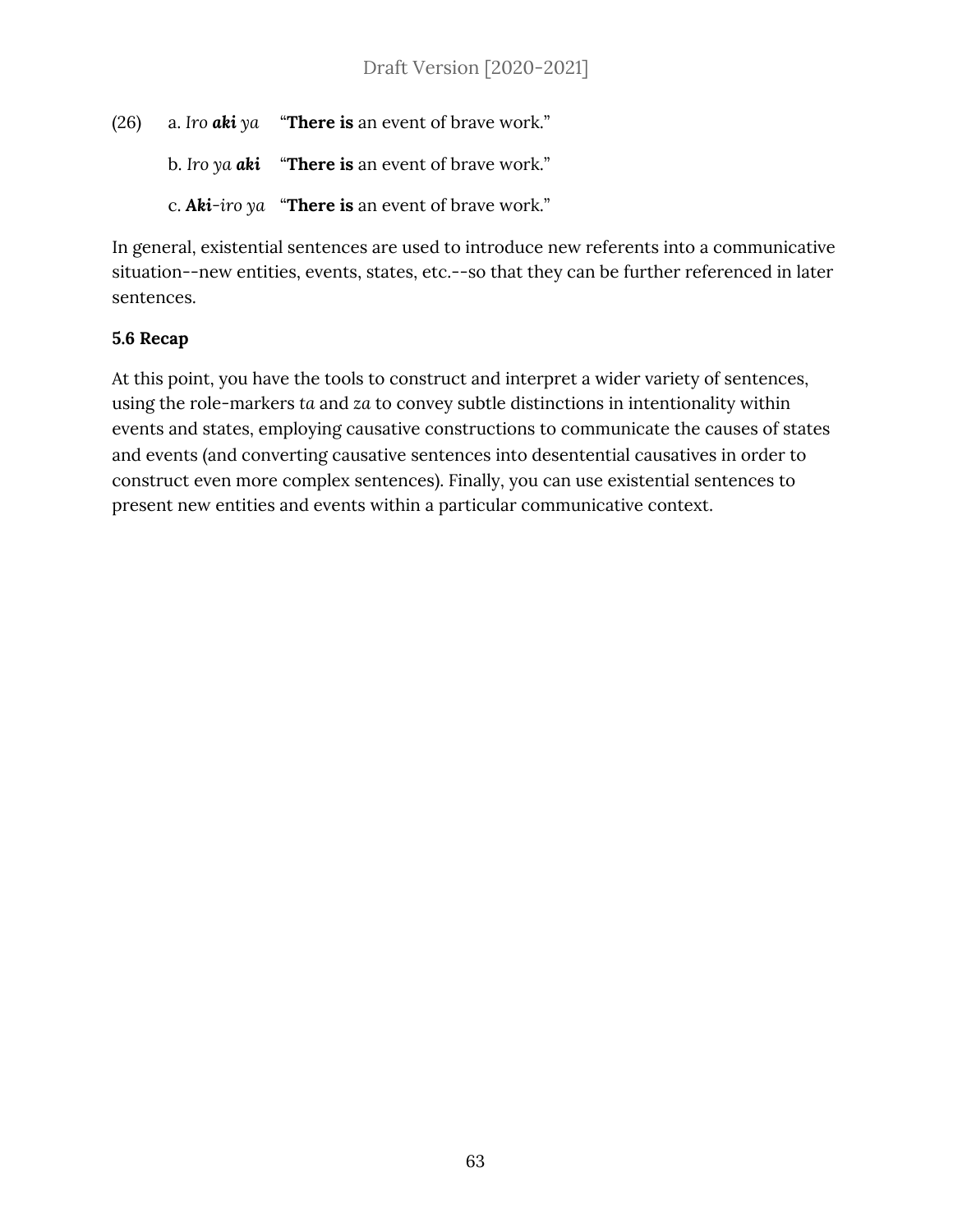$\circ$ 

# **Chapter 6. Questions and Commands**

In all previous chapters, Matoric sentences have been introduced and discussed in the context of a single function: the function of a *statement* or *assertion*. Thus, within a communicative context (a conversation), a sentence like "Midak saw the Rahi" has the function of stating or asserting the reality of the semantic content of the sentence (that there was an event of Midak seeing a Rahi). However, statement/assertion is only one of multiple functions that sentences can have in a given context.

Two additional functions of Matoric sentences are introduced in this chapter: the function of *questions* or *interrogation* whereby a sentence is used to request information about something ("Is Nikila here?", "Who is that Toa?") and the function of *command* or *directive* whereby a sentence is used to invoke a target to perform or bring about the situation expressed in the sentence ("Get to work!", "Attack the monster!").

#### **6.1 Questions**

Sentences can be used to request information about a variety of things. They can be used to question the *reality* of the state of affairs--whether something happened or not--or they can be used to target a subpart of a state of affairs--an entity involved in an action, event, process, or state or a modifier these things--in order to query more information about that item. These two types of questions are called "yes/no questions" and "information questions", respectively, and they will be dealt with in the two following sections.

#### **6.1.1 Yes/No Questions**

Yes/no questions are, as might be expected, questions that can be answered with either "yes" or "no". Such questions target the "reality" of the state of affairs presented in a sentence: whether or not an action, event, process, or state actually occurred. In English,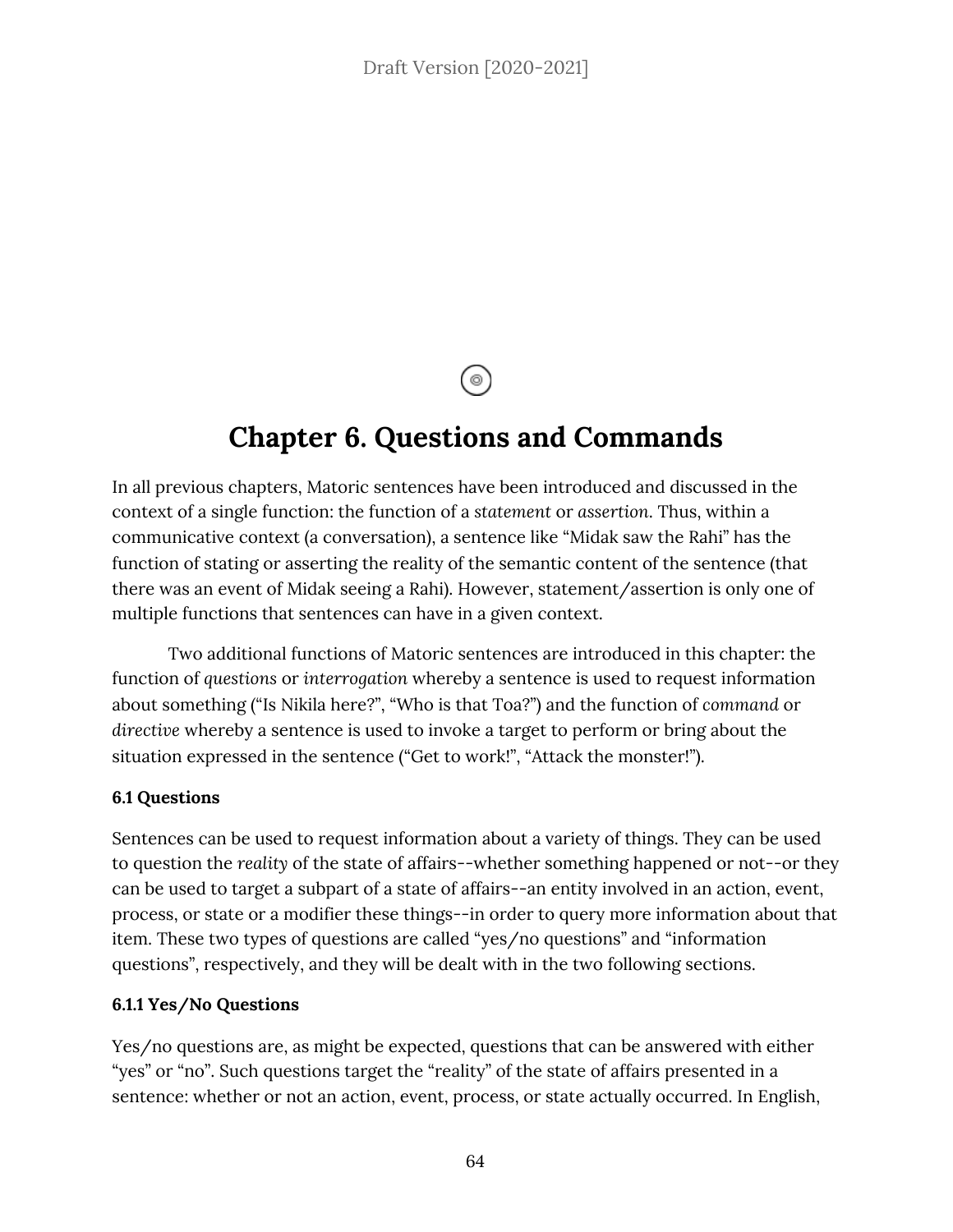yes/no questions are formed by placing an "auxiliary verb" (*do, be, have*, etc.) at the front of the sentence:

| (1) | Midak worked today.   | $\rightarrow$ | <b>Did</b> Midak work today? (yes/no) |
|-----|-----------------------|---------------|---------------------------------------|
|     | Dosne has been brave. | $\rightarrow$ | <b>Has</b> Dosne been brave? (yes/no) |
|     | Nikila is a hero.     | $\rightarrow$ | <b>Is</b> Nikila a hero? (yes/no)     |

To form yes/no questions in Matoric, the marker *i\_ki* is used, targeting the entire sentence. This means that sentences functioning as yes/no questions in Matoric always start with *i* and end with *ki*. This is summarized in the equation below:

(2)  $i +$  Sentence  $+ki =$  "Yes/No question"

The question marker *i\_ki* is a circumposition which "wraps around" the full sentence. It is always positioned "outermost" in the context of other markers such as tense, aspect, and mood markers, as well as the negation markers. In other words, additional markers are always contained within the unit defined by *i\_ki*, as shown in the example sentences below.

| (3) | a. Midak iro ya                   | $\rightarrow$ | I Midak iro ya ki?                  |
|-----|-----------------------------------|---------------|-------------------------------------|
|     | "Midak works"                     |               | "Does Midak work?"                  |
|     | b. Dosne aki ai nu                | $\rightarrow$ | I Dosne aki ai nu ki?               |
|     | "Dosne was brave"                 |               | "Was Dosne brave?"                  |
|     | c. Orde koro za hau ya cu         | $\rightarrow$ | I Orde koro za hau ya cu ki?        |
|     | "Orde didn't protect the village" |               | "Did Orde not protect the village?" |

The marker *i\_ki* also has an affixal (circumfixal) form *i-\_-ki*, with the first component *i*attaching as a prefix to the first word or marker in the sentence and the second component *-ki* attaching to the final word or marker in the sentence. The prefixal component *i-* inserts a glottal stop (as in "uh-oh"), represented by <'> when attached to another vowel. Importantly, the affixal form *i-\_-ki* does not attach to other *markers*, such as the tense/aspect markers or location/direction-markers--it only attaches to full words, regardless of category. Thus, when used as an affix, the question marker "skips over" any non-affixal markers at the beginning or end of a sentence (including the verbal marker *ya*, the equative marker *ai*, and the negative equative marker *ru*) moving right or left until it reaches the first "true" word. It then attaches directly to this word, external to any other affixal markers that are applied. This is illustrated in the sentences below:

(5) a. **I** Midak iro ya **ki**  $\rightarrow$  **I**Midak iro**ki** ya "**Does** Midak work?"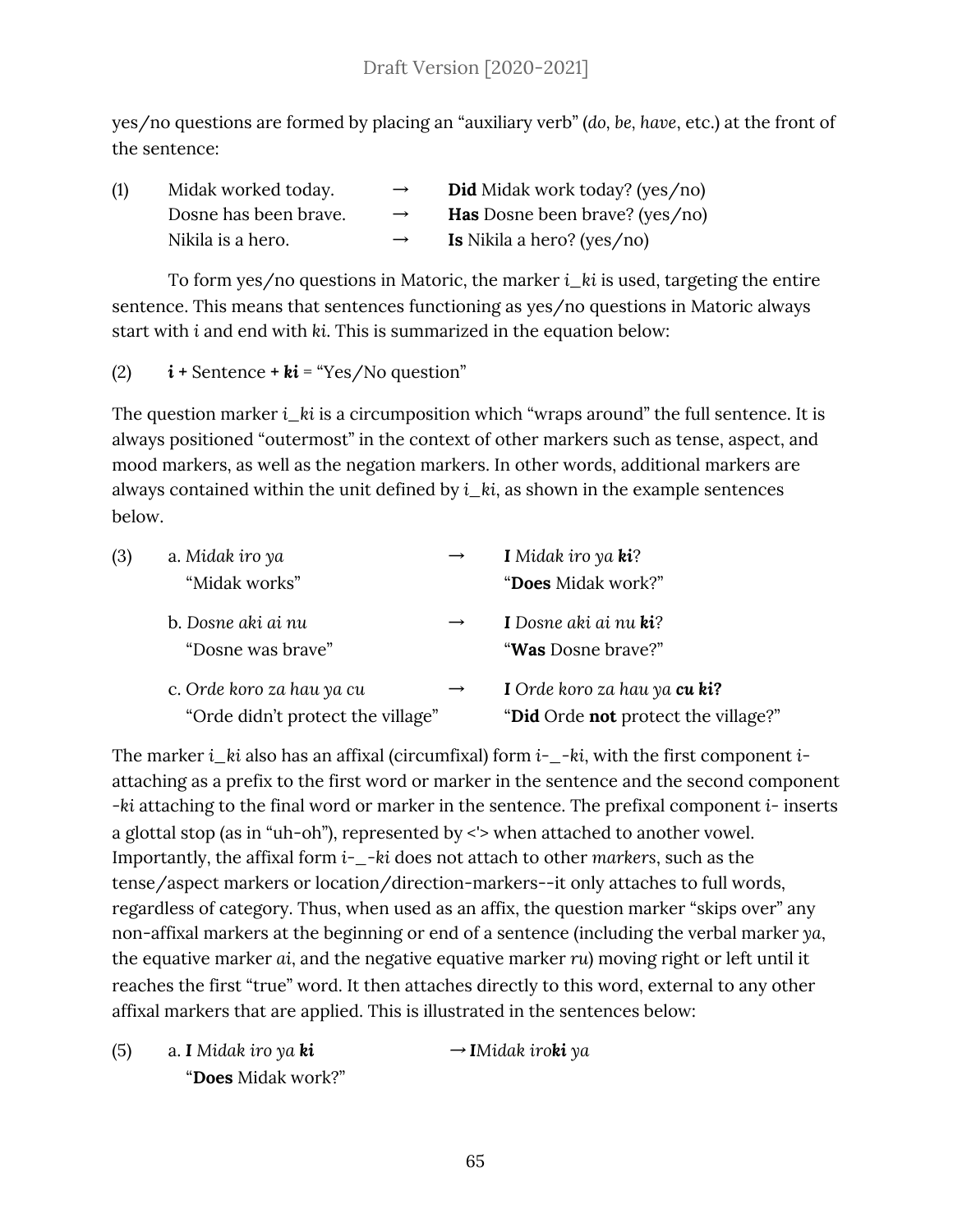# Draft Version [2020-2021]

| b. <b>I</b> Dosne aki ai nu <b>ki</b>          | $\rightarrow$ I'Dosne aki <b>ki</b> ai nu |
|------------------------------------------------|-------------------------------------------|
| " <b>Was</b> Dosne brave?"                     |                                           |
| c. <b>I</b> Orde koro za hau ya cu <b>ki</b> ? | $\rightarrow$ I'Orde koro za hauki ya cu? |
| "Did Orde not protect the village?"            |                                           |

d. *I Nikila hau ya aki nu ki?* → *INikila hau ya akiki nu?* "**Did** Nikila protect bravely?"

In (5a), (5b), and (5c), the suffixal component of the question marker (*-ki*) "skips over" all of the markers at the end of the sentence until it reaches a "true" word (*iro* in (5a), *aki* in (5b), *hau* in (5c)). In (5d), there is a modifier *aki* following the verb marker *ya* and preceding the tense marker *nu*. In this case, the suffixal form of the question marker "skips over" the tense marker and attaches to *aki*, since it is the first "true" word in the sentence.

The same rules apply to the prefixal component of the question marker (*i-*), as shown in (6a) below, where the marker "skips over" the location/direction marker *pa\_o* and attaches directly to *koro*. If the marker *pa\_o* is itself affixal (*pa-*), as in (6b), then the question marker does not skip over it, but instead attaches to it directly:

| (6) | a. <b>I</b> pa koro o Dosne ai <b>ki</b> ? | $\rightarrow$ Pa ikoro o Dosneki ai?        |
|-----|--------------------------------------------|---------------------------------------------|
|     | b. I pakoro Dosne ai ki?                   | $\rightarrow$ Ipakoro'o Dosne <b>ki</b> ai? |

"**Is** Dosne in the village?"

The rules for the placement of the question marker in its independent and affixal forms are summarized as follows:

- When independent, the question marker *i\_ki* is always "outermost" in the sentence--outside all other independent markers: *I pa koro o Dosne ai ki***.**
- When affixal, the question marker attaches only to "true" words, ignoring (or "skipping" over") any other markers: *Pa ikoro o Dosneki ai***.**
- When affixal, the question marker is always "outermost" in the word that it attaches to--outside all other affixal markers: *Ipakoro Dosneki ai.*

#### **6.1.2 Information Questions**

Information questions do not target the positive/negative aspect of sentences, but instead target specific subparts of the sentence, including the subject, the object, modifiers of the sentence, and various other components. In English, information questions are formed by the insertion of a question word like *who, what, where, when, why,* and *how*. These question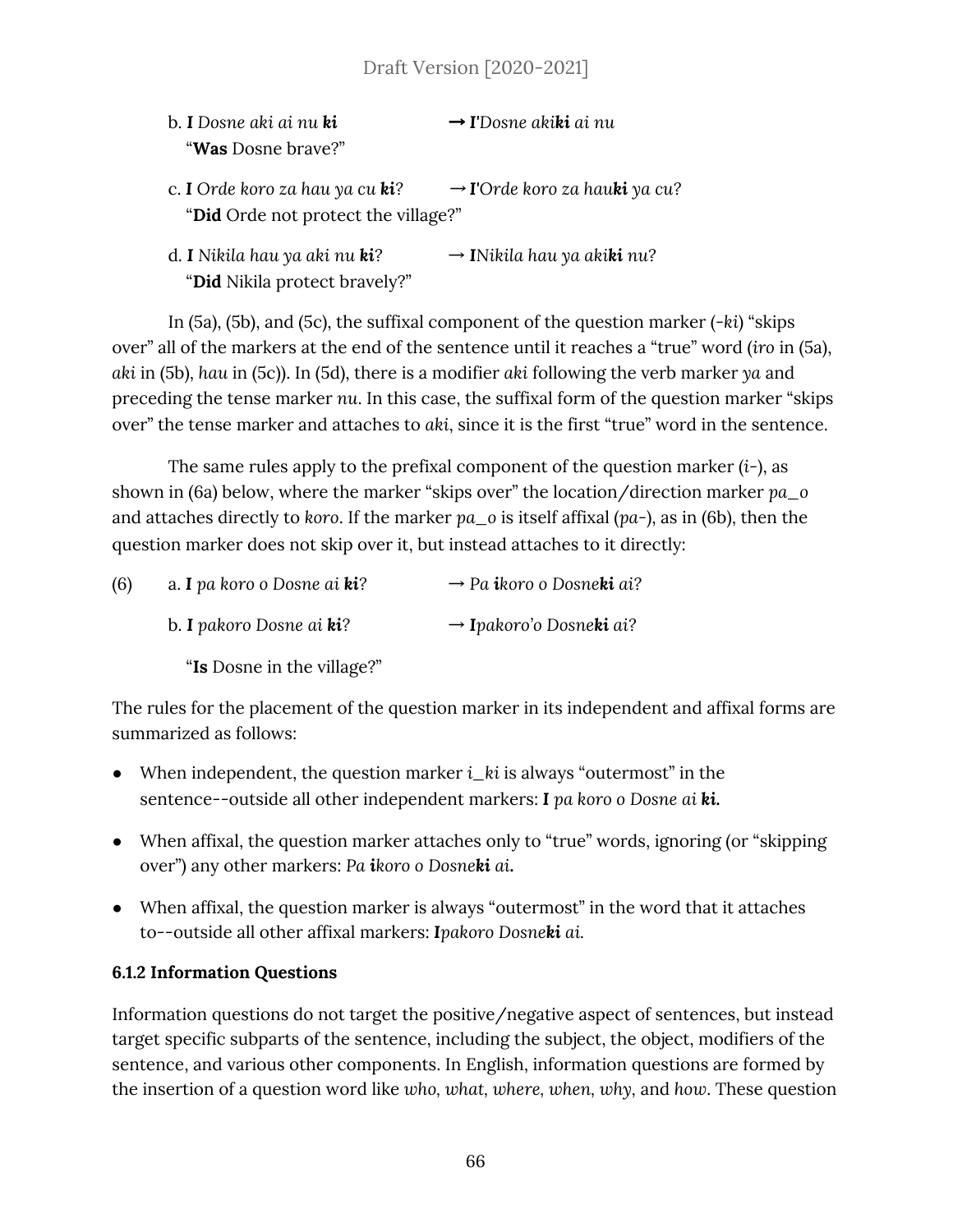words can be inserted on their own, as in (7), or they may be appended to another word in the sentence, as in (8):

- (7) a. "**Who** are you?"
	- b. "**What** did Midak see?"
	- c. "**Where** is the temple?"
	- d. "**When** did Dosne start working?"
	- e. "**Why** is Boreas afraid?"
	- f. "**How** did Nikila protect the village?"
- (8) a. "[ **What** village ] did Nikila protect?"
	- b. "[ **Which** temple ] did you see?"
	- c. "[ **How** brave ] was the warrior?"

To form information questions in Matoric, the question-marker *i\_ki* is once again used, but instead of targeting the entire sentence, as with yes/no questions, the marker targets a single word or phrase internal to the sentence, as shown in (8) above. When *i\_ki* attaches to a noun-like word, it is interpreted as "which" or "what", as in (9a). If it attaches to a word interpreted as an adjective (as in an equative sentence), it may also be interpreted as "how" or "what kind/manner (of)", as in (9b)

(9) a. *I toa ki aki ai?*

"**What/which hero** is brave?"

b. *Midak i apu ki ai?*

# "**How friendly** is Midak?" or "**What (kind/manner of) friend/friendly** is Midak?"

The equation for this kind of question-formation is summarized in the following table:

| $i + X + ki$ | Subject/Object: "what/which X?"<br><b>Modifier:</b> "how, what kind/manner of $X(-ly)$ ?" |
|--------------|-------------------------------------------------------------------------------------------|
|--------------|-------------------------------------------------------------------------------------------|

Note that, in the context of equative sentences, if the goal is to actually question the identity of one of the units involved in the sentence--as in a question like "Who/what are you?"--the marker *i\_ki* is applied slightly differently. In order to question an equative structure like  $X + Y + ai$  "X is Y", a question marker must actually replace one of the units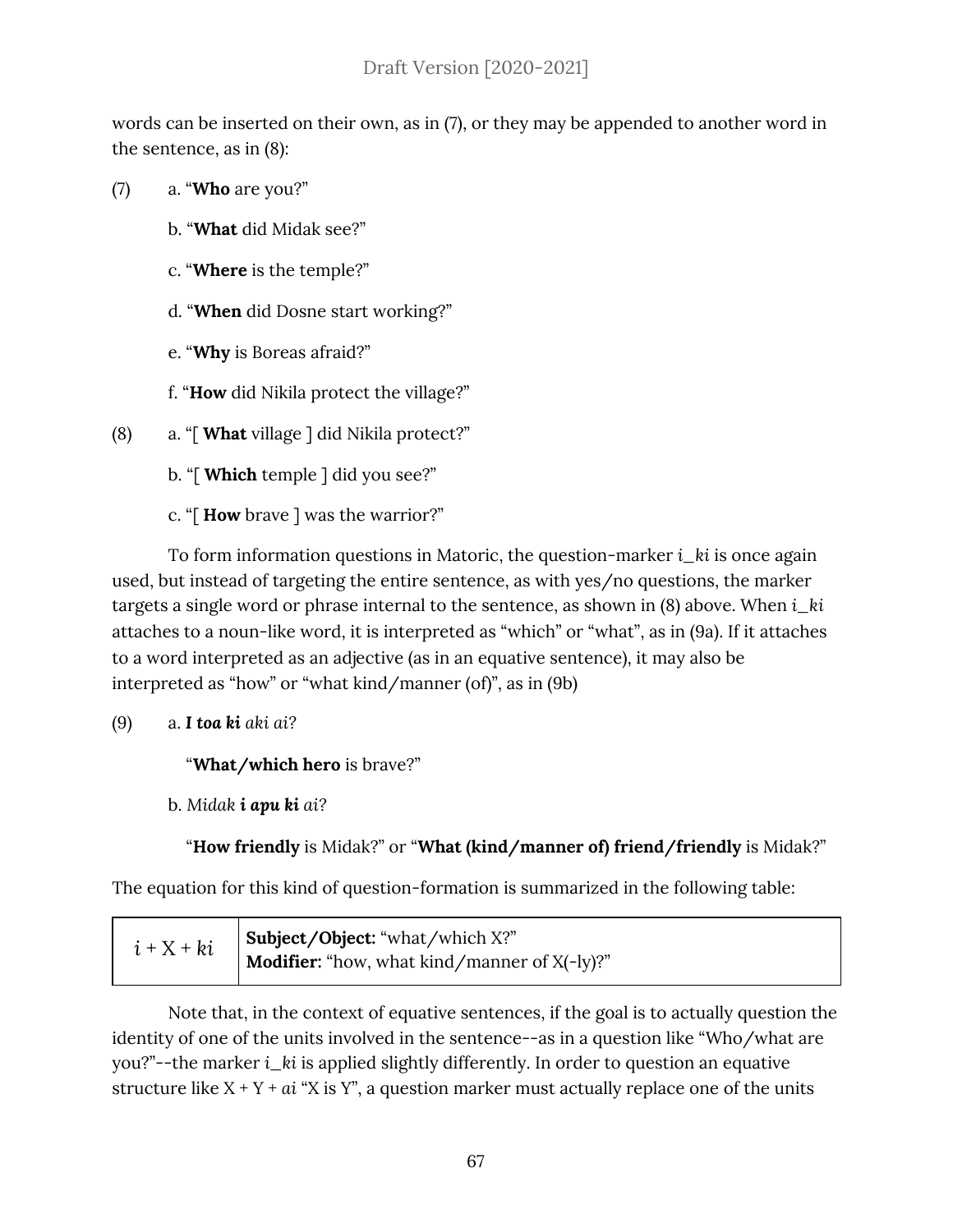entirely:  $X + Y + ai \rightarrow X + i_ki$  *ai* "X is **what/who**?". However, since *i\_ki* is a circumposition, it must have a host of some kind, and so the solution is to target the other remaining unit in the equative structure:  $X + i_k i + ai \rightarrow i + k + ki + ai$  "Who/what is X?".

Targeting a true modifier with *i\_ki* is also possible, expressing that the quality or descriptive property expressed by the modifier is what is being questioned. The translation of these sentences is particularly difficult in English, with the closest translation involving "how" or "what kind/manner (of)":

- (10) a. *Toa aki hau ya.* "The **brave** hero protects."
	- b. *Toa i aki ki hau ya?* "**How brave (of a)** hero protects?" "**What kind/manner of brave** (describes the) hero that protects?"
- (11) a. *Toa hau ya aki* "The hero protects **bravely**."
	- b. *Toa hau ya i aki ki?*

"**How bravely** does the hero protect?" "**What kind/manner of brave** (describes the) hero's protecting?"

As with many other types of markers, if a phrase targeted by *i\_ki* contains modifiers*,* those modifiers may optionally be placed before or after the question-marker (or, in this case, "inside" or "outside" of the unit established by the circumposition).

(12) a. *I toa aki ki pa koro o ai?*

b. *I toa ki aki pa koro o ai?*

"**Which brave** hero is in the village?"

However, just as with the yes/no question marker, when additional markers, such as the role-markers or location/direction-markers, target the same word, the question-marker is always "outermost".

(13) a. *Toa i pa koro o ki ai* "**In which** village is the hero?"

The question marker for information questions is, in essence, the same marker as the one used for yes/no questions, and as such, it also has an affixal form *i-\_-ki* subject to the exact same rules outlined in the previous section, which are adapted below: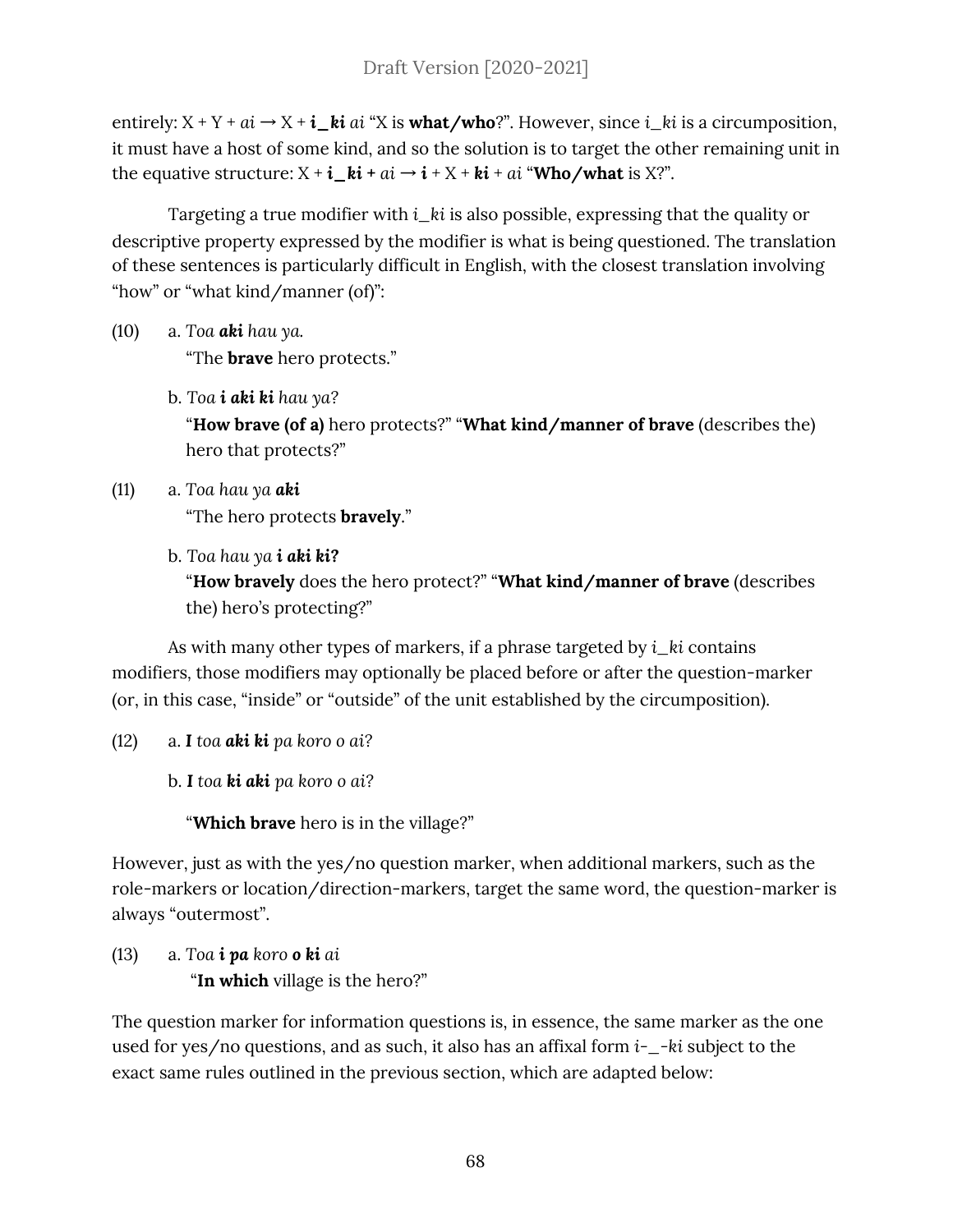- When independent, the question marker *i\_ki* is always "outermost" in the word or phrase that it targets--outside all other independent markers: *i pa koro o ki***.**
- When affixal, the question marker attaches only to "true" words, ignoring (or "skipping") over") any other independent markers: *pa ikoroki o.*
- When affixal, the question marker is always "outermost" in the word that it attaches to--outside all other affixal markers: *ipakoroki.*

There also exist the equivalent of the independent question words in (7) above (*who, what, where,* etc.). These derive from combinations of *i\_ki* with specific markers which have become "fused" over time and may now be used without a target word/phrase to attach to. The forms in the following table represent combinations of *i\_ki* with the role-markers *ta* and *za* and may be used to question the subject or object of a sentence:

| <b>Marker</b> | Origin        | Translation(s)        | <b>Examples</b>                                       |
|---------------|---------------|-----------------------|-------------------------------------------------------|
| ikaki         | $i + ta + ki$ | "who/what (subject)?" | <b>Ikaki</b> iro ya qa?<br>"Who is working?"          |
| izaki         | $i + za + ki$ | "who/what (object)?"  | Midak <b>izaki</b> aku ya nu?<br>"Who did Midak see?" |

The final table below contains fused forms for each of the question-marker in combination with the Location/Direction-markers, which may be used to question the location, time, or direction of an action, event, or entity:

| ipoki          | "in/on/at what? during what?"                      | Ipoki Midak iro ya ga?<br>"Where is Midak working?<br>$(in/on/at what)$ "                        |  |
|----------------|----------------------------------------------------|--------------------------------------------------------------------------------------------------|--|
| ipa'oki        | "to/toward what? To where?"                        | Ipa'oki Midak ivo ya nu?<br>"To where did Midak go?"                                             |  |
| inuki          | "before/behind what?<br>before/preceding what?"    | <b>Inuki</b> kanohi ai?<br>"Before/behind what is the mask?<br>What is the mask before/behind?"  |  |
| <i>i'onuki</i> | "inside of what?"                                  | <b>Tonuki</b> kanohi ai?<br>"Inside of what is the mask? What is<br>the mask <b>inside of</b> ?" |  |
| iroki          | "after/in front of what?<br>after/following what?" | <b>Iroki</b> kanohi ai?<br>"In front of what is the mask? What                                   |  |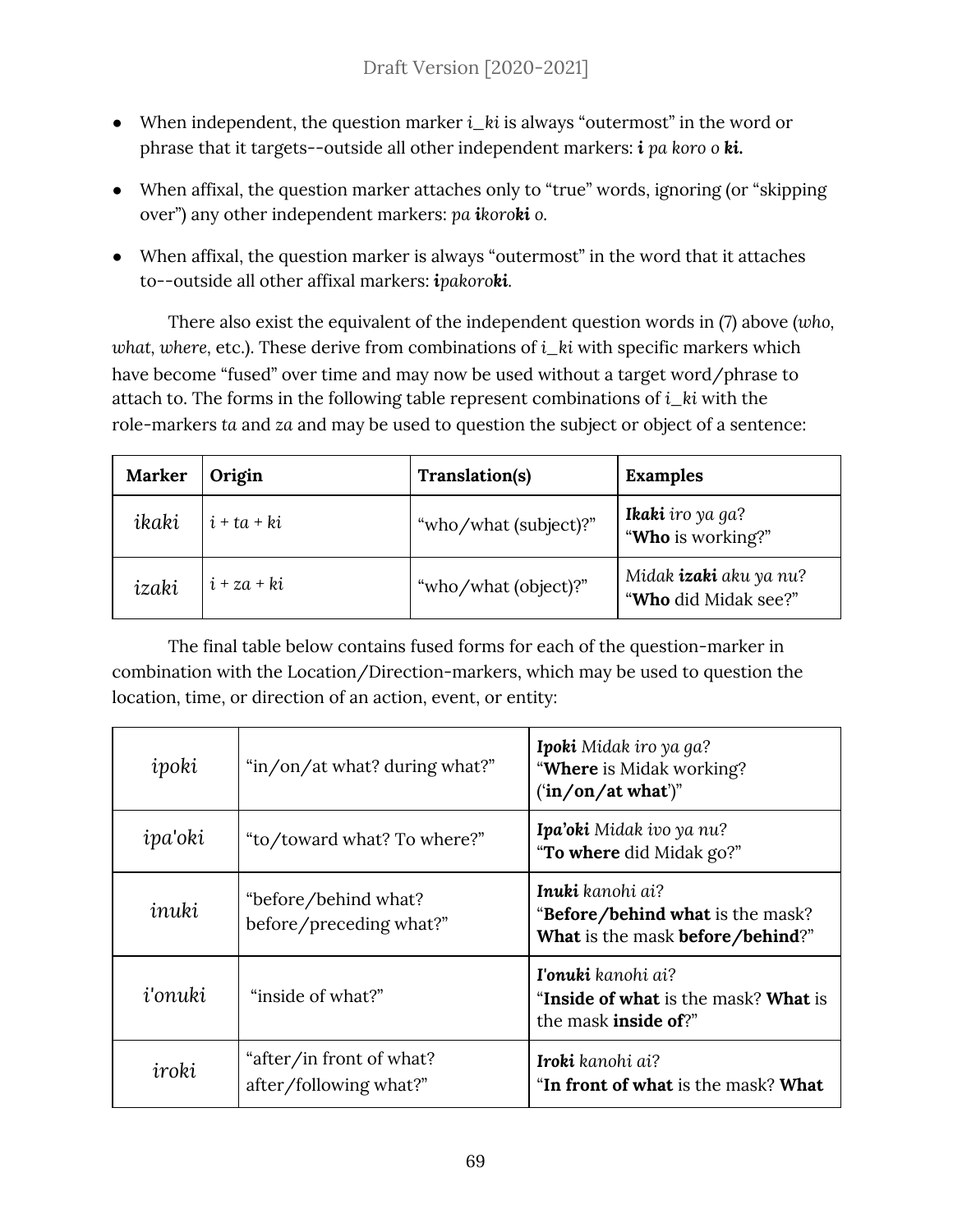|         |                                         | is the mask in front of?"                                                                    |
|---------|-----------------------------------------|----------------------------------------------------------------------------------------------|
| ireki   | "outside of what?"                      | <b>Ireki</b> kanohi ai?<br>"Outside of what is the mask? What<br>is the mask outside of?"    |
| iaki    | "below/under what?"                     | <b>Iaki</b> kanohi ai?<br>"Below what is the mask? What is<br>the mask below/under?"         |
| ihuki   | "above/over what?"                      | <b>Ihuki</b> kanohi ai?<br>"Above what is the mask? What is<br>the mask <b>above/over?</b> " |
| otuki   | "(away) from what? far from<br>what?"   | <b>Otuki</b> Midak ivo ya?<br>"Away from what did Midak go?<br>What did Midak go away from?" |
| ileki   | "(extending) from what? along<br>what?" | <b>Ileki</b> ru ai?<br>"What is the darkness extending"<br>from?"                            |
| iangaki | "beside/next to what?"                  | Iangaki kini ai?<br>"Beside what is the temple? What is<br>the temple beside?"               |

#### **6.2 Commands**

The final sentence function, which will round out this chapter, is the function of a sentence as a command or directive, also called an *imperative*. Commands come in a positive form, shown in (14), and a negative (or prohibitive) form, shown in (15):

(14) a. Go away!

- b. Come here!
- c. Attack the monster!
- d. Protect the village!

# (15) a. Do not leave!

- b. Don't eat that!
- c. Don't follow the lights!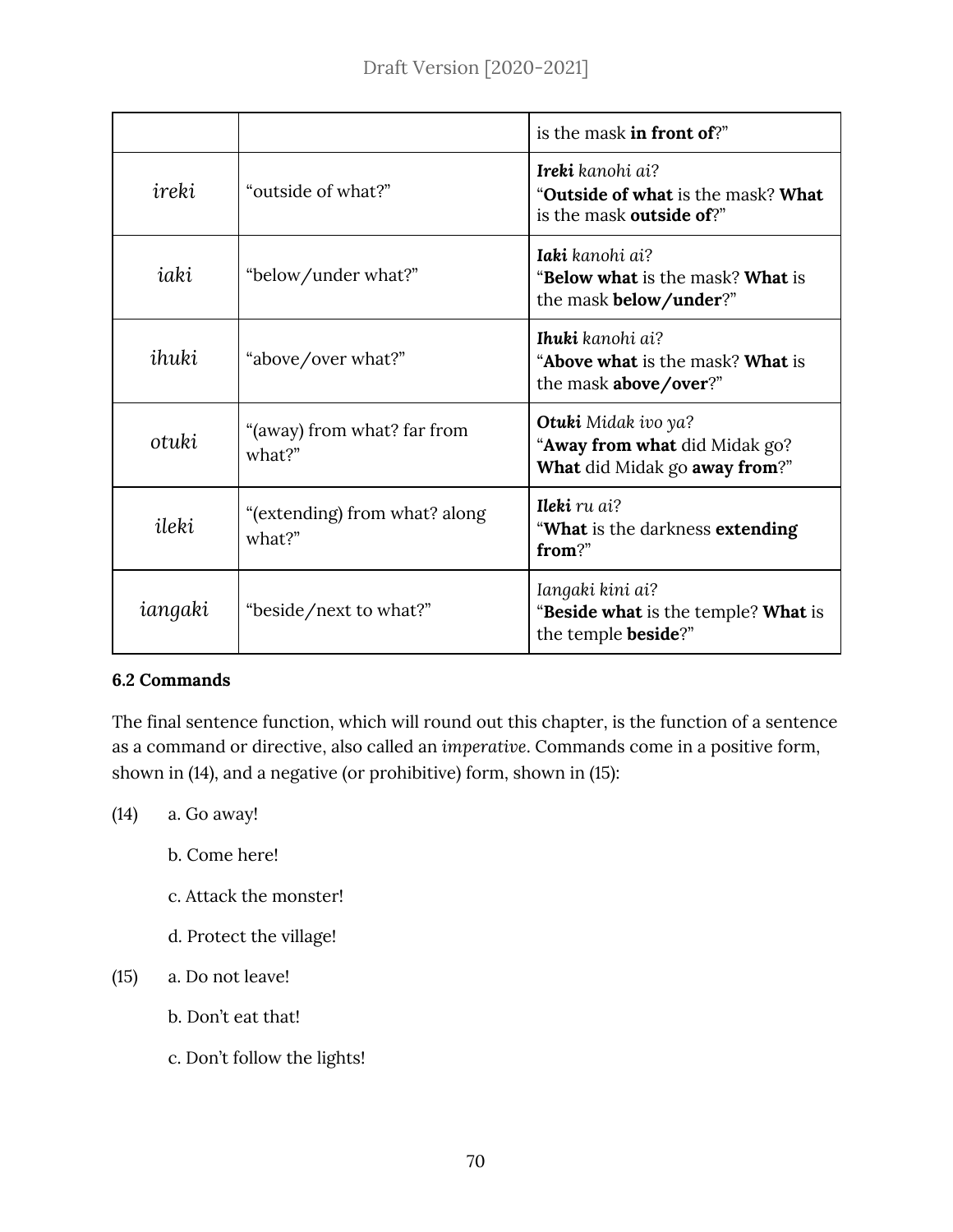In some ways, the command function of sentences is the most basic in form, since it does not have a specific marker. Instead, it requires a small change in the expression of other sentential markers.

In order to convey a bare command in Matoric, the sentential markers *ya*, *ai* or *ru* are switched to their affixal forms, which manifest as suffixes, attaching to the end of the word immediately preceding them. This process can be described with the following equations:

#### (16) **Verbal Sentence:**

a.  $X + \gamma a \rightarrow X - \gamma a \text{``Do Y!''}$ b.  $X + ya cu \rightarrow X - ya cu$  "Do not Y!"

#### (17) **Equative Sentence:**

| a. $X + Y + ai \rightarrow$ | $(X) + Y - ai$ "(Let X) be Y!"                  |
|-----------------------------|-------------------------------------------------|
| b. $X + Y + ru \rightarrow$ | $(X)$ + Y-ru "(Let X) not be Y!", "Don't be Y!" |

One special property of commands is that they are always addressed to a "hearer" or recipient. This means that, in verbal sentences, there is no overt subject because the subject of a command is, by default, the one who is receiving the message--typically represented by the 2nd Person "you": "(You) get out of here!"

In verbal sentences, this means that all that remains is a word marked with a suffixal form of the verb marker *ya* and potentially an object, optionally marked by *za*, along with any modifiers. When suffixed, the marker *ya* tends to delete any single vowel that immediately precedes it. More specifically, the vowels  $\frac{\lambda}{\lambda}$ ,  $\frac{\lambda}{\lambda}$ , and  $\frac{\lambda}{\lambda}$  are obligatorily deleted, while the vowels /e/ and /o/ are only optionally deleted.

| (18) | a. Hau ya                                                                    |  | Haya!                                         |
|------|------------------------------------------------------------------------------|--|-----------------------------------------------|
|      | "(to) protect                                                                |  | "Protect!"                                    |
|      | b. Nikila ta Sarda za hau <b>ya</b> $\rightarrow$<br>"Nikila protects Takua" |  | Sarda (za) ha <b>ya</b> !<br>"Protect Takua!" |
|      | c. Matoran lego ya<br>$\rightarrow$                                          |  | Legoya!                                       |
|      | "(The) Matoran play well"                                                    |  | "Play well!"                                  |

In equative sentences, a similar pattern applies: the marker *ai* and its negative form *ru* become suffixal--also sometimes deleting single vowels that immediately precede them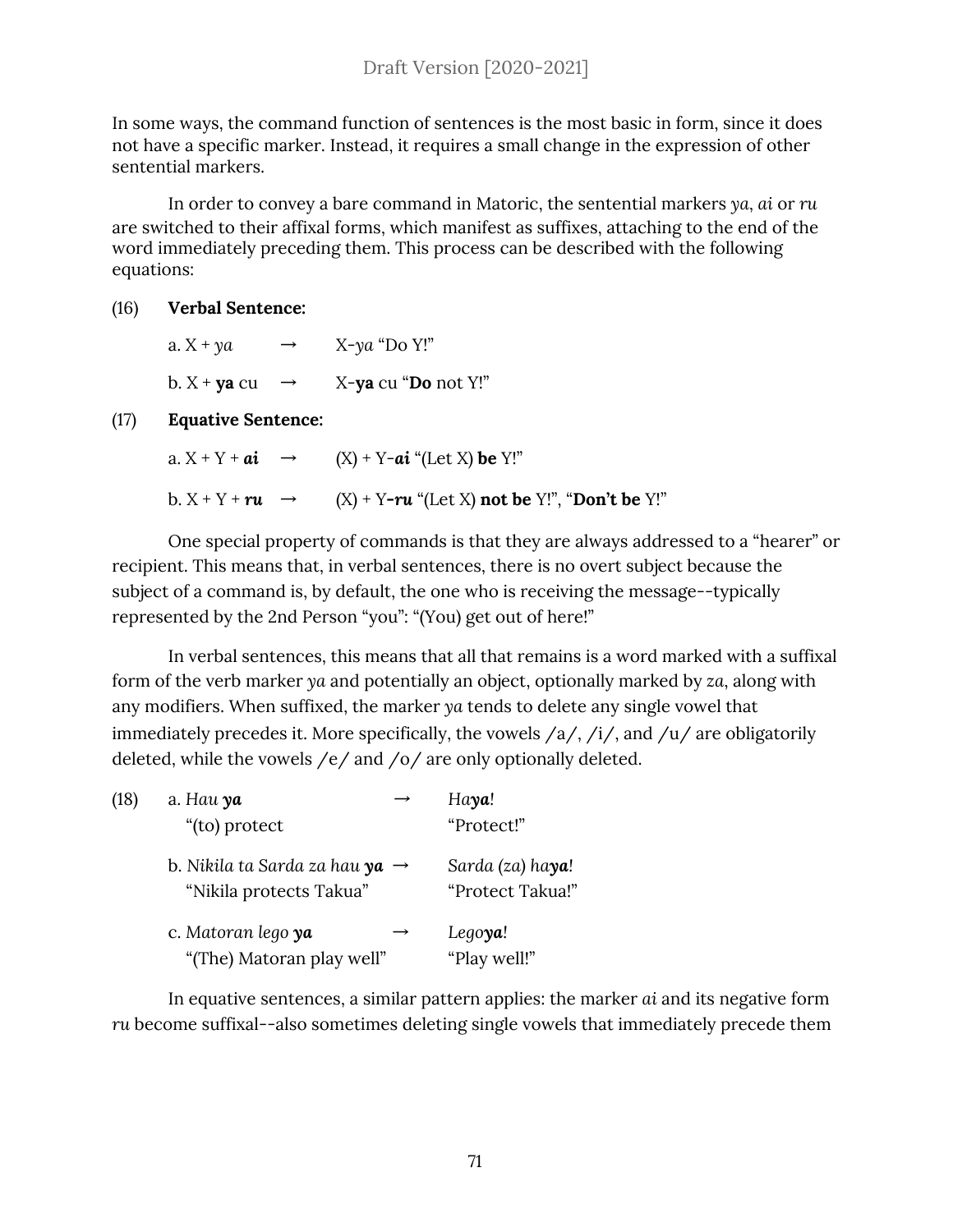as described above<sup>4</sup>--and the first part of the equative relation may be omitted. If it is not omitted, the sentence takes on the character of an invocation "Let/May Midak be happy!"

| (19) | Nikila aki <b>ai</b> | $\rightarrow$ | Ak <b>ai</b> ! | Nikila ak <b>ai</b> !      |
|------|----------------------|---------------|----------------|----------------------------|
|      | "Nikila is brave"    |               | "Be brave!"    | "May/Let Nikila be brave!" |

An ancient, but very basic, form of command dispenses with the presence of a verb-word in general. It may be interpreted as an invocation to action of some kind requiring the hearer to act or do something that affects the object of the sentence (frequently interpreted as "attack", "target", or "act upon"). The object in these cases is always marked by *za*, and, in the absence of a true verb-word, *-ya* suffixes onto *za*, deleting its vowel and yielding *zya*:

(20) *Manas za ya* <sup>→</sup> *Manas zya* "Attack/Target (the) monster!" or "Do/act with respect to the monster!"

One final thing to note is the interaction of the command form of sentences with tense, aspect, and mood markers. Because of the fact that commands are largely grounded in the present moment (i.e. the moment of speech), some contradictions may arise in the presence of specific markers.

To start, as noted, the command form of a sentence is by default interpreted as being grounded in the present moment. As a result, the present tense marker, marker by *po*, is prohibited in this context. In addition, there is a basic contradiction between a command and the category of past tense, marked by *nu*. Technically, the past tense marker can be used in an imperative, but the meaning of such a sentence would be roughly "Do X in the past!" (or "Did X!") and, as such, a legitimate context for the use of such a command would likely never arise, unless "time travel" were involved. The same is not necessarily true of the future tense marker *ko*, which, when used in a command sentence, expresses that the hearer should perform the commanded action at a time further removed into the future ("You will do X!").

A similar contradiction arises for the mood marker *ba*, which expresses a generic or "universal" concept ("Matoran work (that's what they do)"). A command form in combination with *ba* would likely be interpreted as an invocation for the hearer to change into or take on the generic/universal state expressed by the sentence, but this could just as easily be accomplished with a bare command sentence lacking *ba*.

The mood marker *ce,* which expresses a possible event ("may/might") and *su*, which expresses obligation or necessity ("should/must/have to") also run into some lesser

<sup>4</sup> When *ru* is suffixed, it optionally deletes single vowels only if the result is one of the following licensed consonant clusters: /br, pr, tr, kr, hr/. In all other cases, the vowel is preserved.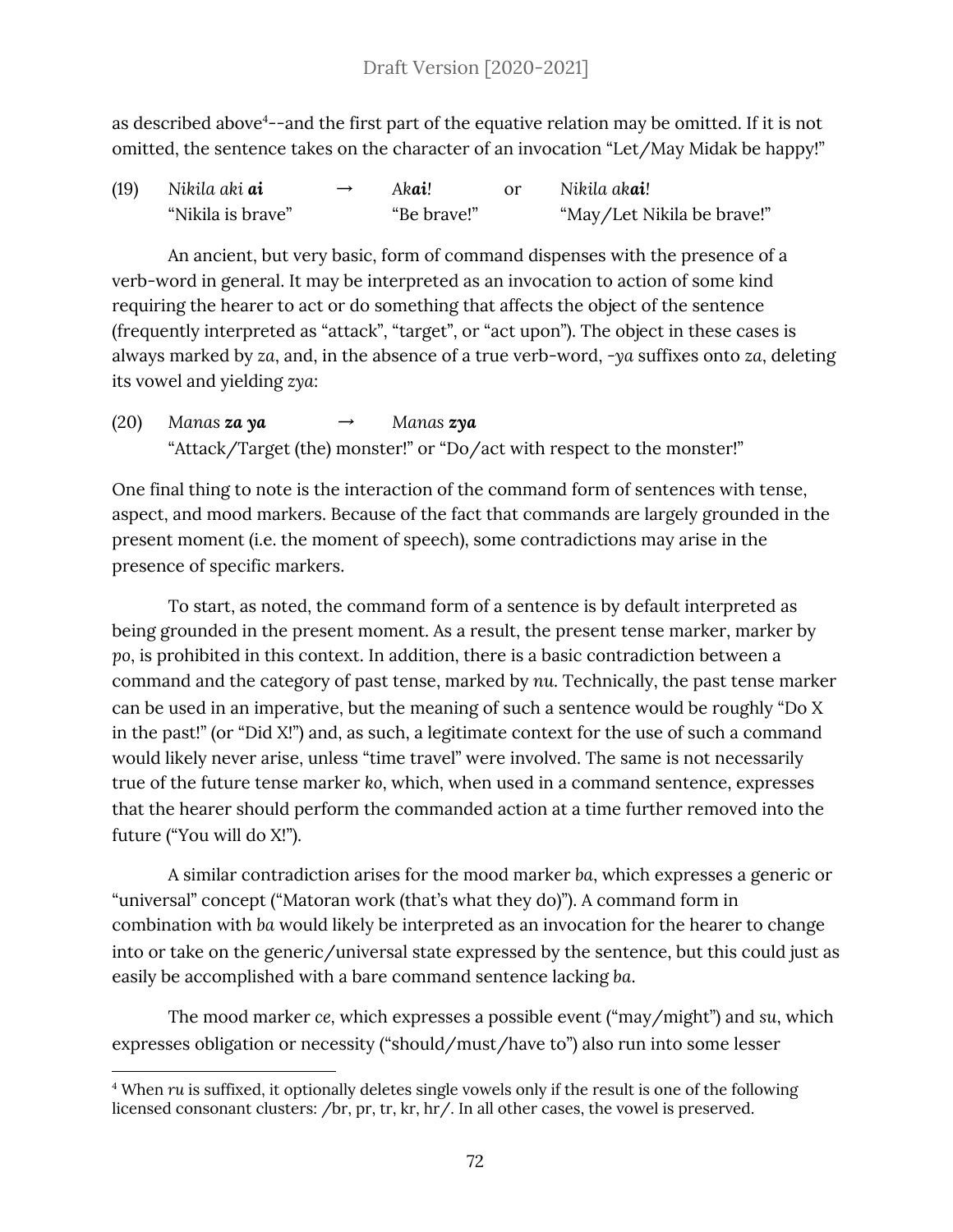conflicts with imperatives. A *ce*-marked imperative would be interpreted roughly as "Do (a possible version of) X", which could be used as a way to express a "weaker" command like a suggestion ("Maybe do X"). A *su-*marked imperative would be interpreted as "Be obligated to do X", which is very nearly the same thing as a bare command, but subtly different and unlikely to arise in natural contexts.

Aside from these specific cases, commands may be expressed with any of the other aspectual and/or mood markers, either individually or in combination. The example sentences below are adapted from sentences in Chapter 3, Section 3.3:

- (21) a. *Koro za haya ta!* "**Start to protect** the village!"
	- b. *Iroya fa!* "**Finish work(ing)!"**
	- c. *Pa koro o ivoya vo!* **"Be able to go** to the village!"
	- d. *Legoya ga!* **"Be playing well! / Continue to play well!"**

#### **6.3 Recap**

You now have the tools not only to construct sentences functioning as statements or assertions about the world, but also to construct sentences functioning as questions and commands. These sentences each have different properties and are formed in different ways. Question sentences are formed using the question marker *i\_ki* (or its affixal variant *i-\_-ki*), targeting various items at the sentence-level to express "yes/no questions" and "information questions. Command sentences are formed by converting one of the sentential markers (*ya, ai, ru*, etc.) into an affixal form (*-ya, -ai, -ru*) and attaching it to an adjacent word.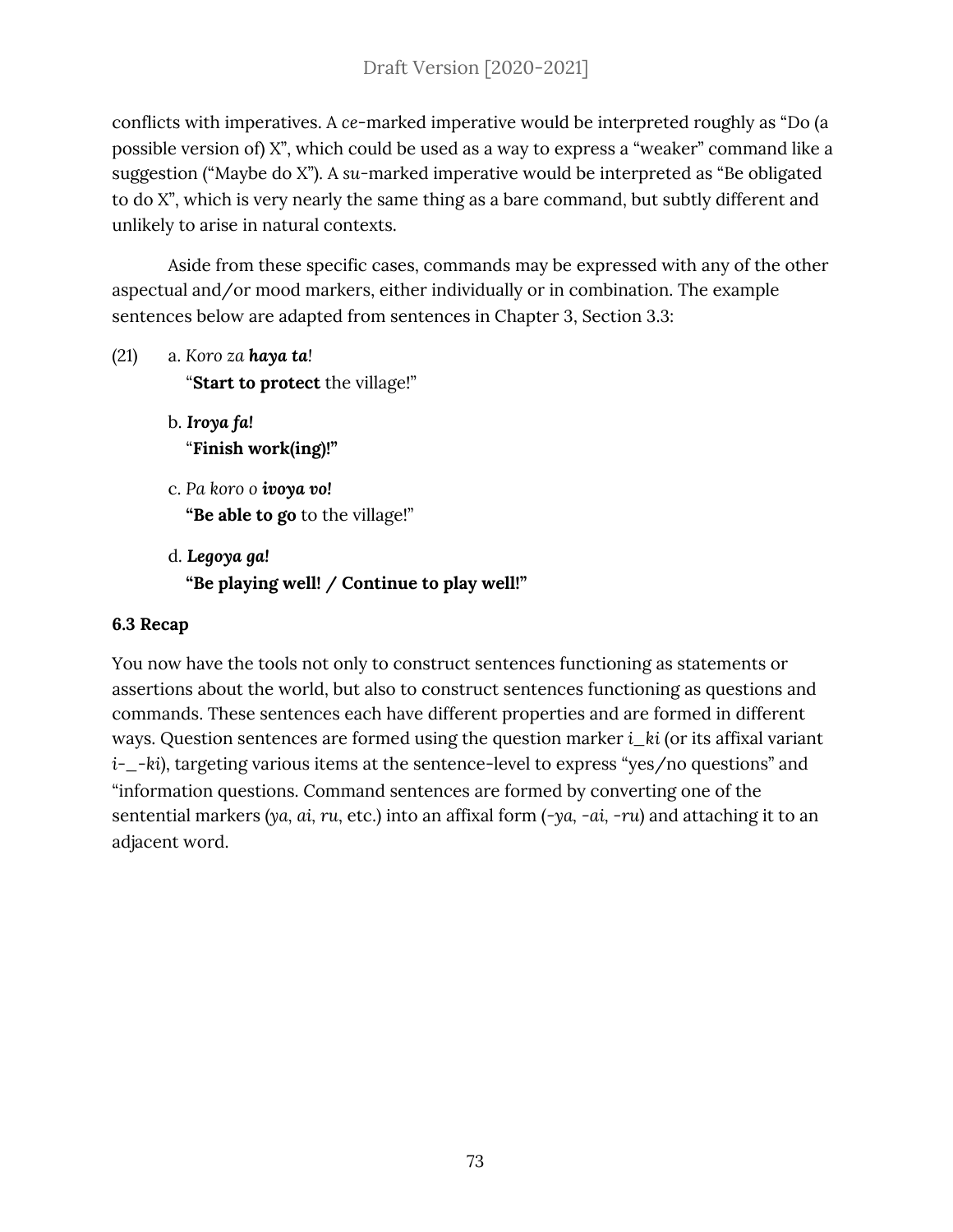# **Chapter 7. Coordination and Subordination**

Two kinds of structural relations are discussed in this chapter. The first, called *coordination,* enables the linking together of words, phrases, and even full sentences, with specific logical relations, such as conjunction (X **and** Y) and disjunction (X **or** Y). The interpretation of these configurations is relatively straightforward, compared to the interpretation of the second kind of structural relation: *subordination.* In particular, sentential subordination is a specific type of construction in Matoric that approximates (but does not exactly match) the constructions of clausal complementation and relative clauses in human languages. These relations have been organized together in the same chapter because they represent two distinct ways of constructing relations involving sentences--one yielding chains of units that are hierarchically "flat", the other yielding a hierarchically complex unit, where one unit is subordinated to another unit.

#### **7.1 Coordination**

Coordination is the linking together of two or more words within a specific logical relation. It bears similarities to the equative meaning used in equative sentences, but does not indicate that the items undergoing coordination share an identity with each other. There are a variety of markers in Matoric that indicate different logical relations between coordinated members. Words and phrases of any category can be coordinated, including nouns, verbs, modifiers, and full sentences, and there is no upper limit on the number of words/phrases/sentences that can be coordinated.

One marker will be introduced first to illustrate how coordination markers function in general, followed by a table containing all of the markers, plus examples. The first coordination marker is also the most common: the marker *no* which expresses conjunction, or X and Y (and Z…etc.). The basic equation for the conjunction marker is illustrated below: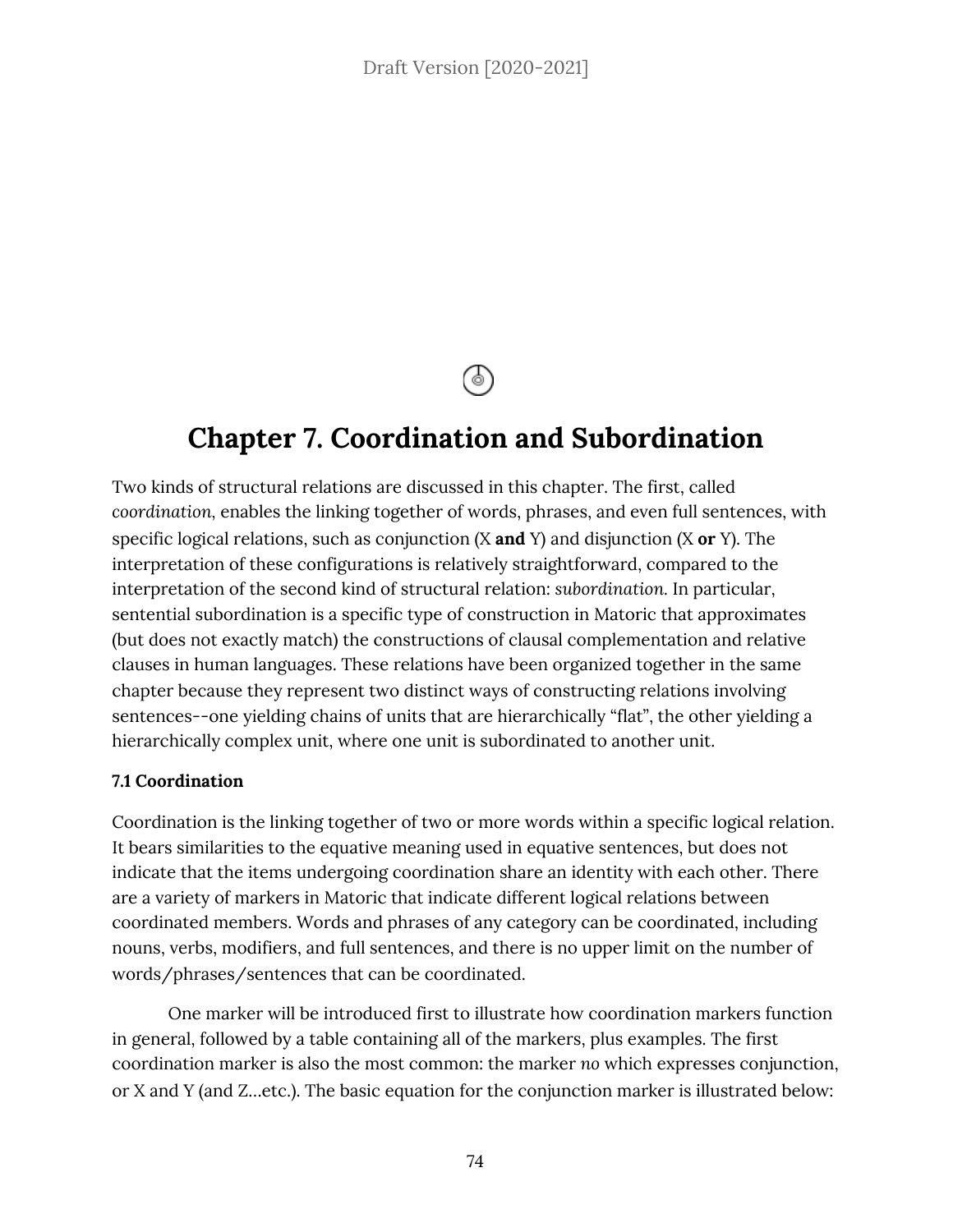#### (1)  $X + Y + no$  "X and Y"

As can be seen, the marker *no* is placed after a sequence of word-units, indicating that those word-units are to be interpreted as relating to each other by conjunction. Although only two items are shown in () (X and Y), the number of items in a sequence coordinated by a coordination marker is potentially unlimited:

(2) a.  $X + Y + Z + no$  "X, Y, and Z"

b.  $X + Y + ... + Z + no$  "X, Y, ..., and Z"

Notably, coordination markers always have two forms: a postpositional form which is illustrated above (positioned *after* the sequence of items coordinated) and a circumpositional form consisting of two components, one placed at the *start* of the sequence and one placed at the *end*. The circumpositional form of *no* is *o\_n(a)*.

This version can optionally be used in any of the examples above, as shown in (a) below, but it is typically reserved for instances of coordination involving three or more items, as shown in (3b):

(3) a.  $o + X + Y$  *na* "X and Y"

b.  $o + X + Y + ... + Z + na''X, Y, ..., and Z''$ 

Another context where the circumpositional form is used is when multiple separate instances of coordination occur adjacent to each other. In the second case, the multiple circumpositional forms "link up" in a specific way. In the case of the conjunction marker  $no/o_n(a)$ , a sequence of two markers  $o_n$  *na* +  $o_n$  *na* becomes  $o_n$  *no*  $a_n$ , as shown in (4).

(4) *o* X + Y *na-o* Z + W *na ai*

→ *o* X + Y *no* Z + W *na ai* **"**X **and** Y are Z **and** W"

| <b>Marker</b>  | <b>Translation</b>  | <b>Examples</b>                                                                                                                                                                                                                                                                                                                                                 |
|----------------|---------------------|-----------------------------------------------------------------------------------------------------------------------------------------------------------------------------------------------------------------------------------------------------------------------------------------------------------------------------------------------------------------|
| no<br>$o_n(a)$ | "and (conjunction)" | (a) $\lceil$ Midak Dosne <b>no</b> $\lceil$ iro ya.<br>"Midak and Dosne work"<br>(b) Toa $\lceil aki$ paka <b>no</b> $\lceil ai \rceil$<br>"The hero is brave and strong"<br>(c) Nikila hau ya $\lceil$ aki paka <b>no</b> $\rceil$<br>"Nikila protected bravely and strongly"<br>(d) O Pekka Midak no aki paka na ai<br>"Pekka and Midak are brave and strong" |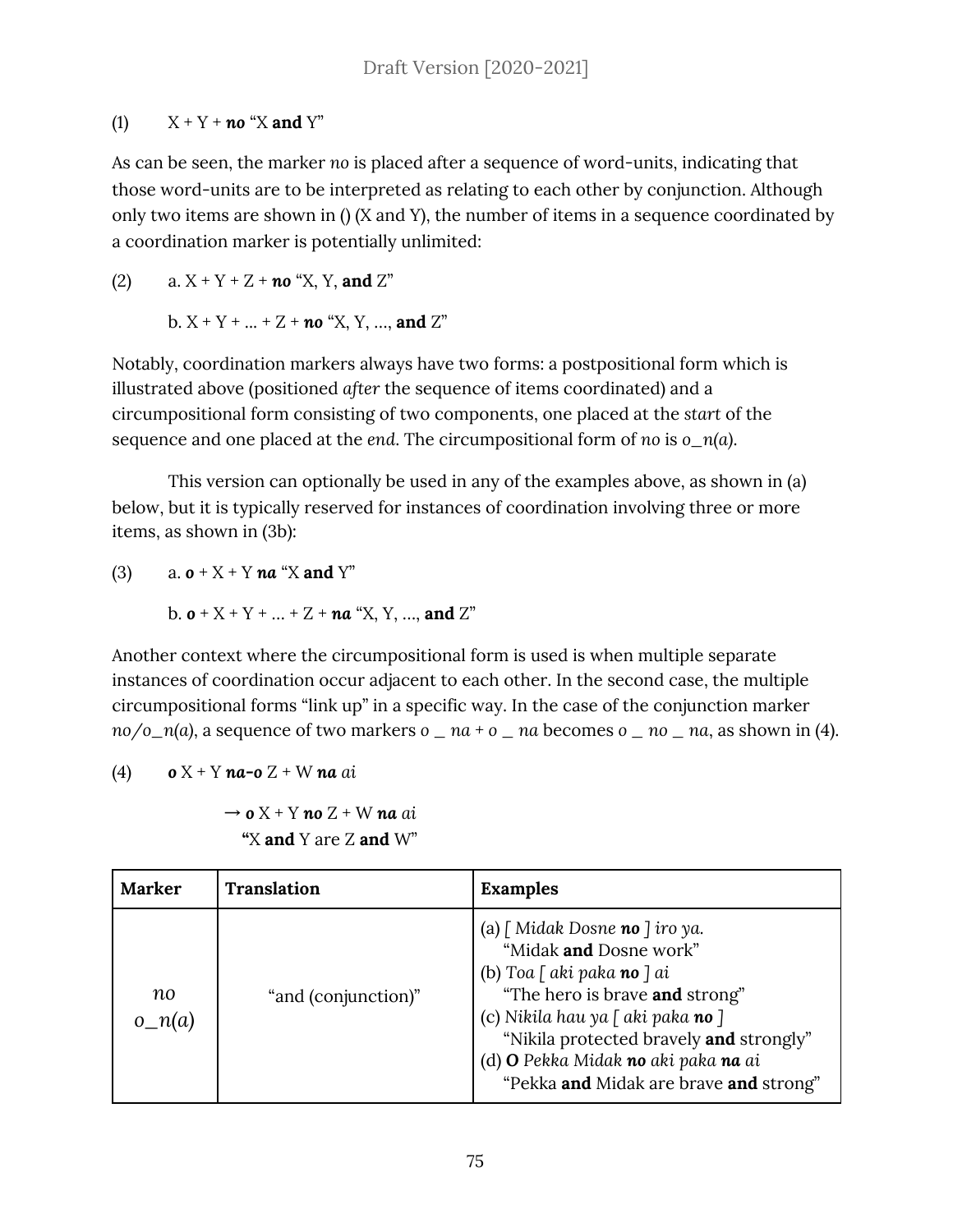| su<br>$u_s(a)$    | su "or (disjunction),<br>either/or"                      | (a) [ Midak Dosne $su$ ] iro ya.<br>"Midak or Dosne work"<br>(b) Toa $\lceil aki$ paka su $\lceil ai \rceil$<br>"The hero is brave or strong"<br>(c) Nikila hau ya [ aki paka su ]<br>"Nikila protected bravely or strongly"<br>(d) U Pekka Midak su aki paka sa ai<br>"Pekka or Midak is brave or strong"                                                                                                                             |
|-------------------|----------------------------------------------------------|----------------------------------------------------------------------------------------------------------------------------------------------------------------------------------------------------------------------------------------------------------------------------------------------------------------------------------------------------------------------------------------------------------------------------------------|
| cu<br>$u\_{c}(a)$ | "nor (negation+disjunction),<br>neither/nor"             | (a) [Midak Dosne $cu$ ] iro ya.<br>"(Neither) Midak nor Dosne work"<br>(b) Toa $\lceil aki$ paka cu $\lceil ai \rceil$<br>"The hero is (neither) brave nor strong"<br>(c) Nikila hau ya [ aki paka no ]<br>"Nikila protected (neither) bravely nor<br>strongly"<br>(d) U Pekka Midak cu aki paka ca ai<br>"(Neither) Pekka nor Midak is (neither)<br>brave <b>nor</b> strong"                                                          |
| va<br>$a$ _va     | "but not, andbut not, except<br>(conjunction+exclusion)" | (a) [ Midak Dosne $va$ ] iro ya<br>"Midak <b>but not</b> Dosne work"<br>(b) [ Midak Dosne Pekka <b>va</b> ] iro ya<br>"Midak and Dosne, but not Pekka work"<br>(c) Toa [ aki paka va ] ai<br>"The hero is brave <b>but not</b> strong"<br>(d) Nikila hau ya [ aki paka <b>va</b> ]<br>"Nikila protected bravely <b>but not</b><br>strongly"<br>(e) A Pekka Midak va aki paka va ai<br>"Pekka but not Midak is brave but not<br>strong" |

Note that the last coordinator in the table above (*va, a\_va*) incorporates a form of conjunction plus "exclusion" applied to the last item in the list, so a sequence of items  $X + Y$ + Z marked by this marker are interpreted as "X and Y, excluding Z". Multiple items can be excluded if the last item in the list is itself a sequence of coordinated items (see below for an example).

Different coordination markers may be combined to create even more complex structures. The sentence in (5) below shows two instances of conjunction (with *no*) embedded inside one instance of disjunction (with *su*), while (6) shows an instance of conjunction+exclusion with conjunction (6a) and disjunction (6b) embedded within it: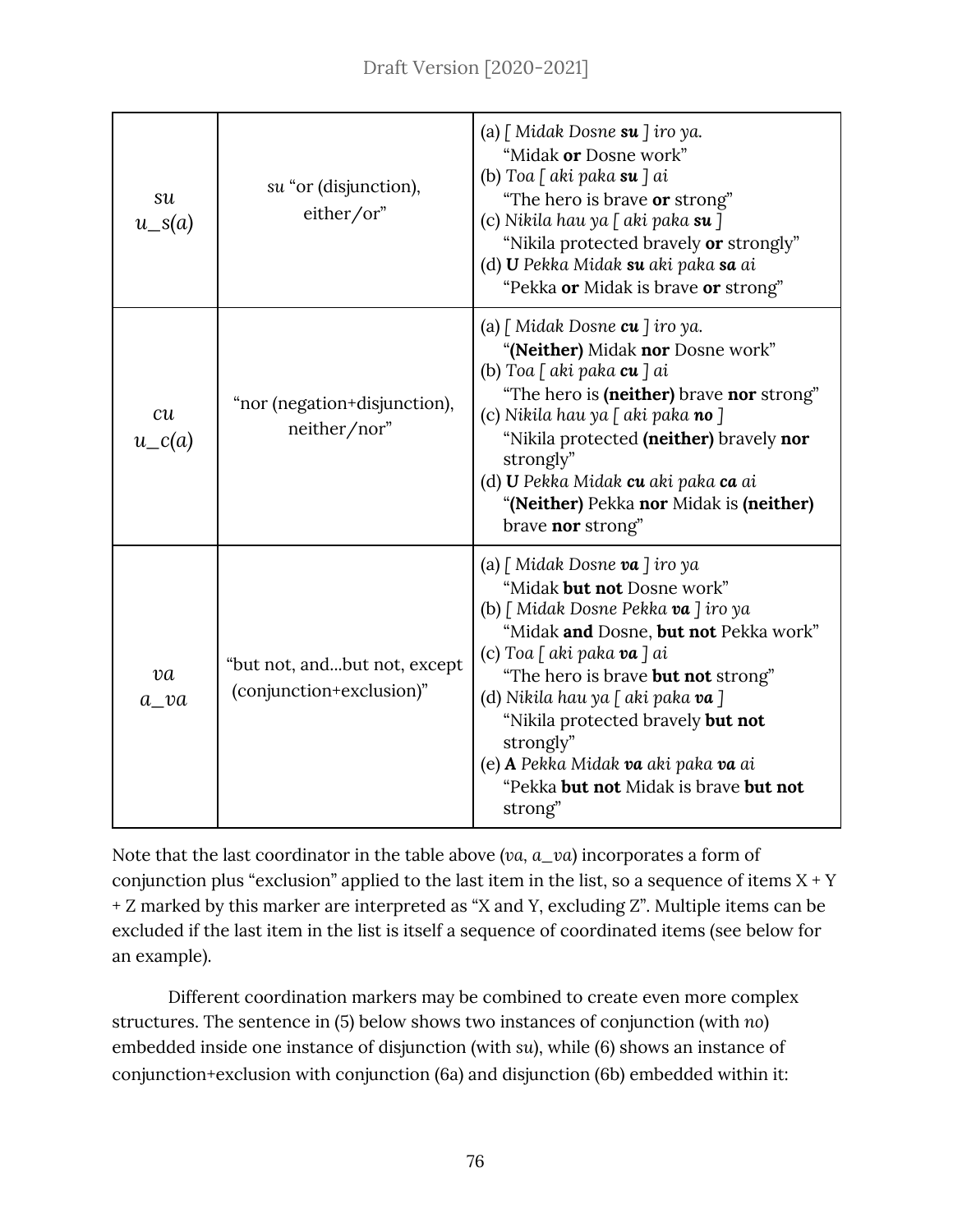- (5) [ *Jaller Takua no ]* [ *Boreas Dosne no ] su hau ya*. "Jaller **and** Takua **or** Boreas **and** Dosne protect."
- (6) a. *[ [ A Jaller Takua [ o Boreas Dosne na ] va ]* "[ Jaller **and** Takua **but not** [ Boreas **and** Dosne ] ]"
	- b. [ *[ A Jaller Takua u Boreas Dosne sa ] va ]* "[ Jaller **and** Takua **but not** [ Boreas **or** Dosne ] ]"

When the circumpositional forms of multiple coordination markers are used adjacent to each other, as in (7), they "link up" in the same way illustrated above. This results in "hybrid" coordination markers like *nu* (*...n(a)-u...*) and *co* (...*c(a)-o…*).

| (7) | a. <b>O</b> Jaller Takua <b>nu</b> aki paka <b>sa</b> ai | $(o_n(a) + u_s(a))$ |
|-----|----------------------------------------------------------|---------------------|
|     | "Jaller <b>and</b> Takua are brave <b>or</b> strong."    |                     |

b. *U Jaller Takua co aki paka na ai* (*u \_ c(a) + o \_ n(a)*) "**(Neither)** Jaller **nor** Takua are brave **and** strong."

All of the examples so far have involved coordination of single words or phrases, but coordination can also be used to link together full sentences in Matoric. The only special rule that applies for sentence coordination is that the circumpositional form of the coordination markers is always used in this case--never the postpositional form--and that the circumpositional form is altered slightly: the initial component, which always consists of a single vowel, is "doubled" to two vowels, with  $\leq$  inserted between:  $o'o$  *\_ n(a)*,  $u'u$  *\_ s(a)*, etc. Other than that, sentences are simply slotted into the same positions that single words and phrases are, with the same interpretations. The examples below will illustrate:

- (8) a. *o'o Pekka iro ya Midak iro ya cu na* "Pekka works **and** Midak does not work"
	- b. *u'u Takua hau ya nu Jaller hau ya nu sa* **"(Either)** Takua protected, **or** Jaller protected."
	- c. *a'a Pekka aki ai o'o Dosne paka ai Nixie rua ai na va* "Pekka is brave, **but** Dosne is strong **and** Nixie is wise."

#### **7.2 Subordination**

One aspect of sentence structure that is notably missing or limited in Matoric compared with human languages is the phenomenon of multiple recursive sentential subordination. Put more simply, Matoric syntax does not include the possibility of embedding one full sentence inside another full sentence (inside another, inside another...) *ad infinitum*. Although not extremely common in human languages, the construction and interpretation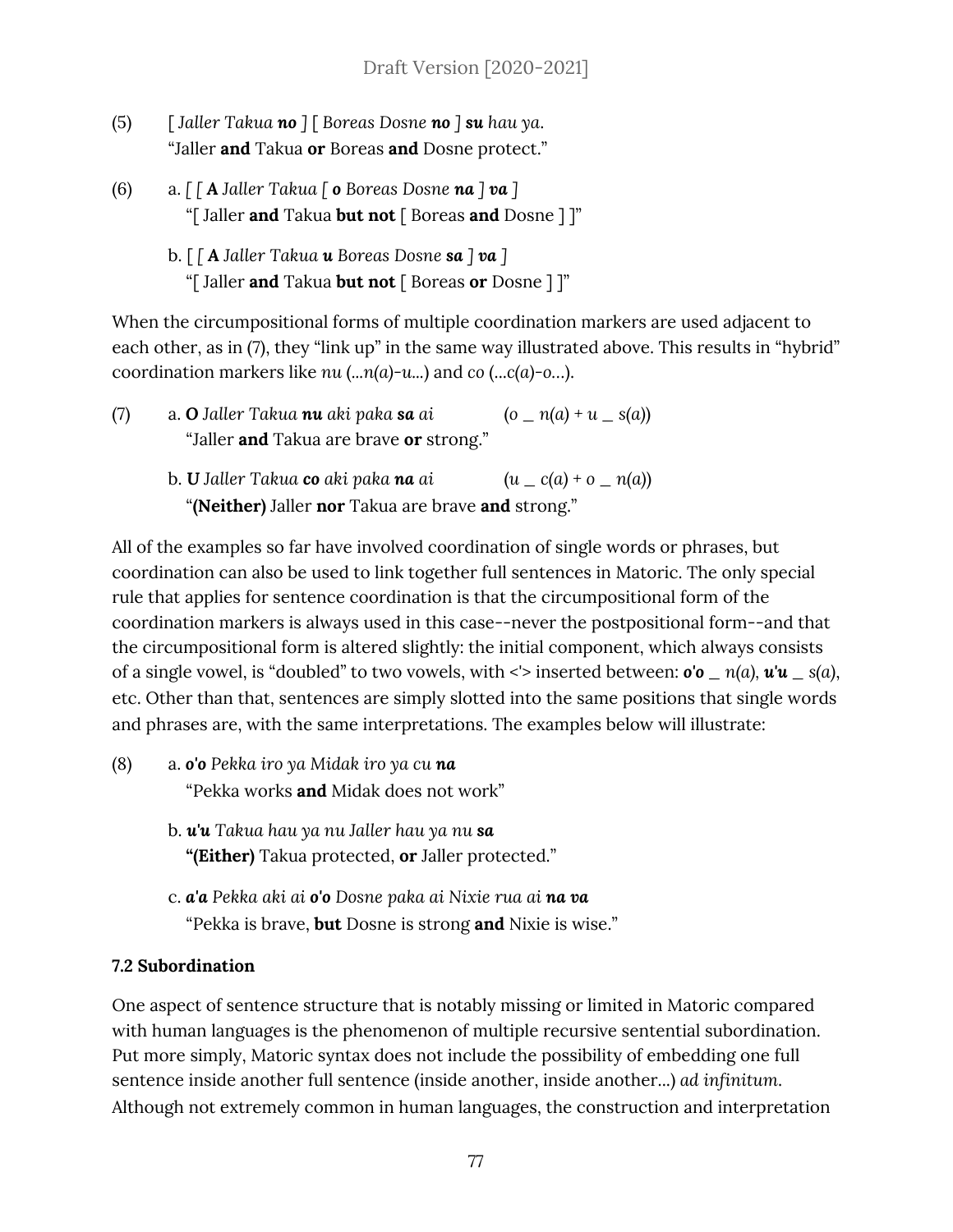of such subordination structures is not particularly difficult. The following English examples illustrate:

(9) This is the muaka...

 $\rightarrow$  that chased the kuma...

 $\rightarrow$  that ate the bula...

 $\rightarrow$  that lay in the hut...

 $\rightarrow$  that Jaa built.

(10) Midak heard…

 $\rightarrow$  that Dosne said...

 $\rightarrow$  that Zemya thought...

 $\rightarrow$  that Nixie had claimed...

 $\rightarrow$  that Takua had arrived.

In each sentence, a new subordinate sentence (in English, marked by the word *that*) is added at each level either as a modifier of the previous word-unit (as in (1)) or as a "complement", equivalent to a verbal object (as in (2)). In principle, these kinds of constructions have no upper limit; they could continue unbounded if the language-user had the will and energy. As noted, however, such constructions do not occur in Matoric. The closest that Matoric gets to this kind of construction--in terms of constructions that have been presented so far--are the causative sentences and desentential causatives in Chapter 5, which involve at least one level of sentence-embedding, with the causative relation being embedded inside the larger *ta*-marked structure (see Sections 5.2 and 5.4).

There is a way to approximate these kinds of subordinated sentences in Matoric, and they both involve converting a sentence from a full sentence into something closer to a noun or modifier--similar to the desentential causatives. These will be referred to generically as "desentential units" (DUs) in the discussion below. The formation of DUs proceeds as follows:

The sentential marker that typically is added at the *end* of a sentence (*ya, ai, ru*, etc.) is converted into a prefix attached to the first word in the sentence (see (11) below). If there are multiple prefixes on this word, the sentential prefix is placed first in the sequence (see (12)). Any tense, aspect, or mood markers that are present remain in their original position if they are independent, but move as a unit with the sentential marker if they are affixal (see (13)).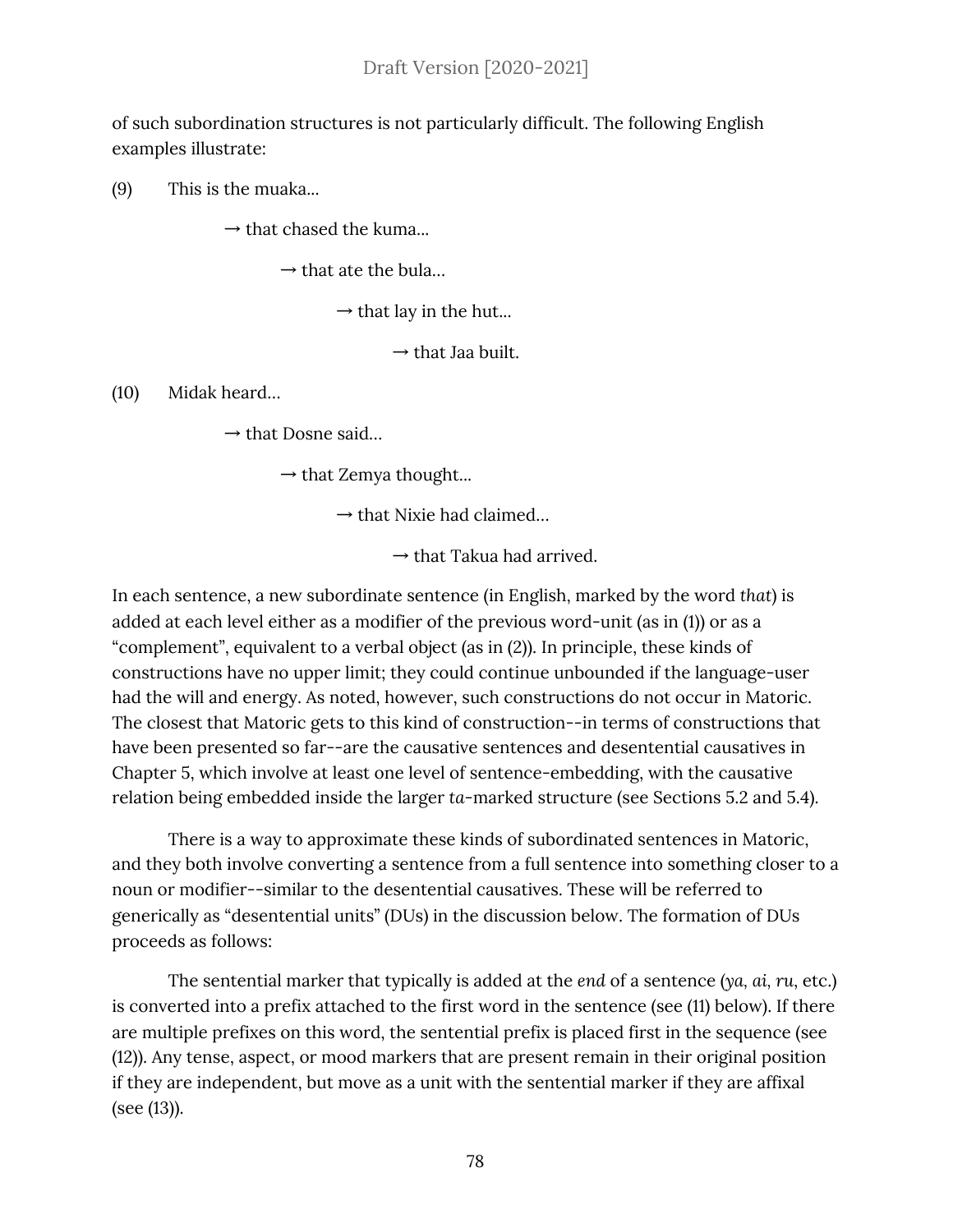### Draft Version [2020-2021]

| (11) | a. Matoran iro ya<br>"Matoran work"                | $\rightarrow$ <b>ya-</b> Matoran iro<br>"Matoran working"    |
|------|----------------------------------------------------|--------------------------------------------------------------|
|      | b. Matoran apu <b>ai</b><br>"Matoran are friendly" | $\rightarrow$ ai-Matoran apu<br>"Matoran being friendly"     |
|      | c. Matoran apu ru<br>"Matoran are not friend"      | $\rightarrow$ ru-Matoran apu<br>"Matoran not being friendly" |
| (12) | Ta-Matoran iro ya<br>"Ta-Matoran work"             | $\rightarrow$ ya-Ta-Matoran iro<br>"Ta-Matoran working"      |
| (13) | a. Matoran iro ya nu                               | $\rightarrow$ ya-Matoran iro nu                              |
|      | b. Matoran iro <b>yanu</b>                         | $\rightarrow$ yanu-Matoran iro                               |
|      | "Matoran worked"                                   | "Matoran working in the past"                                |

DUs can be used to approximate the sentence-types in (10) above, where a fully-formed sentence is embedded as part of another sentence (in (10), as the object of a verb). As such, DUs essentially function as either nouns or modifiers and may be marked with any of the markers entailed by these categories, such as the role-markers *ta* and *za*:

| (14)                                              | a. <b>Ya-Matoran iro ta</b> Mata Nui hau ya nu | (used as a ta-marked subject) |
|---------------------------------------------------|------------------------------------------------|-------------------------------|
| "Matoran working protected/safeguarded Mata Nui." |                                                |                               |

- b. *Midak ya-Matoran iro za aku ya nu* (used as a *za*-marked object) "Midak saw **Matoran working**."
- c. *Koro ya-Matoran iro os metru u ai nu*. (used as a modifier) "The village **of/related to Matoran working** was far from the city." of "The village **where Matoran work** was far from the city."

The examples in (9) above show sentences embedded as modifiers of nouns ("the muaka that …", "the kuma that …"). In English, these are classified as examples of *relative clauses*, meaning that they are not full sentences--the item modified by the embedded sentence plays a semantic role in that sentence in addition to being modified by it. In (9), the nouns "muaka", "kuma", etc. are all the subjects of the embedded modifying sentences. Constructions of this kind can also be built in Matoric using the pattern introduced above along with the mechanism for the construction of "indefinites", which was introduced in Chapter 3 and is repeated in simplified form below:

The role-markers *ta* and *za* may be used to signify the presence of a subject or object entity in a sentence even if there is no word to represent that entity, translating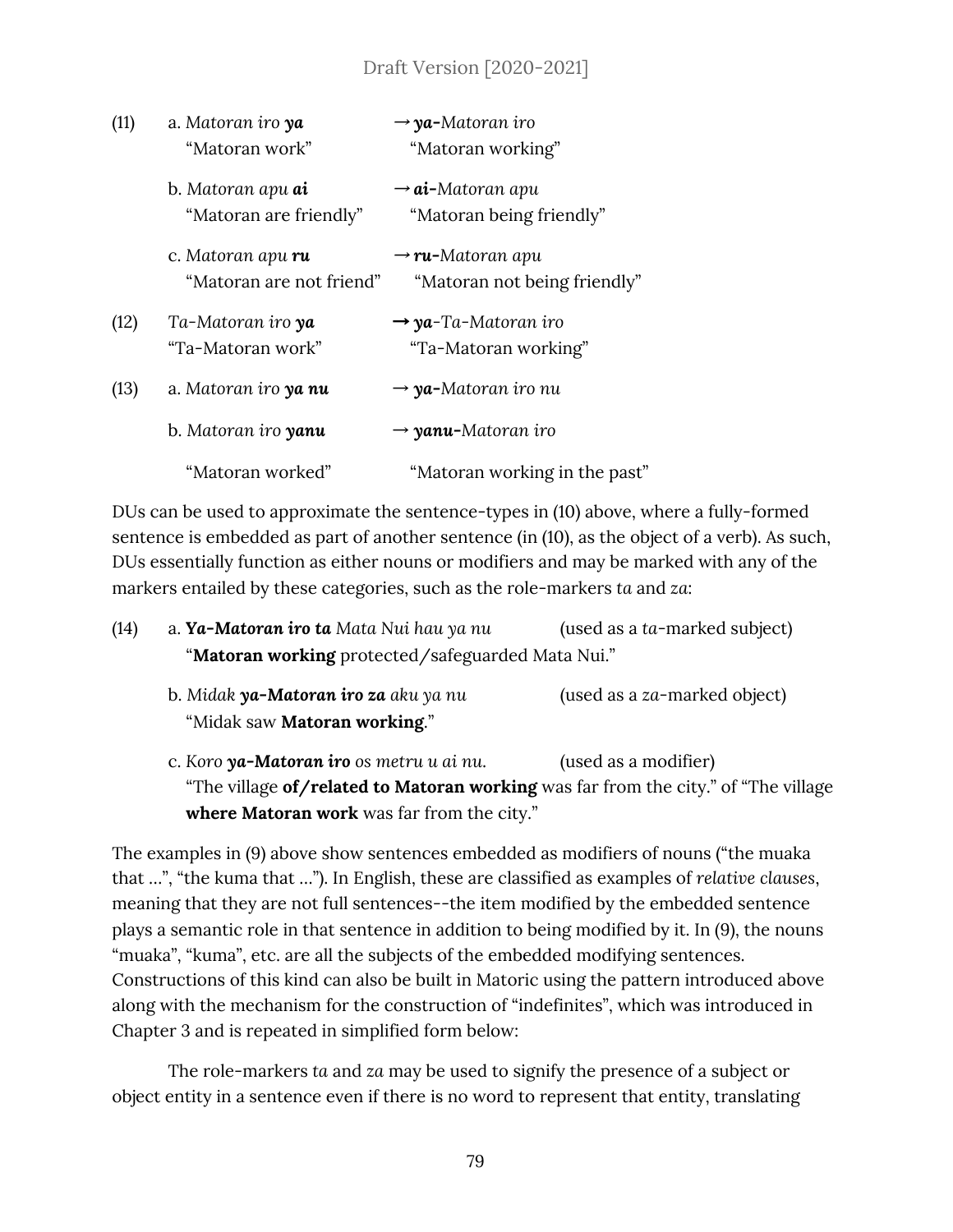roughly to "someone" or "something". In (15) below, *za* is present to indicate that there is some object, but its content is unspecified. When *za* is used in this indefinite manner, it is also typical for the verb (*aku*, in this case), to be prefixed onto *za*:

#### (15) *Midak ta aku-za ya* "Midak sees **someone/something**."

The marker *ta* is also used to convey an indefinite subject. When *ta* is used in this way, it takes on a new form, *aka* (as in (16a)), unless it is adjacent to the verb, in which case the verb prefixes onto it (as in (16b)):

(16) a. *Aka Dosne za aku ya*

b. *Dosne za aku-ta ya*

#### "**Someone/something** saw Dosne ."

Returning now to the construction of modificational DUs, in order to indicate that the word modified by a DU plays the role of **object** within that DU, the indefinite construction for objects is used, with the verbal word prefixing onto the object marker *za* (compare (15) above). The content of "something" in the translation of these sentences may then be filled with the meaning of the word modified by the DU ("the beast", in the case of (17c)):

| (17) | a. Midak <b>rahi za</b> aku ya nu         | "Midak saw <b>the beast</b> "                 |
|------|-------------------------------------------|-----------------------------------------------|
|      | b. ya-Midak <b>rahi za</b> aku nu         | "Midak seeing <b>the beast</b> (in the past)" |
|      | c. <b>rahi</b> ya-Midak aku- <b>za</b> nu | "the beast that Midak saw" or "the beast      |
|      |                                           | of/related to Midak seeing (something)"       |

In order to indicate that the word modified by the DU plays the role of **subject** within that DU, there are two options: If the object marker *za* is also present in the sentence, the subject position can simply be left empty. Otherwise, the "indefinite" subject form *aka* may be inserted in the sentence in the place of the modified word. If no object is present and the subject position is adjacent to the verb, the verb prefixes onto *ta* (see (19c) below and compare with (16b) above):

| (18) | a. <b>Toa</b> rahi za aku ya nu    | "The hero saw the beast"                                                                              |
|------|------------------------------------|-------------------------------------------------------------------------------------------------------|
|      | b. Ya- <b>toa</b> rahi za aku nu   | "The hero seeing the beast (in the past)"                                                             |
|      | c. <b>Toa</b> ya-(aka) rahi za aku | <b>"The hero</b> who saw the beast" or " <b>the hero</b> "<br>of/related to (someone) seeing a beast" |
| (19) | a. <b>Toa</b> ta hau ya nu         | "The hero protected"                                                                                  |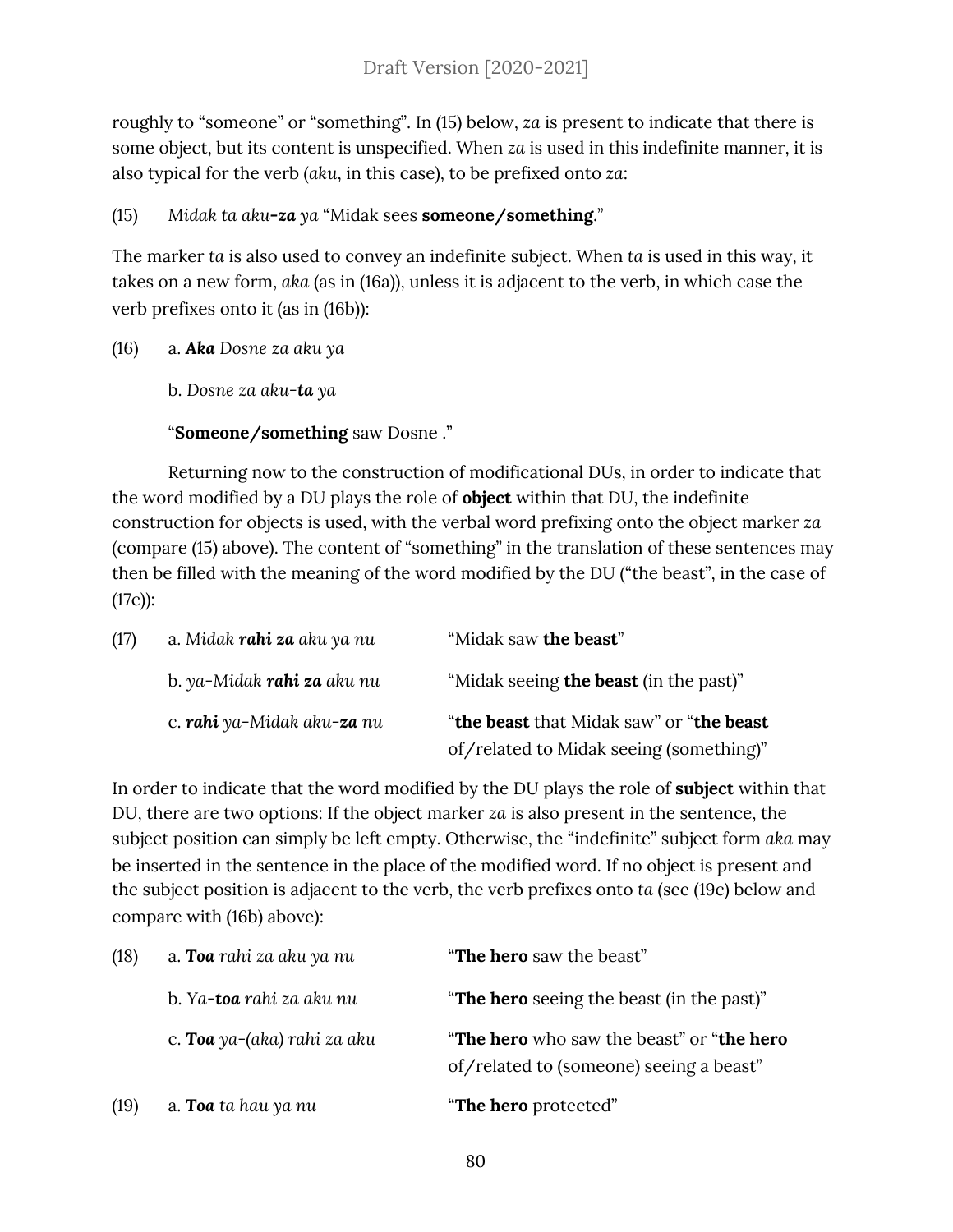## Draft Version [2020-2021]

| b. Ya- <b>toa</b> ta hau nu | "The hero protecting (in the past)"    |
|-----------------------------|----------------------------------------|
| c. <b>Toa</b> ya-hau-ta nu  | "The hero who protected" or "the hero" |
|                             | of/related to protecting"              |

Both of these DU constructions can only function in a relation of Standard Modification. They cannot be prefixed to the word they modify.

#### **7.3 Recap**

At this point, you now have the tools to construct highly complex sentences in Matoric using either *coordination*, where words, phrases, and sentences are strung together in specific logical relations using coordinate markers like *no* (*o \_ na*) and *su* (*o \_ sa*) or *subordination* where full sentences are converted into "desentential units" which are then embedded in other sentences as subjects, objects, and/or modifiers.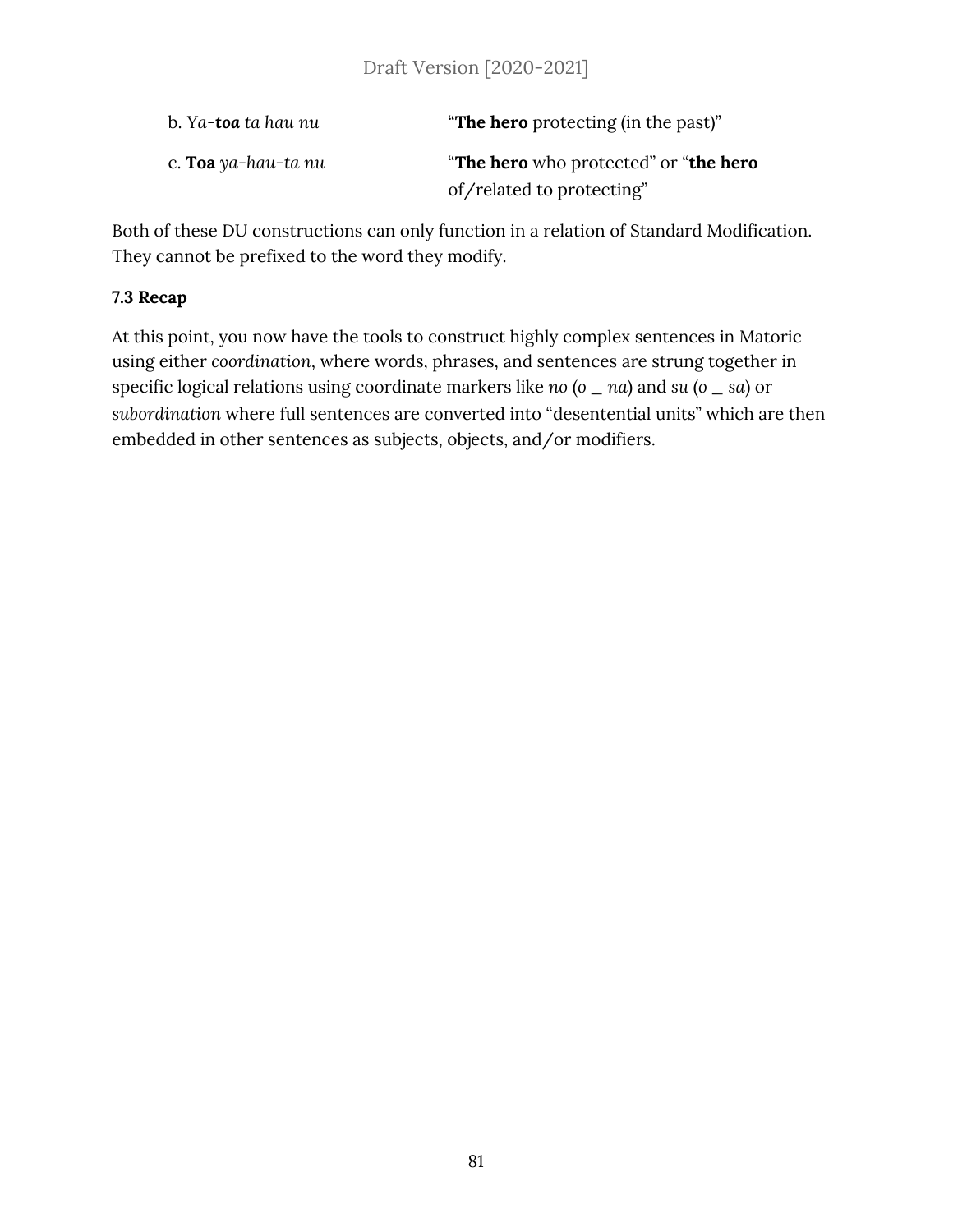## **Further Resources**

- Alinorius, Drossa, & Coriscar. (99100). *The Syntax of Matoric*. Academy of Science: Annoxtus.
- Antex. (80). Words and Word Order in the Matoran Mode of Speech. Central Records: Vulcanus. Republished (61110), Scribal Adherent Node: Annoxtus.
- Atrus. (96000). Language Contact and Change in the Morphology of Late Matoric. *Journal of Matoric Studies 1041:*150-200.
- Corusconi. (32689). Interview with Turaga Oja. In Agnat (Ed.) *Matoran Cultural Preservation Project: Lower Vulcanicar Sessions* (ff. 19-20)*.* University of Valquorus Press: Valquorus.
- Drossa. (94881). A Comparison of Matoric and Agoric Tense/Aspect Systems. *Comparative Language Studies* 517:80-105.
- Drossa. (95001). The Linguistic Capacity of the Mata Species. *Xenocognition 43:*8-27.
- Drossa. (97000). Categorial Neutrality in Matoric: A New Account of Modification. *Journal of Matoric Studies 2350:*125-157.
- Ecuros & Raanu. (57). *Account of Early Contact with Matoran.* Central Records: Vulcanus. Republished (61105), Scribal Adherent Node: Annoxtus.
- Escus & Moraius. (3212). A Survey of Pre-Matoran Inscriptions. *Journal of Archaeology 9(3)*:26-49.
- Escus. (4077). *A Partial Reconstruction of Proto-Matoran.* Aro Nuva: Vulcanoris.
- Escus. (4085). Proto-Matoran Consonant Inventories. *Matoran Studies 1851(1)*:10-16.
- Escus. (4120). *Proto-Matoran: State of the Field.* Aro Nuva: Vulcanoris.
- Iceris. (92059). Perceptual and Articulatory Asymmetries in the Phonology of Iconoxic Matoran Dialects. *Diachronicus 11:70-99*.
- Iceris & Phorun. (92698). The Anatomy of the Matoran Vocal Tract. *Biological Investigations II 90:801-820.*
- Ihu. (1210). *Reexamining Matoran Etymology.* Paaku: Aterys Naquoris.
- Ihu. (1299). *Observations on Dialectal Shift upon the Red Star.* Paaku: Aterys Naquoris.